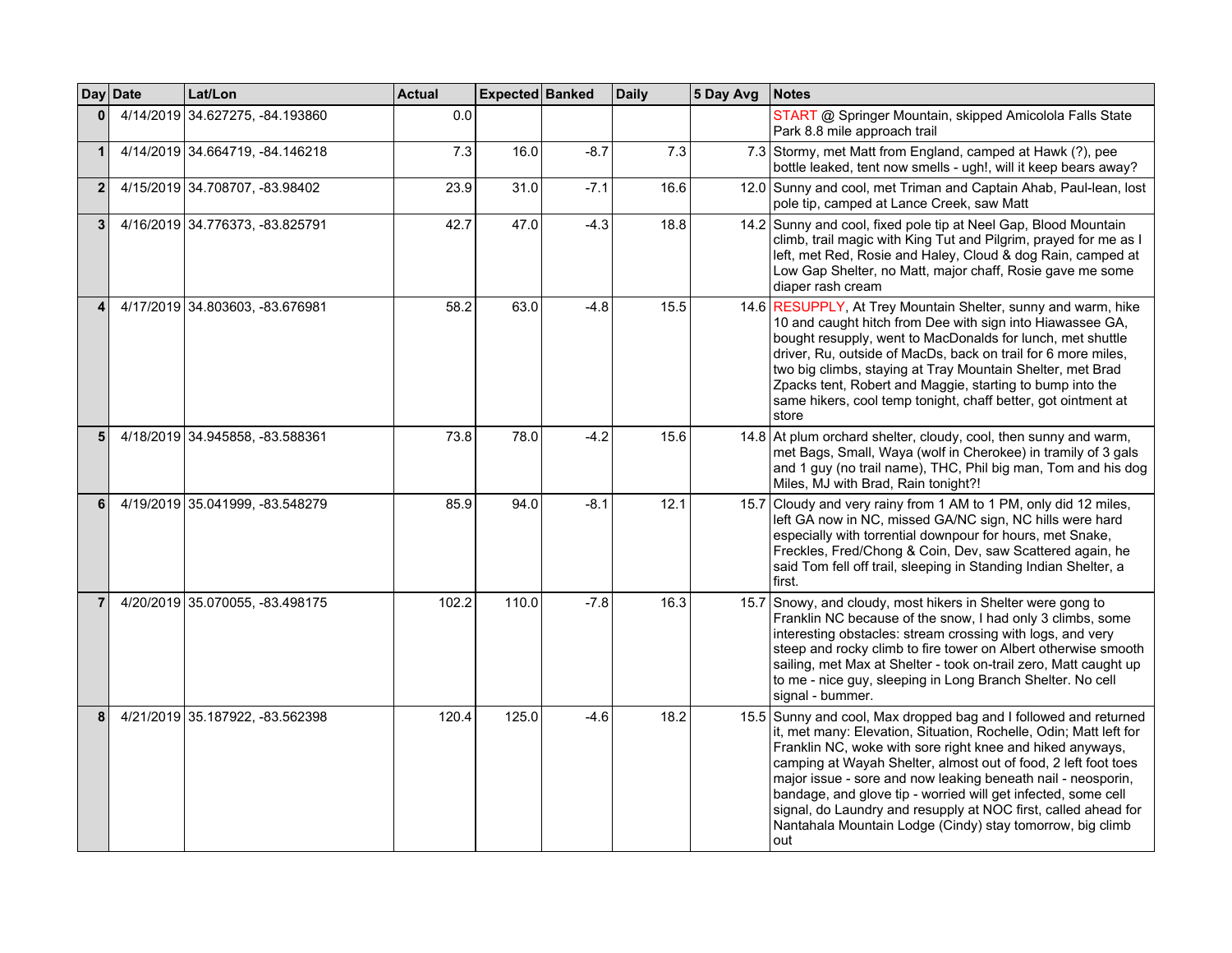|    | Day Date  | Lat/Lon                         | <b>Actual</b> | Expected Banked |        | <b>Daily</b> | 5 Day Avg | <b>Notes</b>                                                                                                                                                                                                                                                                                                                                                                                                                                                                                                                                                                                                                                                                                                                                                                                                                                                      |
|----|-----------|---------------------------------|---------------|-----------------|--------|--------------|-----------|-------------------------------------------------------------------------------------------------------------------------------------------------------------------------------------------------------------------------------------------------------------------------------------------------------------------------------------------------------------------------------------------------------------------------------------------------------------------------------------------------------------------------------------------------------------------------------------------------------------------------------------------------------------------------------------------------------------------------------------------------------------------------------------------------------------------------------------------------------------------|
|    | 4/22/2019 | 35.331216, -83.59216            | 136.5         | 141.0           | $-4.5$ | 16.1         | 15.7      | RESUPPLY, HOSTEL, Sunny and warm, massive descent into<br>Nantahala, very hard on my knees, met Nutz at lunchtime, he<br>did the PCT in 2007, he is now section hiking to complete the<br>AT, got resupply, Great Smokey National Park permit with the<br>help of Joel, laundry (yeah!) and pizza dinner at NOC, staying<br>at Nantahala Log Cabin, took a shower and re-bandaged my<br>toes, although they look awful, they aren't painful, talked to<br>Kathy and Katie by phone tonight                                                                                                                                                                                                                                                                                                                                                                        |
| 10 |           | 4/23/2019 35.373842, -83.733866 | 152.9         | 157.0           | $-4.1$ | 16.4         |           | 15.8 Sunny and warm/ hot, dropped off at NOC by Cindy's husband<br>on way to work, hell of a climb out of NOC, pizza for lunch,<br>many other climbs with awful Jacobs Ladder last, I'm dead<br>beat, met Lex/NTN, English black girl no name/NTN, 2 couples<br>on section hike, Father and son Crash & friend Bearbait,<br>tenting at Brown Fork Gap Shelter, have weak cell reception.                                                                                                                                                                                                                                                                                                                                                                                                                                                                          |
| 11 |           | 4/24/2019 35.448525, -83.794463 | 165.7         | 172.0           | $-6.3$ | 12.8         |           | 16.0 Sunny and warm, re-met Ambassador, black English lady,<br>quick hiker went by named Flyby who has done PCT and CDT,<br>zoom and she was gone apt trail name, met Pez at top of<br>climb, and along trail met Clip with English accent, at Fontana<br>Dam dock met Lowgear, Charles/NTN, and Lex/NTN again<br>and then I went on but they were getting a shuttle to town,<br>short day only did about 13 miles because SMNP is next and it<br>would have required me to do a big climb and 19 miles and I<br>needed the break to just sit/recover, tenting on concrete pad<br>with poison ivy around, using rocks to hold guylines, at<br>Fontana Dam Shelter, aka the Hilton because it has indoor<br>plumbing and showers, met more hikers camping including<br>Tortoise, Packmule, and Longdrive, Homes (redhead) &<br>Watson (her dog), and so many more. |
| 12 |           | 4/25/2019 35.561564, -83.732708 | 183.6         | 188.0           | $-4.4$ | 17.9         |           | 16.3 Cloudy and cool, crossed Fontana Dam, ate breakfast on Dam,<br>entered GSMNP, tucked my permit in box, started to climb up<br>and up, two hikers passed me: James/NTN & Mocha Joe,<br>thought I'd only make 15 miles, but did 18, finally I might be<br>getting my trail legs, at shelter met Just Jim, sleeping in<br>Spence Field Shelter, group of 4 section hikers have<br>reservations, Baby, Moss, two women, and more.                                                                                                                                                                                                                                                                                                                                                                                                                                |
| 13 |           | 4/26/2019 35.565223, -83.542614 | 197.2         | 204.0           | $-6.8$ | 13.6         |           | 15.4 Rainy, cold and windy, lots of torrential rain AND HAIL, just<br>couldn't do the miles, stopped at about 14 instead of 17, at<br>Double Spring Gap Shelter, tomorrow is Clingman's dome,<br>high point of the AT @ 6700 feet, that is big climb, had to stay<br>in the shelter, because in GSMNP, met Intruder, Nomad,<br>Woodstock, Sunshine, Sunflower, Bill/NTN, and many more -<br>Shelter is full and some are camping outside, will hike 10.5<br>miles, hitch into town tomorrow for resupply, and go to nearest<br>shelter.                                                                                                                                                                                                                                                                                                                           |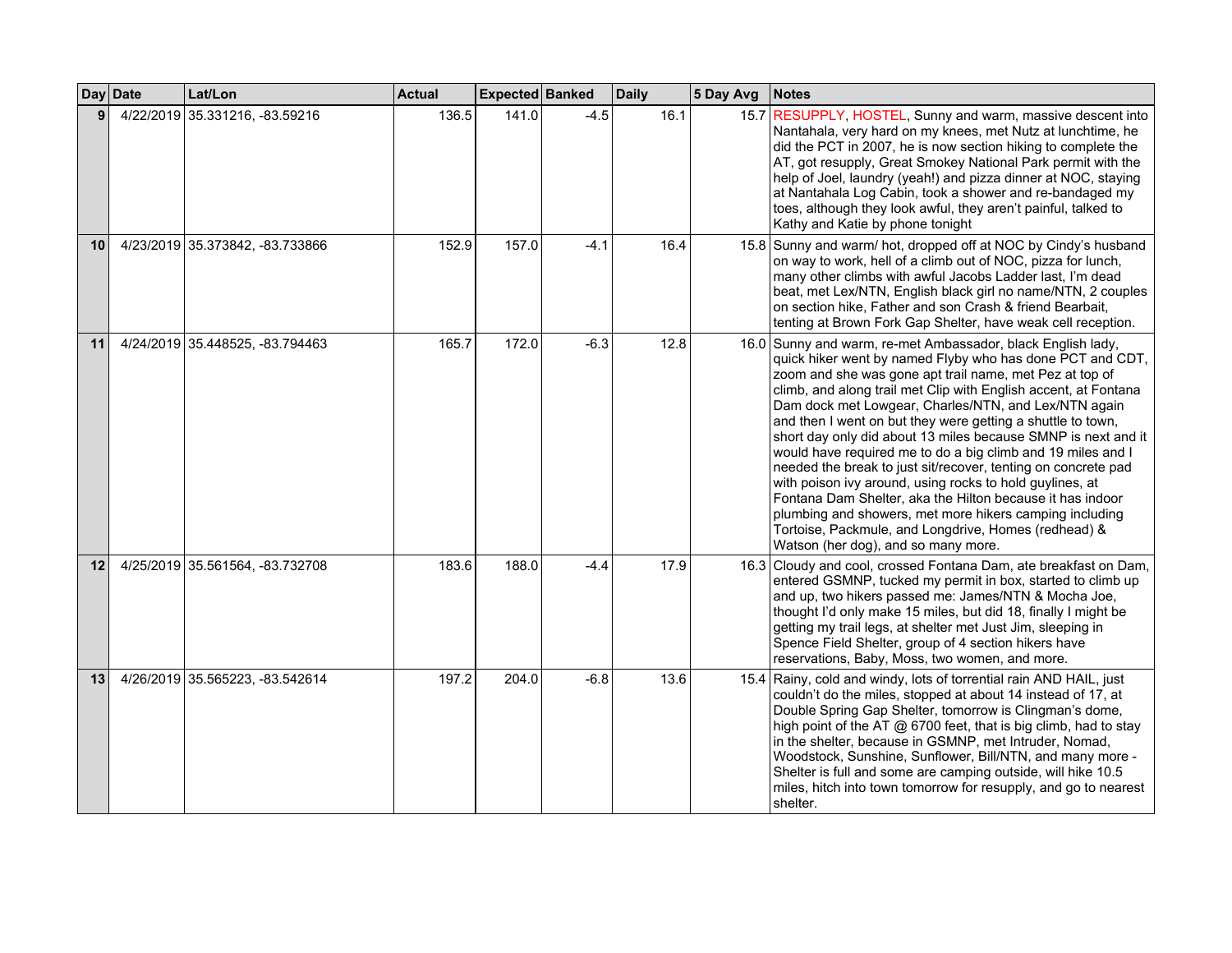|                 | Day Date | Lat/Lon                         | Actual | Expected Banked |         | <b>Daily</b> | 5 Day Avg | <b>Notes</b>                                                                                                                                                                                                                                                                                                                                                                                                                                                                                                                                                                                                                                                                                                                                                                                                                                                                                                                                                                                                                       |
|-----------------|----------|---------------------------------|--------|-----------------|---------|--------------|-----------|------------------------------------------------------------------------------------------------------------------------------------------------------------------------------------------------------------------------------------------------------------------------------------------------------------------------------------------------------------------------------------------------------------------------------------------------------------------------------------------------------------------------------------------------------------------------------------------------------------------------------------------------------------------------------------------------------------------------------------------------------------------------------------------------------------------------------------------------------------------------------------------------------------------------------------------------------------------------------------------------------------------------------------|
| 14              |          | 4/27/2019 35.706468, -83.523409 | 207.7  | 219.0           | $-11.3$ | 10.5         |           | 14.2 RESUPPLY, HOTEL, At Newfound Gap, sunny, freezing,<br>clear, woke early, wet cold socks tough to put on, wore my<br>puffy, lots of up and downs, at Indian Gap got trail magic from<br>local church, had hot dog and Gatorade, yum, arrived at<br>Newfound Gap, more trail magic, and they offered shuttle to<br>Gatlinburg in 5 mins, perfect timing, driver Dalmer, got to town<br>and immediate went to NOC outfitters and bought Mountain<br>house dinners and Clif bars, but then started my journey to the<br>Food City grocery store by local trolley/bus, took forever to get<br>there, but bought lots of stuff including 3 fresh apples, took the<br>trolly back, but it was too late to get a ride back up the<br>mountain, so got a room with 3 other hikers: Space Cowboy,<br>Sunflower, and another, splitting \$100 room four ways, just like<br>living in the Shelters the past few days, the AT is a much more<br>social/communal affair, ate dinner with Sunflower, sweet and<br>interesting lady, had ribs |
| 15              |          | 4/28/2019 35.693711, -83.25639  | 223.4  | 235.0           | $-11.6$ | 15.7         |           | 14.1 Cloudy, sunny, cool, left Gatlinburg TN, Gary drive me and two<br>other hikers: Dave & Renee up to Newfound Gap, cool and<br>cloudy and began to hike at 8:45 (late), Mocha Joe and James<br>zoomed by, met Baloo on trail as I sat and ate lunch, got to<br>shelter about 4:45 pm, long hike, but it was ok, Nomad arrived,<br>sleeping @ Tri-corner Shelter, a number of hikers here: Fanta,<br>Mark and Andre, and many more. Shooting for 16 miles<br>tomorrow and leaving GSMNP.                                                                                                                                                                                                                                                                                                                                                                                                                                                                                                                                         |
| 16 <sup>1</sup> |          | 4/29/2019 35.780786, -83.11419  | 240.0  | 251.0           | $-11.0$ | 16.6         |           | 14.9 Sunny and hot, Fanta went by, few other hikers, ended with a 6<br>mile downhill that was tough on the knees, left GSMNP, no<br>longer need to sleep in shelters, in tent tonight, wore skin off tip<br>of right big toe capped with latex glove finger tip - need to treat<br>more, but bear bag hung with bandages already - grrr hanging<br>is a pain, @ Cascade and Tents with stream nearby, nice, with<br>Nomad, Sunny, Laptop, and a couple, the night was warm,<br>treated sleeping bag as cover                                                                                                                                                                                                                                                                                                                                                                                                                                                                                                                       |
| 17              |          | 4/30/2019 35.805087, -82.949824 | 257.0  | 266.0           | $-9.0$  | 17.0         |           | 14.7 Sunny and hot, day started with a big climb up from Interstate<br>highway 40, and the remainder of the day was one climb after<br>another, very tiring, many breaks, at lunch saw Homes and her<br>dog Watson, at one point got up to Max Patch, a grassy bald<br>with no trees, a few hikers were setting up their tents, the<br>sunrise must be spectacular, but so must be lightning, I went<br>on to Roaring Fork Shelter, Lex and Low Gear stopped by but<br>wanted to get close to Hot Springs, I'm all alone at the shelter,<br>working on my feet and getting dinner, a group of 18 doctors<br>arrived, they are taking a wilderness medicine course and at<br>the end they take a hike, I'm now about 18 miles from Hot<br>Springs NC, my next resupply, and the trail goes right through<br>the town, which is my goal for tomorrow, the night was again<br>warm                                                                                                                                                    |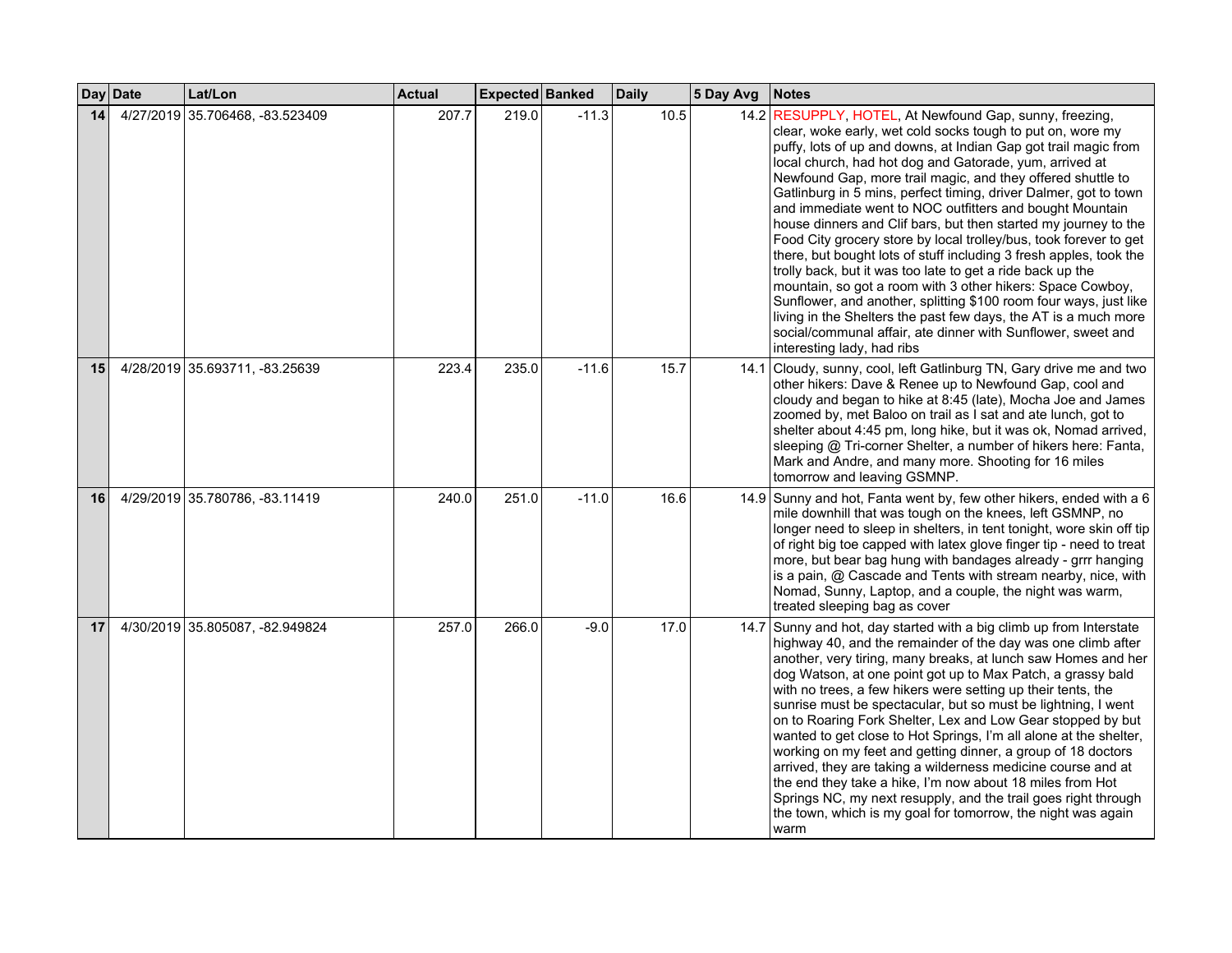|    | Day Date | Lat/Lon                        | <b>Actual</b> | Expected Banked |        | <b>Daily</b> | 5 Day Avg | <b>Notes</b>                                                                                                                                                                                                                                                                                                                                                                                                                                                                                                                                                                                                                                                                                                                                                                                                                                                                                                      |
|----|----------|--------------------------------|---------------|-----------------|--------|--------------|-----------|-------------------------------------------------------------------------------------------------------------------------------------------------------------------------------------------------------------------------------------------------------------------------------------------------------------------------------------------------------------------------------------------------------------------------------------------------------------------------------------------------------------------------------------------------------------------------------------------------------------------------------------------------------------------------------------------------------------------------------------------------------------------------------------------------------------------------------------------------------------------------------------------------------------------|
| 18 |          | 5/1/2019 35.890585, -82.832515 | 274.6         | 282.0           | $-7.4$ | 17.6         |           | 15.5 RESUPPLY, HOSTEL, Sunny and hot, by the time I woke all<br>the doctors left to see sunrise at Max Patch, it was a long day<br>with one enormous descent into Hot Springs NC, tiny town that<br>caters to hikers, the trail goes right through it, as soon as I<br>arrived around 3:30 I was in go-go-go mode, I'm staying at the<br>Laughing Heart Lodge hostel, first I needed laundry done, but<br>there was a queue, next I desperately need a shower, and<br>most importantly I needed to resupply, for the next few hours I<br>ran all over town including getting a huge hamburger at the<br>diner, and bandages for my poor feet at Dollar General, finally<br>around 7:00 I was all done as best as I could be, tomorrow<br>there is a big climbs out of here with all the new food to carry,<br>that's just the way it is, I've started planning my trip home on<br>the 28th now that it is May 1st |
| 19 |          | 5/2/2019 36.015276, -82.73587  | 294.5         | 297.0           | $-2.5$ | 19.9         |           | 17.4 Sunny, hot and a few rain sprinkles, got up early and left Hot<br>Springs NC, so-so town, was on trail at 6:05, the trail walked<br>right through town, climb out of town by rushing wide river,<br>aimed to get in 16 miles and then stop, lost other pole tip - grrr,<br>but I'm glad I have a tip from Neel Gap outfitter, now I just<br>need some glue, got rain sprinkles while eating lunch, while<br>getting water in the afternoon Low Gear and Lex showed up<br>and said the were going to Little Laurel Shelter, we agreed to<br>meet there, it's 19+ miles, had big climb at end of day to<br>shelter, kept checking map to see how much farther, it was a<br>long day, at dinner asked if anyone had super glue and Low<br>Gear did, for first aid cuts, so now I have a new tip on my<br>hiking pole, whoopee! Now that's what I call good luck.                                                |
| 20 |          | 5/3/2019 35.970708, -82.613347 | 315.1         | 313.0           | 2.1    | 20.6         |           | 18.3 Sunny, then downpour and then sunny, big climb at the start,<br>then had massive rock scramble/jumble to deal with but had<br>great view at the top, it took an hour to go one mile across the<br>rock field, passed the 300 mile mark, met Emma and Jordan at<br>afternoon break, then another big climb at the end of the day,<br>long long day, did over 20 miles, at Big Flats stealth camping<br>by myself, worried it'll rain tonight and I'll be soaked tomorrow<br>morning packing up, but I'm close to next resupply - Erwin TN<br>in two days.                                                                                                                                                                                                                                                                                                                                                     |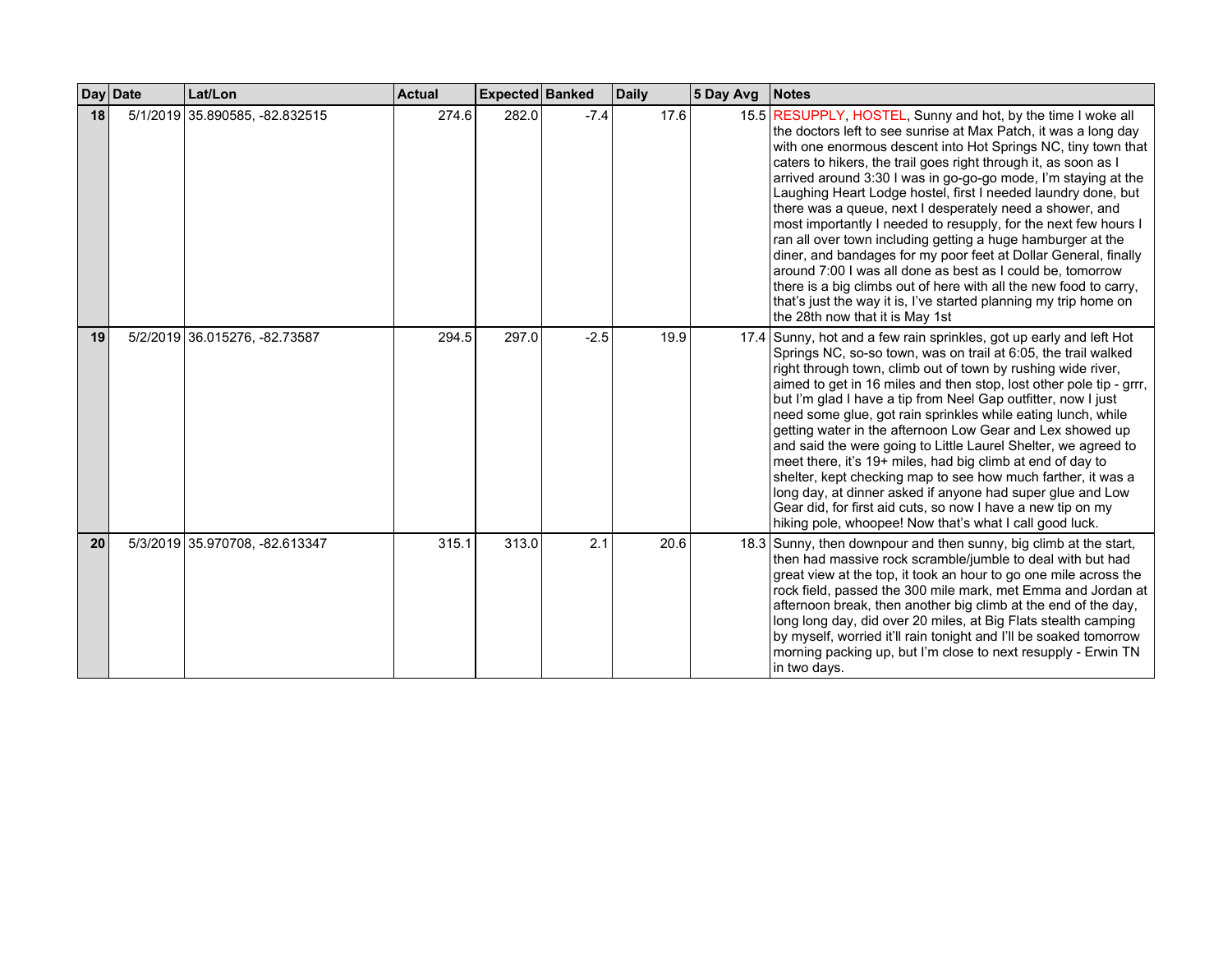|    | Day Date | Lat/Lon                        | <b>Actual</b> | Expected Banked |     | <b>Daily</b> | 5 Day Avg | <b>Notes</b>                                                                                                                                                                                                                                                                                                                                                                                                                                                                                                                                                                                                                                                                                                                                                                                                                                                                                                                                                                                                                                                                                                                                                                                                                                                                                                                                                                                                                                                                                         |
|----|----------|--------------------------------|---------------|-----------------|-----|--------------|-----------|------------------------------------------------------------------------------------------------------------------------------------------------------------------------------------------------------------------------------------------------------------------------------------------------------------------------------------------------------------------------------------------------------------------------------------------------------------------------------------------------------------------------------------------------------------------------------------------------------------------------------------------------------------------------------------------------------------------------------------------------------------------------------------------------------------------------------------------------------------------------------------------------------------------------------------------------------------------------------------------------------------------------------------------------------------------------------------------------------------------------------------------------------------------------------------------------------------------------------------------------------------------------------------------------------------------------------------------------------------------------------------------------------------------------------------------------------------------------------------------------------|
| 21 |          | 5/4/2019 36.040821, -82.419884 | 334.0         | 329.0           | 5.0 | 18.9         |           | 18.8 Sunny, cool, downpour, clearing, lots of climbs and descents,<br>nothing significant like yesterday's rock scrambles, thought<br>there was trail magic at underpass, but was only a shuttle<br>dropping of 6-8 hikers, who we kept passing all day long, but<br>never stopping to chat, had very good lunch on a bald with a<br>bunch of hikers and the view was great, again I heard there<br>might be magic at Spivy Gap, but no, and I was pushing to get<br>done when the clouds exploded with rain, having no set<br>stopping place like a shelter, kept going as I was getting wetter<br>and wetter even though I had an umbrella, oh and it was the<br>last climb of the day while it was pouring and I was scanning<br>for a place to camp, finally I found one, but in my ineptness<br>setting up my tent in the rain I got totally drenched, however I<br>did get a drier safe haven in my tent on my "tub" which was<br>good, and now have on my dry base layers, so I'm ok, it's just I<br>kept making mistakes, like guy lines pulling out, and I kept<br>getting wetter, now the rain has stopped, the sun has come out<br>and I'm comfy, at dinner I switched to new gas canister after 20<br>days, I know full well that putting on all my wet things tomorrow<br>morning will be very very tough and cold, I'm stealth camping<br>again tonight, I'm 10 miles from Erwin TN where I will resupply,<br>the question is will someone pick me up if I hitch to town, I<br>hope so |
| 22 |          | 5/5/2019 36.104379, -82.396903 | 348.5         | 344.0           | 4.5 | 14.5         |           | 18.3 RESUPPLY, Misty, rainy, survived the night and the rain,<br>headed down to Erwin TN and resupply, on the way down to<br>town a day hiker said there'd be food for hikers over the bridge,<br>yahoo, also resupply couldn't have gone any better, at the end<br>of the trail was Johnny's Hostel and Store and I did my whole<br>resupply there and never had to hitch into town, i got<br>everything there that I needed, it started to rain again, then I<br>crossed the bridge and got free food: double hamburger, hot<br>dog, beans, potato salad, coke and cheese cake, met ADHD,<br>then I bid goodbye to my feast mates and headed up out of<br>town in the rain, two hours later having yet another climb, I<br>arrived at the shelter wet and tired and set up my tent in much<br>the same manner as yesterday, I'm by myself, the shelter<br>crowd is chatting and laughing, but I'm in my tent in my dry<br>base layers relaxing, got to do my feet tonight and review my<br>hasty food choices, and prepare my plan and food for<br>tomorrow, tent camping at Curley Maple Gap Shelter.                                                                                                                                                                                                                                                                                                                                                                                             |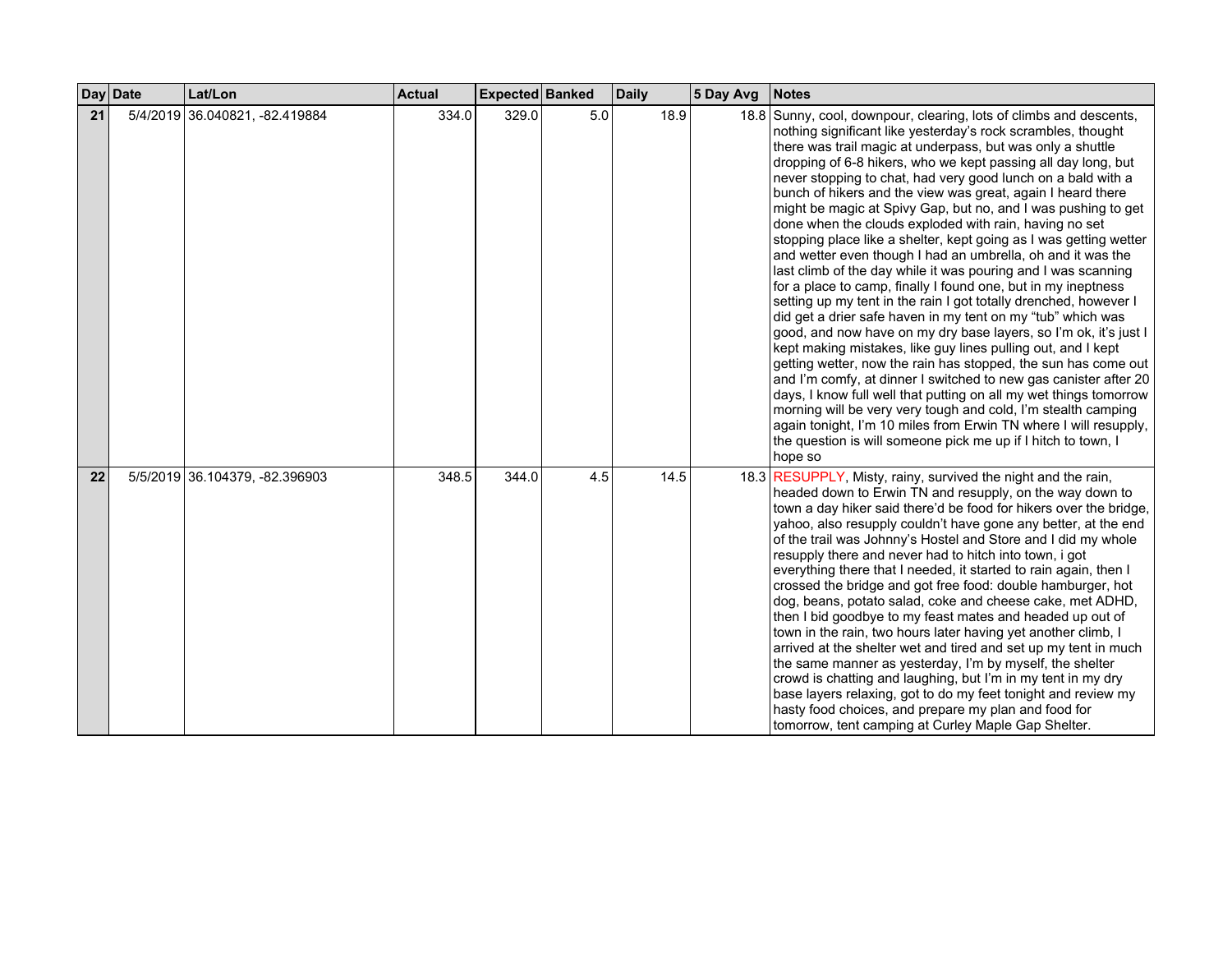|    | Day Date | Lat/Lon                        | <b>Actual</b> | Expected Banked |      | <b>Daily</b> | 5 Day Avg | <b>Notes</b>                                                                                                                                                                                                                                                                                                                                                                                                                                                                                                                                                                                                                                                                                                                                                                                                                                                                                                                                                                                                                                                                                                                                                                                                                                                                                                                                                                                                                                                                                                                                                                                  |
|----|----------|--------------------------------|---------------|-----------------|------|--------------|-----------|-----------------------------------------------------------------------------------------------------------------------------------------------------------------------------------------------------------------------------------------------------------------------------------------------------------------------------------------------------------------------------------------------------------------------------------------------------------------------------------------------------------------------------------------------------------------------------------------------------------------------------------------------------------------------------------------------------------------------------------------------------------------------------------------------------------------------------------------------------------------------------------------------------------------------------------------------------------------------------------------------------------------------------------------------------------------------------------------------------------------------------------------------------------------------------------------------------------------------------------------------------------------------------------------------------------------------------------------------------------------------------------------------------------------------------------------------------------------------------------------------------------------------------------------------------------------------------------------------|
| 23 | 5/6/2019 | 36.148292, -82.192647          | 367.8         | 360.0           | 7.8  | 19.3         |           | 18.6 Rained overnight, tent wet, clothes cold and damp, hard to put<br>on, even sleeping bag is now damp, ugh, I thought today was<br>to be clearing, I planned to go 19 miles to a tent site (not a<br>shelter which is the norm), started hiking at 6:30 AM finally the<br>sun peaked through and the rest of the day was sunny, dry,<br>and warm, lots of up and down climbs, a big one to Unaka<br>Mountain, had to manage my water, not many sources,<br>stopped one mile out of camp to get water for 8 and 10 AM<br>snacks, just before lunch checked to see water was 1.3 miles<br>ahead, when I got there I reached for my phone to check, AND<br>MY PHONE WAS GONE, I dropped my pack and raced back<br>over a mile to where I had checked, whew it was there, I was<br>so lucky, when I got back to my pack I got water but I was so<br>unnerved that I needed to sit quietly at a nearby shelter's picnic<br>table and relax and eat lunch, finally after recomposing myself<br>and thinking all that could have happened, I got up and started<br>hiking again, maybe I wasn't focused because within 5 minutes<br>I stubbed my toe on a rock, lost my balance and crashed<br>headlong onto the trail, luckily I didn't hurt myself, but I felt<br>today just wasn't my day, I wondered if trying to push for 19<br>miles was a good choice, but finally and slowly I made it to the<br>stealth campsite, dried my tent, and other things which were<br>damp, made dinner and tried to get back to some normalcy, I<br>am now low on water, stealth camping at Iron Mountain Gap |
| 24 |          | 5/7/2019 36.125804, -82.051134 | 386.0         | 376.0           | 10.0 | 18.2         |           | 18.3 Cool, sunny, in time cloudy and rain shower, now clear, had<br>two major climbs, the first was easy, but the second was awful,<br>up and up and more up, met Nightingale, Tree Talker, and<br>Groucho, at Carver pass parking lot was public toilet and<br>garbage, gawd that was great and unexpected, unloaded all<br>the garbage I had been carrying, pushed to get to 18 miles,<br>was hiking like a zombie for the last two miles, because of<br>those climbs, stealth camping at turn off to Overmountain<br>Shelter, again set up while raining and then it stops, gotta be<br>better at waiting or setting up                                                                                                                                                                                                                                                                                                                                                                                                                                                                                                                                                                                                                                                                                                                                                                                                                                                                                                                                                                    |
| 25 |          | 5/8/2019 36.222643, -81.99558  | 404.9         | 391.0           | 13.9 | 18.9         |           | 18.0 Clear, sunny, puffy clouds, no rain showers, tent wet from rain<br>and grassy field, started right off with a climb, climbed Little<br>Bump, clouds in the valleys below me, then Bump Mountain,<br>grassy bumps is an understatement, tough climbs, then a very<br>very long descent which was tough on the knee caps, left NC, I<br>think I'm in TN, some more climbs, passed 400 mile mark and<br>found sticks spelling '400' to photo, at end of day was zombie<br>hiker again, did 18 miles to be prepared to go into Hampton TN<br>for resupply and maybe overnight stay (shower too?, charge<br>battery), dried off tent in light breeze, stealth camping with<br>Beekeeper at Slide Hollow with stream, we had nice chat at<br>dinner, very nice guy and knew Lightweight from Hot Springs.                                                                                                                                                                                                                                                                                                                                                                                                                                                                                                                                                                                                                                                                                                                                                                                      |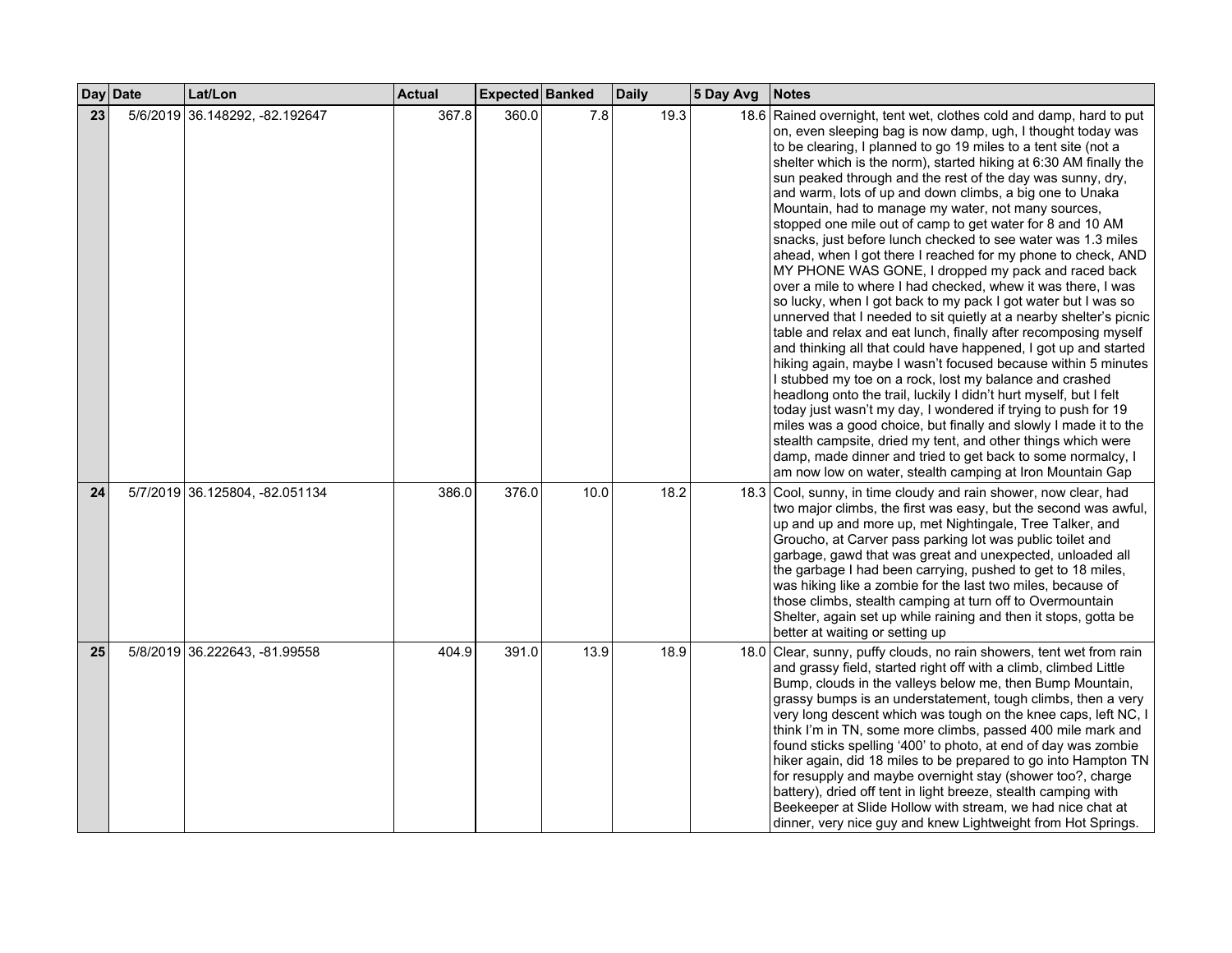|    | Day Date | Lat/Lon                        | <b>Actual</b> | Expected Banked |      | <b>Daily</b> | 5 Day Avg | <b>Notes</b>                                                                                                                                                                                                                                                                                                                                                                                                                                                                                                                                                                                                                                                                                                                                                                                                                                                                                                                                                                                                                                      |
|----|----------|--------------------------------|---------------|-----------------|------|--------------|-----------|---------------------------------------------------------------------------------------------------------------------------------------------------------------------------------------------------------------------------------------------------------------------------------------------------------------------------------------------------------------------------------------------------------------------------------------------------------------------------------------------------------------------------------------------------------------------------------------------------------------------------------------------------------------------------------------------------------------------------------------------------------------------------------------------------------------------------------------------------------------------------------------------------------------------------------------------------------------------------------------------------------------------------------------------------|
| 26 |          | 5/9/2019 36.283958, -82.158079 | 422.7         | 407.0           | 15.7 | 17.8         |           | 17.7 RESUPPLY, HOSTEL, Sunny with clouds, no rain, left camp at<br>6 AM, as always there were two climbs right off the bat, met<br>Cillybin, Raidan, (we've seen each other over the past day or<br>so) and Babbles (was having a tough day, felt slow) at a<br>Shelter, as the day went by I was delighted to be hiking next to<br>the Laurel river for hours, the sound of the churning water was<br>lovely, lots of rock steps to climb and descend, hard on knees,<br>took 1 mile side trail to town (blue blaze), got lost on the way,<br>tomorrow big big climb when I return, did resupply but NO MIO,<br>walked a mile to buy and take out enormous double bacon<br>cheeseburger at dinner, got shower - yippee! finally washed<br>stinky sweat rag and socks, so busy just getting everything<br>done, called Kathy for family news, sleeping in a hostel in<br>Hampton TN, don't know if it was worth all the energy to come<br>here and then get back on trail, all my other resupplies have<br>been so easy or I have just been lucky |
| 27 |          | 5/10/2019 36.366999, -82.05873 | 437.6         | 423.0           | 14.6 | 14.9         |           | 17.8 Sunny with some clouds, woke in hostel at 5:30 AM, got all my<br>stuff together, left Hampton TN and walked the mile back to the<br>trail, big climb at the start, always happens because towns are<br>in the valleys and the trail is in the mountains, met Sassafras,<br>Dare Devil and Blue Jay, Robin Hood and Hash on trail, but<br>they were going on to the next shelter, Lex and Pumpkin<br>arrived, but no Low Gear, water a bit scarce and far away and<br>0.3 mile down from the shelter, so arrived with enough water<br>so I don't have to fetch any, naturally big climb at the end of<br>the day, got to shelter about 2:30 PM which is early, a few<br>people were here but moved on, no one else at shelter right<br>now, more did finally arrive later, rain expected from 5-7 PM<br>and all day tomorrow, set up my tent, camping at Vandeventer<br>Shelter                                                                                                                                                               |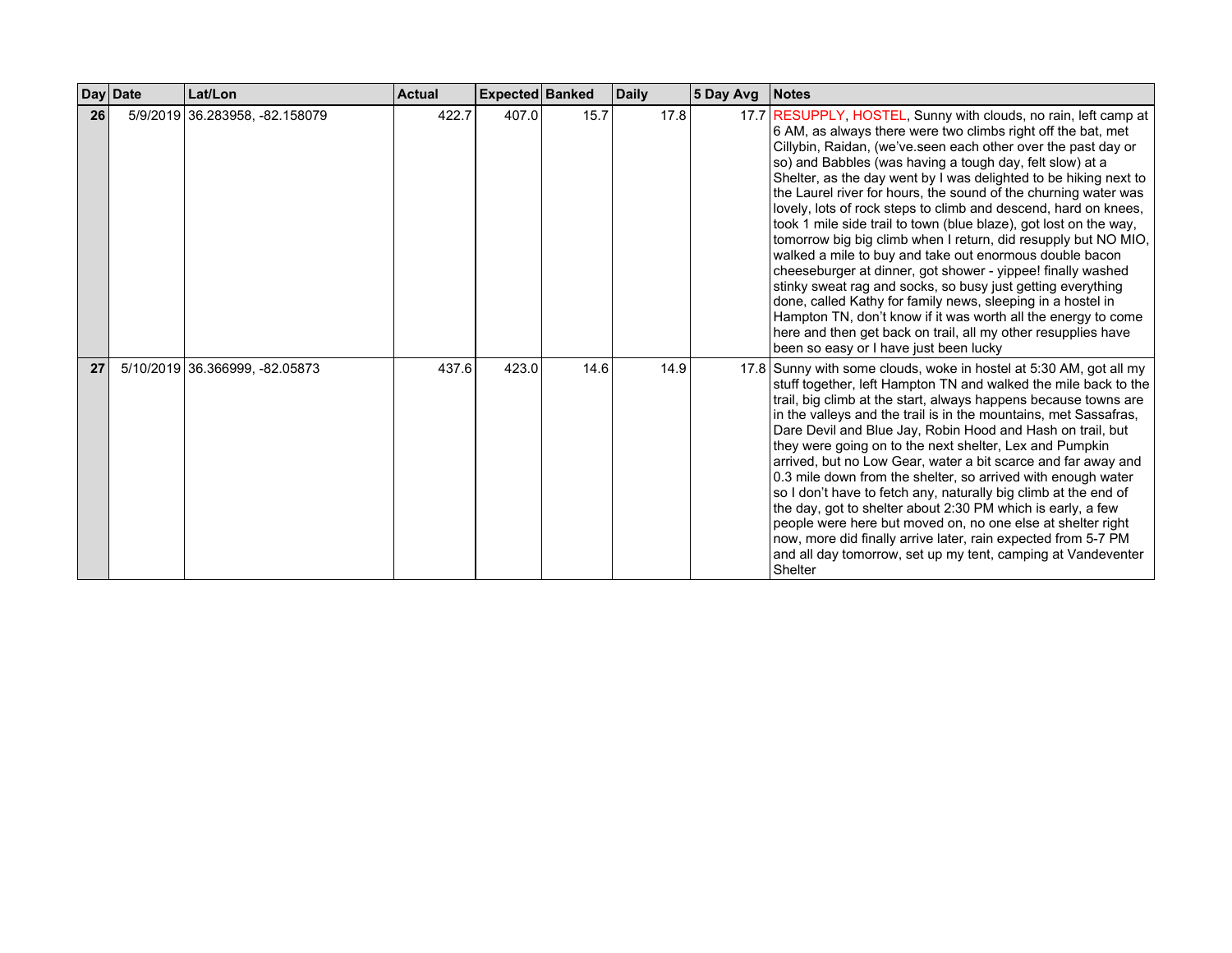|    | Day Date | Lat/Lon                         | <b>Actual</b> | Expected Banked |      | <b>Daily</b> | 5 Day Avg | <b>Notes</b>                                                                                                                                                                                                                                                                                                                                                                                                                                                                                                                                                                                                                                                                                                                                                                                                                                                                                                                                                                                                                                                                                                                                                                                                                                                                                                                                                                                                                                                                                                                                                                                                                                                                                                                                                                                                                                                                                                                                                                                                                                                            |
|----|----------|---------------------------------|---------------|-----------------|------|--------------|-----------|-------------------------------------------------------------------------------------------------------------------------------------------------------------------------------------------------------------------------------------------------------------------------------------------------------------------------------------------------------------------------------------------------------------------------------------------------------------------------------------------------------------------------------------------------------------------------------------------------------------------------------------------------------------------------------------------------------------------------------------------------------------------------------------------------------------------------------------------------------------------------------------------------------------------------------------------------------------------------------------------------------------------------------------------------------------------------------------------------------------------------------------------------------------------------------------------------------------------------------------------------------------------------------------------------------------------------------------------------------------------------------------------------------------------------------------------------------------------------------------------------------------------------------------------------------------------------------------------------------------------------------------------------------------------------------------------------------------------------------------------------------------------------------------------------------------------------------------------------------------------------------------------------------------------------------------------------------------------------------------------------------------------------------------------------------------------------|
| 28 |          | 5/11/2019 36.555516, -81.930349 | 457.3         | 438.0           | 19.3 | 19.7         |           | 17.9 Rainy, stopped, rainy, stopped, etc. woke to light pitter patter of<br>rainy on my tent, oh great, luckily I had time to take down the<br>tent, pack up and leave before it really started to pour, so I put<br>up my umbrella and hiked in it, it wasn't a cold rain, and with<br>the exertion of hiking it actually cooled me down, to make<br>better time I ate my snacks as I walked, luckily the trail wasn't<br>too rocky, met Budsie who was having feet problems and<br>wanted new shoe inserts, around lunch time it started to rain<br>again as I descended to a parking lot and TRAIL MAGIC! Two<br>ladies, Laura and Carla, we're serving lunch, they made me a<br>ham and cheese sandwich with potato chips, for desert I had a<br>cinnamon sticky bun, oh and two cokes, it was WONDERFUL,<br>let me say that again, it was great and boosted my spirits,<br>especially so because I've run out of Mio so no caffeine today<br>until then, there were a bunch of hikers there including Blue<br>Jay and Dare Devil, even with the intermittent rain I wanted to<br>hike about 20 miles this would leave me 14 miles so I can get<br>into Damascus VA earlier tomorrow for my resupply, the last<br>few miles we're tough, Pumpkin and Lex went by, also I met<br>Ravioli, I was drained, my back has been aching too which is<br>new, so I sat down and ate my actual lunch (the one I would<br>had have instead of the trail magic one) to get more energy,<br>then I finally found the campsite I was looking for and setup<br>before the next round of rain started, right now everything is<br>damp (my gear is damp, my clothes are damp and I'm damp)<br>and I'm just enduring until I can dry out, tomorrow is supposed<br>to be rainy again, also rumor say that next Tuesday should be<br>older than normal, I don't plan on staying overnight in<br>Damascus, but moving on a few miles, Note: next weekend is<br>Trail Days, the hiker extravaganza, which I don't plan on<br>attending, many hiker around me plan to go back and attend, |
|    |          |                                 |               |                 |      |              |           | with my Hamilton commitment I can't take the time.                                                                                                                                                                                                                                                                                                                                                                                                                                                                                                                                                                                                                                                                                                                                                                                                                                                                                                                                                                                                                                                                                                                                                                                                                                                                                                                                                                                                                                                                                                                                                                                                                                                                                                                                                                                                                                                                                                                                                                                                                      |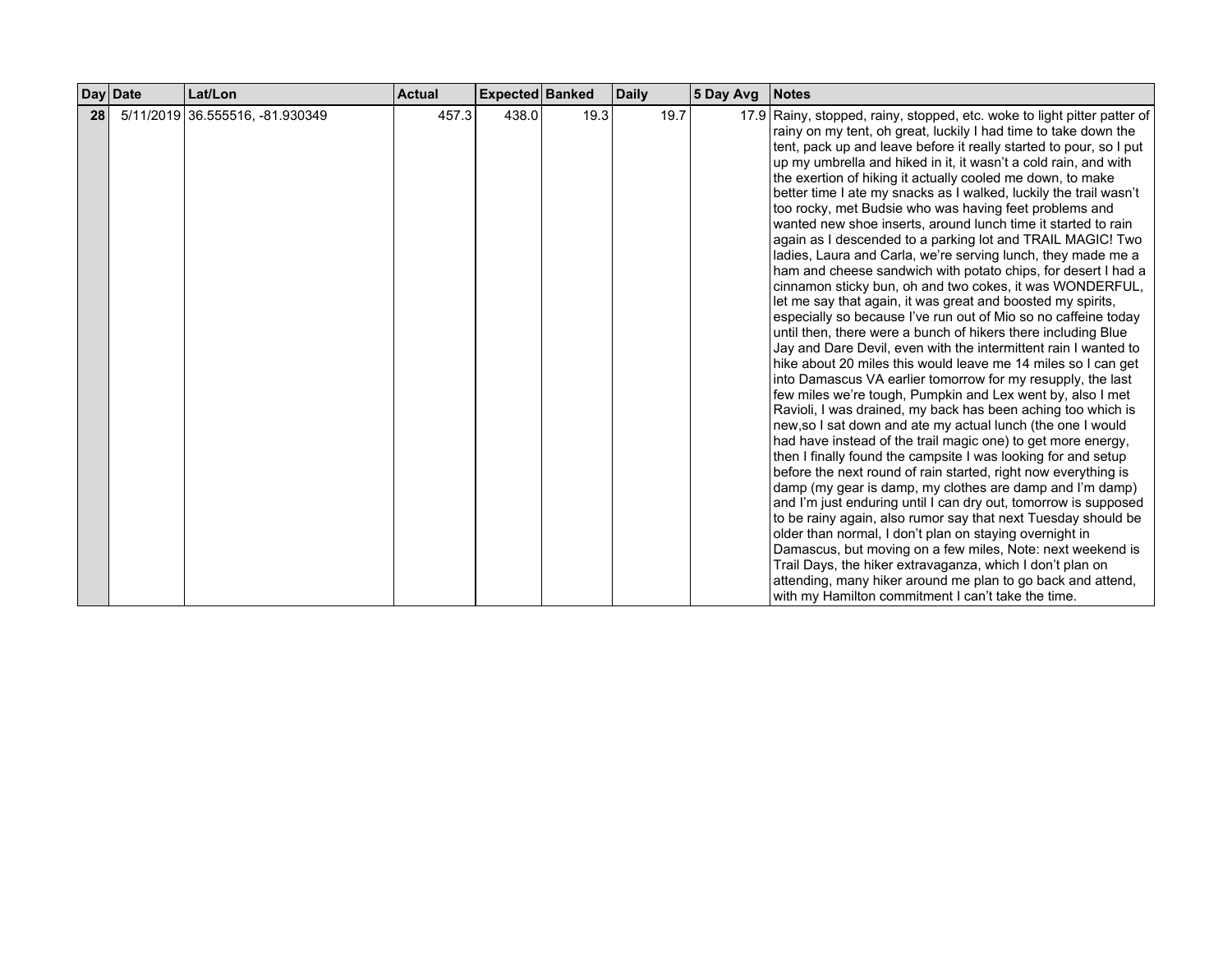|    | Day Date | Lat/Lon                         | <b>Actual</b> | <b>Expected Banked</b> |      | <b>Daily</b> | 5 Day Avg | Notes                                                                                                                                                                                                                                                                                                                                                                                                                                                                                                                                                                                                                                                                                                                                                                                                                                                                                                                                                                                                                                                                                                                                                                                                                                                                                                                                                                                                                                                                                                                                                                                                                                                                                                                                                                                                                                                                                                                                                                        |
|----|----------|---------------------------------|---------------|------------------------|------|--------------|-----------|------------------------------------------------------------------------------------------------------------------------------------------------------------------------------------------------------------------------------------------------------------------------------------------------------------------------------------------------------------------------------------------------------------------------------------------------------------------------------------------------------------------------------------------------------------------------------------------------------------------------------------------------------------------------------------------------------------------------------------------------------------------------------------------------------------------------------------------------------------------------------------------------------------------------------------------------------------------------------------------------------------------------------------------------------------------------------------------------------------------------------------------------------------------------------------------------------------------------------------------------------------------------------------------------------------------------------------------------------------------------------------------------------------------------------------------------------------------------------------------------------------------------------------------------------------------------------------------------------------------------------------------------------------------------------------------------------------------------------------------------------------------------------------------------------------------------------------------------------------------------------------------------------------------------------------------------------------------------------|
| 29 |          | 5/12/2019 36.635885, -81.793599 | 470.4         | 454.0                  | 16.4 | 13.1         |           | 16.9 RESUPPLY, HOSTEL, Rainy, middle of the night my main guy<br>line slipped off its tent stake hook and the pole holding the tent<br>fell onto me, startled I woke and realized what had happened.<br>so I took off my clean sleep socks, crawled out of my tent in<br>the dark and tried to find the tent stake, failing at that I pull up<br>another tent stake (my tent has ten) and reanchored the front<br>guy line, in the meanwhile I tried to straighten my pack and<br>failed at get too, finally I got things settled, brushed off my feet,<br>got my sleeping socks on, climbed in my sleeping bag, and<br>tried to relax after the unexpected commotion in the middle of<br>the forest all alone, lucky it wasn't raining, but several hours<br>later whoosh and it started to pour, I tried to ignore it, but all I<br>could think about was breaking camp in the rain and hiking 14<br>wet miles into Damascus. I tried to sleep in but only managed<br>30 minutes so at 5:30 I was up, packing my stuff in the tent,<br>before exiting, packing my soaking wet and now much heavier<br>tent and getting on the trail, which was one big muddy puddle<br>that I had to splosh through. I hiked from 6:30 to about 12:30 in<br>the rain which would sometimes abate but mostly just<br>downpoured. I was feeling kinda down, but I chalked it up to no<br>Mio (AKA caffeine). My back for the past day has a kink in it.<br>Although I had planned to resupply and immediately get back<br>on the trail I decided to get a bed at the Woodchuck hostel,<br>there I washed my clothes, a first in weeks, get a shower, and<br>resupply at the grocery store where I bought 3 (yup you heard<br>me 3) Mio, which should carry me through to my Hamilton<br>break, which is coming closer and closer. I met Steve/NTN<br>another hiker at the hostel who is a software engineer. Also I<br>began chatting with Art Rodgers about meeting up around mile<br>1050. |
| 30 |          | 5/13/2019 36.63978, -81.63801   | 489.2         | 470.0                  | 19.2 | 18.8         |           | 16.9 Overcast, moist, sun pokes out from behind clouds, no rain,<br>got up at 5:15 in the hostel, quietly packed up, ate my<br>breakfast (pop tart with Mio chaser) and left at 5:30, my pack is<br>heavy with all the resupplies, walked through quiet dark<br>Damascus as the trail goes right through it and back up into<br>the mountains and my first of three climbs, I was planning to<br>stop at a shelter 16 miles away, I felt good, made great<br>progress and got there about 2 PM, another hiker Wunder<br>Twin was there drying her tent, no one else was there, once<br>her stuff dried she was moving on, since it was so early in the<br>afternoon and there were several campsites in the next few<br>miles I too decided to move on about 3 miles which is where I'<br>m camped. I am all by myself in the middle of the forest and<br>not a single hiker has hiked by in the last two hours. It's going<br>to get cold tonight. Estimate is 39 degrees F. I've got my puffy<br>jacket on, gloves, headband, buff, and still I'm cool. I need to<br>eat some calories to keep me warm.                                                                                                                                                                                                                                                                                                                                                                                                                                                                                                                                                                                                                                                                                                                                                                                                                                                                    |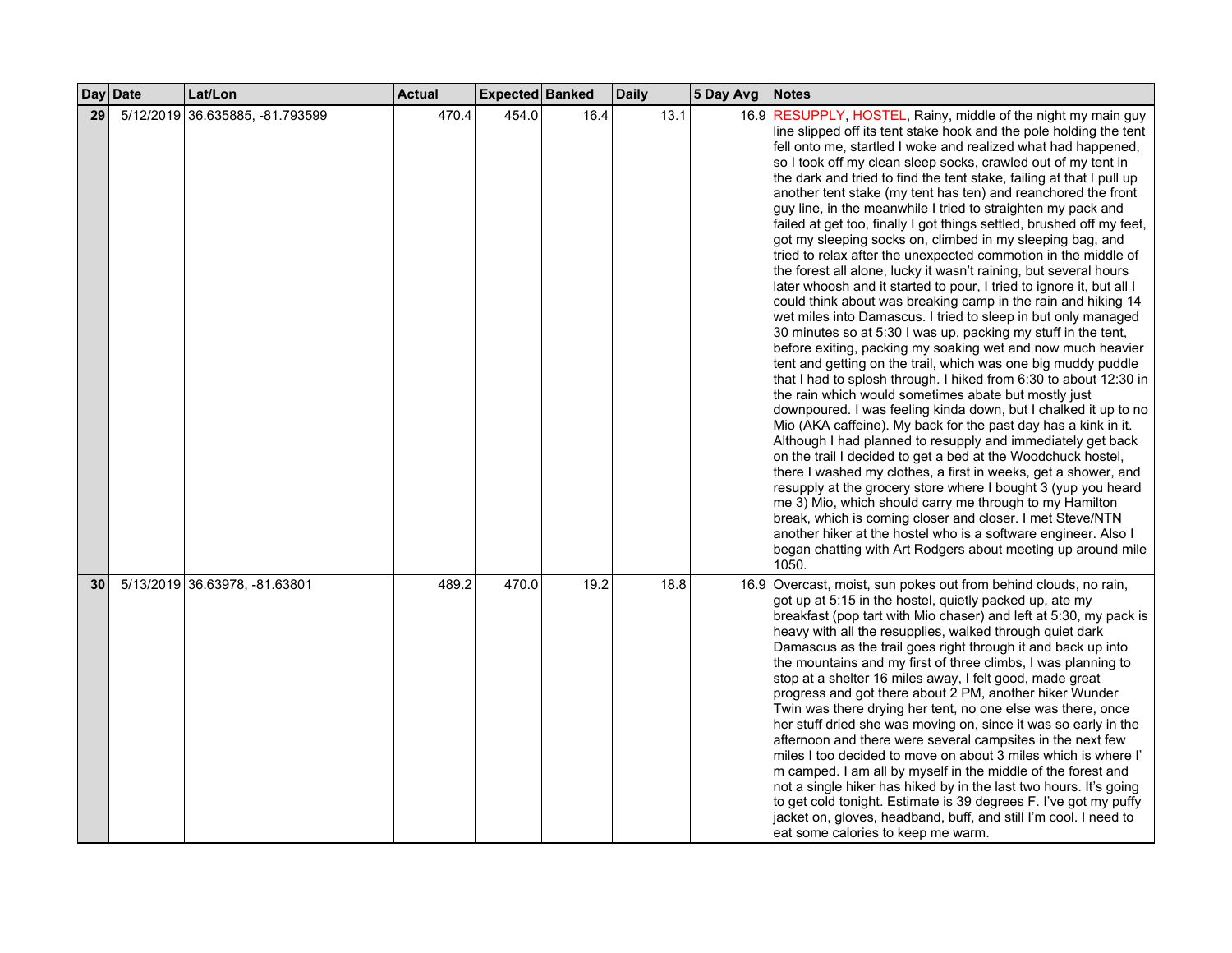|    | Day Date | Lat/Lon                         | <b>Actual</b> | Expected Banked |      | <b>Daily</b> | 5 Day Avg | <b>Notes</b>                                                                                                                                                                                                                                                                                                                                                                                                                                                                                                                                                                                                                                                                                                                                                                                                                                                                                                                                                                                                                                                                                                                                                                                                                         |
|----|----------|---------------------------------|---------------|-----------------|------|--------------|-----------|--------------------------------------------------------------------------------------------------------------------------------------------------------------------------------------------------------------------------------------------------------------------------------------------------------------------------------------------------------------------------------------------------------------------------------------------------------------------------------------------------------------------------------------------------------------------------------------------------------------------------------------------------------------------------------------------------------------------------------------------------------------------------------------------------------------------------------------------------------------------------------------------------------------------------------------------------------------------------------------------------------------------------------------------------------------------------------------------------------------------------------------------------------------------------------------------------------------------------------------|
| 31 |          | 5/14/2019 36.654124, -81.498449 | 504.1         | 485.0           | 19.1 | 14.9         |           | 16.3 Cold, gusty wind, burr, finally got up at 5:15, on trail at 6:15, all<br>day wore vest, ear band, gloves, started with big 1500' climb,<br>each day I plan my goal and most days I push to make it,<br>however you don't know what you'll encounter, well today it<br>was Mt. Rogers with a climb, hundreds of rock steps BOTH UP<br>AND DOWN, constant rocks on the trail, so by the afternoon I<br>was exhausted, my knees are sore, met Video, who took my<br>video naturally, and DIY, they said a bear at Fox Creek got<br>their food even though it was hung up right, many hikers are<br>being shuttled north 30 miles to hike south back to Damascus<br>for Trail Day's next weekend (May 17-19), I'll continue on north<br>and skip it, I stopped at Wise shelter (after only 14.7 miles,<br>because I was beat) instead of a campsite (at 18.1 miles),<br>Wunder Twin briefly stopped by, I told her about Fox Creek's<br>bear and she continued on, staying here is Mark, section hiker,<br>and ChrisPol (Chris from Poland) and many more including<br>Lex and Pumpkin, we are not to camp around the shelter, but<br>most are and might get told to use the shelter if a ranger<br>comes by, I'll take my chances. |
| 32 |          | 5/15/2019 36.749557, -81.48109  | 524.2         | 501.0           | 23.2 | 20.1         |           | 17.3 Cool, no clouds, sunny, cold overnight, again left around 6 AM,<br>several climbs but all manageable, some big descents, keep<br>bumping into Wunder Twin somewhere on trail, Lex and I ate<br>lunch together and discussed hiking to Trimpi Shelter (making<br>it a 20 mile day to reduce tomorrow's hike) to make bus into<br>Marion VA for resupply etc., met Grasshopper at Shelter,<br>camping at Trimpi Shelter                                                                                                                                                                                                                                                                                                                                                                                                                                                                                                                                                                                                                                                                                                                                                                                                           |
| 33 |          | 5/16/2019 36.810669, -81.42133  | 534.1         | 517.0           | 17.1 | 9.9          |           | 15.4 RESUPPLY, HOTEL, Clear, sunny, nice weather, actually slept<br>in to 5:45 AM, OMG, rushed to pack up, want to catch bus into<br>Marion at 11:15, small climbs, easy 10 mile hike, Lex and I to<br>room together, finished hiking early at 10:30 when arrived at<br>Mt. Rogers Visitor Center (the bus stop), about 8-10 hikers<br>there, bus was only \$0.50, it dropped us off at Walmart/Ingles,<br>shopped at Ingles for resupply, could not find a small gas<br>canister at Walmart, resupply heavy, buying more and more<br>bars and candy, need those calories, stopped at Mi Puerto<br>restaurant and had lunch with Lex, real nice guy, has farmed<br>and so much more, checked in at Econolodge, got cell service,<br>wrote tons to Art about meet up and help, I'm sure I overloaded<br>him, got shower, talked to Kathy about flight home, talked to<br>Katie too, made flight and hotel reservation, sent copy to<br>Kathy, now I have to make it happen, Lex and I ate at Sonic<br>with Chocolate Sundae to top it off, yum, sleeping in<br>Econolodge in Marion VA                                                                                                                                                |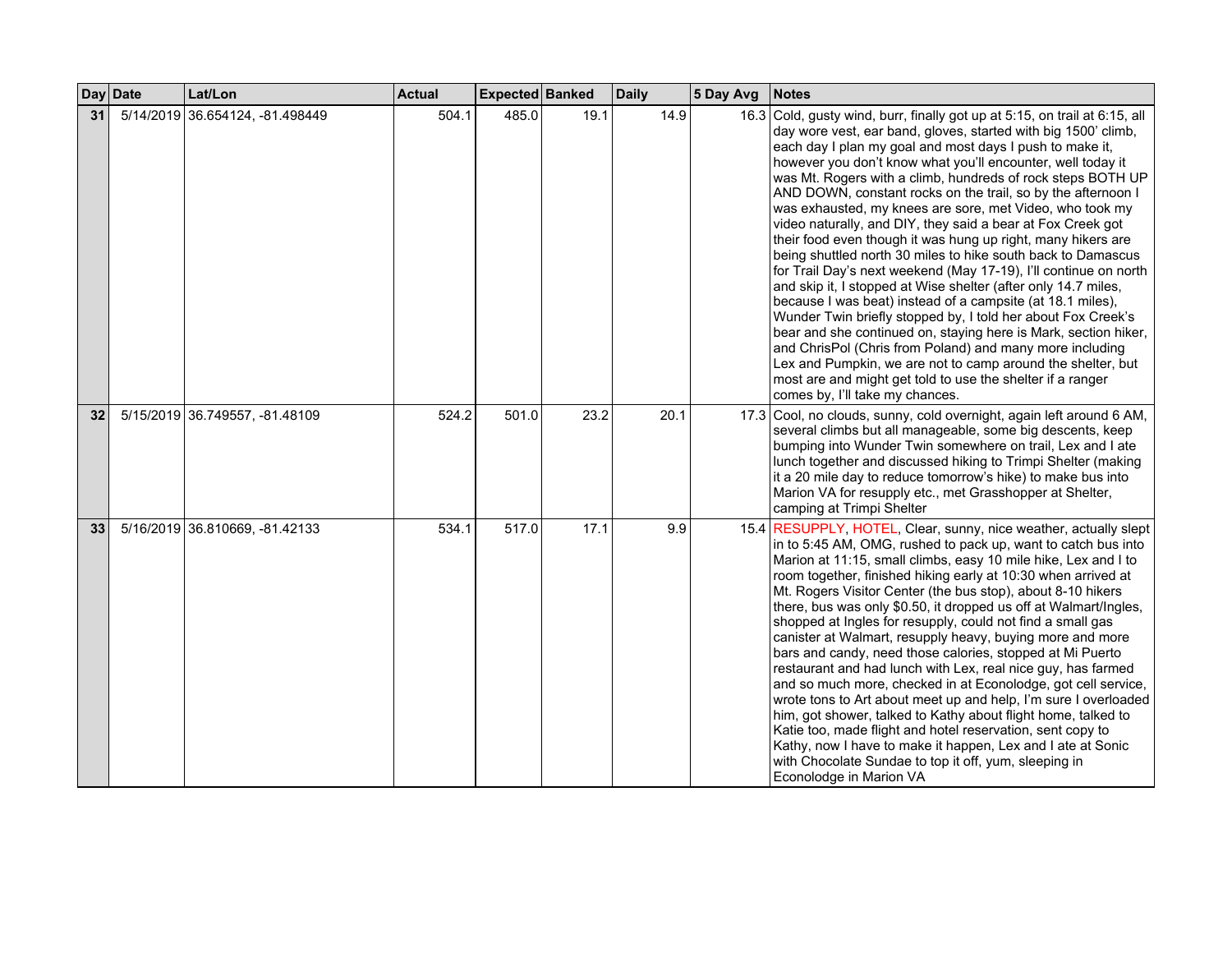|    | Day Date | Lat/Lon                         | <b>Actual</b> | Expected Banked |      | <b>Daily</b> | 5 Day Avg | Notes                                                                                                                                                                                                                                                                                                                                                                                                                                                                                                                                                                                                                                                                                                                                                                                                                                                                                                                                                                                                                                                                                                                                                                                                                                           |
|----|----------|---------------------------------|---------------|-----------------|------|--------------|-----------|-------------------------------------------------------------------------------------------------------------------------------------------------------------------------------------------------------------------------------------------------------------------------------------------------------------------------------------------------------------------------------------------------------------------------------------------------------------------------------------------------------------------------------------------------------------------------------------------------------------------------------------------------------------------------------------------------------------------------------------------------------------------------------------------------------------------------------------------------------------------------------------------------------------------------------------------------------------------------------------------------------------------------------------------------------------------------------------------------------------------------------------------------------------------------------------------------------------------------------------------------|
| 34 |          | 5/17/2019 36.950015, -81.363094 | 552.4         | 532.0           | 20.4 | 18.3         |           | 16.4 Light drizzle in town, on trail got very dark and down poured,<br>cleared, sun out, warm day, Lex and I checked out of<br>Econolodge, walked over to Walmart at about 8:00 AM (late<br>start for my typical day) waiting for bus, at 8:45 bus dropped us<br>back at the Visitor Center and trail, on bus met Kung Fu.<br>headed out, Lex is. faster so he goes on ahead, downpour,<br>met Grasshopper, Won't Get Up and Lex at old school house<br>with Trail Magic, had a free Coke, tasted so good, then a few<br>miles later Lex and I stopped at The Barn Restaurant that's on<br>the trail around 2:30 PM, had late lunch of Chicken tenders<br>and onion rings, final climb and descent to get 18 miles, arrived<br>at about 6 PM, late, camping with Lex at Reed Creek stealth<br>campsite has water nearby                                                                                                                                                                                                                                                                                                                                                                                                                         |
| 35 |          | 5/18/2019 37.057775, -81.39925  | 569.7         | 548.0           | 21.7 | 17.3         |           | 16.1 Clear and sunny, moist, warm, left camp at 6 AM, 5+ climbs<br>with the last to the shelter being the highest (2000'), second<br>climb was across meadows saturated with dew, got wet pants,<br>shoes and socks, agreed with Lex to stop at Chestnut Knob<br>Shelter, got cell service midway and wished Matthew the best,<br>Lex caught up to me (I leave first from camp and he is faster<br>and chases me) at lunch, met Wilson at Lunch before big<br>climb, have cell service at shelter, posted to blog, sleeping in<br>Chestnut Knob Shelter with Doc (who was already here),<br>Wilson and Lex. Shelter is hot inside, doubt I'll sleep much.                                                                                                                                                                                                                                                                                                                                                                                                                                                                                                                                                                                       |
| 36 |          | 5/19/2019 37.103008, -81.201754 | 584.8         | 564.0           | 20.8 | 15.1         |           | 16.1 At night big rain/hail storm, morning clear, rain shower,<br>stopped and again, we chose to be in the shelter and we are<br>so glad we did, at about 9-10 PM the most gosh awful racket<br>as a rain storm arrived, the metal roof just reverberated with<br>the deluge, and it was just getting started, it changed to hail,<br>OMG, it was deafening! I thought the world was about to end,<br>finally after about an hour the storm abated, I expected the<br>next morning to see all the trees and grass bent over, but alas<br>the morning came and all was as it was before, Lex and I<br>planned to go 15 miles today (Sunday) so tomorrow we could<br>go to the Outpost near Bland VA to resupply (they are closed<br>on Sundays), only 7 miles ahead and then continue on to a<br>shelter without having to hitch into and out of Bland VA. Lots of<br>rocks on the trail to negotiate. Requires my undivided attention<br>so I don't trip and fall. Afternoon rain showers got me all wet<br>just as we reached camp, damp yet again, mud and muck too,<br>Got done hiking about 2:30 PM, had early dinner, now just<br>laying in tent. Sent Lex my Hiking Plan. Tent camping at Suiter<br>Road, VA-615, and Laurel Creek Falls. |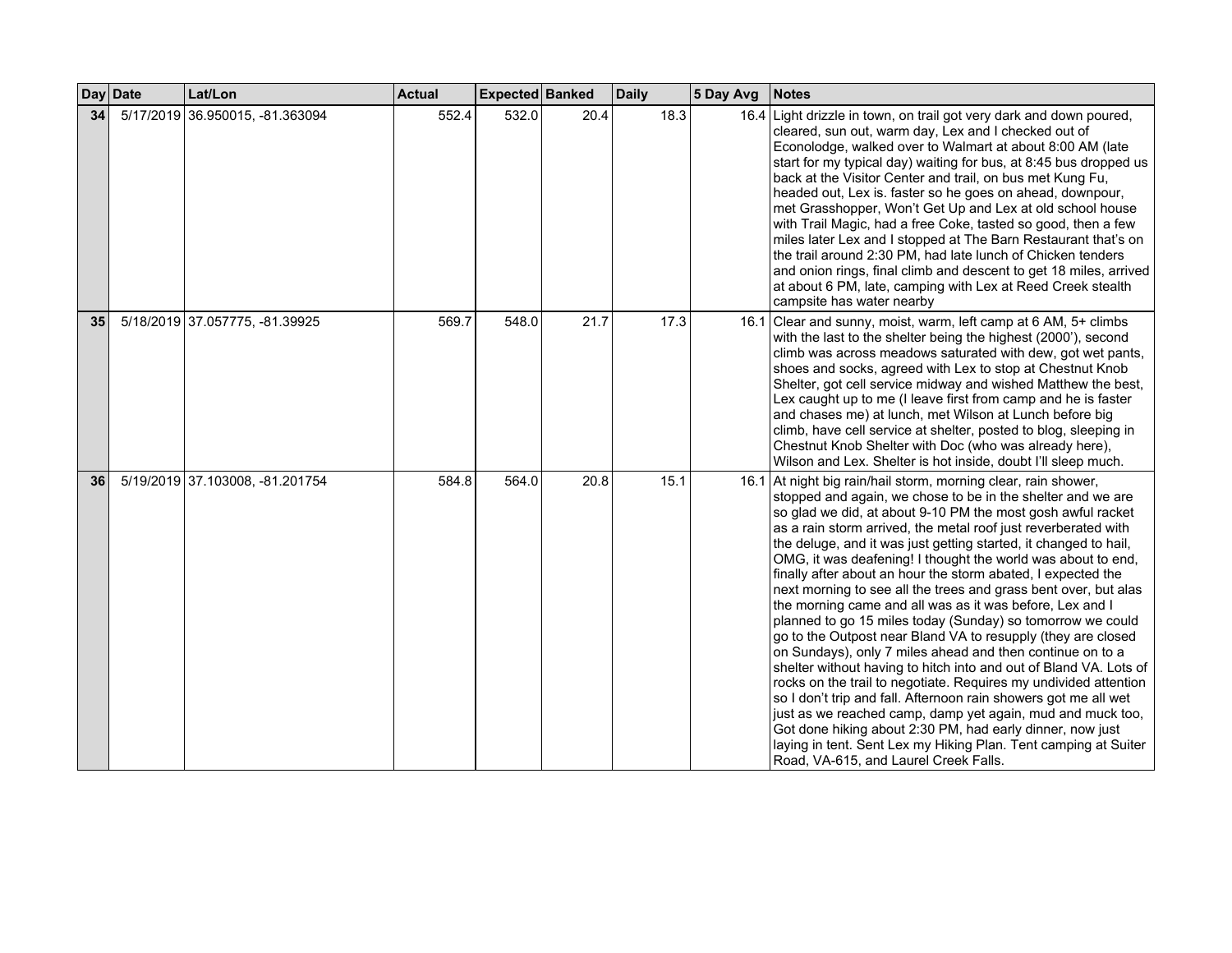|    | Day Date | Lat/Lon                         | <b>Actual</b> | Expected Banked |      | <b>Daily</b> | 5 Day Avg | <b>Notes</b>                                                                                                                                                                                                                                                                                                                                                                                                                                                                                                                                                                                                                                                                                                                                                                                                                                                                                                                                                                                                                                                                                                                                                                                                                                                                    |
|----|----------|---------------------------------|---------------|-----------------|------|--------------|-----------|---------------------------------------------------------------------------------------------------------------------------------------------------------------------------------------------------------------------------------------------------------------------------------------------------------------------------------------------------------------------------------------------------------------------------------------------------------------------------------------------------------------------------------------------------------------------------------------------------------------------------------------------------------------------------------------------------------------------------------------------------------------------------------------------------------------------------------------------------------------------------------------------------------------------------------------------------------------------------------------------------------------------------------------------------------------------------------------------------------------------------------------------------------------------------------------------------------------------------------------------------------------------------------|
| 37 |          | 5/20/2019 37.155086, -80.98016  | 603.6         | 579.0           | 24.6 | 18.8         |           | 15.9 SMALL RESUPPLY, Clear, sunny, a few sprinkles, minor<br>climbs, actually it was kind of flat and boring - ha! Left early at<br>5:55 AM and got to Outpost store for resupply at 9:45 AM,<br>Wilson already there, ordered fried chicken filet sandwich and<br>2 cokes to eat there, and one sandwich to bring with me for<br>dinner, resupplied there, paid cash, tossed garbage, and<br>headed out with Lex, met Otter and Lady Sunshine on trail,<br>ended hiking at about 3:15 PM and did 18.9 miles total,<br>camping at Jenny Knob Shelter, met Try Try, Lolli and Pop at<br>the Shelter.                                                                                                                                                                                                                                                                                                                                                                                                                                                                                                                                                                                                                                                                             |
| 38 |          | 5/21/2019 37.240938, -80.815301 | 620.5         | 595.0           | 25.5 | 16.9         |           | 17.3 Sunny, clouds, no rain, read watch said 3:45 went back to<br>sleep, next time it 5:05, gotta get up, put away things in tent in<br>the dark by feel, Lex is up and dropped off food bag that had<br>been hung the night before, packed up tent, ate breakfast and<br>downed bottle of Mio enhanced water, on trail at 5:50 AM,<br>small down and then medium climb, flattened out for quite a<br>while, Wilson caught up, we chatted as we hiked, crossed<br>wooden suspension bridge, took picture, he split off to go to<br>Trent's Grocery, will meet him at end of day campsite, went by<br>lots of streams, Lex caught me at 11:30 and we agreed to<br>meet for lunch at the next shelter, Wapiti, had lunch, only 2.4<br>miles to go, but 1400' climb, got water part way because<br>campsite is dry, arrived at about 2:15, set up tent, had early<br>dinner, Wilson arrived, got trail mix from him, in tents by about<br>6 PM which is early, tomorrow is Pearisburg VA resupply, have<br>room with Lex, hope to get shower and laundry done, get meal<br>and Dairy Queen sundae too! Soon Lex and I will be<br>separating because of my trip home, we might reconnect<br>because he wants more miles and I'm shooting/pushing to<br>meet up with Art on June 21. |
| 39 |          | 5/22/2019 37.330095, -80.737967 | 636.0         | 611.0           | 25.0 | 15.5         |           | 16.7 RESUPPLY, HOTEL, Cool, overcast, no rain, good hiking<br>weather, up and going by 5:50 AM, rocky trail with gentle ups<br>and downs, some tricky sections with rock climbs without<br>poles, then the tough part, the 3 mile descent into Pearisburg<br>was rocky, steep and treacherous, my right ankle was burning,<br>I used my poles as brakes, after a mile or so I sat and rested,<br>ate my lunch and then continued down, Lex, who is faster and<br>more agile, had gotten a room at the Plaza Motel. They did my<br>laundry, I took a shower, and resupplied across the street at<br>Food Lion, I have 6 1/2 days of food, it is SO HEAVY! I'm set<br>now to exit in Daleville and fly home on May 30 for Hamilton.<br>Three zero days (May 30, May 31, and June 1) I'll return on<br>June 1 and get some hiking in that day. I'm trying to get to Art<br>on June 21. Here's hoping I can do it! It's going to be hard.                                                                                                                                                                                                                                                                                                                                           |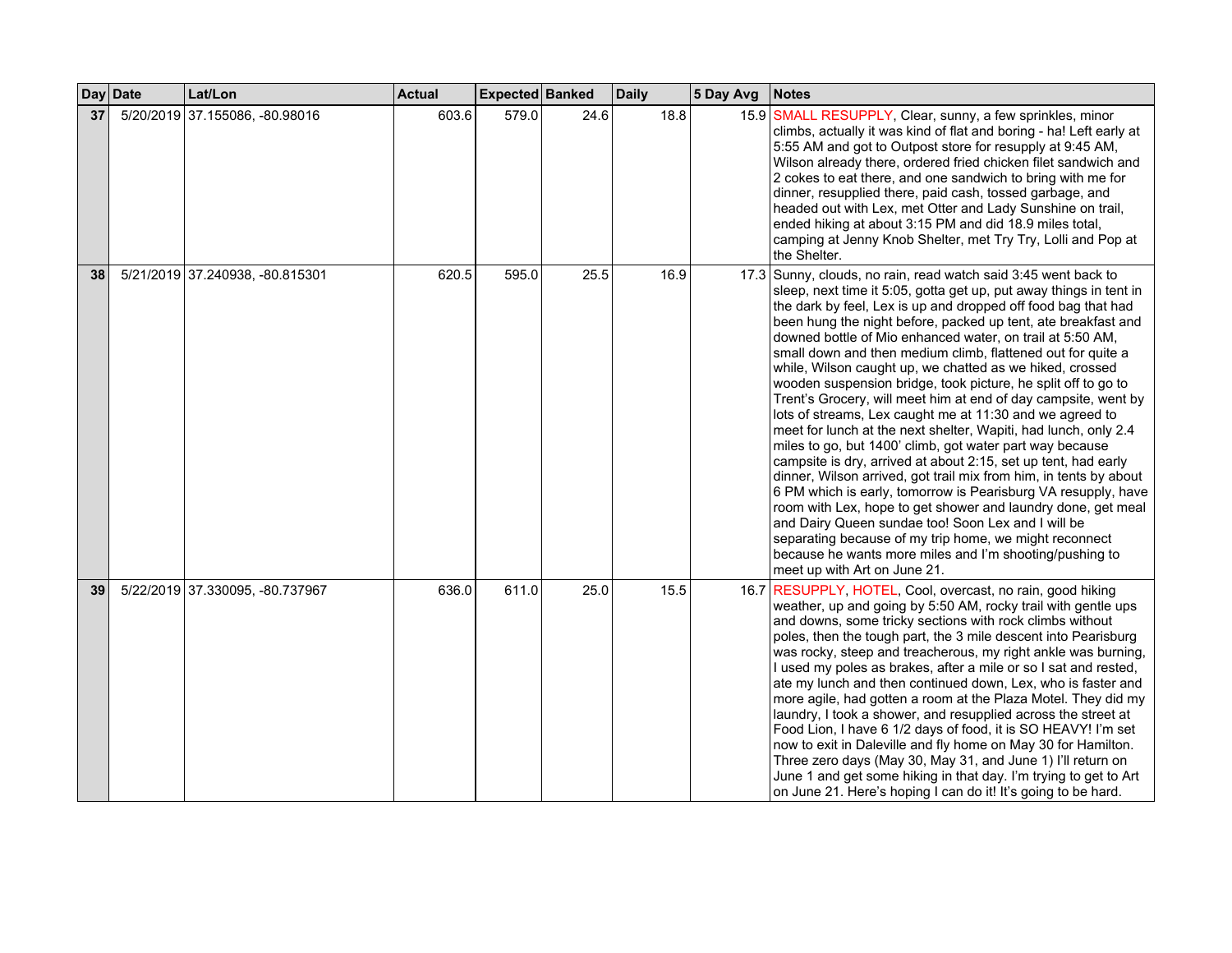|    | Day Date | Lat/Lon                         | <b>Actual</b> | Expected Banked |      | <b>Daily</b> | 5 Day Avg | <b>Notes</b>                                                                                                                                                                                                                                                                                                                                                                                                                                                                                                                                                                                                                                                                                                                                                                                                                                                                                                                                                                                                                                                                                                                                                                                                                                                                                                                                                                                                                                                                                                                                                                                                                                                                                                                                                                                                                                                                                                                                                                              |
|----|----------|---------------------------------|---------------|-----------------|------|--------------|-----------|-------------------------------------------------------------------------------------------------------------------------------------------------------------------------------------------------------------------------------------------------------------------------------------------------------------------------------------------------------------------------------------------------------------------------------------------------------------------------------------------------------------------------------------------------------------------------------------------------------------------------------------------------------------------------------------------------------------------------------------------------------------------------------------------------------------------------------------------------------------------------------------------------------------------------------------------------------------------------------------------------------------------------------------------------------------------------------------------------------------------------------------------------------------------------------------------------------------------------------------------------------------------------------------------------------------------------------------------------------------------------------------------------------------------------------------------------------------------------------------------------------------------------------------------------------------------------------------------------------------------------------------------------------------------------------------------------------------------------------------------------------------------------------------------------------------------------------------------------------------------------------------------------------------------------------------------------------------------------------------------|
| 40 |          | 5/23/2019 37.428703, -80.638061 | 652.3         | 626.0           | 26.3 | 16.3         |           | 16.5 Overcast, sunny, no rain, decent hiking weather, woke at 5 AM<br>and thought why should I wait for a shuttle at 8 to 8:30 AM, I<br>can just walk the 0.7 miles back to the trail in about 20<br>minutes, so while Lex slept in the other bed I packed up my<br>backpack and left, I was at the trail just as dawn broke, I sat<br>and ate my pop tart and drank my Mio water, I was back hiking<br>at about 5:45, as always leaving a town like Pearisburg you<br>need to climb, with the added weight of 6 1/2-days of food and<br>water it was a tough climb, but by 9:15 AM I was done<br>climbing, the trail runs gently up and down along the mountain<br>crest for miles, but is rocky and twisty-turny. My poor sore right<br>ankle is not happy, and my left foot might be getting a blister<br>on the bottom from the descent into town, so I took my time,<br>took breaks, ate lunch, I changed plans to camp from mile 650<br>to 652, I did this to make tomorrow's hike a little shorter, while<br>hiking I met Radagast, Small Slice and Smiles all slack packing<br>southbound, I asked Small Slice if she would tell Lex who was<br>somewhere behind me that "Tartan was going to the campsite"<br>at mile 652", what's amazing is the message got to Lex! So<br>Lex and I are at this campsite (not a shelter) together but the<br>day is coming when we'll be separating. You had to bring<br>enough water because there is none here, Wilson arrived a bit<br>later and was almost out of water so he went on 3-4 miles to<br>get water and camp. So it's just Lex and I here, For dinner I<br>had the Chicken Ranch Sandwich I bought at Dairy Queen<br>yesterday - yum! Only 77.4 miles and 6 hiking days before I<br>leave for Austin. I'll be reducing mileage down to 10 miles per<br>day shortly. By the way, the days are getting longer, and<br>mosquitoes and insects have yet to be much of a problem<br>except kamikaze flies that dive into your eyes. |
| 41 |          | 5/24/2019 37.397751, -80.473738 | 669.0         | 642.0           | 27.0 | 16.7         |           | 16.8 Overcast, sun peeking through, no rain but a few drops in late<br>afternoon, again, cool light breeze was nice, same old same<br>old, up early, hiking at break of dawn, started with a descent,<br>then a climb and a final awful descent, met Indian Summer and<br>her dog Lobster Paws, by the end of the hike the ball of my left<br>foot was internally feeling like it had a bigger blister inside, and<br>my right leg's front muscle was again very tight and sore, was<br>so glad to get this hike over, camping at War Spur Shelter,<br>Small Slice was here but went on, Radagast stopped by for<br>dinner and then went on, Pumpkin came late, I'm worried<br>about tomorrow with 2 ascents and 2 descents and how my<br>poor feet will handle it. Only 60.7 miles and 5 hiking days<br>before I leave for Austin.                                                                                                                                                                                                                                                                                                                                                                                                                                                                                                                                                                                                                                                                                                                                                                                                                                                                                                                                                                                                                                                                                                                                                       |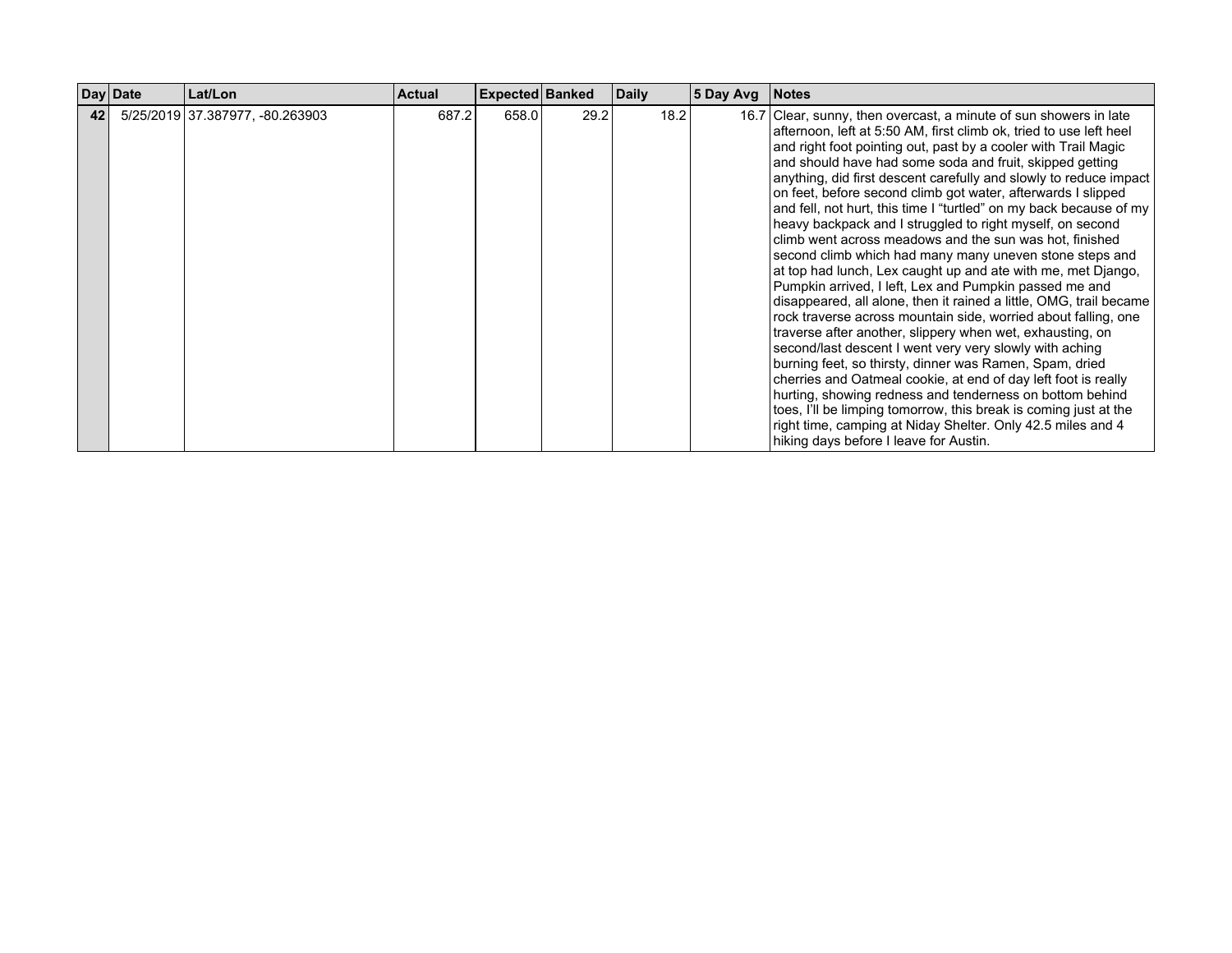|    | Day Date | Lat/Lon                         | <b>Actual</b> | <b>Expected Banked</b> |      | <b>Daily</b> | $ 5$ Day Avg | <b>Notes</b>                                                                                                                                                                                                                                                                                                                                                                                                                                                                                                                                                                                                                                                                                                                                                                                                                                                                                                                                                                                                                                                                                                                                                                                                                                                                                                                                                                                                                                                                                                                                                                                                                                                                                                                                                                                              |
|----|----------|---------------------------------|---------------|------------------------|------|--------------|--------------|-----------------------------------------------------------------------------------------------------------------------------------------------------------------------------------------------------------------------------------------------------------------------------------------------------------------------------------------------------------------------------------------------------------------------------------------------------------------------------------------------------------------------------------------------------------------------------------------------------------------------------------------------------------------------------------------------------------------------------------------------------------------------------------------------------------------------------------------------------------------------------------------------------------------------------------------------------------------------------------------------------------------------------------------------------------------------------------------------------------------------------------------------------------------------------------------------------------------------------------------------------------------------------------------------------------------------------------------------------------------------------------------------------------------------------------------------------------------------------------------------------------------------------------------------------------------------------------------------------------------------------------------------------------------------------------------------------------------------------------------------------------------------------------------------------------|
| 43 |          | 5/26/2019 37.366776, -80.166357 | 702.4         | 673.0                  | 29.4 | 15.2         |              | 16.4 Overnight downpour at 10 PM, clear, sunny, what a night and<br>day! The downpour was sudden, I was fine but others weren't<br>prepared, soon it stopped, tent and ground was damp but<br>otherwise fine, planned to do 15.2 to Lost Spectacles Gap, 2<br>climbs and 1 descent, at top of first climb was a Trail Magic<br>sign saying 0.1 away, Pumpkin arrived at same time, we<br>dropped our packs and walked, THERE WAS THE BEST<br>TRAIL MAGIC, had two cokes, two glazed donuts, and a slice<br>of cold pizza, Lex arrived, they'd cook you eggs if you wanted,<br>IT WAS GREAT, by Briar Patch and John, afterwards I was<br>smiling as I hiked along, the descent was causal, got water<br>with Lex and off he went, such a good guy, the next ascent<br>was broken into three climbs and the last of 500' scrambled<br>through rock jumbles up and up, but the best was yet to came -<br>dragons tooth, at the end of the climb I thought there would be<br>a typical descent to my campsite - wrong! It was the hardest<br>most difficult scaling of rock faces, jumbles, steps, metal<br>handle bars, boulders, it took me over an hour to go less than<br>one mile, I constantly worried I'd fall and seriously hurt myself,<br>at the end my feet were chewed up, I was exhausted, and I<br>was low on water, it's the Memorial Day holiday weekend, I<br>asked returning visitors if they'd give me some water, some<br>did, so I'm camping with a bunch of other adults and young<br>people, Small Slice is here too, we plan on stopping at the<br>Catawba Grocery for treats (cokes, ice cream) tomorrow<br>morning, all I have to do is 8.5 miles to the next shelter, a<br>nearo, camping at Lost Spectacles Gap. Only 27.3 miles and 3<br>hiking days before I leave for Austin. |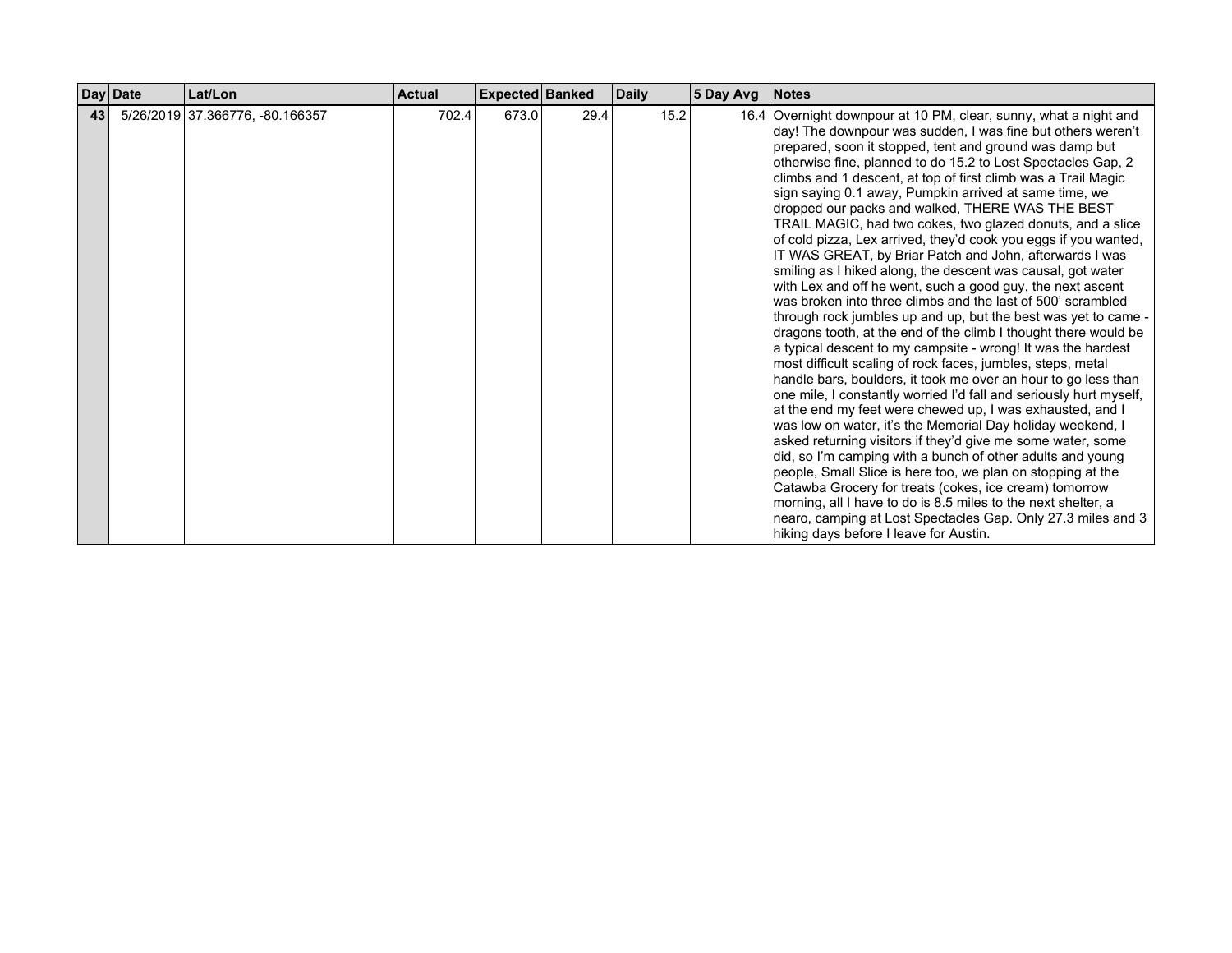|    | Day Date | Lat/Lon                         | <b>Actual</b> | Expected Banked |      | <b>Daily</b> | 5 Day Avg | <b>Notes</b>                                                                                                                                                                                                                                                                                                                                                                                                                                                                                                                                                                                                                                                                                                                                                                                                                                                                                                                                                                                                                                                                                                                                                                                                                                                                                                                                |
|----|----------|---------------------------------|---------------|-----------------|------|--------------|-----------|---------------------------------------------------------------------------------------------------------------------------------------------------------------------------------------------------------------------------------------------------------------------------------------------------------------------------------------------------------------------------------------------------------------------------------------------------------------------------------------------------------------------------------------------------------------------------------------------------------------------------------------------------------------------------------------------------------------------------------------------------------------------------------------------------------------------------------------------------------------------------------------------------------------------------------------------------------------------------------------------------------------------------------------------------------------------------------------------------------------------------------------------------------------------------------------------------------------------------------------------------------------------------------------------------------------------------------------------|
| 44 |          | 5/27/2019 37.385284, -80.074239 | 710.9         | 689.0           | 21.9 | 8.5          |           | 15.0   NEARO, Another overnight downpour at 10 PM with wind that<br>blew some into my tent, clear, sunny, before I started I ate my<br>pop tart and Mio water, this was planned to be a short hiking<br>day, thanks to Small Slice I got to the road in 1.5 miles, turned<br>left and went to the Catawba Grocery where I used their toilet<br>(yay!), washed my hands (double yay!), bought two 16 oz.<br>Cokes and a pint of Cherry ice cream (triple yay!), I was fully<br>caffeinated, Small Slice arrived just as I was leaving. Then it<br>was only 7 miles with some typical ascents, descents and rock<br>scrambles but nothing like yesterday's and then I was at the<br>shelter. I immediately got water whose source is poor. I hung<br>my tent out to dry, I used my bear hang cord to create a<br>clothes line where I hung my damp sleeping bag and other<br>things. In time they dried. I set up my tent and did other<br>campsite chores. Because I got here so early I'm just sitting<br>here doing my daily log. I'm bored - wow! More to follow<br>Took a nap and the group that I was with yesterday has moved<br>on to here, they are from Ohio, so I'm camping with a bunch of<br>other adults and young people. Camping at John's Spring<br>Shelter. Only 18.8 miles and 2 hiking days before I leave for<br>Austin. |
| 45 |          | 5/28/2019 37.4338, -79.986885   | 720.4         | 705.0           | 15.4 | 9.5          |           | 13.6 NEARO, Clear, sunny, some wind gusts, packed up and<br>headed out, today is going to be short, only 9.4 miles, but I<br>have two 1100' ascents and descents, the first to McAfee<br>Knob, and the second to Tinker Cliffs, both were worth the<br>climb especially Tinker with the large boulders, sheer drop off<br>and the trail right next to it, got to Lamberts Meadow Shelter<br>about 11:15 AM, use privy and got water, then went 0.1 ahead<br>to campsite area which also has water, took a nap to kill time, I'<br>m not good at just laying around, must be my inherent ADHD,<br>camping at Lamberts Meadow Trail. No cell service here. Only<br>9.3 miles and 1 hiking day before I leave for Austin. Now let's<br>hope I can somehow get a ride to the airport. Also my phone<br>battery is getting low and I have to manage that.                                                                                                                                                                                                                                                                                                                                                                                                                                                                                        |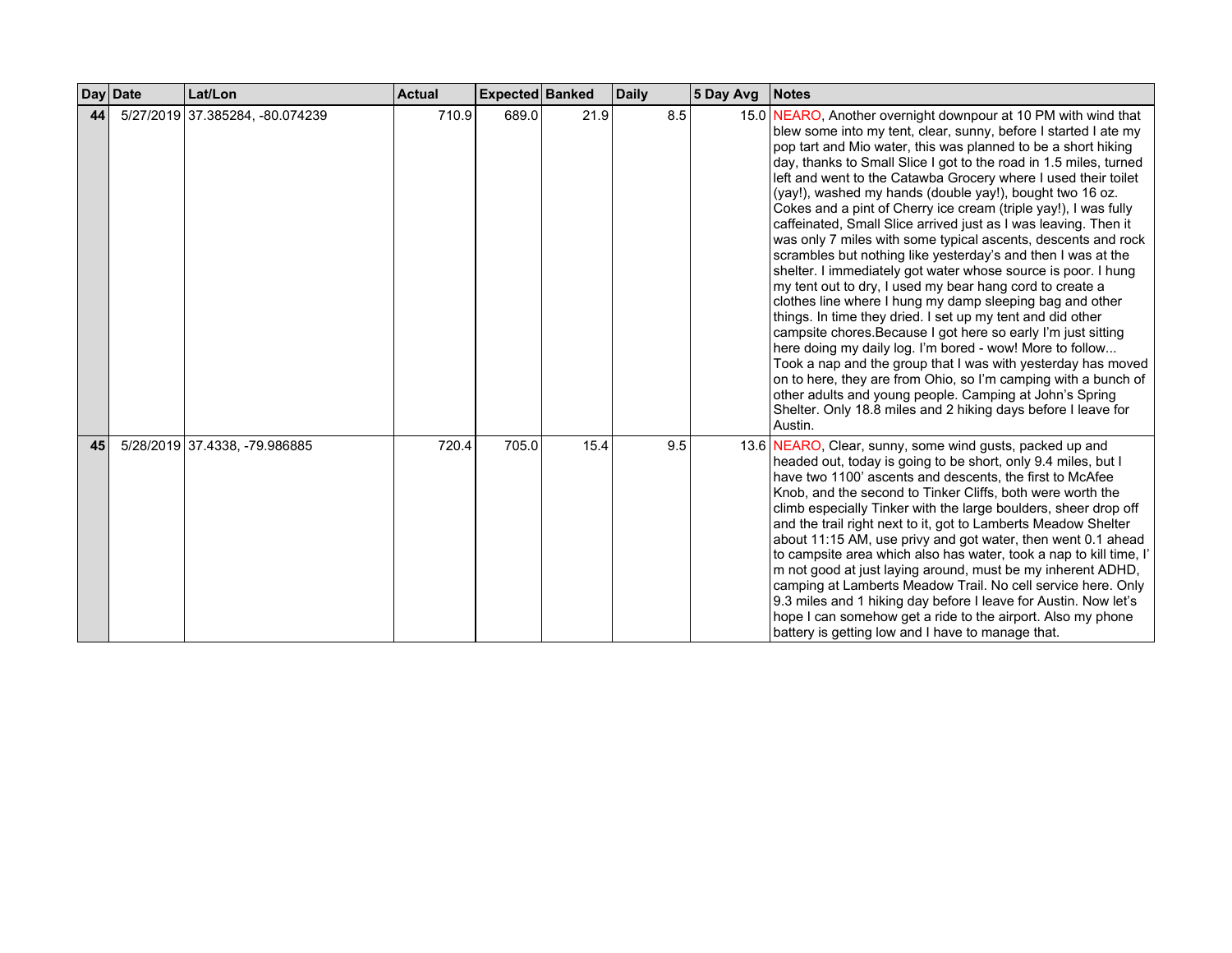|    | Day Date  | Lat/Lon                         | <b>Actual</b> | Expected Banked |         | <b>Daily</b> | 5 Day Avg | <b>Notes</b>                                                                                                                                                                                                                                                                                                                                                                                                                                                                                                                                                                                                                                                                                                                                                                                                                                                                                                                                                                                                                                                                                                                                                                                                                                                                                                                                                                                                                                                                                                                                                          |
|----|-----------|---------------------------------|---------------|-----------------|---------|--------------|-----------|-----------------------------------------------------------------------------------------------------------------------------------------------------------------------------------------------------------------------------------------------------------------------------------------------------------------------------------------------------------------------------------------------------------------------------------------------------------------------------------------------------------------------------------------------------------------------------------------------------------------------------------------------------------------------------------------------------------------------------------------------------------------------------------------------------------------------------------------------------------------------------------------------------------------------------------------------------------------------------------------------------------------------------------------------------------------------------------------------------------------------------------------------------------------------------------------------------------------------------------------------------------------------------------------------------------------------------------------------------------------------------------------------------------------------------------------------------------------------------------------------------------------------------------------------------------------------|
| 46 |           | 5/29/2019 37.395895, -79.910367 | 729.7         | 720.0           | 9.7     | 9.3          |           | 12.1 NEARO, HOTEL, Clear, sunny, was bopping down the trail<br>fueled on Mio water and Cinnamon Bun pop tart, I was moving<br>quickly because I wanted to get to Daleville, I was going as fast<br>as I could, and I felt I was doing well, then an older hiker<br>without poles catches me, we chat for a minute and I let him go<br>ahead, zoom and he's gone, and I felt like I wasn't even<br>moving fast, I just have to accept I'm slower and my stride is<br>shorter too, oh well, I got put in my place, so I continued on but<br>now at a less frantic pace, later I met a hiker family, they were<br>Disciple (dad), Halo (mom), GG (girl about 11) and Flash (boy<br>about 8), father was an AT thru hiker, and they were going for<br>a few days family hike to Dragons Tooth which is about 30<br>miles away, wow!, soon I was at VA-220 highway, turned left<br>and walked to the shopping center, ate pulled pork BBQ lunch<br>at Three Li'l Pigs, went to Outdoor Trails to see what they<br>offered, and got a Lyft to the hotel, at hotel got my travel<br>clothes package, showered and tried to act like normal person<br>(not a limping gimping thru-hiker). My feet are sore and my<br>right foot is now burning on the pad behind the toes, phoned<br>Kathy, late afternoon got other Lyfts to and fro the Coach &<br>Four restaurant, had a nice dinner of prime rib and scallops<br>followed by cheese cake - yum yum! I'm also liking Lyft.<br>Phoned Katie and told her so. Staying at Quality Inn Roanoke<br>Airport. I fly out tomorrow. |
| 47 | 5/30/2019 |                                 | 729.7         | 736.0           | $-6.3$  | 0.0          |           | 8.5 ZERO, flying from Roanoke VA to Austin TX, yummy pork ribs<br>dinner, stayed up late                                                                                                                                                                                                                                                                                                                                                                                                                                                                                                                                                                                                                                                                                                                                                                                                                                                                                                                                                                                                                                                                                                                                                                                                                                                                                                                                                                                                                                                                              |
| 48 | 5/31/2019 |                                 | 729.7         | 752.0           | $-22.3$ | 0.0          |           | 5.5 ZERO, woke up early early, Appalachian Trail time, working on<br>my list of things to do, took long afternoon nap, slept deeply,<br>Kathy and I had a picnic dinner in the car before Hamilton, saw<br>Hamilton - wonderful!                                                                                                                                                                                                                                                                                                                                                                                                                                                                                                                                                                                                                                                                                                                                                                                                                                                                                                                                                                                                                                                                                                                                                                                                                                                                                                                                      |
| 49 |           | 6/1/2019 37.41968, -79.785719   | 740.9         | 767.0           | $-26.1$ | 11.2         |           | 6.0 NEARO, woke at 3:15 AM, ouch!, flew at 6 AM from Austin TX<br>to Roanoke VA, took Lyft to Outdoor Trails, got gas canister,<br>resupply at Kroger's, got BBQ sandwich for dinner at Three L'il<br>Pigs, had lunch and repacked backpack at Wendy's, back on<br>trail at Daleville at 1:10 PM which I thought was quite good,<br>messaged Kathy, Lex, and Bilbo when I started to hike,<br>naturally there was a climb out of Daleville, met Otter, Lady<br>Sunshine and four other hikers slack packing southbound, got<br>water about 0.7 mile before Shelter, got to shelter about 6:15<br>PM which is late for me, but hours before darkness, set up<br>tent, prepped food for tomorrow, hung food bag, had dinner<br>sandwich and water, tent camped at Wilson Creek Shelter. Lex<br>is 4 miles beyond Glasgow so he is about 50 miles ahead of<br>me.                                                                                                                                                                                                                                                                                                                                                                                                                                                                                                                                                                                                                                                                                                        |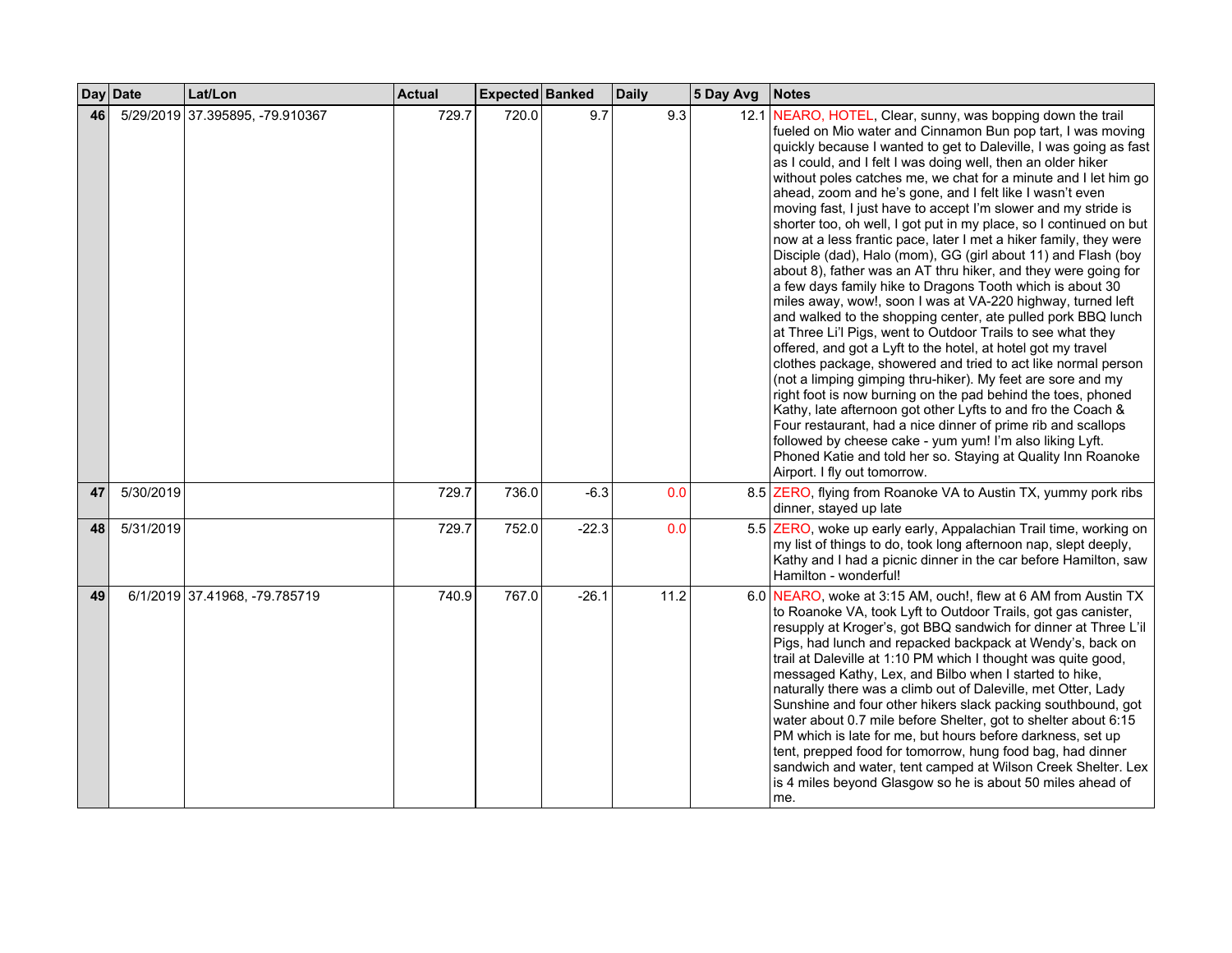|    | Day Date | Lat/Lon                        | <b>Actual</b> | Expected Banked |         | <b>Daily</b> | 5 Day Avg | <b>Notes</b>                                                                                                                                                                                                                                                                                                                                                                                                                                                                                                                                                                                                                                                                                                                                                                                                                                                                                                                                                                                                                                                                                                                                                                                                                                                                                                                                                                                                                                   |
|----|----------|--------------------------------|---------------|-----------------|---------|--------------|-----------|------------------------------------------------------------------------------------------------------------------------------------------------------------------------------------------------------------------------------------------------------------------------------------------------------------------------------------------------------------------------------------------------------------------------------------------------------------------------------------------------------------------------------------------------------------------------------------------------------------------------------------------------------------------------------------------------------------------------------------------------------------------------------------------------------------------------------------------------------------------------------------------------------------------------------------------------------------------------------------------------------------------------------------------------------------------------------------------------------------------------------------------------------------------------------------------------------------------------------------------------------------------------------------------------------------------------------------------------------------------------------------------------------------------------------------------------|
| 50 |          | 6/2/2019 37.528653, -79.622555 | 757.9         | 783.0           | $-25.1$ | 17.0         |           | 7.5 Sunny, some clouds, hot, humid, didn't sleep in, woke at 3:45<br>AM and tried to sleep more, but I kept checking my watch, got<br>up around 5 AM, on trail at 5:50 AM, did "ten by ten" - a first<br>because the trail was easy (follow Blue Ridge Parkway) and I<br>felt OK, decided not to stay at Cove Mountain Shelter (13.8.<br>miles, no water source) only ate lunch there, instead went on<br>to Jennings Creek (17 miles, lots of water), have a hidden<br>campsite, a local couple is also camping here, I'm a little<br>uneasy, big climbs tomorrow so making it shorter is good.<br>Could have gone further today since I got here at about 2 PM,<br>several hikers relaxing here before going on including Otter<br>and Lady Sunshine, sat in tent and planned to get to Art                                                                                                                                                                                                                                                                                                                                                                                                                                                                                                                                                                                                                                                  |
| 51 |          | 6/3/2019 37.552568, -79.469175 | 775.2         | 799.0           | $-23.8$ | 17.3         |           | 9.1 Sunny, cool breeze, dry humidity, great hiking weather, started<br>early, lots of climbs, but I was able to handle them ok, was it<br>the weather, the caffeine, my zero days, or a combo, met<br>Revisit, southbounder & section hiker, got to Thunder Ridge<br>Shelter at 12:30, ate lunch, decided to go on to Harrison<br>Ground Spring, which has water, got there at 2-2:30, got water,<br>set up tent, buggy, but I can deal with it, because my tent has<br>mesh, called Kathy about computer glitch, reset fixed it, whew!<br>Thinking about getting immediately back on trail tomorrow to<br>cut 20 miler down.                                                                                                                                                                                                                                                                                                                                                                                                                                                                                                                                                                                                                                                                                                                                                                                                                  |
| 52 |          | 6/4/2019 37.613014, -79.390898 | 788.4         | 814.0           | $-25.6$ | 13.2         |           | 11.7 RESUPPLY, Sunny, started out cool, warm, was on trail at 5:<br>30 heading to Glasgow VA for a resupply, called Stanimals at<br>8:30 AM on the ridge because no cell service at the trailhead,<br>told them to pick me up at 11 AM, went by a stream and a lake<br>(river with dam) for the last few miles, nice, got to trailhead with<br>Box at 10:45 just as shuttle arrived, drove me and Box to town,<br>him to town center and me to hostel, I explained to Donna that<br>I was wanted to do a quick in and out (not stay overnight), she<br>did my laundry while I shopped at Grocery Express (very<br>expensive - \$130 for 5 days), then went across the street to<br>restaurant and sat with three other hikers and had a<br>hamburger, ordered a hamburger to go for tonight's dinner,<br>came back to hostel (1/4 mile from town), repacked food into<br>backpack, had shower, got on clean clothes, paid her \$20 with<br>\$20 tip, and she drove me back to the trailhead - all told it was<br>3 hours and will make tomorrow 2 miles shorter (distance to<br>shelter) and I'll be starting my climb earlier at 5:30 AM than 7:<br>30 AM when Donna would have dropped me off. Total win!<br>Now camping at Johns Hollow Shelter. Talked Little Hawk, a<br>heavy-trucker southbounder who is a peace on the trail, hikes<br>6 days a week and rests on trail on Sunday, quite different than<br>me that is so goal-oriented. |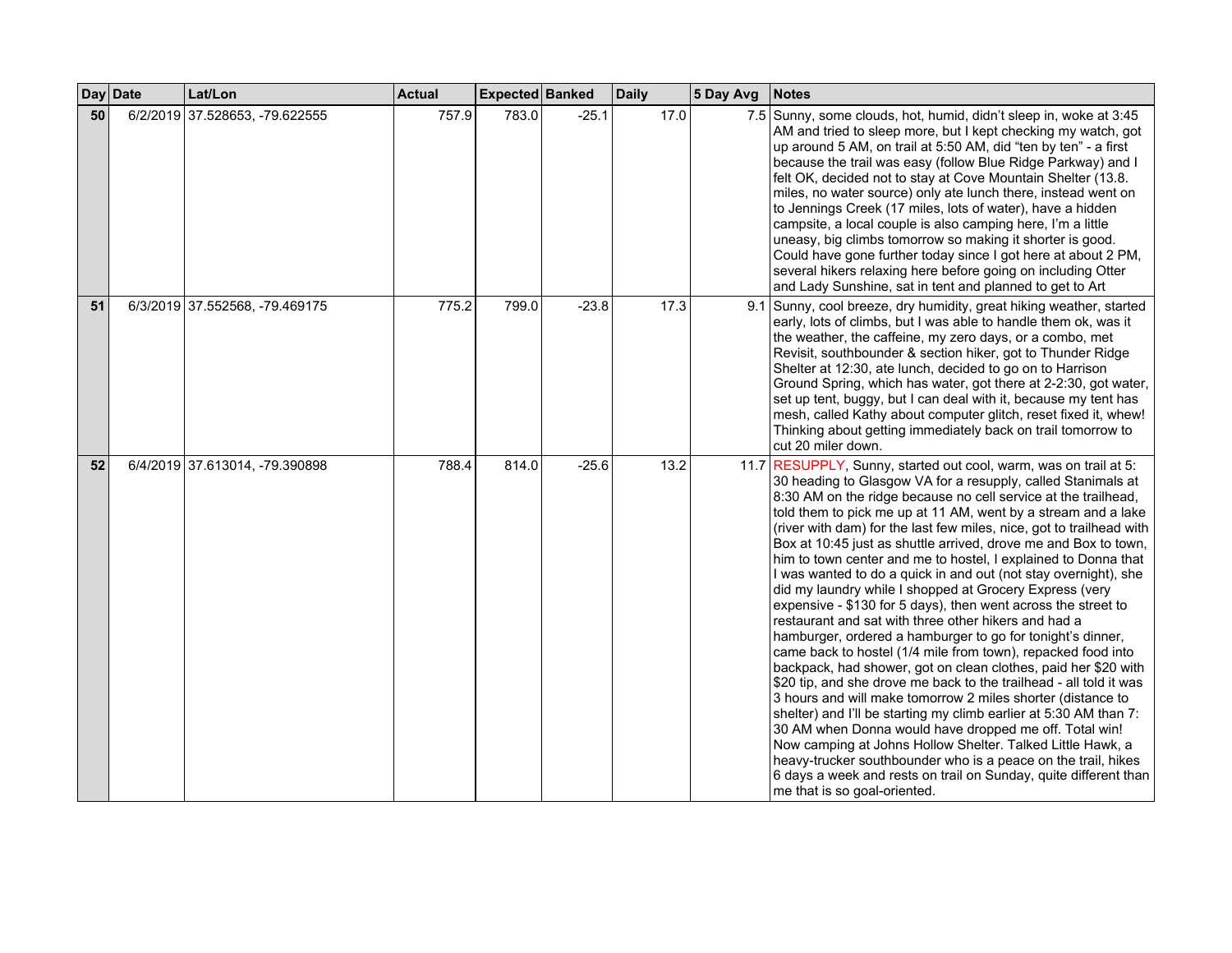|    | Day Date | Lat/Lon                        | <b>Actual</b> | <b>Expected Banked</b> |         | <b>Daily</b> | 5 Day Avg | <b>Notes</b>                                                                                                                                                                                                                                                                                                                                                                                                                                                                                                                                                                                                                                                                                                                                                                                                                                                                             |
|----|----------|--------------------------------|---------------|------------------------|---------|--------------|-----------|------------------------------------------------------------------------------------------------------------------------------------------------------------------------------------------------------------------------------------------------------------------------------------------------------------------------------------------------------------------------------------------------------------------------------------------------------------------------------------------------------------------------------------------------------------------------------------------------------------------------------------------------------------------------------------------------------------------------------------------------------------------------------------------------------------------------------------------------------------------------------------------|
| 53 |          | 6/5/2019 37.70967, -79.268224  | 806.7         | 830.0                  | $-23.3$ | 18.3         |           | 15.4 Overcast, rain at end of hiking day, big climb out of Glasgow<br>was mitigated by caffeine, second, third climbs were done, lost<br>count, were there fourth and fifth climbs, had lunch sitting on<br>trail over a lake, only 1 1/2 miles to go and rain started, had my<br>pack covered and umbrella up, two other section<br>southbounder, brothers, already in Shelter, later father and<br>daughter section southbounder arrived, one last thru-hiker<br>filled the 6 slots in the shelter, all nice people, chatted about<br>things and life experiences, sleeping in Brown Mountain Creek<br>Shelter, don't want to get rained on and have wet tent<br>tomorrow. Pillow pack, Shoes on, hat/pocket items, sleeping<br>bag & mats to table, pack to front & down to table, pack<br>backpack, poles, food down, Crystal light, Clif and granola in<br>pocket, breakfast, leave |
| 54 |          | 6/6/2019 37.827913, -79.121411 | 825.2         | 845.0                  | $-19.8$ | 18.5         |           | 16.9 Overcast, rained as I climbed in the morning, sun broke<br>through, rain clouds threatening. Snuck out of shelter early,<br>quiet as a mouse, on trail at 5:30 AM, started right off with<br>3000' climb, sheesh, had a total of 7 ascents, and 6 descents<br>of 500', double sheesh, while hiking met NOBO thru-hikers So<br>It Goes and Butters, met SOBO section hiker Fungi, got trail<br>magic from 3 trail maintainers, 2 mini-Snickers, yummy,<br>finished hiking at 2:30 PM, no cell service here, grrrr,<br>raining/sprinkle at 4 PM, then stopped, sun back out, humid! I'<br>m in my tent, camped at Spy Rock Junction, no one else<br>around, tomorrow have more climbs including a 3000' descent<br>followed by 3000' ascent midway - OMG - I need a break!                                                                                                            |
| 55 |          | 6/7/2019 37.884829, -78.993545 | 842.9         | 861.0                  | $-18.1$ | 17.7         |           | 17.0 Clear, then rain, rain, rain. Got up and packed up, about 20<br>minutes later, downpour, and it continued for hours, I didn't<br>mind the rain, it just slowed me down, had three littler<br>ascents/descents, then one long 3000' descent for 4 miles, and<br>one awful 3000' climb for 4 miles with everything thrown in<br>from rock jumbles, to using my hands (no poles), to walking<br>across sheer rocks at the top, on and on all with rain slicked<br>rocks. I did 17 miles and it took me 10 hours (instead of<br>expected 9). All along I said it doesn't matter how long it takes.<br>I just have to get to the shelter. Met Cubed who came to the<br>shelter but is camping (more privacy in his tent). Sleeping in<br>Maupin Field Shelter to keep drier, although everything I have<br>is DAMP through and through! Shoes and socks are just plain<br>wet.           |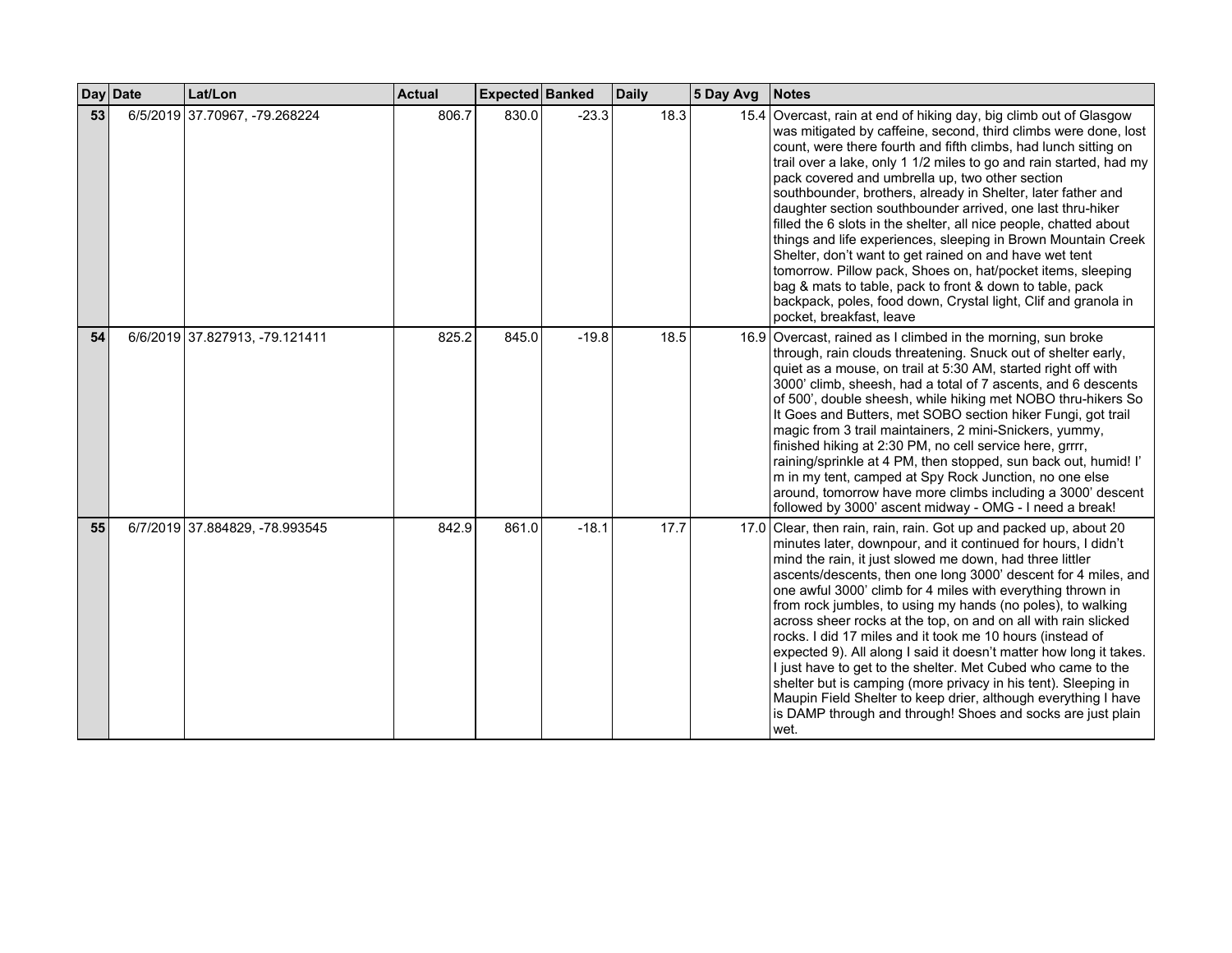|    | Day Date | Lat/Lon                        | <b>Actual</b> | Expected Banked |         | <b>Daily</b> | 5 Day Avg | <b>Notes</b>                                                                                                                                                                                                                                                                                                                                                                                                                                                                                                                                                                                                                                                                                                                                                                                                                                                                                                                                                                                                                                                                                                                                                                                                                                                                                                                                                                                                                        |
|----|----------|--------------------------------|---------------|-----------------|---------|--------------|-----------|-------------------------------------------------------------------------------------------------------------------------------------------------------------------------------------------------------------------------------------------------------------------------------------------------------------------------------------------------------------------------------------------------------------------------------------------------------------------------------------------------------------------------------------------------------------------------------------------------------------------------------------------------------------------------------------------------------------------------------------------------------------------------------------------------------------------------------------------------------------------------------------------------------------------------------------------------------------------------------------------------------------------------------------------------------------------------------------------------------------------------------------------------------------------------------------------------------------------------------------------------------------------------------------------------------------------------------------------------------------------------------------------------------------------------------------|
| 56 |          | 6/8/2019 37.985401, -78.883724 | 858.7         | 877.0           | $-18.3$ | 15.8         |           | 16.7 Rain, rain, rain, clear but more rain expected. Woke to wind<br>blowing, trees rustling, rain falling, cloudy mist, got up and on<br>trail by 5:45, getting the darn bear bag from the hanger in near<br>dawn was tough, on trail bopping along, rocks were slippery,<br>many rock jumbles, crossed Blue Ridge Parkway, tough going,<br>right hand getting blisters, had to change hiking pole grip to not<br>worsen, needless/pointless ups and downs, on one I actually<br>said "enough f\$@king steps", which were uneven rock steps<br>that lead to a summit and immediately descend, argh! very<br>typical of the AT, finally the last 4 miles of the descent were<br>smoother and easier, got to shelter and Indian hiker/trailname<br>unknown (Theorem Bum?) was drying stuff off and getting<br>something to eat and drink, later he went on. Dog Treats and<br>Pacemaker arrived to stay, met Dog Treats at hostel in<br>Damascus, was named Steve. Rain seems to have stopped for<br>today, but expected to continue until Tuesday - yee gads!<br>Sleeping in Paul Wolfe Shelter to stay dry. Other tents are here<br>and several other thru and section hikers, for example two<br>Ukrainians. Tomorrow is Waynesboro resupply in & out.                                                                                                                                                                            |
| 57 |          | 6/9/2019 38.085576, -78.785534 | 871.4         | 892.0           | $-20.6$ | 12.7         |           | 16.6 RESUPPLY, Rain, rain, rain and more rain - rumor has it at<br>least three more days of rain and tomorrow is the worst. Got up<br>and on trail at my normal early time, arrived at Rockfish Gap at<br>7:45 AM and called for shuttle, explained I was doing a IN &<br>OUT, got to Stanimal's Hostel, got your, started laundry, got<br>cash from ATM, did resupply at Walmart Marketplace, had<br>breakfast at Hardee's, took out sandwich for dinner, got<br>shower, and was back on the trail at 11:30, all in about 3 1/2<br>hours, then hiked 7.7 more miles to shelter, it is 0.3 miles off<br>trail, far!, sleeping in Calf Mountain Shelter, full of people but I<br>have a bunk slot on the bottom (it's a double decker), and the<br>rain continues, I'm one of seven sleeping next to each other,<br>Theorem Bum is here, the two Ukrainian section hikers from<br>yesterday here too, I'm all damp because I kept on my wet<br>clothes trying to use body heat to dry them, and they were just<br>washed AND DRIED! But within minutes they were wet and<br>dirty and within hours they were drenched in moisture from<br>meadow grass and each pant leg was muddy and mucky. And<br>my shoes, socks and gaiters are soaking. Tomorrow I hope to<br>do a long hike to a campground in the Shenandoah NP Loft<br>Mountain Campground, but it might be smarter to again go to a<br>shelter (they call them huts there) |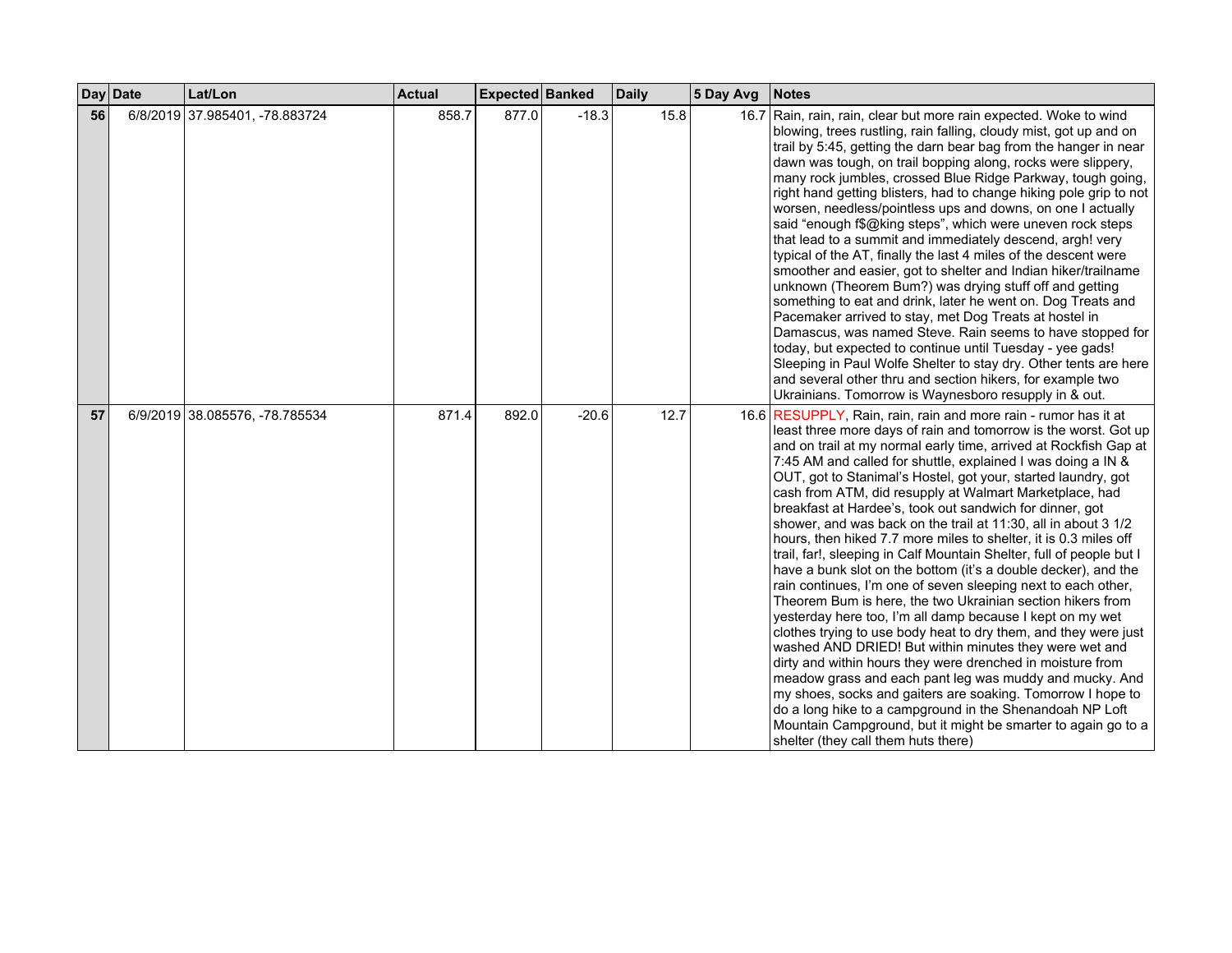|    | Day Date | Lat/Lon                         | <b>Actual</b> | <b>Expected Banked</b> |         | <b>Daily</b> | 5 Day Avg | Notes                                                                                                                                                                                                                                                                                                                                                                                                                                                                                                                                                                                                                                                                                                                                                                                                                                                                                                                                                                                                                                                                                                                                                                                                                                                            |
|----|----------|---------------------------------|---------------|------------------------|---------|--------------|-----------|------------------------------------------------------------------------------------------------------------------------------------------------------------------------------------------------------------------------------------------------------------------------------------------------------------------------------------------------------------------------------------------------------------------------------------------------------------------------------------------------------------------------------------------------------------------------------------------------------------------------------------------------------------------------------------------------------------------------------------------------------------------------------------------------------------------------------------------------------------------------------------------------------------------------------------------------------------------------------------------------------------------------------------------------------------------------------------------------------------------------------------------------------------------------------------------------------------------------------------------------------------------|
| 58 |          | 6/10/2019 38.247002, -78.668032 | 892.7         | 908.0                  | $-15.3$ | 21.3         |           | 17.2 Rained over night, but was just overcast for my hiking or<br>maybe a few sprinkles. Very quietly got up, packed backpack<br>and headed out, got water at spring on shelter side trail, then I<br>was movin', did 5 miles by 8 AM, did 10 by 10, and was<br>zooming along, originally expected to arrive between 5-6, but<br>the trail tread and climbs were so easy I was there at 1-2.20<br>miles DONE, Wow! It was a very good hiking day, About 4 or 5<br>other hikers are camped here so I just followed their lead, and<br>registered with the ranger, I'm at campsite A80. Slack packed<br>the rest of the camp loop so I don't need to back track<br>tomorrow morning, bought two I cream cones and two cookies<br>at camp store, checking it out for upcoming resupply, cut my<br>hand and foot nails real short to look less dirty. One foot nail<br>(right pinkie) was caught in my toe sock and was causing it to<br>hit the inside of my shoe, after 20 miles it was sore and yup I<br>might lose it, that would be number 3. Had dinner of SPICY<br>noodles - varying my diet, not bad, but very spicy, the<br>Campground has fresh water, sinks, flush toilets, trash bins -<br>so much easier than having to do it all myself. I'm camped in |
|    |          |                                 |               |                        |         |              |           | grass, so tomorrow everything will be damp and the ranger<br>said it will rain tonight - double whammy! I'm camped on a<br>slight slope hoping most rain water will drain away from me.<br>Camped at Loft Mountain Campground. My original plan to get<br>to Greenbrier SP is now getting confused because I've been<br>changing it to do in & out resupply and longer distances. Ugh!                                                                                                                                                                                                                                                                                                                                                                                                                                                                                                                                                                                                                                                                                                                                                                                                                                                                           |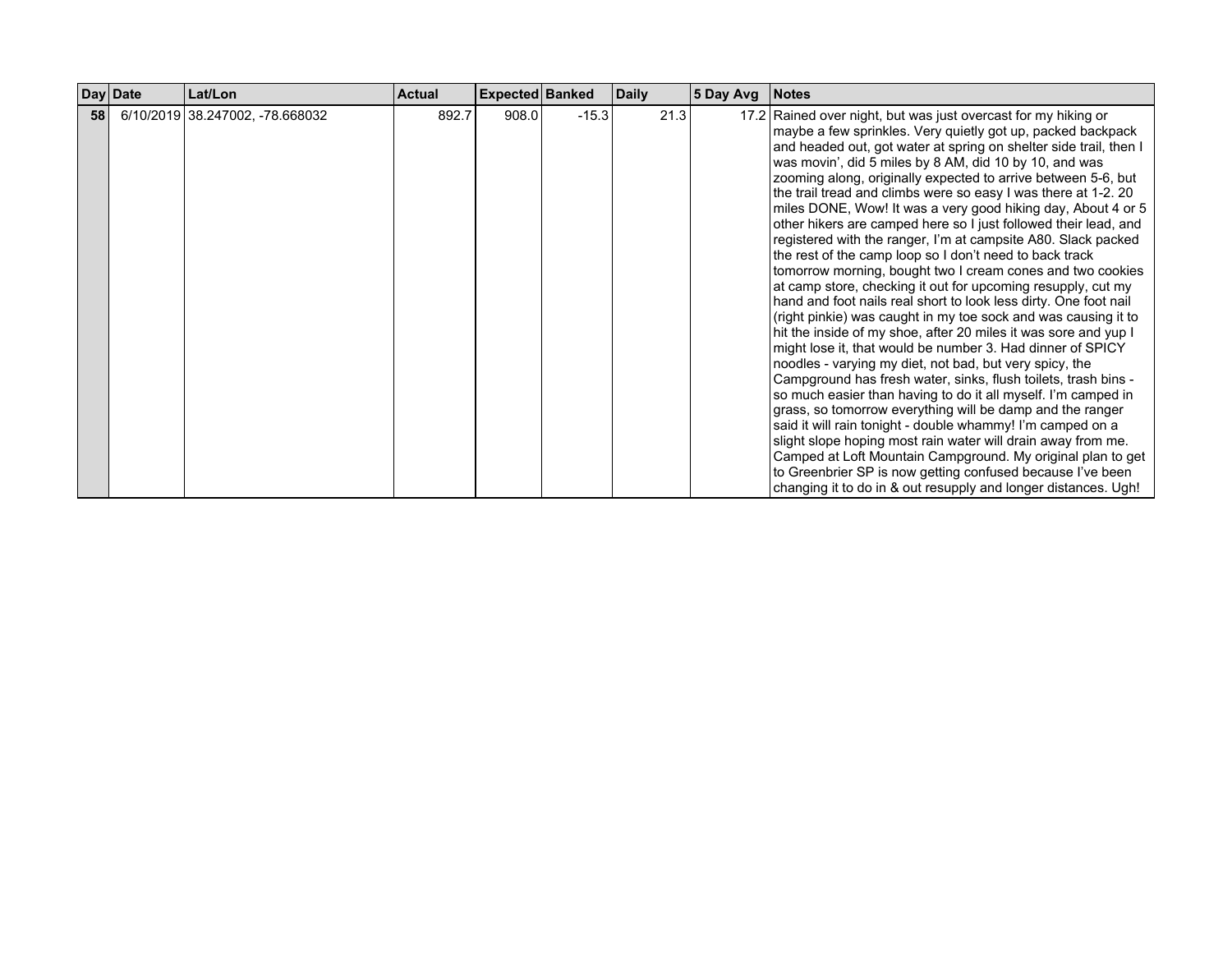|    | Day Date | Lat/Lon                        | <b>Actual</b> | Expected Banked |         | <b>Daily</b> | 5 Day Avg | <b>Notes</b>                                                        |
|----|----------|--------------------------------|---------------|-----------------|---------|--------------|-----------|---------------------------------------------------------------------|
| 59 |          | 6/11/2019 38.333305, -78.55849 | 906.2         | 924.0           | $-17.8$ | 13.5         |           | 16.2 At night rain and extreme gusting wind. Woke in my tent        |
|    |          |                                |               |                 |         |              |           | around 11:30 PM to pouring rain, shortly it stopped, but            |
|    |          |                                |               |                 |         |              |           | became very very gusting wind, I wasn't too worried, however        |
|    |          |                                |               |                 |         |              |           | when my primary guy line let go at 1 AM causing my tent to          |
|    |          |                                |               |                 |         |              |           | collapse I got out of my sleeping bag, kneeled on the rain          |
|    |          |                                |               |                 |         |              |           | soaked grass with my micro light in my mouth trying to find the     |
|    |          |                                |               |                 |         |              |           | tent stake, no luck so put in a longer one, yet I was worried, I    |
|    |          |                                |               |                 |         |              |           | sat with my back against the hiking pole that held up my tent       |
|    |          |                                |               |                 |         |              |           | as it quivered and shook with each tremendous gust of wind, I       |
|    |          |                                |               |                 |         |              |           | could sit there for hours, I could also lose my tent to a tear in a |
|    |          |                                |               |                 |         |              |           | sudden gust, so I decided to save my tent and since it was not      |
|    |          |                                |               |                 |         |              |           | raining I thought the campground bathroom would be a good           |
|    |          |                                |               |                 |         |              |           | safe less windy place to go, slowly inside my dark tent I put       |
|    |          |                                |               |                 |         |              |           | away my sleep stuff, a ritual I'm now very practiced in doing,      |
|    |          |                                |               |                 |         |              |           | packed everything in my backpack, got out of my tent,               |
|    |          |                                |               |                 |         |              |           | collapsed it, stuffed it and my ground sheet helter-skelter into    |
|    |          |                                |               |                 |         |              |           | the stretchy pocket in the pack, got my food from the bear box      |
|    |          |                                |               |                 |         |              |           | and headed to the camp bathroom, there I reorganized the            |
|    |          |                                |               |                 |         |              |           | messy wet tent, and got my food ready for today's hike. My          |
|    |          |                                |               |                 |         |              |           | only loss is one tent stake and a nights sleep. Never a dull        |
|    |          |                                |               |                 |         |              |           | moment hiking the AT. It's now 2 AM as I write this. I tried to     |
|    |          |                                |               |                 |         |              |           | sleep in the shower room by sitting on a bench and leaning          |
|    |          |                                |               |                 |         |              |           | against my pack, but I was cold and shivering with the shower       |
|    |          |                                |               |                 |         |              |           | room windows letting wind gusts, I ate a Clif bar to see if I       |
|    |          |                                |               |                 |         |              |           | could generate any warmth from that, I had on my puffy,             |
|    |          |                                |               |                 |         |              |           | gloves, hat, and still I was cold. I might have dosed off, but I    |
|    |          |                                |               |                 |         |              |           | doubt that. Finally it was 5 AM and I began my morning prep         |
|    |          |                                |               |                 |         |              |           | for hiking, I ate my breakfast pop tart and Mio water to wake       |
|    |          |                                |               |                 |         |              |           | me up, i was punchy but OK, I was worried if I'd get blown          |
|    |          |                                |               |                 |         |              |           | around on trail, I left still all bundled up and was fine hiking in |
|    |          |                                |               |                 |         |              |           | the wind which was reduced by the forest undergrowth but the        |
|    |          |                                |               |                 |         |              |           | rustling noise of the leaves was impressive, after my first climb   |
|    |          |                                |               |                 |         |              |           | I was sweating and took off all the extra clothing, although I      |
|    |          |                                |               |                 |         |              |           | was cool on the descents the cold air felt good on the ascents.     |
|    |          |                                |               |                 |         |              |           | I was doing fine and I was moving along. Rounding a curve my        |
|    |          |                                |               |                 |         |              |           | right foot caught a root, I didn't fall but it jammed under it and  |
|    |          |                                |               |                 |         |              |           | struck my little toe, the very toe that was sore from yesterday     |
|    |          |                                |               |                 |         |              |           | and I had hit it hard, the pain was sudden and overwhelming,        |
|    |          |                                |               |                 |         |              |           | and I knew I had damaged it, yet I hiked on, in a little while it   |
|    |          |                                |               |                 |         |              |           | was still throbbing so I stopped to see if it was bleeding, but     |
|    |          |                                |               |                 |         |              |           | luckily the sock was clear, so I continued, each step hurt, my      |
|    |          |                                |               |                 |         |              |           | feet are so important to me, I had at least 10 miles to the         |
|    |          |                                |               |                 |         |              |           | shelter so I just tried to ignore the pain, on the ascents it would |
|    |          |                                |               |                 |         |              |           | hurt less because my foot slid back towards the heel reducing       |
|    |          |                                |               |                 |         |              |           | pressure on my little toe, but the descents became very             |
|    |          |                                |               |                 |         |              |           | difficult, I used my poles to slow me down and reduce my little     |
|    |          |                                |               |                 |         |              |           | toe from jamming forward in my shoe, but it still hurt like the     |
|    |          |                                |               |                 |         |              |           | blazes, while doing this I met Sharpshin, a SOBO hiker, by the      |
|    |          |                                |               |                 |         |              |           | time I got to the shelter I was grimacing and gritting my teeth     |
|    |          |                                |               |                 |         |              |           | on each step, there I finally took off both my shoe and sock, my    |
|    |          |                                |               |                 |         |              |           | poor little toe was all swollen and red, I immediately took 2       |
|    |          |                                |               |                 |         |              |           | Advil to reduce swelling and inflammation (the first medicine I'    |
|    |          |                                |               |                 |         |              |           | ve taken on the hike so far), and a picture, I'm worried, and all I |
|    |          |                                |               |                 |         |              |           | can do is see how it feel tomorrow. I set up my wet tent to dry it  |
|    |          |                                |               |                 |         |              |           | ut It was oarly so Late my lungh. Since Lhad little sleep Llaid     |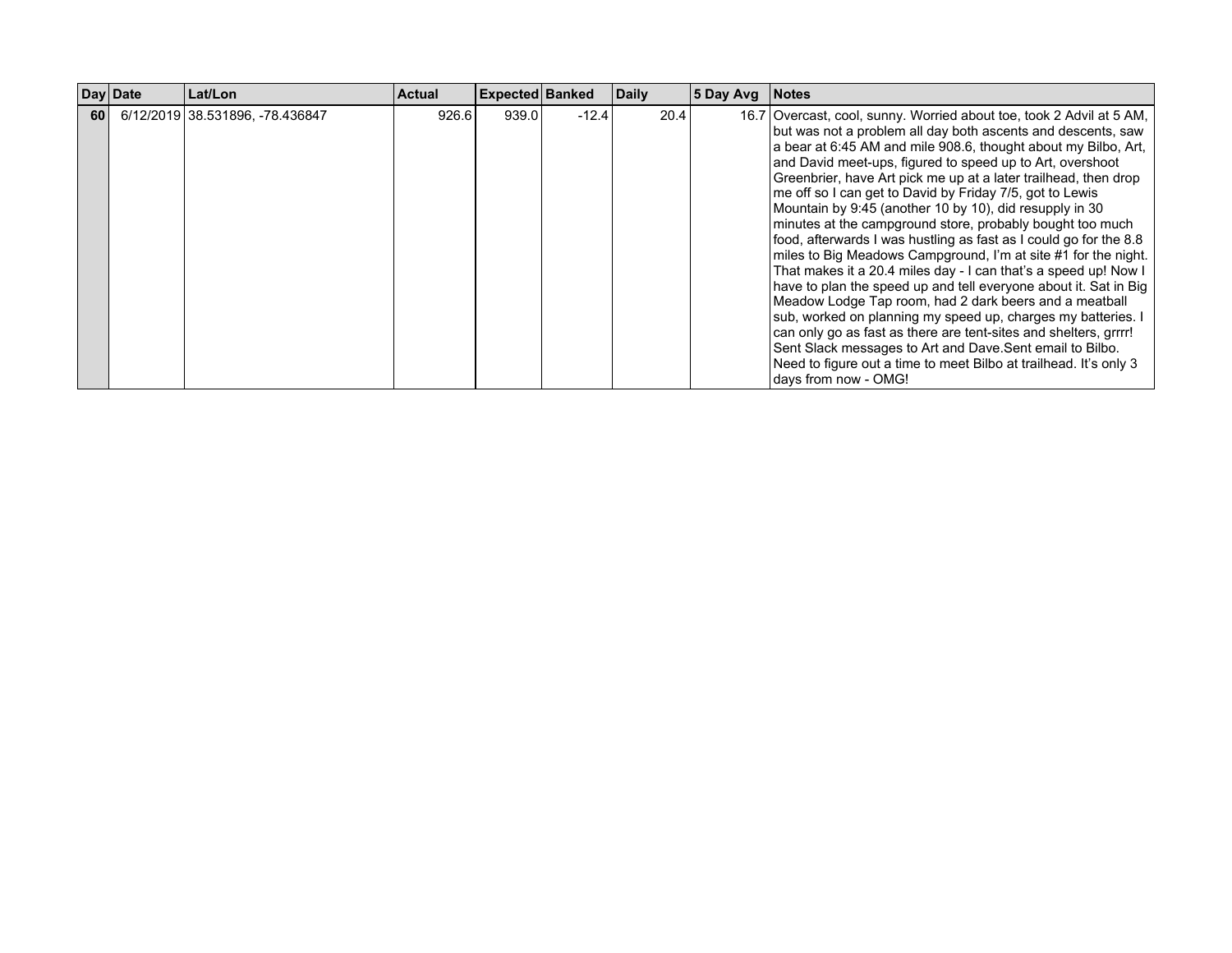|    | Day Date | Lat/Lon                         | <b>Actual</b> | <b>Expected Banked</b> |         | <b>Daily</b> | 5 Day Avg | <b>Notes</b>                                                                                                                                                                                                                                                                                                                                                                                                                                                                                                                                                                                                                                                                                                                                                                                                                                                                                                                                                                                                                                                                                                                                                                                                                                                                                                                                                                                                                                                                                                                                                                                                                                                                                                                                                                                                                                                                                                                                                                                                                                                                                                                          |
|----|----------|---------------------------------|---------------|------------------------|---------|--------------|-----------|---------------------------------------------------------------------------------------------------------------------------------------------------------------------------------------------------------------------------------------------------------------------------------------------------------------------------------------------------------------------------------------------------------------------------------------------------------------------------------------------------------------------------------------------------------------------------------------------------------------------------------------------------------------------------------------------------------------------------------------------------------------------------------------------------------------------------------------------------------------------------------------------------------------------------------------------------------------------------------------------------------------------------------------------------------------------------------------------------------------------------------------------------------------------------------------------------------------------------------------------------------------------------------------------------------------------------------------------------------------------------------------------------------------------------------------------------------------------------------------------------------------------------------------------------------------------------------------------------------------------------------------------------------------------------------------------------------------------------------------------------------------------------------------------------------------------------------------------------------------------------------------------------------------------------------------------------------------------------------------------------------------------------------------------------------------------------------------------------------------------------------------|
| 61 |          | 6/13/2019 38.676671, -78.318872 | 945.0         | 955.0                  | $-10.0$ | 18.4         |           | 17.3 Foggy, clear, overcast, mid afternoon sprinkles, clear.<br>Overnight gusting wind but this time it was still light out, the<br>tent back was facing into the wind, and I got up and out to<br>readjust all guy-lines especially the prime front one. Then the<br>gusts stopped and the rain started. I fell asleep. In the morning<br>everything was damp. The tip of my sleeping bag was wet and<br>came through to my sleep socks. Nothing much I could do<br>about it so I stuffed it into its stuff sack. I packed the soaked<br>ground sheet, tub and tent. They now weigh significantly more<br>- ugh! Checked out of my site and was on trail about 5:40 AM. I<br>decided to hike fast and without poles (unless absolutely<br>needed). I made good time. On trail is the Skyland Resort<br>Restaurant and I took a quick detour to get a soda and two<br>oatmeal cookies. Shortly someone left some Trail Magic in a<br>bag and it was Tootsie Roll Pops. I took all four cherry ones. At<br>Pinnacle Picnic area I met Rocket Man and his wife Buzz. The<br>had water and a garbage can. I ate my granola and chatted<br>with them. Then we left and the clouds were low and it was<br>foggy. Soon the sun burnt them off. I got to Panorama Parking<br>Area which had a picnic table. It also had cell service. By this<br>time the sun was out and I was nearly to my goal Pass<br>Mountain Hut. So I ate lunch and dried my sleeping bag,<br>ground cloth, tub and tent. Ahhh, much lighter weight even<br>though I had just another mile. The shelter is 0.2 (far) off trail.<br>No one is there. No cell service. I looked at the food I have and<br>everything makes sense except I have too many dinners. I<br>have six. How that happened I don't exactly know. One was for<br>yesterday night's dinner which was replaced by the meatball<br>sub. But the rest are a mystery. Tonight I'll eat the heaviest. It<br>looked like it was going to rain but no longer. I don't know<br>about tonight's weather. Hmmm, I wonder. The sky looks clear<br>except for a few puffy clouds. Other hikers here are Goose, |
|    |          |                                 |               |                        |         |              |           | Fireman, McDouble and Pace Car                                                                                                                                                                                                                                                                                                                                                                                                                                                                                                                                                                                                                                                                                                                                                                                                                                                                                                                                                                                                                                                                                                                                                                                                                                                                                                                                                                                                                                                                                                                                                                                                                                                                                                                                                                                                                                                                                                                                                                                                                                                                                                        |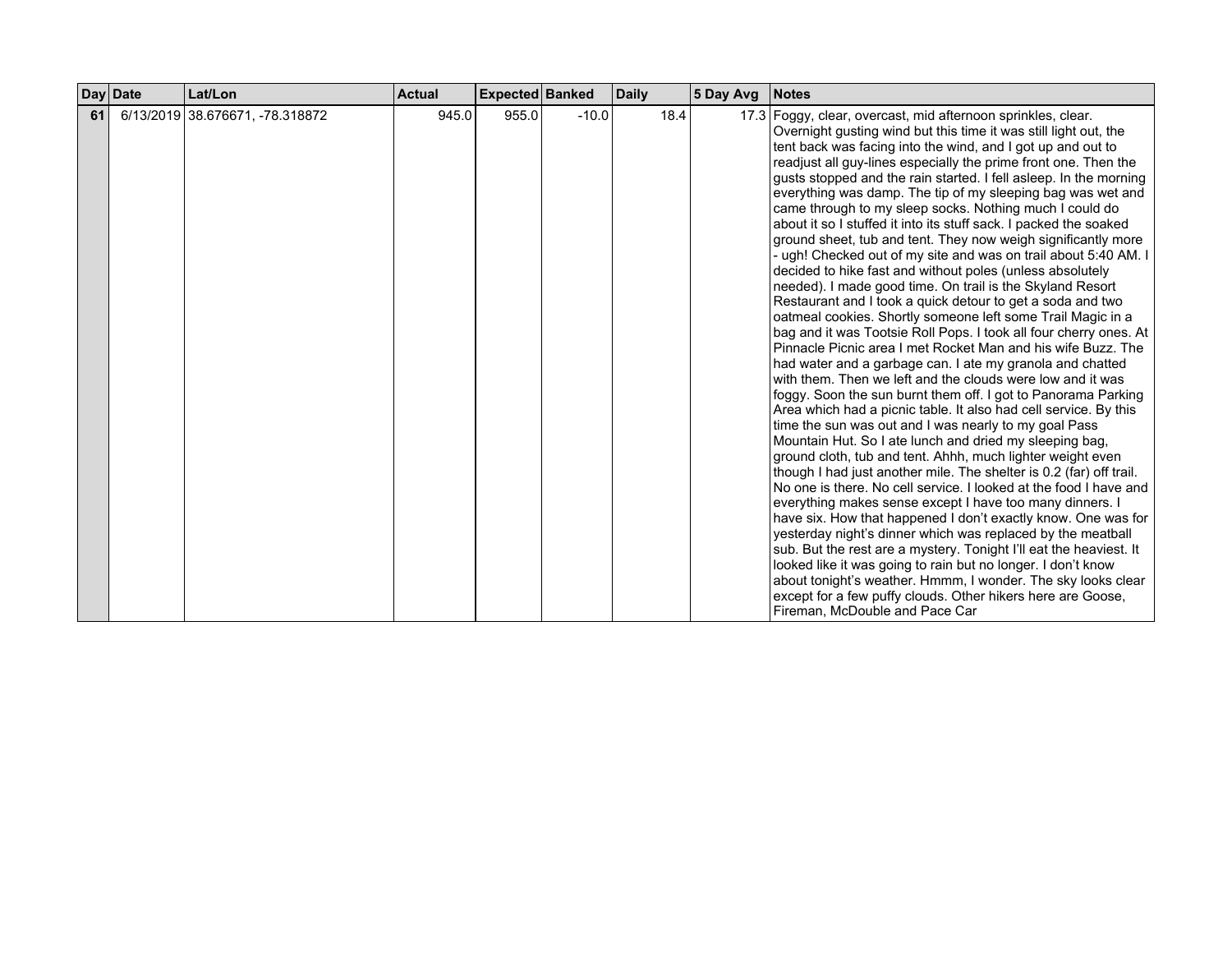|    | Day Date | Lat/Lon                         | <b>Actual</b> | Expected Banked |         | <b>Daily</b> | 5 Day Avg | <b>Notes</b>                                                                                                                                                                                                                                                                                                                                                                                                                                                                                                                                                                                                                                                                                                                                                                                                                                                                                                                                                                                                                                 |
|----|----------|---------------------------------|---------------|-----------------|---------|--------------|-----------|----------------------------------------------------------------------------------------------------------------------------------------------------------------------------------------------------------------------------------------------------------------------------------------------------------------------------------------------------------------------------------------------------------------------------------------------------------------------------------------------------------------------------------------------------------------------------------------------------------------------------------------------------------------------------------------------------------------------------------------------------------------------------------------------------------------------------------------------------------------------------------------------------------------------------------------------------------------------------------------------------------------------------------------------|
| 62 |          | 6/14/2019 38.763928, -78.233514 | 958.1         | 971.0           | $-12.9$ | 13.1         |           | 17.3 Clear, breezy, cold. Was up at 4:30 and snuck out of the<br>shelter by 5:18 AM, stopped at Elkwallow Wayside at 8 AM,<br>and waited for them to open at 9, had their full breakfast (eggs,<br>sausage and toast), hot chocolate and blueberry milkshake.<br>There was no seating inside and it was 50 degrees out, brrrr. I<br>ate and went back to the trail. The exercise especially the<br>climbs warned me up. On top of the next climb I got a cell<br>signal and phoned Art. We talked about my overshoot and him<br>picking me up and dropping me off without Martha there. All<br>was possible. He was worried that 9 AM on Sunday was too<br>late. I said it was fine. I got to the shelter early at 1:15 PM.<br>Some other hikers were there eating lunch and left soon. Two<br>SOBOs arrived: Twisted (doing a yo-yo and double triple<br>crowner!) and The Honorable Leech, later Goose arrived. I'm<br>getting ready for bed and tomorrow's excitement with seeing<br>Bilbo in Front Royal VA.                             |
| 63 |          | 6/15/2019 38.890057, -78.083053 | 976.7         | 986.0           | $-9.3$  | 18.6         |           | 16.8 RESUPPLY, Overcast, no rain, sunny. On trail at 5:24. Was<br>moving licking-split towards Front Royal. At 8:00 AM had done<br>6.6 miles at 23 min per mile - wow! Tried to text Bilbo my ETA<br>of 10:45 but no cell service. At 9:30 was able to recompile<br>updated ETA of 11:00 AM and text him. I arrived at the<br>trailhead at 11:02. He was there with a Coke! Went to<br>Spelunkers hamburger place, ate, talked and planned my next<br>week to get to Art. Then we traveled around town for<br>resupplies and to charge my battery. At 3 PM he dropped me<br>off at the trailhead with a very heavy full pack (full of food) and<br>off I went. So thankful to Bilbo for doing this! Typical climb out<br>of town, but then relatively flat. On the way passed about 15<br>Boy Scouts and their leaders. They said they too were going to<br>the same shelter. I rushed ahead and got to the shelter at 5:05<br>and took a spot inside. They arrived, we chatted and they're a<br>nice group. Sleeping inside Denton Shelter. |
| 64 |          | 6/16/2019 39.090418, -77.886136 | 1,002.0       | 1,002.0         | 0.0     | 25.3         |           | 19.2 Clear, a few sprinkles, sunny. As always woke early, was on<br>trail at 5:15. Zoomed along. Stopped at 9:45 to chat with a<br>hiker family about thru-hiking. Finished my planned 18 mile<br>hike at 1 PM at Rod Hollow Shelter. Talked to two hikers sitting<br>on shelter approach trail about thru-hiking and they had just<br>done some of the roller coaster. Didn't want to sit around at<br>this shelter. Also it's going to rain tomorrow and the<br>rollercoaster will be more difficult. So decided to go on either to<br>campsite (wet tent ugh) or next shelter (better). Decided next<br>Shelter which is 7 miles further. Making it a 25 mile day - OMG!<br>The roller coaster to the campsite would be four climbs: 400',<br>500', 400' and 100'. The shelter adds 100', 400'. The last climb<br>was AWFULLY STEEP AND HARD! I'm glad that's over with. I'<br>m so sweaty afterwards that my clothes won't dry and I<br>changed into my T-shirt and fresh dry underwear. Wow!<br>Sleeping in Sam Moore Shelter.          |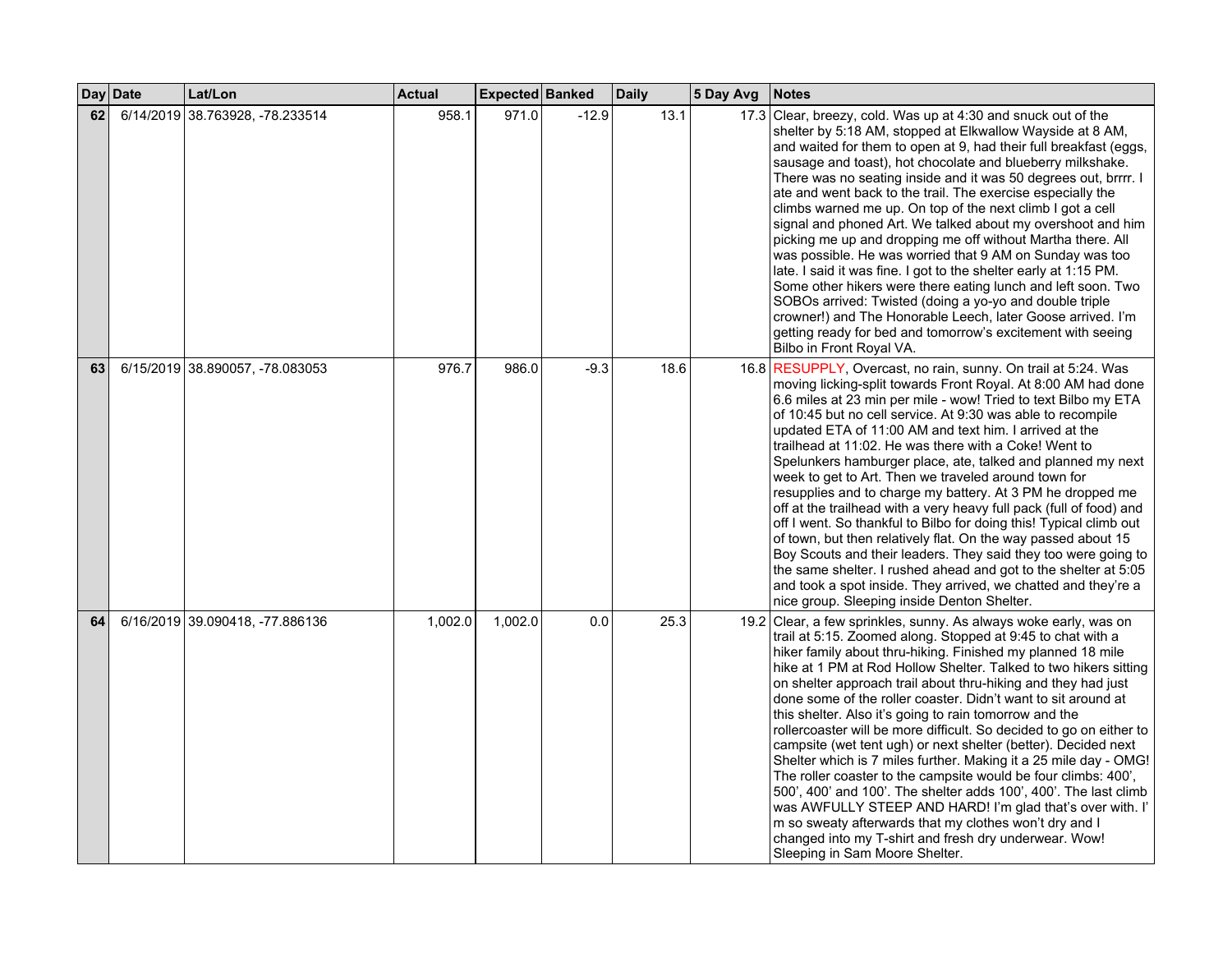|    | Day Date | Lat/Lon                         | <b>Actual</b> | <b>Expected Banked</b> |        | <b>Daily</b> | $ 5$ Day Avg $ $ | <b>Notes</b>                                                                                                                                                                                                                                                                                                                                                                                                                                                                                                                                                                                                                                                                                                                                                                                                                                                                                                                                                                                                                                                                                                                                                                                                                                                                                                                                                                                                                                                                                                                                                                                                                                                 |
|----|----------|---------------------------------|---------------|------------------------|--------|--------------|------------------|--------------------------------------------------------------------------------------------------------------------------------------------------------------------------------------------------------------------------------------------------------------------------------------------------------------------------------------------------------------------------------------------------------------------------------------------------------------------------------------------------------------------------------------------------------------------------------------------------------------------------------------------------------------------------------------------------------------------------------------------------------------------------------------------------------------------------------------------------------------------------------------------------------------------------------------------------------------------------------------------------------------------------------------------------------------------------------------------------------------------------------------------------------------------------------------------------------------------------------------------------------------------------------------------------------------------------------------------------------------------------------------------------------------------------------------------------------------------------------------------------------------------------------------------------------------------------------------------------------------------------------------------------------------|
| 65 |          | 6/17/2019 39.227242, -77.779169 | 1,016.2       | 1,018.0                | $-1.8$ | 14.2         |                  | 17.9 Clear, sunny, overcast, no rain. Out early but took my time<br>today. Finished the roller coaster and texted Bilbo that I was<br>past it. His experience and insights were crucial. I changed my<br>endpoint to a shelter in case of rain (but there was none). Met<br>a section hiking couple and chatted for a few minutes. They<br>said that Blackburn Trail Center was a long trail down and not<br>do it. Then I met a flip-flop-flip couple and they said it wasn't<br>that bad. So I had the time and went down and down and<br>down. The water was potable and I had two bottles of<br>lemonade water with my lunch. I sat in their screened in porch<br>at a picnic table. Afterwards I fill all my bottles, slowly climbed<br>back to the trail and did about 4 miles to the shelter. It has<br>water but it's 1/4 mile below so that's why I lugged water from<br>Blackburn. Got there about 2 PM. Strider and Tim had just<br>made the 1/4 mile hike down and back for water. They left to<br>get to town - Harpers Ferry. I was glad I don't need any water<br>until tomorrow. I laid out my bed and did my arrival chores: for<br>example, Garmin InReach, food for tomorrow, etc. Another<br>hiker, Sir Mead, stopped for water. After he returned we<br>chatted a bit. Later two other hikers arrived to stay the night.<br>My sweaty clothes are drying out so I'll be able to sleep in<br>them I hope. Things look good for meeting with Art at a<br>trailhead on Friday north of Greenbrier SP. I'll pass the pass on<br>Wednesday and be 37 miles later. This puts me closer to Dave<br>Rodgers so he can pick me up on Friday 7/5. |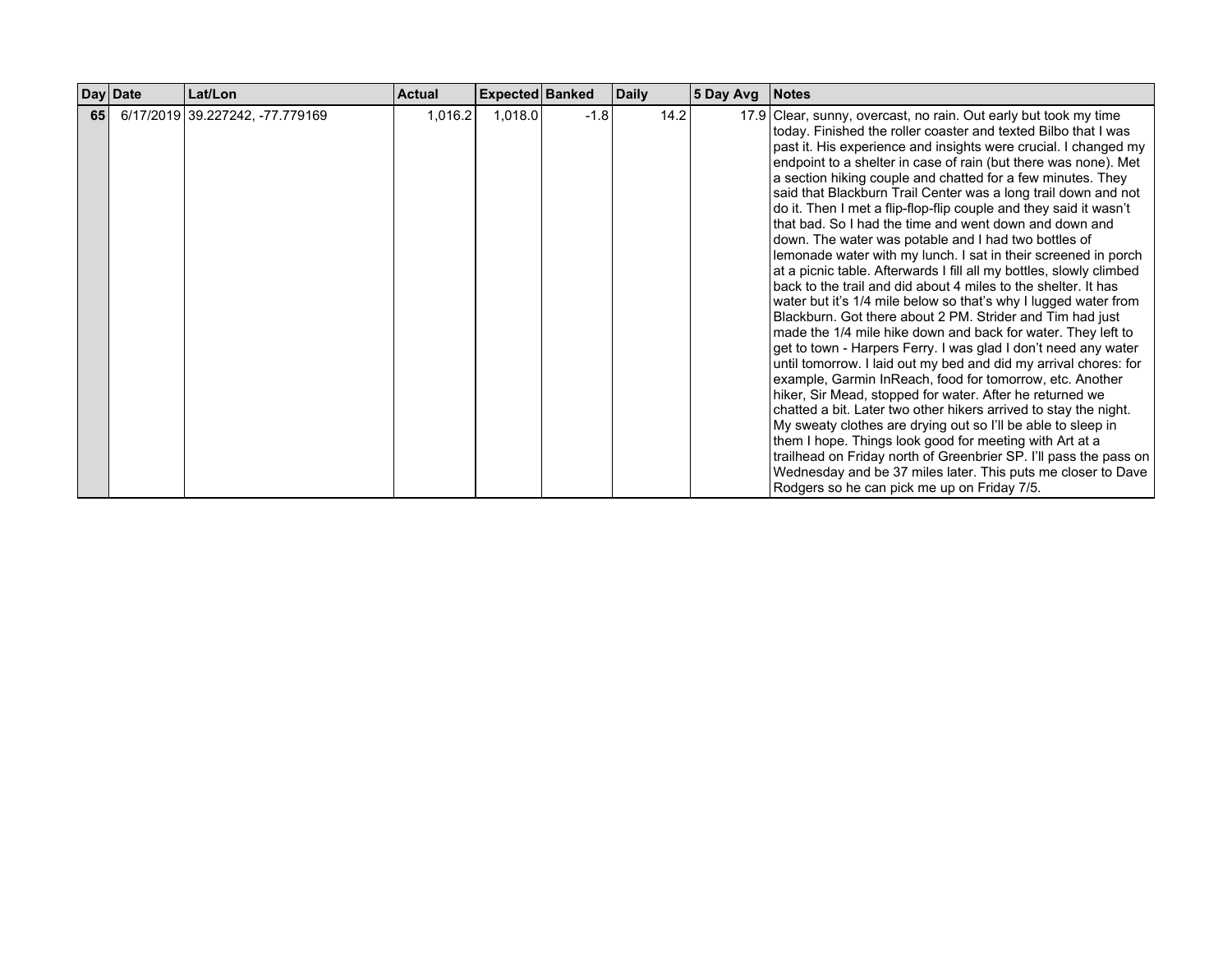|      | Day Date<br>Lat/Lon            | <b>Actual</b> | Expected Banked |     | <b>Daily</b> | 5 Day Avg | <b>Notes</b>                                                                                                                                                                                                                                                                                                                                                                                                                                                                                                                                                                                                                                                                                                                                                                                                                                                                                                                                                                                                                                                                                                                                                                                                                                                                                                                                                                                                                                                                                                                                                                                                                                                                                                                                                                                                                                                                                                                                                                                                                                                                                                                                                                                                     |
|------|--------------------------------|---------------|-----------------|-----|--------------|-----------|------------------------------------------------------------------------------------------------------------------------------------------------------------------------------------------------------------------------------------------------------------------------------------------------------------------------------------------------------------------------------------------------------------------------------------------------------------------------------------------------------------------------------------------------------------------------------------------------------------------------------------------------------------------------------------------------------------------------------------------------------------------------------------------------------------------------------------------------------------------------------------------------------------------------------------------------------------------------------------------------------------------------------------------------------------------------------------------------------------------------------------------------------------------------------------------------------------------------------------------------------------------------------------------------------------------------------------------------------------------------------------------------------------------------------------------------------------------------------------------------------------------------------------------------------------------------------------------------------------------------------------------------------------------------------------------------------------------------------------------------------------------------------------------------------------------------------------------------------------------------------------------------------------------------------------------------------------------------------------------------------------------------------------------------------------------------------------------------------------------------------------------------------------------------------------------------------------------|
| 66 l | 6/18/2019 39.41269, -77.637205 | 1,036.0       | 1,033.0         | 3.0 | 19.8         |           | 18.2 Overcast, coolish breeze, no rain. Up and out as normal.<br>Heading into Harpers Ferry. Skipped the Sweet Shop because<br>it was too too early. Steep descent down to car bridge.<br>Crossed the Shenandoah and assumed I'd enter town so<br>collapsed my poles, but nope. On the other side was steps and<br>more climbing. Finally got to ATC side trail and more stone<br>steps. At last arrived at ATC about 15 minutes before opening.<br>Did more Kathy birthday stuff while I waited. Once open I went<br>to the hiker lounge and bought two cans of Cokes. Ahhh!<br>Plugged in my battery. Dumped my garbage. Filled my water<br>bottles because next shelter has distant water (1/2 mile!). Got<br>a picture of Bilbo's brick and texted him it to prove I was there.<br>While I waited for my battery to charge I took a survey about<br>the trail, leave no trace and invasive species. And drank two<br>more cans of Coke. Once it was full I left to find ice cream.<br>Instead of going back on trail I skipped a bit (shhh, I won't tell if<br>you won't), but unfortunately the shops were closed at 10:30<br>AM. Grrrr! So I got back on trail and hiked the C & O path and<br>then climbed up to the shelter. Just before the shelter I met a<br>group of five young men who were out for a few days. They<br>said they were going on 4 more miles to the next shelter and<br>tent camping there. So I changed my plans and went on too. I<br>was zooming along trying to stay ahead of the young men (for<br>no actual reason other than it felt good) However I wanted to<br>stay at the shelter in case it rained. Although it sprinkled for a<br>few minutes every so often it did not rain. As I hiked I planned<br>to ask some of Kathy's friends to stop by the house and wish<br>her a happy birthday in person because I'm not there. Also<br>take a selfie with her and the yard sign. Ha ha ha! Near the<br>end I went through a Garland state park and got water in the<br>men's room. This next shelter is 1/4 mile off trail which is really<br>far, but it has a spring and I've been unusually thirsty. And<br>hungry too - since I had two dinners tonight. I seem to be |
|      |                                |               |                 |     |              |           | carrying too much food. Eating it is a way to reduce that.<br>Sleeping in the Crampton Gap Shelter.                                                                                                                                                                                                                                                                                                                                                                                                                                                                                                                                                                                                                                                                                                                                                                                                                                                                                                                                                                                                                                                                                                                                                                                                                                                                                                                                                                                                                                                                                                                                                                                                                                                                                                                                                                                                                                                                                                                                                                                                                                                                                                              |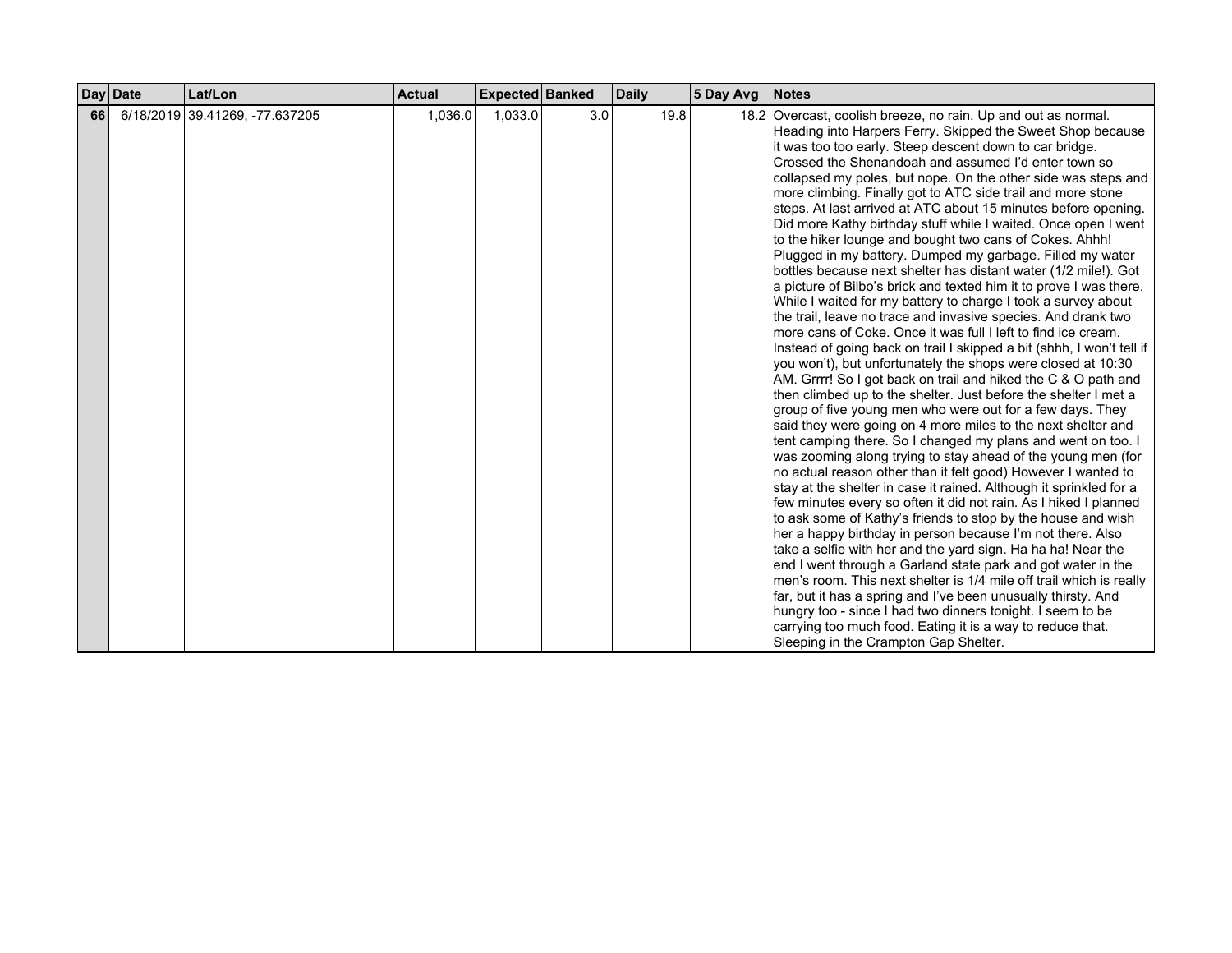| <b>Day</b> | <b>Date</b> | Lat/Lon                        | <b>Actual</b> | Expected Banked |     | <b>Daily</b> | 5 Day Avg | Notes                                                                                                                                                                                                                                                                                                                                                                                                                                                                                                                                                                                                                                                                                                                                                                                                                                                                                                                                                                                                                                                                                                                                                                                                                                                                                                                                                                                                                                                                                                                                                                                                                                                                                                                                                                                                                                                                                                  |
|------------|-------------|--------------------------------|---------------|-----------------|-----|--------------|-----------|--------------------------------------------------------------------------------------------------------------------------------------------------------------------------------------------------------------------------------------------------------------------------------------------------------------------------------------------------------------------------------------------------------------------------------------------------------------------------------------------------------------------------------------------------------------------------------------------------------------------------------------------------------------------------------------------------------------------------------------------------------------------------------------------------------------------------------------------------------------------------------------------------------------------------------------------------------------------------------------------------------------------------------------------------------------------------------------------------------------------------------------------------------------------------------------------------------------------------------------------------------------------------------------------------------------------------------------------------------------------------------------------------------------------------------------------------------------------------------------------------------------------------------------------------------------------------------------------------------------------------------------------------------------------------------------------------------------------------------------------------------------------------------------------------------------------------------------------------------------------------------------------------------|
| 67         |             | 6/19/2019 39.631162, -77.55661 | 1,056.7       | 1,049.0         | 7.7 | 20.7         |           | 19.7 Foggy, burned off, sunny. Started at 5:30 AM. Stopped at<br>camping area, had 8 AM snack at table with two other hikers,<br>chatted with them, got water and moved on down the trail.<br>Passed by Greenbrier SP and the side trail leading to it. Went<br>over Interstate 70. The climbs had many log steps - ugh! Also<br>there was a very rocky section which made me wonder if I was<br>in PA. Met SOBOs Credence, 68, and Old Bay, 65, today.<br>Done about 2:30 PM. Sleeping in Ensign Phillip Cowall<br>Memorial Shelter. Two girls have been staying here for two<br>days because of bad sun burns on their backs from rafting. As<br>time went on we had eleven people here with space for ten. I'm<br>glad I have my slot. Another Austinite named Crusher. And a<br>woman named Liberty. A man who was at the ATC named<br>Red.                                                                                                                                                                                                                                                                                                                                                                                                                                                                                                                                                                                                                                                                                                                                                                                                                                                                                                                                                                                                                                                        |
| 68         |             | 6/20/2019 39.80513, -77.47786  | 1,074.7       | 1,065.0         | 9.7 | 18.0         |           | 19.6 Overcast, sun breaking through, a few sprinkles, overcast. I<br>was on trail at 5:10 which is my earliest. The trail started with a<br>climb and some rocks. In the early dawn I was very slow and<br>careful not to trip and fall. But it didn't last long - the climb, the<br>rocks and the darkness. Soon I was hiking along. Lots of rocks<br>requiring careful foot placement. In one spot there was a steep<br>descent in steps. As I looked back up there was a couple of<br>Chinese hikers. Soon they passed me and were gone. We<br>crossed through a park where I got water, tossed my garbage,<br>and used the men's lavatory. The couple was there doing the<br>same. A little later I stopped for lunch at Deer Lick Shelters and<br>they were eating there too. We chatted about where we were<br>going for today. Also an outdoor urban youth group came by<br>and the leader told us about the upcoming trail. The leader<br>said supposedly tomorrow's 10 miles is rocky. The couple<br>changed their destination shelter to match me. The youth<br>group left, then the couple and finally me. In a few miles was a<br>park. As I crossed a small bridge there was a sign saying "Trail<br>Magic" - Yippie! A couple and their friend were serving hot<br>dogs, handing out sodas, and had sweet rolls. One hot dog<br>and two Cokes later I said thank you and headed off to the<br>shelter. It was just over a mile and I was there. Actually two<br>separate shelters (designated snoring & non-snoring). The<br>Chinese couple are in a tent. Met Goggles a section hiker who<br>was going to go on to the next shelter but decided to stay the<br>night here. More hikers arrived including Red, Dakota, and<br>Loon. Some only to stop and go on: Crusher. Sleeping in the<br>Tumbling Run non-snoring Shelter. Looking forward to<br>tomorrow with Art and the children. |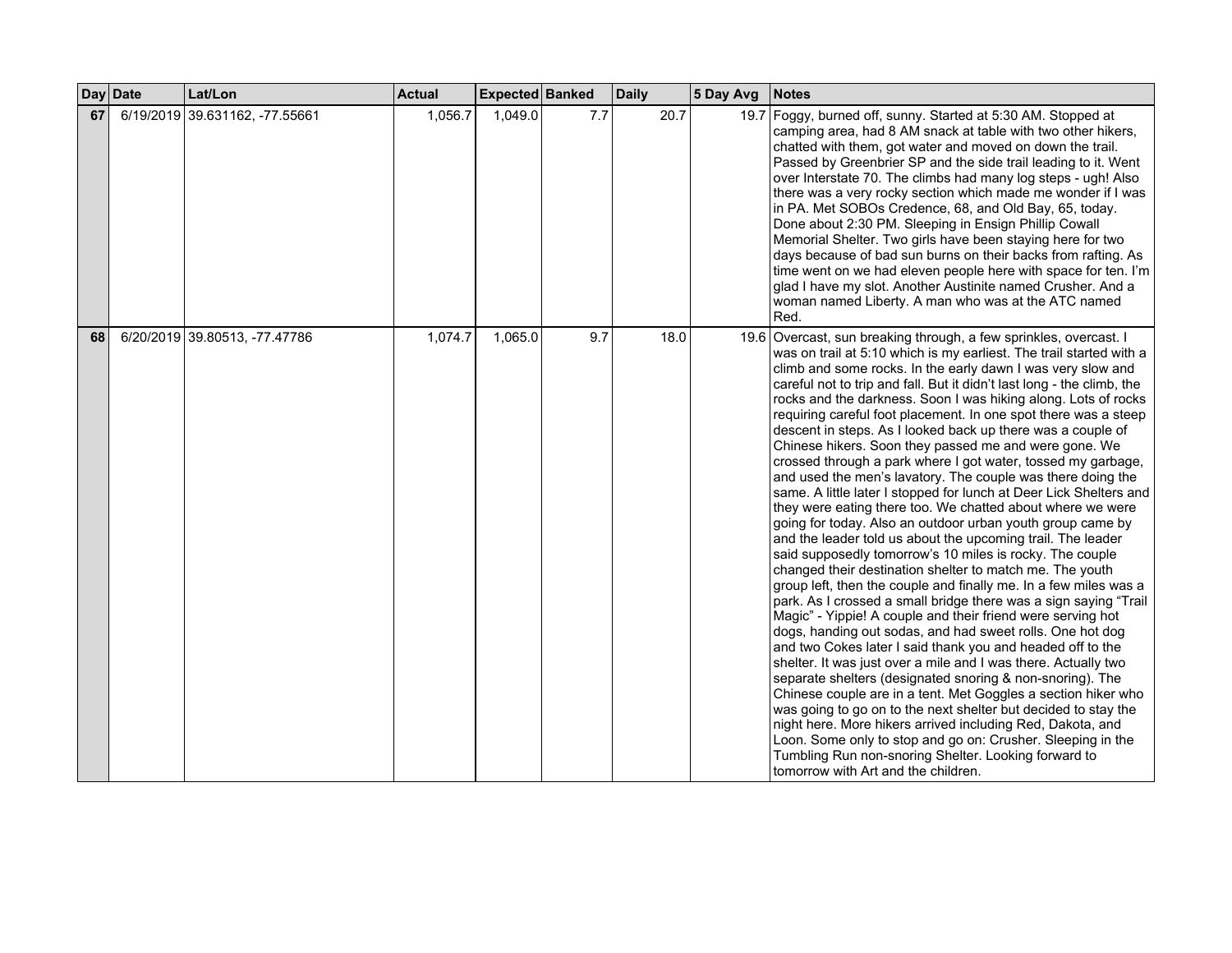|    | Day Date | Lat/Lon                         | <b>Actual</b> | Expected Banked |         | <b>Daily</b> | 5 Day Avg | <b>Notes</b>                                                                                                                                                                                                                                                                                                                                                                                                                                                                                                                                                                                                                                                                                                                                                                                                                                                                                                                                                                                                                                                                                                                                                                                                                                                                                                                                                                                                                                                                                                                                                                                                                                 |
|----|----------|---------------------------------|---------------|-----------------|---------|--------------|-----------|----------------------------------------------------------------------------------------------------------------------------------------------------------------------------------------------------------------------------------------------------------------------------------------------------------------------------------------------------------------------------------------------------------------------------------------------------------------------------------------------------------------------------------------------------------------------------------------------------------------------------------------------------------------------------------------------------------------------------------------------------------------------------------------------------------------------------------------------------------------------------------------------------------------------------------------------------------------------------------------------------------------------------------------------------------------------------------------------------------------------------------------------------------------------------------------------------------------------------------------------------------------------------------------------------------------------------------------------------------------------------------------------------------------------------------------------------------------------------------------------------------------------------------------------------------------------------------------------------------------------------------------------|
| 69 |          | 6/21/2019 39.905798, -77.489576 | 1,084.3       | 1,080.0         | 4.3     | 9.6          |           | 16.5 Overcast, clear, sunny. i was on trail about 5:20 excited to see<br>Art. We had a 1000' climb. Goggles zoomed by because he<br>was upset. The guy he was trying to leave behind appeared at<br>the shelter and slept next to him. I caught up to Goggles when<br>he took a break. He decided to hike behind me and we<br>chatted. I tried to move as fast as I could but there were many<br>rocks. I felt the pressure to be quick. Finally at 8 AM I stopped<br>for my snack and he went on. The rocks immediately became<br>bigger and harder to traverse. I was glad he had left me and I<br>could focus on them. At 9:30 I got to US 30. I checked Lyft and<br>it would cost about \$50 dollars to go from there to Greenbrier<br>SP. It would save Art the hassle of picking me up. So I used<br>Lyft. It took over 30 minutes to get here. After arriving I found<br>the campsite: Ash #8. My right ankle was sore because I was<br>pushing it when hiking with Goggles. Although it was cool in<br>the shade I ate lunch and waited for them to arrive. I think it<br>was about 2 PM when they pulled in. We set up their big tent<br>and my little one next to it. They ate lunch and walked to the<br>beach as I took a shower and switched clothes. The battery<br>seems slow to charge. I lost my knife tool so ordered a new<br>one from REI to be sent to Dave Rodgers. Tomorrow I'll do my<br>laundry and resupply shopping. The children are fun and the<br>break from hiking is good for me. I've also enjoyed all the<br>giggles and fun from Kathy's birthday happenings. Sleeping in<br>my tent in Greenbrier SP MD. |
| 70 |          | 6/22/2019 39.534838, -77.620018 | 1,084.3       | 1,096.0         | $-11.7$ | 0.0          |           | 13.6 ZERO, RESUPPLY, Clear, sunny, hot, some clouds. Woke late<br>at 5:15! Went to men's room to charge battery and cell phone.<br>After a few hours it finally got charged. By the way my right<br>ankle has been hurting for the past two days. It makes me<br>gimp. I blame it on hiking fast with Goggles through the rocks.<br>It worries me. Tomorrow I'm going to take Advil. I took the car<br>while Art and the children went to the beach. I did laundry in<br>Boonsboro where a kind lady helped me get machines to work.<br>Had a Coke and Cherry Garcia Ice cream waiting for them.<br>Then I went to Walmart in Hagerstown to resupply. Bought<br>what I needed and a a small knife to temporary replace the one<br>I lost. Attached it with an S-Biner. Also bought a medium size<br>gas canister - grrrr! Came back and packed it. Had lunch. Went<br>to beach with Art and the children. Returned and went to<br>dinner to Dan's Restaurant and Taproom. Back at campsite the<br>children toasted marshmallows. Finally called it quits at 9:30<br>PM. Overall a nice quiet relaxing zero day. Tomorrow morning<br>we pack up and drop me of at the trailhead on US 30. Sleeping<br>in my tent at Greenbrier SP.                                                                                                                                                                                                                                                                                                                                                                                                            |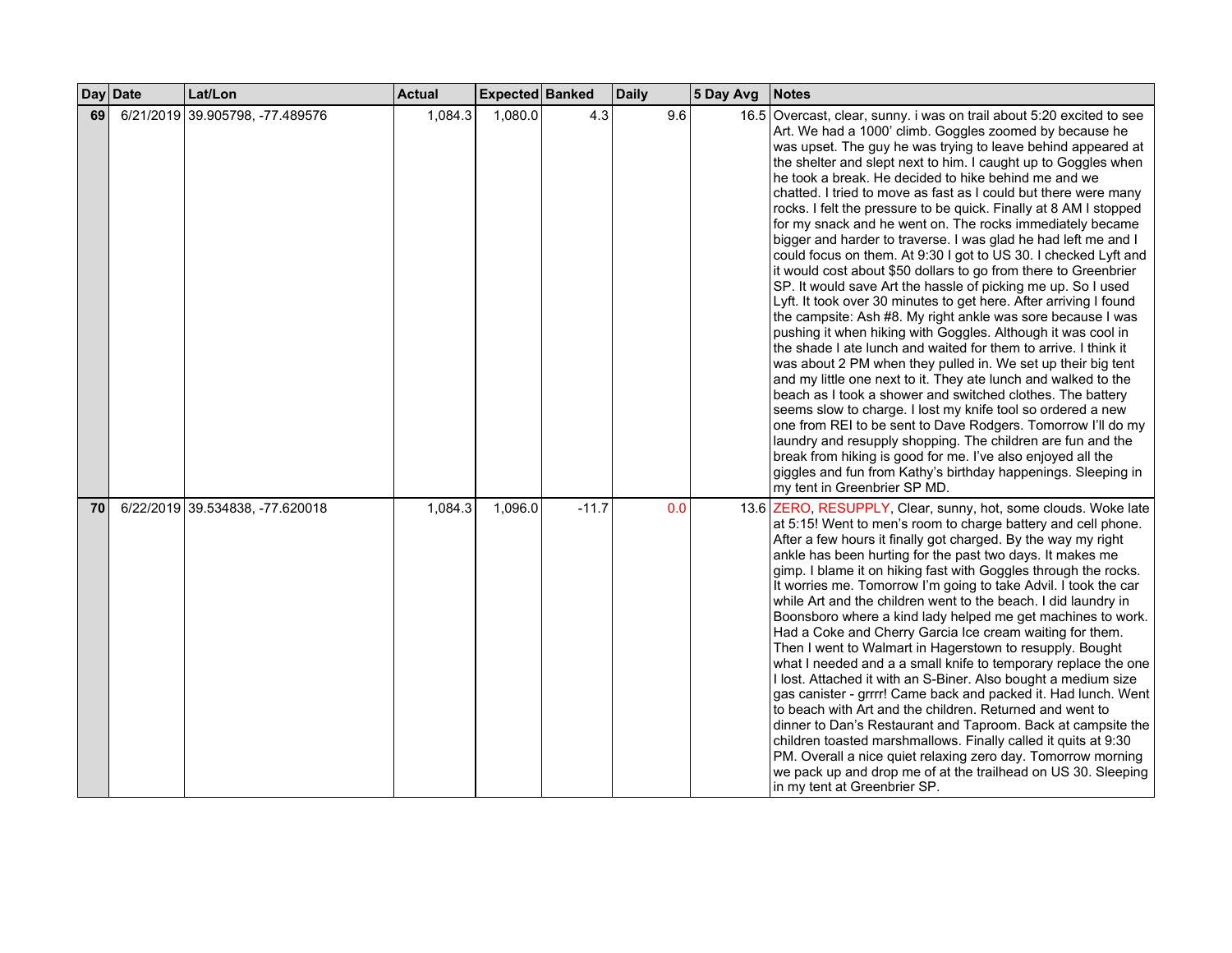|    | Day Date | Lat/Lon                         | <b>Actual</b> | <b>Expected Banked</b> |        | <b>Daily</b> | 5 Day Avg | <b>Notes</b>                                                                                                                                                                                                                                                                                                                                                                                                                                                                                                                                                                                                                                                                                                                                                                                                                                                                                                                                                                                                                                                                                                                                                                                                                                                                                                                                                                                                                             |
|----|----------|---------------------------------|---------------|------------------------|--------|--------------|-----------|------------------------------------------------------------------------------------------------------------------------------------------------------------------------------------------------------------------------------------------------------------------------------------------------------------------------------------------------------------------------------------------------------------------------------------------------------------------------------------------------------------------------------------------------------------------------------------------------------------------------------------------------------------------------------------------------------------------------------------------------------------------------------------------------------------------------------------------------------------------------------------------------------------------------------------------------------------------------------------------------------------------------------------------------------------------------------------------------------------------------------------------------------------------------------------------------------------------------------------------------------------------------------------------------------------------------------------------------------------------------------------------------------------------------------------------|
| 71 |          | 6/23/2019 40.031959, -77.308044 | 1,104.1       | 1,112.0                | $-7.9$ | 19.8         |           | 13.6 HOSTEL, Sunny, no clouds, warm. Was up early as normal.<br>Ate some breakfast. Packed up my tent and backpack. Waited<br>for Art and the children to wake. Art started a fire to entertain<br>the kids. We packed up his car. It was stuffed so we put my<br>backpack between the children. We got to the trail at about 8:<br>45. Said our goodbyes. And off I went. I stopped briefly to eat<br>breakfast (pop tart and Mio water). Immediately started to<br>climb. About a 1/2 mile I checked my GPS and guess what - I<br>WAS GOING SOUTH NOT NORTH! Sheesh. Turned around,<br>grumbled to myself that I was an idiot and walked back to US<br>30. So I really started at 9:15. Hiking was pleasant. Climbs<br>were easy. The trail was relative rock free - imagine that! I met<br>Dave and he was going to go on to Pine Grove Furnace Park -<br>only 4 more miles. The more I thought about it I decided to do<br>the same. I got there about 6:30 PM. My ankle is sore but no<br>sharp pains. Dharma Bum was sitting with some people so I<br>got some ice cream and joined them. It was getting late so I<br>excused myself to go get a campsite. This was a total failure<br>and I had to walk about 1-2 miles. Office not open, host MIA.<br>Argh, I was pissed. So I signed into a local hostel. Paid my<br>money for a bunk bed, made dinner and did my nightly prep<br>work. Sleeping at Ironmasters Mansion Hostel. |
| 72 |          | 6/24/2019 40.148721, -77.11823  | 1,122.8       | 1,127.0                | $-4.2$ | 18.7         |           | 13.2 Sunny, cloudy, possible rain. Left hostel and blasted along the<br>trail. By 10 AM did 12 miles! Whoa! Then slowed down. There<br>were several climbs and boulder fields to navigate - fun! Re-<br>met two women from yesterday night who were interested in<br>my water bottle clips and umbrella use. While talking Pace Car<br>and McDouble went by. I wanted to go beyond Boliling Springs<br>PA, but everything says there are NO campsites and little<br>water for 14 miles! OMG! So the only way to do it is stop now<br>in Boiling Springs and do it all at once tomorrow. The campsite<br>is free but far out of town with a porta-potty and no water or<br>garbage can. Went to town pool office to fill my bottles. Then<br>back again to town to get a Gatorade and a soda. Too much<br>walking so I'm in my tent. Oh, the campsite is next to railroad<br>tracks and a stream. Noise and mosquitoes - great. Oh well it's<br>just for one night. So I won't be able to eliminate a day to DWG<br>on this leg. Grrrr!                                                                                                                                                                                                                                                                                                                                                                                                   |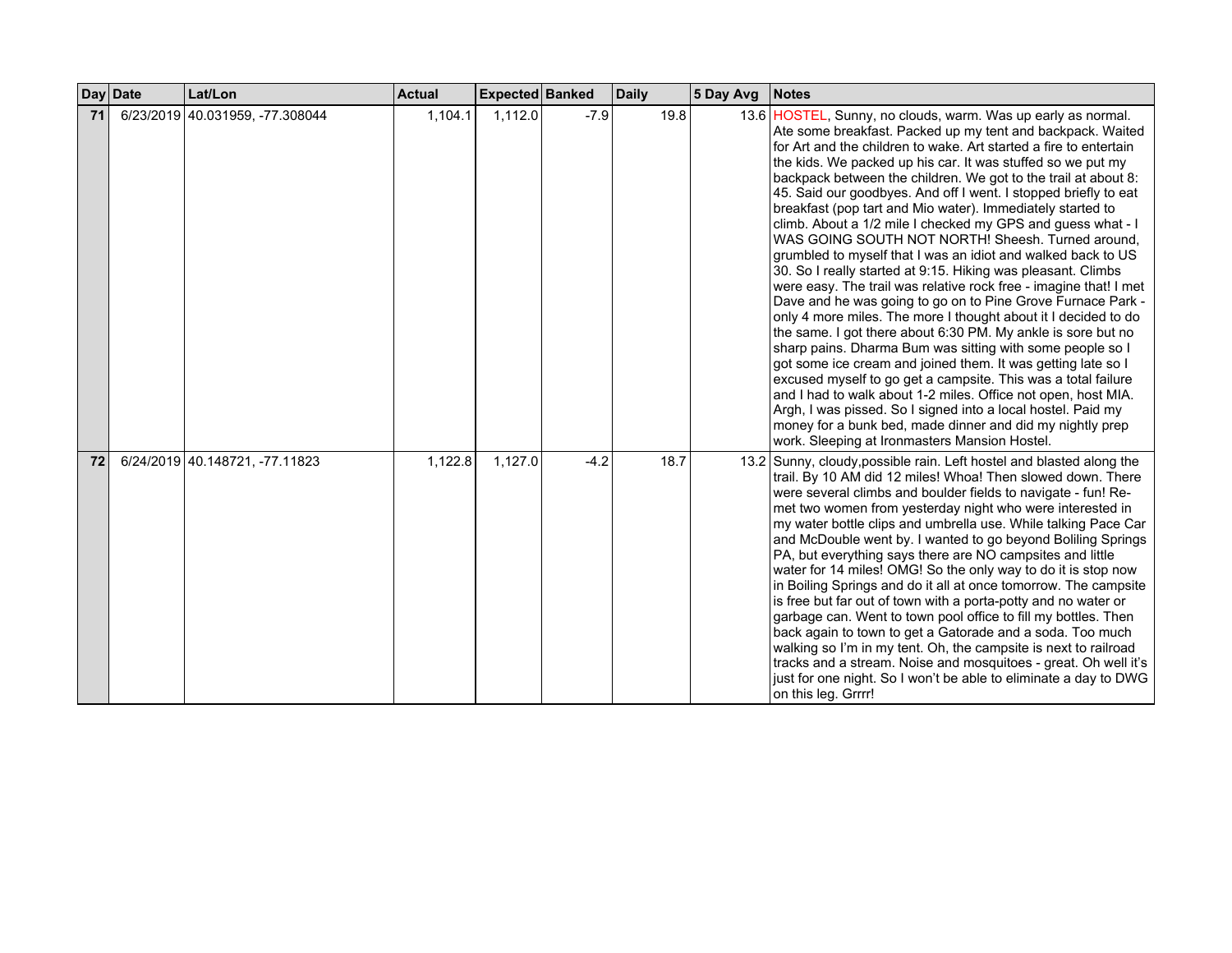|    | Day Date | Lat/Lon                         | <b>Actual</b> | Expected Banked |     | <b>Daily</b> | 5 Day Avg | <b>Notes</b>                                                                                                                                                                                                                                                                                                                                                                                                                                                                                                                                                                                                                                                                                                                                                                                                                                                                                                                                                                                                                                                                        |
|----|----------|---------------------------------|---------------|-----------------|-----|--------------|-----------|-------------------------------------------------------------------------------------------------------------------------------------------------------------------------------------------------------------------------------------------------------------------------------------------------------------------------------------------------------------------------------------------------------------------------------------------------------------------------------------------------------------------------------------------------------------------------------------------------------------------------------------------------------------------------------------------------------------------------------------------------------------------------------------------------------------------------------------------------------------------------------------------------------------------------------------------------------------------------------------------------------------------------------------------------------------------------------------|
| 73 |          | 6/25/2019 40.363566, -77.067246 | 1,145.1       | 1,143.0         | 2.1 | 22.3         |           | 14.1 Rain overnight, rain early morning, cloudy, sunny. Woke in the<br>middle of the night to rain shower. I keep feeling tiny droplets<br>of water. Maybe an outside rain drop hitting my tent causes an<br>inside tiny droplet. In the morning my sleeping bag was damp<br>especially the toe end. Nevertheless I packed it up. The tent<br>was super wet. Ate breakfast in my tent. By then the rain had<br>stopped. Visited the porta-potty on the way out. Then I was in<br>zoom mode. I hiked as fast as I can. Make as many miles as I<br>can. By 8 AM I had done 7, by 10 I had done 13. My goal was<br>22 miles. However there were two climbs at the end and the<br>last 4 miles were VERY ROCKY! Foot placement crucial and<br>slow. And tomorrow more rocks! Got to shelter at 2:30 PM.<br>Dried out tent, tub, ground cloth, sleeping bag and liner. More<br>hikers arrived including J.J. - Just John. Met Red Beard, La<br>Bamba. Zorro from yesterday is here. And there is more.<br>Sleeping in Cove Mountain Shelter. Going in & out to<br>Duncannon PA tomorrow. |
| 74 |          | 6/26/2019 40.425857, -76.87932  | 1,160.0       | 1,159.0         | 1.0 | 14.9         |           | 15.1 RESUPPLY, Clear, sunny, hot, humid, some clouds. Got early<br>start. Climb through more rocks. Then many rock stairs to<br>highway. Up side street to Muztabaugh Grocery. Shopped for<br>resupply. Bought too much - heavy load! Charged battery, filled<br>water bottles, had Coke, repacked food bag, and left. As I<br>walked through town I called Kathy about Financial Advisor<br>feedback form. Crossed Susquehanna River. Ended call and<br>began climb. Lots of rocks. Met Black Widow, very nice. Met<br>couple and chatted about AT years ago. Got to shelter about 2:<br>30 PM. Exhausted and sweaty. Black Widow there for lunch<br>and water. Chatted. Water is far down hill and she got me<br>more. Thanks! Crouton and Jenna arrived and knows Black<br>Widow. BW leaves. Pick and eat wild raspberries near Shelter.<br>Yum! A number of other hikers arrived and some are tenting. I<br>was fortunate that two hikers got me water. Sleeping in Peters<br>Mountain Shelter.                                                                                 |
| 75 |          | 6/27/2019 40.496303, -76.594834 | 1,178.5       | 1,174.0         | 4.5 | 18.5         |           | 18.8 Clear, sunny, scattered clouds. Woke and left shelter. Turned<br>right leaving shelter. Was thinking about the meetup with Dave.<br>Came to a powerline and rocks with graffiti and instantly<br>realized what I had done. I WENT SOUTH AGAIN! WRONG<br>WAY TARTAN! This time for over 2 miles (one hour). Ack! I<br>turned around and raced back in 40 minutes. Today was going<br>to be 18 miles and now it would be closer to 23 miles! Double<br>Ack! I've got to check my direction before I leave camp. Just<br>past the shelter I stopped and I had a second Mio with my Clif<br>bar. Later told Red Beard as he passed me. He told J.J. When<br>we met at a spring. At end-of-day met Black Widow again but<br>she is moving on. I am Tent camping tonight. No one else<br>here. Got nice water source which is a creek. Hung my food.<br>Had noodles and 1/2 ham steak with Chessmen cookies - so-<br>so. Tent camping at Tentsite & Rausch Creek.                                                                                                                    |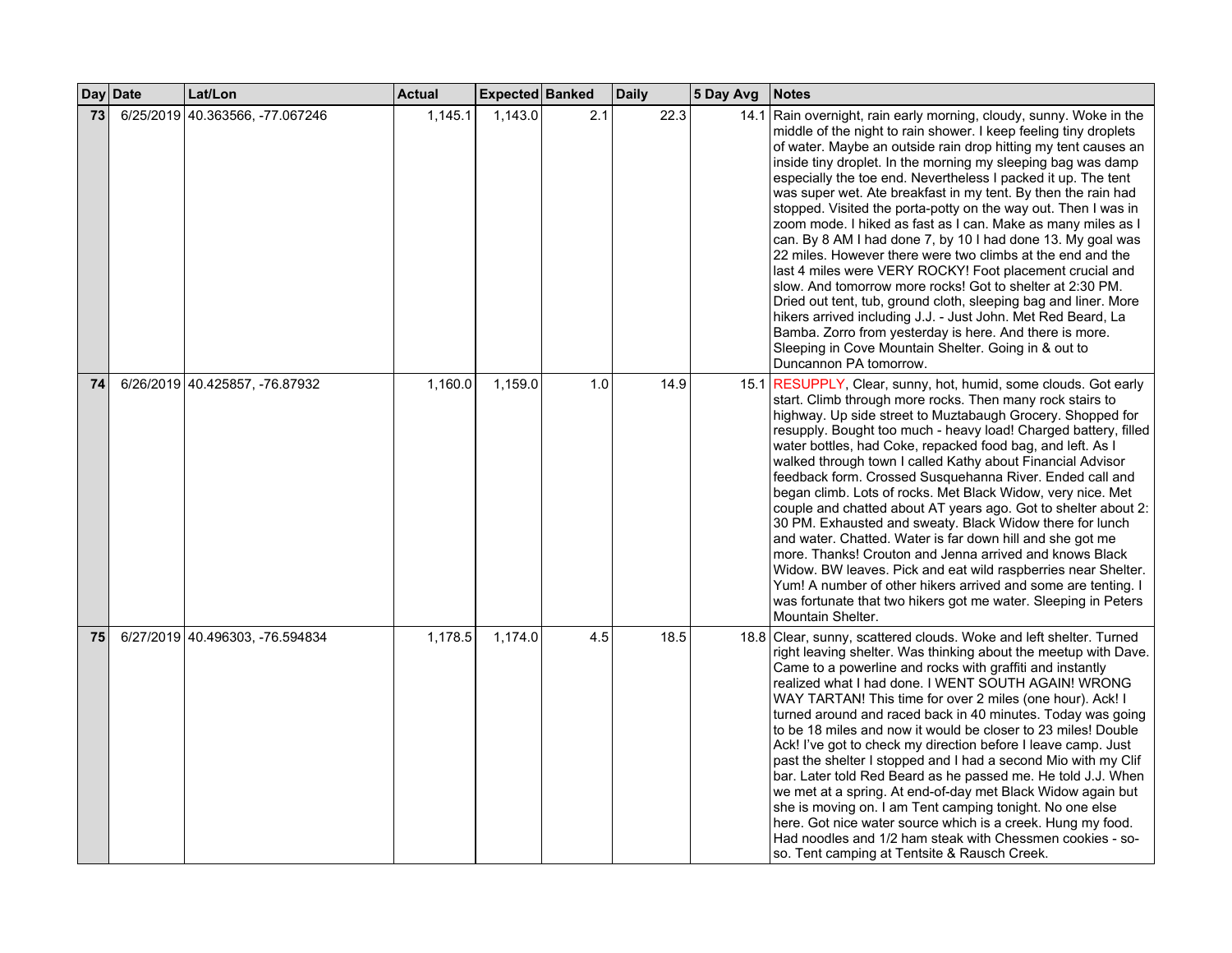|    | Day Date | Lat/Lon                         | <b>Actual</b> | Expected Banked |        | <b>Daily</b> | 5 Day Avg | <b>Notes</b>                                                                                                                                                                                                                                                                                                                                                                                                                                                                                                                                                                                                                                                                                                                                                                                                                                                                                                                                                                                                                                                                                                                                                                                                                                                                                               |
|----|----------|---------------------------------|---------------|-----------------|--------|--------------|-----------|------------------------------------------------------------------------------------------------------------------------------------------------------------------------------------------------------------------------------------------------------------------------------------------------------------------------------------------------------------------------------------------------------------------------------------------------------------------------------------------------------------------------------------------------------------------------------------------------------------------------------------------------------------------------------------------------------------------------------------------------------------------------------------------------------------------------------------------------------------------------------------------------------------------------------------------------------------------------------------------------------------------------------------------------------------------------------------------------------------------------------------------------------------------------------------------------------------------------------------------------------------------------------------------------------------|
| 76 |          | 6/28/2019 40.513018, -76.346548 | 1,195.0       | 1,190.0         | 5.0    | 16.5         |           | 18.2 Sunny, hot, a few sprinkles. Hiked the correct way - NOBO.<br>Passed and repassed the Chinese couple. Stay at the 501<br>shelter are Trash Panda and Sparky, JJ, Iron Man (has<br>infected leg and went to emergency room insisted by Black<br>Widow and taken by Borderline), Red Beard, Giggles, Liberty.<br>Was here and moved on Chinese couple, Black Widow, Dave,<br>Snow Man. We all ordered pizza (\$170 dollars of pizza!) and<br>ate together outside at the picnic tables. Nice! Sleeping in bunk<br>in 501 Shelter. Private shelter run by Borderline, a good guy<br>and hiker.                                                                                                                                                                                                                                                                                                                                                                                                                                                                                                                                                                                                                                                                                                           |
| 77 |          | 6/29/2019 40.557414, -76.110964 | 1,213.1       | 1,206.0         | 7.1    | 18.1         |           | 18.1 Sunny, then overcast and finally rain and thunderstorm, and<br>clearing. Left shelter at my typical early morning time. Felt<br>good so zoomed along. Passed Black Widow talking to another<br>hiker, zoomed by her, and never saw her again. Ate lunch at<br>Eagles Nest Shelter with silent hiker dude, weird not to face<br>you or say anything - HYOH. Looked for Tentsite and stream<br>where I was going to camp. Couldn't find it. Met Sage who said<br>Guthook app is wrong. Went 0.4 miles and found stream and<br>then Tentsite. Clouds are threatening. Got my tent up and<br>ducked inside. Began to rain and thunder. Looks like I'm here<br>for tonight. I'm in a cove protected by bushes and trees. I feel<br>pretty safe at the moment. The storm is cooling things off. Did<br>my shopping list for tomorrow. Rain stopped and everything is<br>damp. I think I need a new tent. The tub let's water through.<br>Going into Port Clinton I'll have wet rocks and steep descent -<br>gotta be real careful tomorrow. Tent camping at stealth<br>location.                                                                                                                                                                                                                            |
| 78 |          | 6/30/2019 40.574473, -76.020262 | 1,219.9       | 1,221.0         | $-1.1$ | 6.8          |           | 15.0 RESUPPLY, HOTEL, Sunny with clouds. Packed up tent, tub<br>is wet, water permeated it, mat is wet, tent is too low to the<br>ground, I'm losing trust in this tent, time for a new one?<br>Descent into Port Clinton is steep but not scary, made it easily,<br>on the way met hiker practicing for Grand Canyon and three<br>bikers stopped to chat. Barbershop is closed - will have to wait<br>to next week. Walked to Walmart about a mile, bought<br>resupplies. Walked to Microtel hotel and tried to get a room but<br>was too early. Went upstairs to do laundry, then got room<br>(smelled like smoke but no other choice, I won't stay at<br>Microtel again), took warm shower, felt so good, called Justin<br>and asked about borrowing his tent, but he plans to use it,<br>Katie called, so nice to hear her, walked a long way to Cabelas<br>to see their tents but nothing there I could use, forgot to get<br>small gas canister, I'll wait until Dave next weekend. On way<br>back to hotel I went to Logan's Roadhouse for steak dinner<br>and a beer, I needed that. I plan on getting up very early and<br>walking back to the trail (about a mile). I now feel better with<br>full stomach, clean clothes and clean body. Onwards to Dave!<br>Sleeping in bed in Microtel hotel. |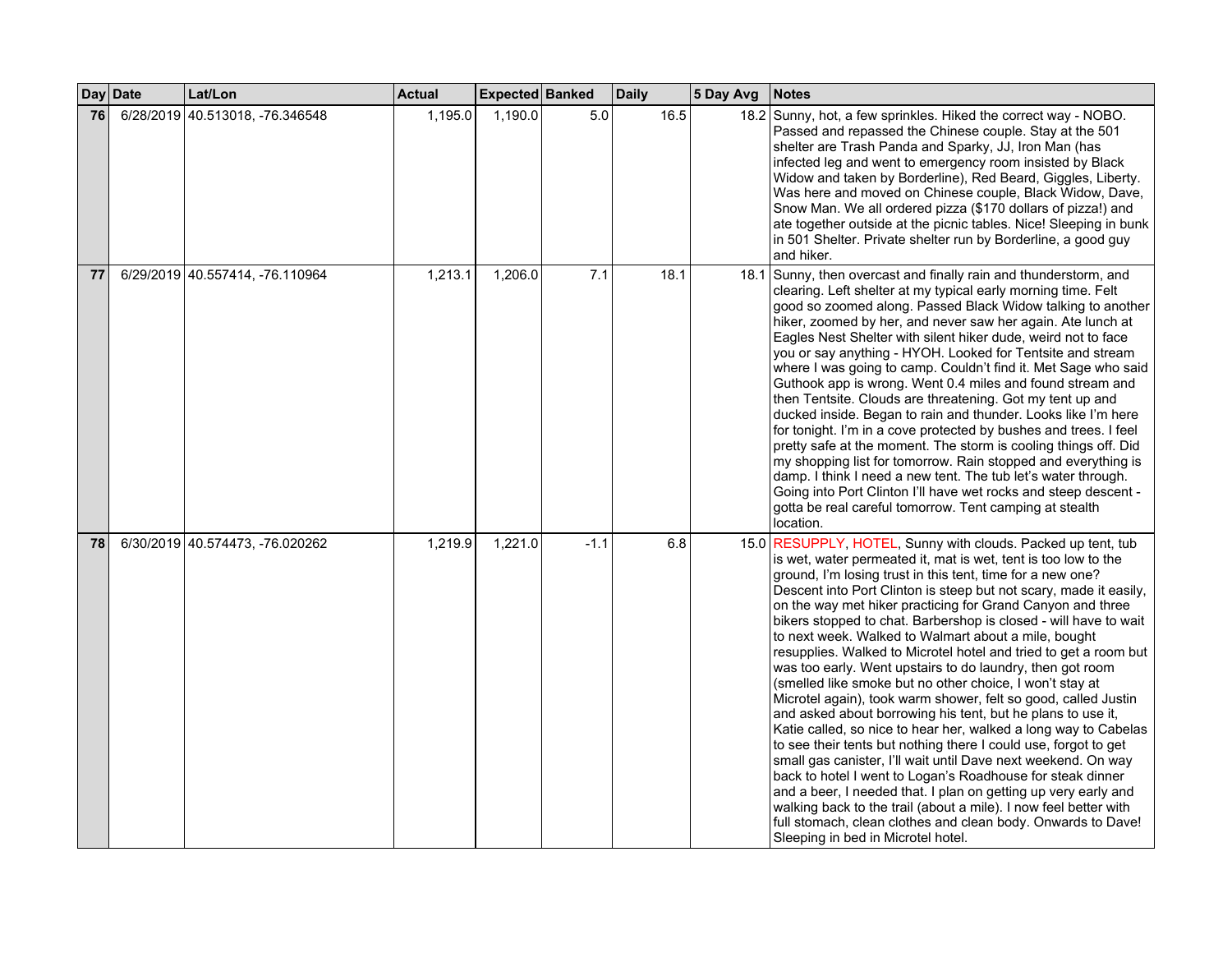|    | Day Date | Lat/Lon                        | <b>Actual</b> | Expected Banked |        | <b>Daily</b> | 5 Day Avg | <b>Notes</b>                                                                                                                                                                                                                                                                                                                                                                                                                                                                                                                                                                                                                                                                                                                                                                                                                                                                                                                                                                                                                                                                                                                                                                                                                                                                                                                                                                                                                                                        |
|----|----------|--------------------------------|---------------|-----------------|--------|--------------|-----------|---------------------------------------------------------------------------------------------------------------------------------------------------------------------------------------------------------------------------------------------------------------------------------------------------------------------------------------------------------------------------------------------------------------------------------------------------------------------------------------------------------------------------------------------------------------------------------------------------------------------------------------------------------------------------------------------------------------------------------------------------------------------------------------------------------------------------------------------------------------------------------------------------------------------------------------------------------------------------------------------------------------------------------------------------------------------------------------------------------------------------------------------------------------------------------------------------------------------------------------------------------------------------------------------------------------------------------------------------------------------------------------------------------------------------------------------------------------------|
| 79 |          | 7/1/2019 40.656463, -75.955138 | 1,236.8       | 1,237.0         | $-0.2$ | 16.9         |           | 15.4 Clear, sunny, hot. Got up at 4 AM so I could leave the hotel.<br>Grabbed a Coke and guzzled it from the nearby Shell gas<br>station store. Hiked the mile on the highway back to the trail.<br>Wore a blinkie so cars could see me in the dark. Ate my<br>breakfast of pop tart and Mio water before starting. And then it<br>was back on the trail and a climb out of Port Clinton / Hamburg<br>PA. It was a nice day with a cool breeze and the hiking felt<br>good. At Pulpit Rocks had a rock maze that was fun. Bumped<br>into Red Beard, his Dad Wizard, Black Widow, Giggles and<br>Liberty. Let them go on ahead and soon I was alone again. As I<br>thought about things, like meeting up with Dave, I missed a<br>turn and got off trail. However a nice couple coming the other<br>way told me I wasn't on the AT. That I had missed a turn about<br>1/8 mile back. Whew! So we walked back and chatted. They<br>were practicing for hikes in the Rockies. Back on trail I stopped<br>at the Eckville Shelter and ate my lunch at their picnic table,<br>got some water and was soon back on trail. Originally I had<br>planned to stay at the shelter, but it was such a nice day that I<br>went two and a half more miles to a tent-site. The only problem<br>was I had to climb up about 900' to get there. Although I was<br>sweaty afterwards it's a nice campsite - less moisture.<br>Sleeping in my tent at stealth campsite at mile 1236.8. |
| 80 |          | 7/2/2019 40.77035, -75.692797  | 1,254.2       | 1,253.0         | 1.2    | 17.4         |           | 15.1 Sunny, humid, steady rain at 6 PM. Woke in my solo campsite<br>as no one else arrived late, packed up and got on trail. Little<br>did I realize that today would be Rocks-a-lot! Got to the Knife<br>Edge and I slowed to a snail's pace as I climbed over, around,<br>on and off boulder after boulder. Sometimes I was scared, but<br>mostly I liked the challenge. Nevertheless I got through it and a<br>number of other boulder jumbles or mazes that followed, but it<br>took time. Halfway I got trail magic from Paula of a Coke, and<br>cookies at a parking lot at noon. Met SOBO section hiker in lot<br>and he said my upcoming shelter had no local water. So he<br>gave me some and Paula augmented with Gatorade. Only a<br>mile to shelter where I ate a late lunch but found no nearby<br>water and went on. Glad I had gotten some earlier from those<br>two nice people. It was a hard day and I'm glad I went further<br>yesterday to reduce today's distance and effort. Sleeping in my<br>tent at stealth Tentsite as the rain pitter-patters on my old leaky<br>tent.                                                                                                                                                                                                                                                                                                                                                                   |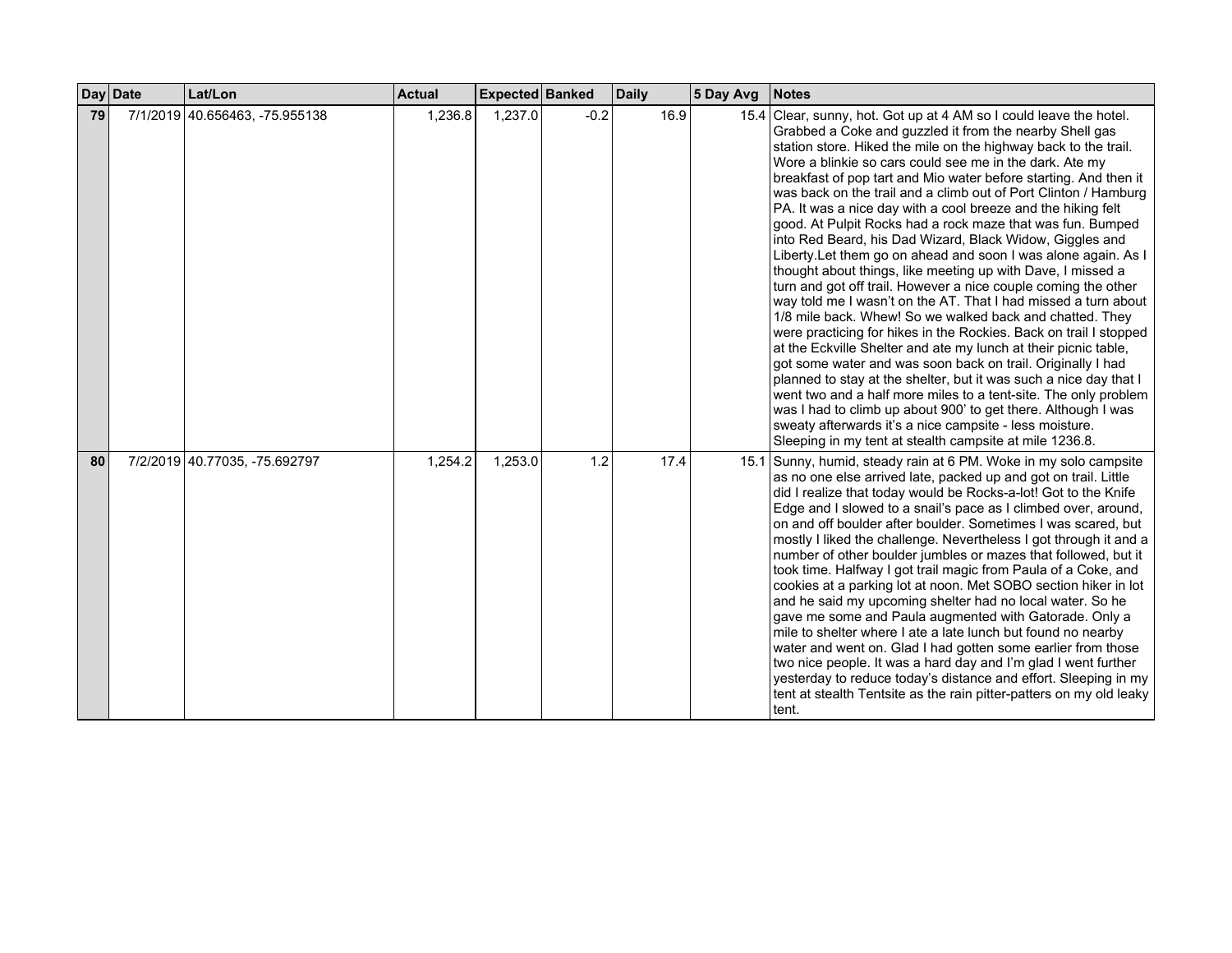|    | Day Date | Lat/Lon                        | <b>Actual</b> | Expected Banked |     | <b>Daily</b> | 5 Day Avg | <b>Notes</b>                                                                                                                                                                                                                                                                                                                                                                                                                                                                                                                                                                                                                                                                                                                                                                                                                                                                                                                                                                                                                                                                                                                                                                                                                                                                                                                                                                                                                                                                                                                                                                                                                                                                    |
|----|----------|--------------------------------|---------------|-----------------|-----|--------------|-----------|---------------------------------------------------------------------------------------------------------------------------------------------------------------------------------------------------------------------------------------------------------------------------------------------------------------------------------------------------------------------------------------------------------------------------------------------------------------------------------------------------------------------------------------------------------------------------------------------------------------------------------------------------------------------------------------------------------------------------------------------------------------------------------------------------------------------------------------------------------------------------------------------------------------------------------------------------------------------------------------------------------------------------------------------------------------------------------------------------------------------------------------------------------------------------------------------------------------------------------------------------------------------------------------------------------------------------------------------------------------------------------------------------------------------------------------------------------------------------------------------------------------------------------------------------------------------------------------------------------------------------------------------------------------------------------|
| 81 |          | 7/3/2019 40.817707, -75.453651 | 1,269.3       | 1,268.0         | 1.3 | 15.1         |           | 14.9 Misty, clear, sunny. Woke to rain downpour in the middle of the<br>night. Went back to sleep. Everything is damp - myself<br>included. Tent is wet but packed it up as-is. Enjoyed breakfast<br>because water was short and I guzzled it. After 4 miles came<br>to shelter with last water for 20 miles. A NOBO section hiker<br>was there. He hadn't found the water because he was getting<br>off trail in Palmerton PA the next town north. I dropped my<br>backpack at the shelter and walked the trail north and found<br>the spring. I yelled back to him. After my snack I filled all my<br>bottles, left them there and returned for my pack. In the<br>meanwhile the section hiker left. I made my way down to the<br>valley, across the bridge over the Lehigh River and started to<br>climb. So I was in a boulder jungle and the white blazes told<br>me to go through it. Several times I wondered if I could make it.<br>Using no poles, only hands, knees and sometimes butt I slowly<br>traversed and climbed boulder after boulder. Scary - yes, fun -<br>yes too! It was 1000' of climbing. Then rocky trail for miles. Not<br>just on boulder field but more than one. Exhausting! I met<br>Onion a SOBO section hiker on the way. I asked if there were<br>more before my campsite. He said no. Whew! I didn't have the<br>energy to go 6 miles to the next shelter with water. Stopped<br>and setup my wet tent at Delps Spring. While there I heard<br>"Tartan, tag you're it". It was Black Widow going by. She said<br>her family was doing Trail Magic on 7/5 at the NJ border.<br>Great! Sleeping in my tent, now dry, at Delps Spring campsite. |
| 82 |          | 7/4/2019 40.936625, -75.186439 | 1,289.0       | 1,284.0         | 5.0 | 19.7         |           | 15.2 Clear, sunny, warm. Woke early, packed up, ate breakfast, and<br>was off hiking. So many rocks. But little climbs except for Wind<br>Gap. No boulder jumping until Wolf Rocks - it was too easy.<br>But all day rocks, rocks, and more rocks. Black Widow, Liberty<br>and Giggles passed me. My poor ankle needs a break. Got my<br>19.7 miles in. So I'm set for tomorrow 9 AM at the Visitors<br>Center with David, AND TRAIL MAGIC! Can't wait. At shelter<br>met Martha Stewart, a fast nice guy hiker (25 mpd). Also<br>section hiking couple who put their tent up inside the shelter.<br>Sleeping in Kirkridge Shelter.                                                                                                                                                                                                                                                                                                                                                                                                                                                                                                                                                                                                                                                                                                                                                                                                                                                                                                                                                                                                                                             |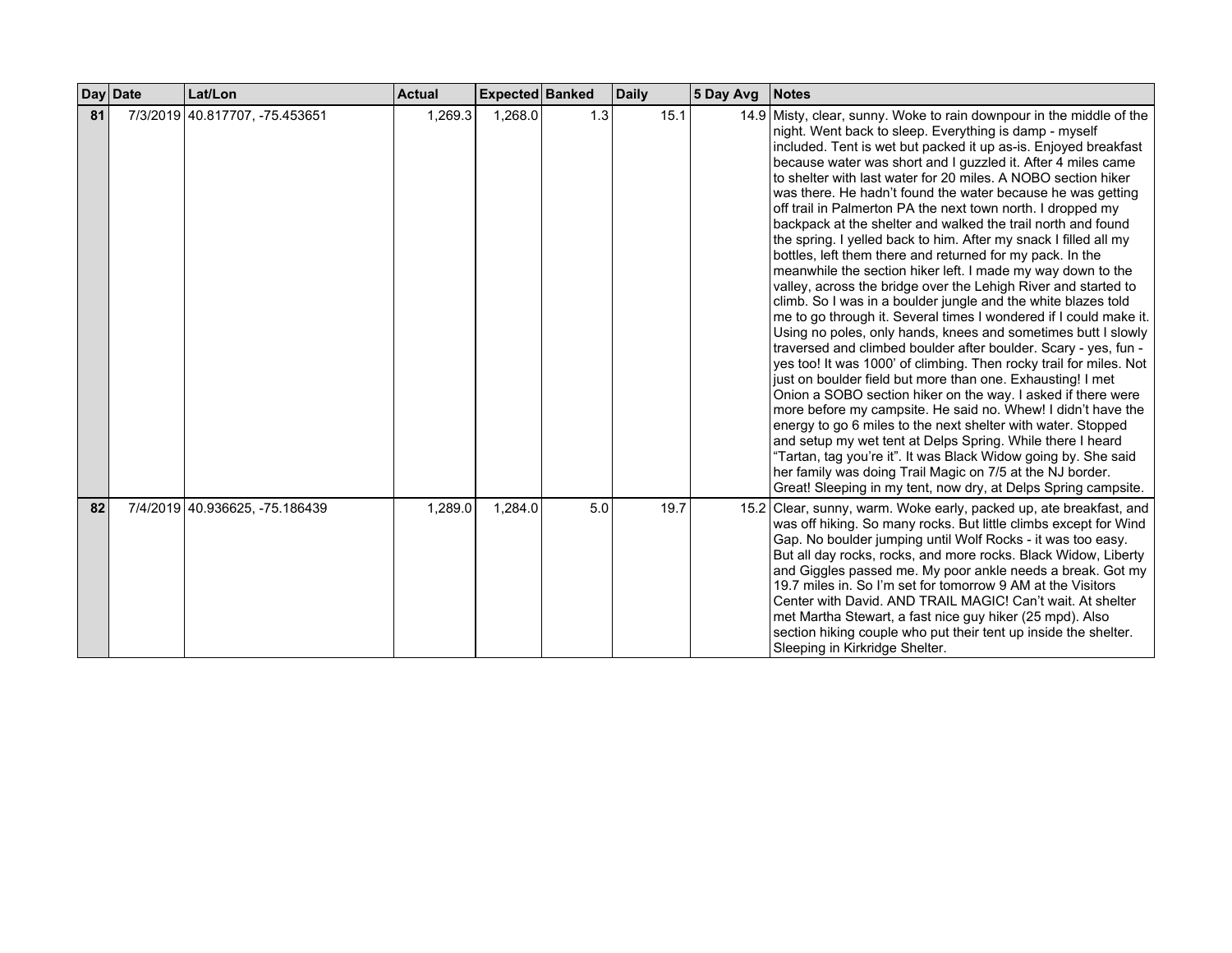|    | Day Date | Lat/Lon                        | <b>Actual</b> | Expected Banked |         | <b>Daily</b> | 5 Day Avg | <b>Notes</b>                                                                                                                                                                                                                                                                                                                                                                                                                                                                                                                                                                                                                                                                                                                                                                                                                                                                                                                                                                                                                                                                                                                                                                                                                        |
|----|----------|--------------------------------|---------------|-----------------|---------|--------------|-----------|-------------------------------------------------------------------------------------------------------------------------------------------------------------------------------------------------------------------------------------------------------------------------------------------------------------------------------------------------------------------------------------------------------------------------------------------------------------------------------------------------------------------------------------------------------------------------------------------------------------------------------------------------------------------------------------------------------------------------------------------------------------------------------------------------------------------------------------------------------------------------------------------------------------------------------------------------------------------------------------------------------------------------------------------------------------------------------------------------------------------------------------------------------------------------------------------------------------------------------------|
| 83 | 7/5/2019 | 40.829476, -74.203999          | 1,296.6       | 1,300.0         | $-3.4$  | 7.6          |           | 15.3 RESUPPLY, HOME, Clear, sunny, hot. Made my way down<br>into Delaware Water Gap. The descent wasn't too difficult, but I<br>tried to be gentle to my left ankle. I could hear the traffic in<br>Interstate 80. Finally reached the town and crossed the long<br>bridge over the Delaware. Just like Washington except it was<br>Tartan crossing the Delaware. On the other side I met Black<br>Widow's brother Mike and his wife putting up signs for the trail<br>magic. I told them that Black Widow was special. Dave pulled<br>up and we talked and waited for the trail magic to begin. Had a<br>root beer float and muffin. Excused ourselves and headed to<br>Montclair. Got here, JoAnn was very welcoming. Had shower,<br>started laundry and had lunch. Trimmed my beard and<br>mustache. Dave and I went to Barbershop and got haircuts.<br>Then to REI for small gas canister and see Big Agnes Tiger<br>Wall 2. Dave bought things for their travels and day hiking.<br>Back home had steak, potato Mac-and-cheese and ice cream.<br>Lots of great stories and talk. Such wonderful people. Time for<br>bed. Sleeping in the Rodgers' home in Montclair NJ. Will visit<br>Aunt Dorothy and resupply shop tomorrow. |
| 84 |          | 7/6/2019 40.82938, -74.204106  | 1,296.6       | 1,315.0         | $-18.4$ | 0.0          |           | 12.0 ZERO, Clear, sunny, hot, humid. Got up at about 5 AM. Went<br>through my pack and what good I currently have. Adjusted<br>resupply to account for current food. Left house with front door<br>ajar. Went out to Sunrise Bagel and got cinnamon raisin bagel<br>and hot chocolate. Sat in park across the street and ate my<br>bagel. Walked back to home but door locked. Luckily Dave left<br>for gym and Joanne already at gym. He let me in. Easy day.<br>Sat and relaxed. Dressed as Tartan. Went to Shoprite and<br>Local store for resupply. Returned to house and pack food.<br>Went to see Aunt Dorothy and did show and tell if all my hiking<br>equipment. She thought I should write a book about my<br>journey. Back at house had dinner and nice conversation with<br>Katherine. Emily and friends arrived. Friends left. Emily sat and<br>talked at the dinner table. Sleeping in bed on third floor in the<br>Rodgers' home in Montclair NJ. Up at 4 AM, drive to Delaware<br>Water Gap, and back on trail at 5:30 AM                                                                                                                                                                                           |
| 85 |          | 7/7/2019 41.120174, -74.885108 | 1,316.1       | 1,331.0         | $-14.9$ | 19.5         |           | 12.4 Sunny, some clouds, humid, hot. Got up at 4 AM. Dave drove<br>me back to Delaware Water Gap and dropped me off. I ate<br>breakfast and started hiking about 5:45 AM. It had rained<br>yesterday so I got soaked as I brushed against the plants. Got<br>trail magic from RifRaf team - fresh water and apple pie. Met<br>and talked to a number of people on the trail. Met Shocka, and<br>Hanalai, thrus who had been hurt and were doing recovery<br>hikes. Pretty views today. Less trees, but still the damn rocks.<br>My ankle is quite sore. Finished hiking about 4:30 PM - late for<br>me. Did 19.5 miles. Setup tent in Tentsite. I think I have poison<br>ivy on my wrist from touching my pole tips which is very itchy.<br>Sleeping in my tent at Tentsite @ 1316.1                                                                                                                                                                                                                                                                                                                                                                                                                                                |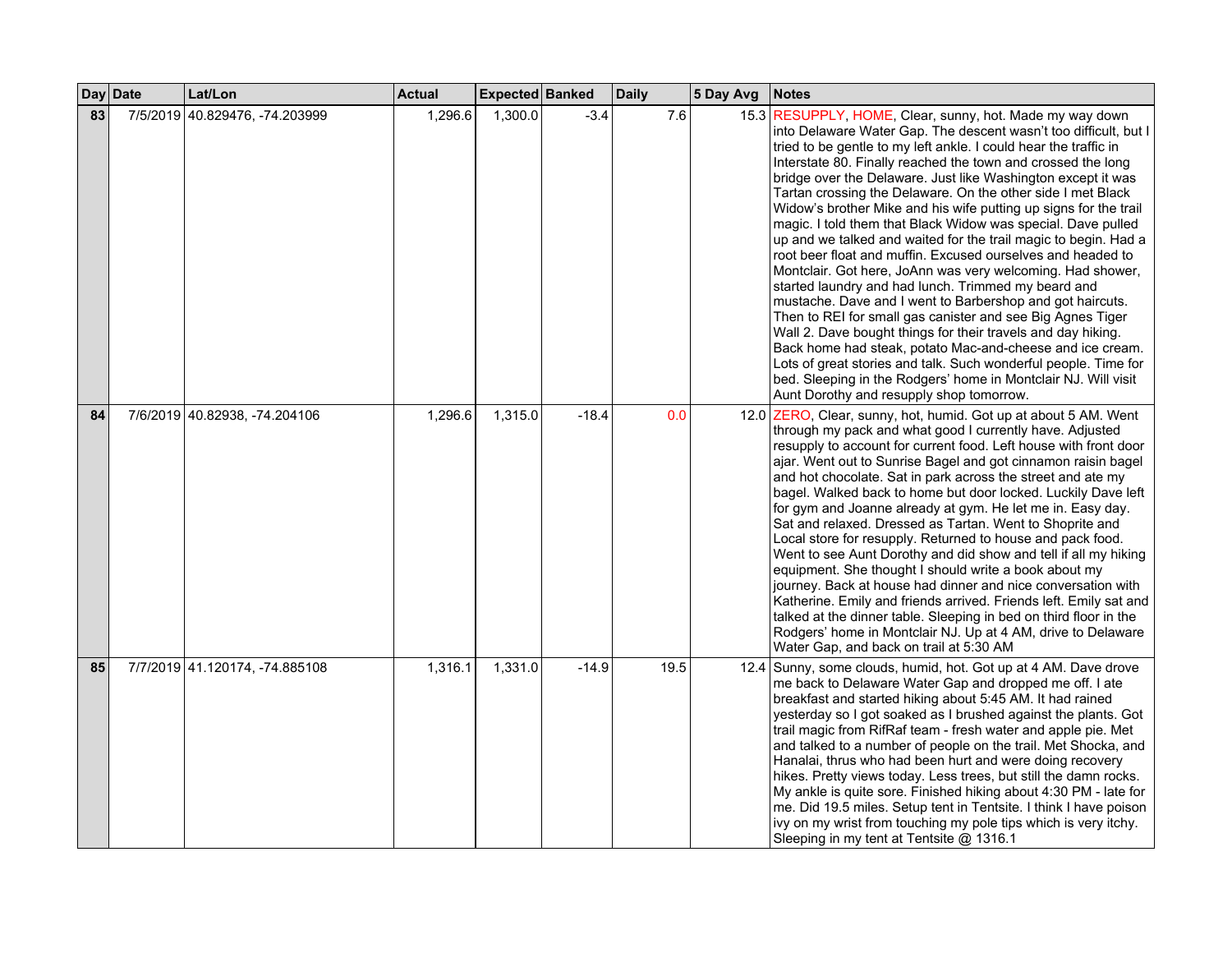|    | Day Date | Lat/Lon                         | <b>Actual</b> | <b>Expected Banked</b> |         | <b>Daily</b> | 5 Day Avg | <b>Notes</b>                                                                                                                                                                                                                                                                                                                                                                                                                                                                                                                                                                                                                                                                                                                                                                                                                                                                                                                                                                                                                                              |
|----|----------|---------------------------------|---------------|------------------------|---------|--------------|-----------|-----------------------------------------------------------------------------------------------------------------------------------------------------------------------------------------------------------------------------------------------------------------------------------------------------------------------------------------------------------------------------------------------------------------------------------------------------------------------------------------------------------------------------------------------------------------------------------------------------------------------------------------------------------------------------------------------------------------------------------------------------------------------------------------------------------------------------------------------------------------------------------------------------------------------------------------------------------------------------------------------------------------------------------------------------------|
| 86 |          | 7/8/2019 41.277094, -74.678321  | 1,335.7       | 1,347.0                | $-11.3$ | 19.6         |           | 13.3 Rainy all morning, stopped in afternoon, sun out. Woke to rain<br>pattering on my tent, a first. I was under a pine tree which<br>helped protect it. Packed up everything including the wet tent.<br>Wore head net all day. I'm in mosquito hell. Met Calamity who<br>also hiked the PCT while getting water. Stopped at Sunrise<br>Mountain for lunch. Sat on bench and watched the rain clouds<br>below and talked to Calamity. Got to Shelter about 3:30. Did<br>19.3 miles. No one else there. It's 0.4 miles (a long way) from<br>trail. I don't expect anyone else (one other hiker did come<br>there). Very buggy so I'm hiding in my tent. Put Desitin and<br>bandaged my wrist which has Poison Ivy blisters and itches<br>like hell. Only 12 miles to Unionville NY for resupply. Only 95<br>miles to Pok. Sleeping in my tent at Rutherford Shelter.                                                                                                                                                                                      |
| 87 |          | 7/9/2019 41.271086, -74.516122  | 1,352.2       | 1,362.0                | $-9.8$  | 16.5         |           | 12.6 Sunny, hot. Stopped in Unionville for weak resupply, that is,<br>things are missing. I think I have enough food to make it to<br>Pok. Fell flat. A number of other hikers are here at this shelter:<br>Charity, section hiker, Sparky and Trash Panda who dropped<br>his hiking pole 4 miles ago, and others. Sleeping in my tent at<br>Pochuck Mountain Shelter. Only 78.9 miles to Pok.                                                                                                                                                                                                                                                                                                                                                                                                                                                                                                                                                                                                                                                            |
| 88 |          | 7/10/2019 41.268554, -74.267986 | 1,375.9       | 1.378.0                | $-2.1$  | 23.7         |           | 15.9 Sunny, hot. Woke up and other tents were now pitched next to<br>me. Tried to be extra special quiet. Off I went on my very very<br>long day - 23.8 miles. Did over a mile on wood boardwalk over<br>water/swamp surrounded by cattails. Did stairway to heaven<br>rock climb - fun but tiring. Got some trail magic of a Coke from<br>a cooler at a road crossing. Met Velma. Crossed from NJ into<br>NY. Immediately had rock climb after rock climb. Is NY trying to<br>prove something? Asked Velma to take my picture. Met<br>Pegasus. Stopped after 21 miles to get an ice cream sundae<br>and 2 orange sodas at Bellview Creamery. Refilled my water<br>too. Then at parking area found two coolers and had a Sprite.<br>Cold soda yum! Magic twice! Fell flat. Finally got to shelter<br>after 12 hours of hiking. I'm exhausted and all sweaty too. Lots<br>of mosquitoes are here. Called Mark trying to arrange meetup.<br>Rebandaged my poison ivy - it's looking bad. Pop and Lolli<br>here too. Sleeping in my tent at Wildcat Shelter. |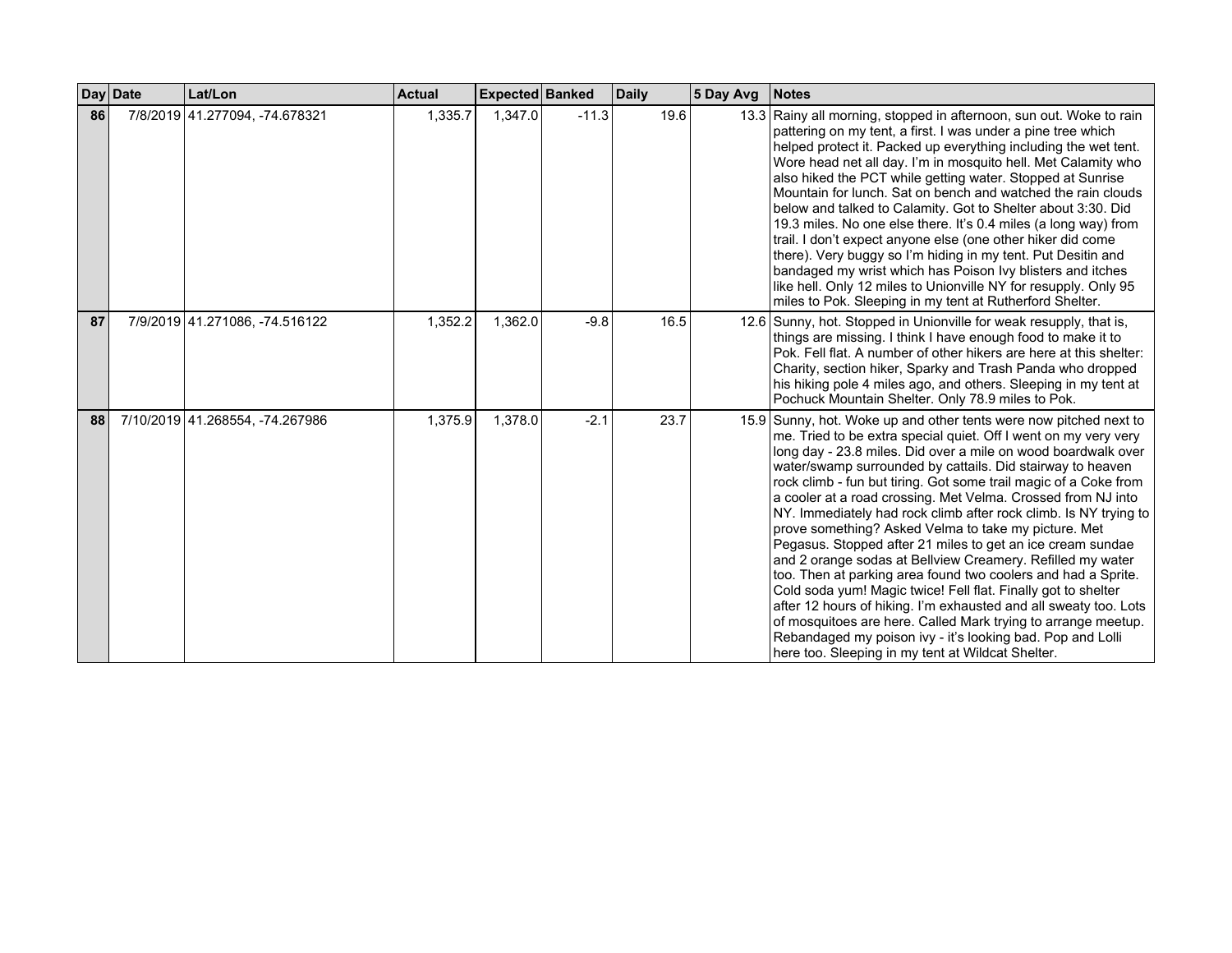|    | Day Date | Lat/Lon                         | <b>Actual</b> | Expected Banked |     | <b>Daily</b> | 5 Day Avg | Notes                                                                                                                                                                                                                                                                                                                                                                                                                                                                                                                                                                                                                                                                                                                                                                                                                                                                                                                                                                                                                                                                                                                                           |
|----|----------|---------------------------------|---------------|-----------------|-----|--------------|-----------|-------------------------------------------------------------------------------------------------------------------------------------------------------------------------------------------------------------------------------------------------------------------------------------------------------------------------------------------------------------------------------------------------------------------------------------------------------------------------------------------------------------------------------------------------------------------------------------------------------------------------------------------------------------------------------------------------------------------------------------------------------------------------------------------------------------------------------------------------------------------------------------------------------------------------------------------------------------------------------------------------------------------------------------------------------------------------------------------------------------------------------------------------|
| 89 |          | 7/11/2019 41.279712, -74.059567 | 1,395.4       | 1,393.0         | 2.4 | 19.5         |           | 19.8 Sunny, hot, humid, rain. Feet hurting a lot. Hiking with blisters<br>on soles of both feet. Lots of ascents and descents. NY is<br>kicking butt. After a very long day I was looking for a white<br>blaze. Decided to walk back on trail to see if a different<br>perspective would help. Heard a buzzing. Looked down in front<br>and a rattlesnake was moving away. What! OMG! Setup my<br>tent. We had a massive rain storm. It poured. Everything is<br>damp. Water under tub and seeped under most bags. My mat<br>and air mattress kept me somewhat dry. Martha Stewart slept<br>in shelter. I stayed in my tent because of mosquitoes and rain<br>storm. Slept in tent at William Brien Memorial Shelter. Forgot to<br>write up my entry I was so exhausted and overslept to 4:45<br>AM. Wow!                                                                                                                                                                                                                                                                                                                                       |
| 90 |          | 7/12/2019 41.347454, -73.919406 | 1,411.9       | 1,409.0         | 2.9 | 16.5         |           | 19.2 Sunny, hot. Many climbs today. My poor feet have taken a<br>beating. But I have to ignore the pain, and pins & needles and<br>get my miles in. Went through Bear Mountain State Park with<br>Calamity. Also descent from Bear Mountain was hundreds of<br>stone steps. The stairs were less a problem for my feet<br>because I had poles and could lead with my heels. Talked to<br>Kathy while crossing Bear Mountain Bridge and the climb<br>afterwards. Set up my tent at Franciscans. Jazz Hands,<br>Johnny Appleseed, Calamity, and others. So much looking<br>forward to seeing Jack and Nance hopefully tomorrow.<br>Ordered a Zpacks Duplex tent tonight.                                                                                                                                                                                                                                                                                                                                                                                                                                                                          |
| 91 |          | 7/13/2019 41.585376, -73.779652 | 1,431.1       | 1,425.0         | 6.1 | 19.2         |           | 19.1 Sunny, some clouds. Woke in the baseball field at Graymoor.<br>Both feet are feeling better today - whew! Decided to listen to<br>an Audible book as I hiked. It really helped the time pass<br>faster. It also made the climbs go by more easily. I met Gecko,<br>SOBO section hiker who hiked with his son, Thunder Thighs.<br>He told me to take the second blue blaze trail to the Canopus<br>Beach food stand. Got there, passed the first blue blaze, but<br>never got to a second one. So no Coke, Hamburger, or ice<br>cream - gul durn it! Got to Miller Hill Rd at 3:15 PM. Called<br>Jack and got picked up in 15 minutes. Left foot is sore.<br>Bandaged it. Right foot is not as sore. Had call with High<br>School buddies. They said I am in their thoughts and concerns.<br>At Jack and Nance's Met Maddie who is the sweet youngest<br>daughter of Jamie. Very mature to talk to an old geezer like<br>me. Also Jamie drove here from Washington DC. So nice to<br>see her all gown up. She is so lovely. Sleeping in a downstairs<br>bed at Jack and Nance's home. Will do laundry and resupply<br>on zero day tomorrow. |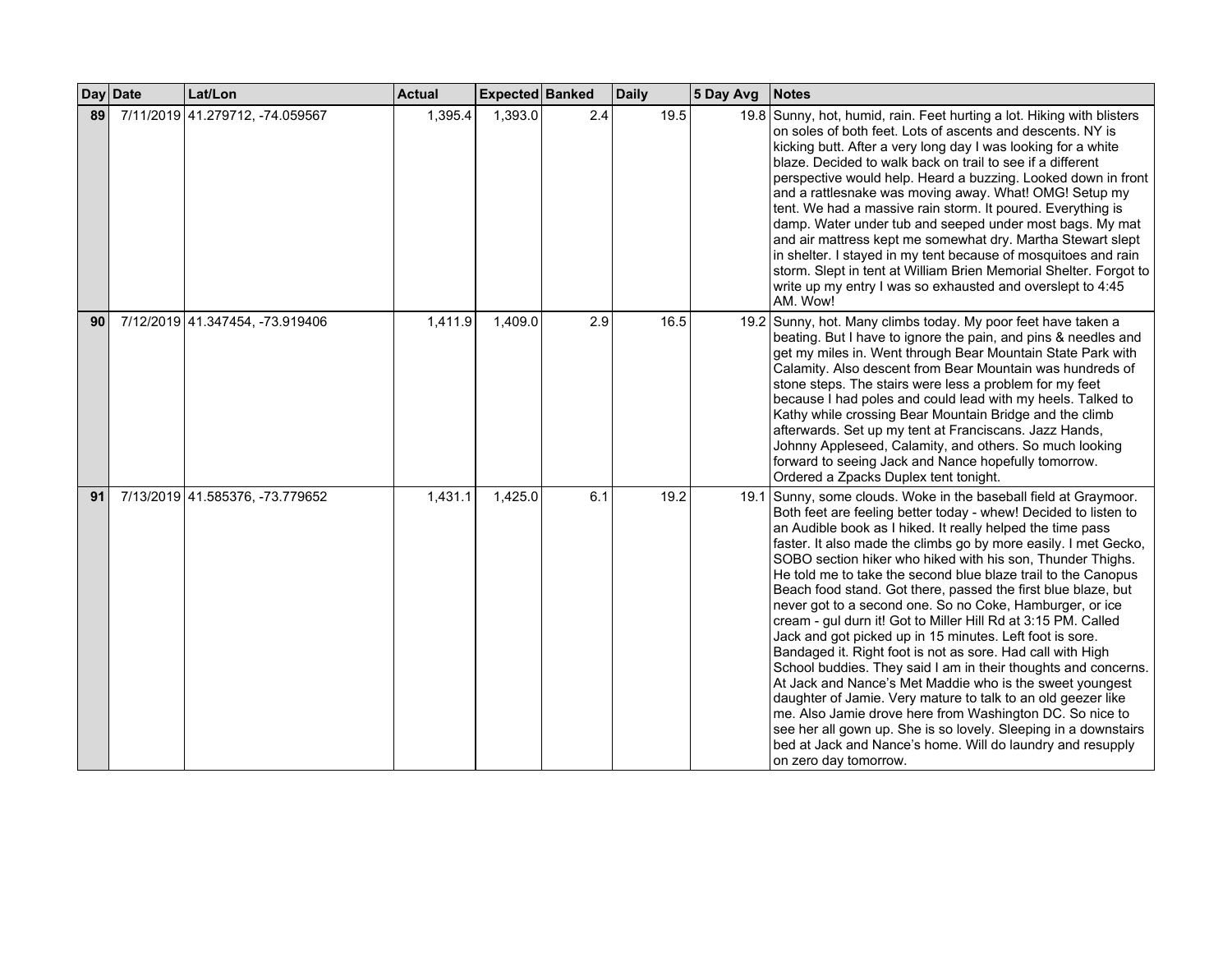|    | Day Date | Lat/Lon                         | <b>Actual</b> | Expected Banked |        | <b>Daily</b> | 5 Day Avg | Notes                                                                                                                                                                                                                                                                                                                                                                                                                                                                                                                                                                                                                                                                                                                                                                                               |
|----|----------|---------------------------------|---------------|-----------------|--------|--------------|-----------|-----------------------------------------------------------------------------------------------------------------------------------------------------------------------------------------------------------------------------------------------------------------------------------------------------------------------------------------------------------------------------------------------------------------------------------------------------------------------------------------------------------------------------------------------------------------------------------------------------------------------------------------------------------------------------------------------------------------------------------------------------------------------------------------------------|
| 92 |          | 7/14/2019 41.585344, -73.779781 | 1,431.1       | 1,440.0         | $-8.9$ | 0.0          |           | 15.8 ZERO, HOME, RESUPPLY, Sunny, clear, hot. Woke in a bed<br>at Jack and Nance's. Trying to plan out resupply. Looks like I'm<br>stopping in Kent CT but it's only two days away. Feet are<br>better. Pad bandage helps. Jack helped me get laundry done.<br>Went shopping with Jack. Got most everything - and some<br>luxury items like apples & sharp cheese. Went to HVFCU and<br>got \$300. Prepared all my food/stuff for tomorrow. Looks like I<br>have too much food - and I do because I have 5 mountain<br>house dinners. Got new snot rag thanks to Nance. Relaxed<br>during the rest of the day. Had wonderful filling dinner and rich<br>cherry dessert. Sleeping in a downstairs bed at Jack and<br>Nance's home. Jack will wake early and drop me off. Then it's<br>on to Kent CT. |
| 93 |          | 7/15/2019 41.603701, -73.618891 | 1,447.6       | 1,456.0         | $-8.4$ | 16.5         |           | 14.3 Sunny, some clouds, hot. Jack dropped me off at the trail<br>around 5:15. I thanked him and we said our goodbyes. Once<br>on trail I ate breakfast and drank my Mio water. I listened to the<br>end of the Bobiverse audio book and then started Gene<br>Kramer memoir on the space race. Met up with Castaway who<br>was talking to SOBO Voice of Reason and hiked together until<br>lunch. Got to shelter about 2 PM. Feet were OK. Left foot is still<br>healing and hiking is causing it to be re-injured. Met Zadie a<br>section hiker. Jazz Hands is here and another thru, Gluttony.<br>Sleeping in my tent at Telephone Pioneer Shelter. Might push<br>21 miles to Kent CT tomorrow. I'll see how I feel.                                                                              |
| 94 |          | 7/16/2019 41.731911, -73.496304 | 1,468.8       | 1,472.0         | $-3.2$ | 21.2         |           | 14.7 Sunny, humid, hot. Listened to "Failure is not an option"<br>audible book. It made the miles fly by. Made it to CT. Stopped<br>at Bulls Bridge Country Store had 2 Cokes and a pint of Cherry<br>Garcia ice cream. Castaway was there. Also "B" and a bicycle<br>trekking family going from St. Paul MN to Boston MA. Also<br>resupplied there so don't need to go into Kent CT. CT had<br>several steep ascents and descents - I thought that CT would<br>be flatter. Did over 21 miles plus walked into Bulls Bridge. Feet<br>are again getting blistered - grrrr! I'm sweaty and damp.<br>Sleeping in my tent at Mt. Algo Shelter.                                                                                                                                                          |
| 95 |          | 7/17/2019 41.881599, -73.391569 | 1,486.1       | 1,487.0         | $-0.9$ | 17.3         |           | 14.8 Sunny, hot, cloudy, some rain, some thunder. Very tough day<br>because of number of steep climbs and descents. On way<br>down St. John Ledges I tried to step too far and the other leg<br>collapsed and pulled a back muscle. Kept hiking but every time<br>I lift my heavy backpack it hurts with a sharp pain. Hiking<br>tomorrow will be difficult. CT is very hard. Had over 5 climbs.<br>Even though I walked by a river for 5 miles. Completed over 17<br>miles. Raining now. Sleeping in tent at Pine Swamp Brook<br>Shelter.                                                                                                                                                                                                                                                          |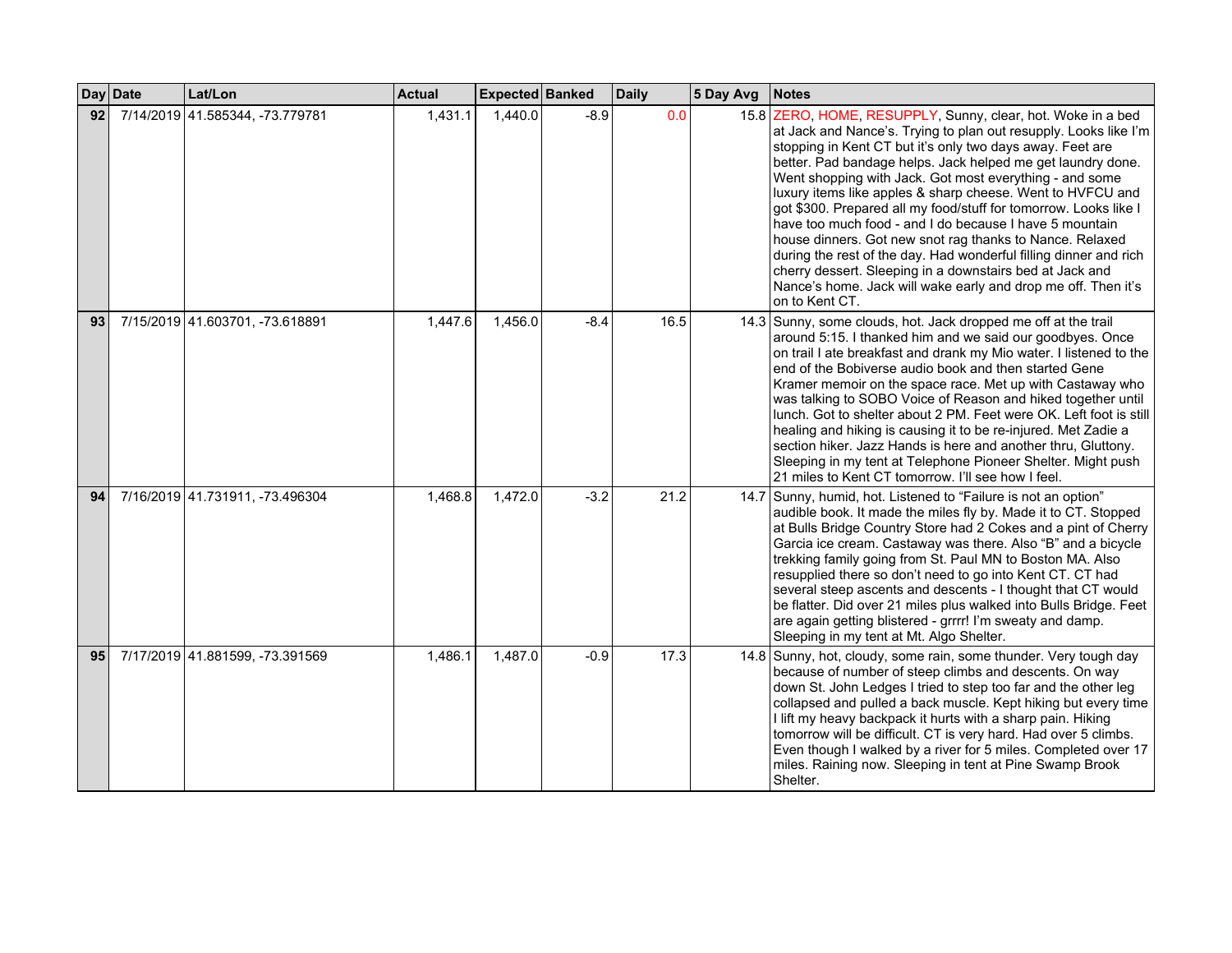|    | Day Date | Lat/Lon                         | <b>Actual</b> | <b>Expected Banked</b> |     | <b>Daily</b> | 5 Day Avg | <b>Notes</b>                                                                                                                                                                                                                                                                                                                                                                                                                                                                                                                                                                                                                                                                                                                                                                                                                                                                                                         |
|----|----------|---------------------------------|---------------|------------------------|-----|--------------|-----------|----------------------------------------------------------------------------------------------------------------------------------------------------------------------------------------------------------------------------------------------------------------------------------------------------------------------------------------------------------------------------------------------------------------------------------------------------------------------------------------------------------------------------------------------------------------------------------------------------------------------------------------------------------------------------------------------------------------------------------------------------------------------------------------------------------------------------------------------------------------------------------------------------------------------|
| 96 |          | 7/18/2019 42.015731, -73.452573 | 1,504.8       | 1,503.0                | 1.8 | 18.7         | 14.7      | Overcast, humid, no rain. Hike was better today. Although it<br>was longer it seemed easier. Still taking Vitamin-I two tabs<br>each day. Back seems better, but the pain is masked by the<br>Ibuprofen. I'm damp damp damp. I sweat so much that I can't<br>dry out once I get done. Also it rained yesterday night so all my<br>gear is damp. Sleeping in tent at Riga Shelter. Plan to get to<br>Great Barrington MA tomorrow for my next resupply. It's 18<br>miles away. Thinking about getting a hotel room. A shower and<br>laundry would be nice too.                                                                                                                                                                                                                                                                                                                                                        |
| 97 |          | 7/19/2019 42.212605, -73.339233 | 1,522.8       | 1,519.0                | 3.8 | 18.0         |           | 18.3 RESUPPLY, Hot, humid. Three very tough climbs and<br>descents. Bear Mountain, Mount Race, and Mount Everett.<br>Very slow, much sweat. After last one someone left ice water<br>on picnic table that was a very welcome sight. Got a shuttle to<br>Great Barrington via Joe and hikers Professor and Point Blank.<br>Setup for return to trail with Joe tomorrow at 7 AM. Staying at<br>Community Center. Tried to get motel room but all full. Had to<br>setup tent. Paid \$8 at community center for day pass to get a<br>towel and shower. Clothes still dirty and damp. Resupplied at<br>Price Chopper. No dehydrated dinners (got one left and a<br>Ramen). Sleeping in tent at Community Center.                                                                                                                                                                                                          |
| 98 |          | 7/20/2019 42.251991, -73.224649 | 1,540.5       | 1,534.0                | 6.5 | 17.7         |           | 18.6 Sunny, hot, humid. Woke, and packed up at Community<br>Center campsite. Still taking two Advil each day Went to<br>McDonald's for breakfast. Ate with Death March, Shuttled with<br>Death March, and Yet To Be back to the trail via Joe. On trail<br>just after 7 AM. Since I was late starting I had to assume I<br>might only do 14 miles. Actually did 18 miles and got done<br>around 4:15 PM. Met Too Tense on trail. He was looking for<br>Death March, and Yet To Be. I am damp from sweat and it's<br>too humid to dry - I feel sticky, and slimy. And I took a shower<br>yesterday. Who would know! The phone has a hard time<br>working with the screen and my fingers all moist with sweat.<br>Back still has some weakness especially if I bend over for a<br>while. Advil helps mask the issue. Sleeping in my tent at<br>Shaker campsite. Also here are Point Blank, Professor and<br>Too Tense. |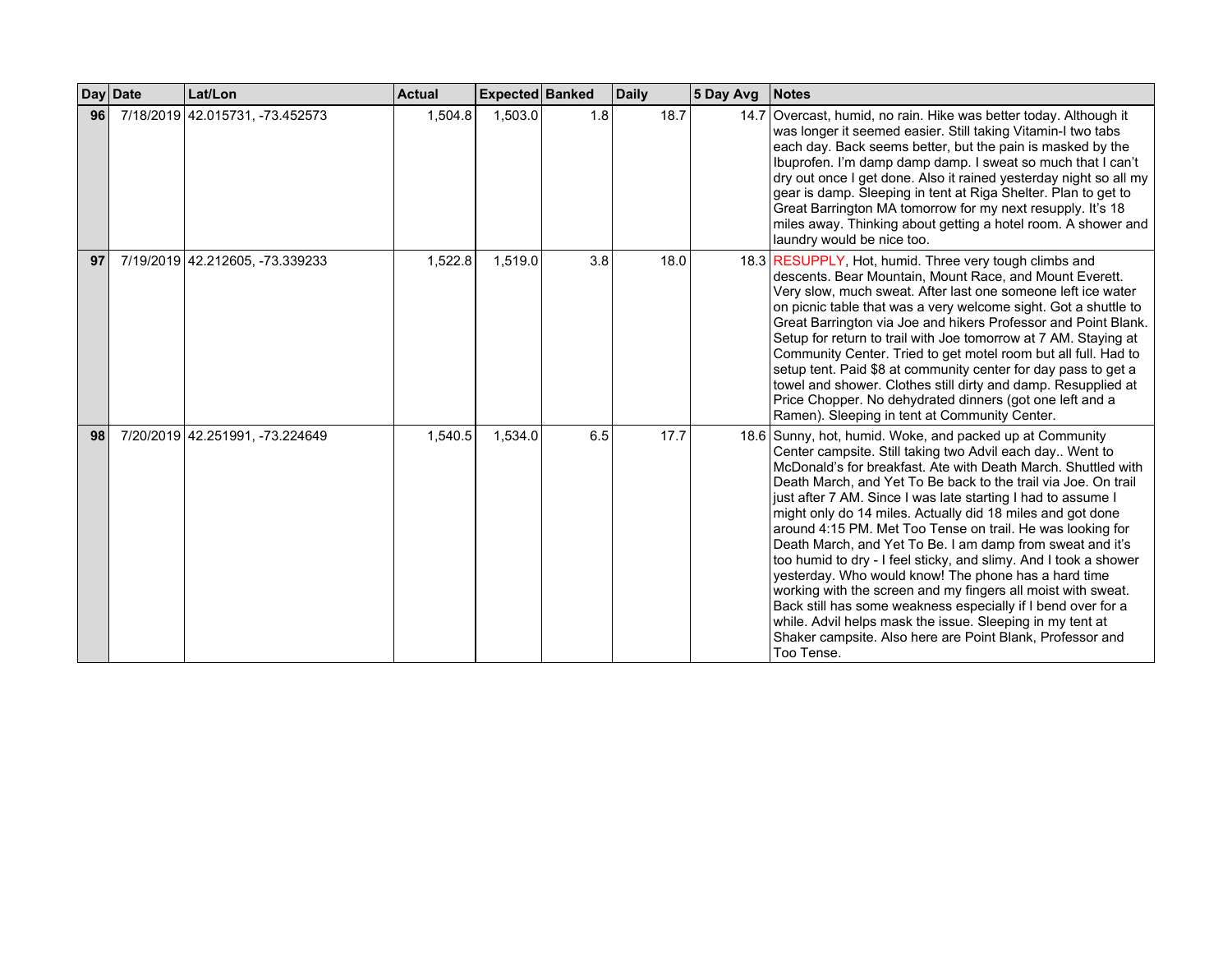|    | Day Date | Lat/Lon                         | Actual  | Expected Banked |     | <b>Daily</b> | 5 Day Avg | <b>Notes</b>                                                                                                                                                                                                                                                                                                                                                                                                                                                                                                                                                                                                                                                                                                                                                                                                                                                                                                                                                                                                                                                                                                                                                                                                                                                                                                                                                                                                                                                                                                                                                                                                                                                                                                                                                                                                                                                                                            |
|----|----------|---------------------------------|---------|-----------------|-----|--------------|-----------|---------------------------------------------------------------------------------------------------------------------------------------------------------------------------------------------------------------------------------------------------------------------------------------------------------------------------------------------------------------------------------------------------------------------------------------------------------------------------------------------------------------------------------------------------------------------------------------------------------------------------------------------------------------------------------------------------------------------------------------------------------------------------------------------------------------------------------------------------------------------------------------------------------------------------------------------------------------------------------------------------------------------------------------------------------------------------------------------------------------------------------------------------------------------------------------------------------------------------------------------------------------------------------------------------------------------------------------------------------------------------------------------------------------------------------------------------------------------------------------------------------------------------------------------------------------------------------------------------------------------------------------------------------------------------------------------------------------------------------------------------------------------------------------------------------------------------------------------------------------------------------------------------------|
| 99 |          | 7/21/2019 42.355578, -73.154418 | 1,559.3 | 1,550.0         | 9.3 | 18.8         |           | 18.1 Hot, sunny, a few rain drops otherwise no rain. Packed up and<br>on trail about 5:20. Stopped at nearby stream to fill dirty bottle<br>with 1L water. Nearest shelters were either 10 or 19 miles. So I<br>knew I had to do the longer 19 miles to be ready for Dalton MA<br>(1571.1). Can't listen to a Audible book because my backup<br>battery is nearly empty. The Audible app eats too much power.<br>I need to try podcasts. Stopped for a snack as I always do at<br>10 AM. Sat on a rock and when I got back on trail I WENT THE<br>WRONG WAY! Sheesh, not again! I realized it when I saw I<br>sign I had already passed after 0.6 miles. Yelling at myself I<br>turned around. It was already a long day at 19. Stupid me I<br>now was going to do 20 miles. Later I took a break and phoned<br>the Dalton Shamrock motel for a room. I need a break from this<br>constant sweaty, dirty, smelly me. I can do laundry there -<br>yippee. I wanted to do it in Great Barrington but the motels<br>were full. The last 4 miles was a "death match". I passed City<br>and Recon two more NOBOs on the last 2 miles. Arrived about<br>3:30 PM. Point Break and Professor are here too. The soles of<br>my feet are again tingling which means more blisters forming.<br>Also got some crotch chafing too so after dinner put Desitin on<br>it. City stopped by at the shelter and went on to the cookie<br>lady, whoever that is. Recon stayed and at dinner said he got<br>bit by a tick, got a ring infection, and is taking medicine for<br>Lyme Disease. He said he had trouble finding a doctor who<br>would treat him. Wow! I had Bear Creek Broccoli Cheddar<br>soup. Not bad. Now I'm back in my tent trying to dry out (damp<br>and sweaty as always). Weather is changing and should be<br>cooler tomorrow, but rain too. Sleeping in my tent at the<br>October Mountain Shelter. |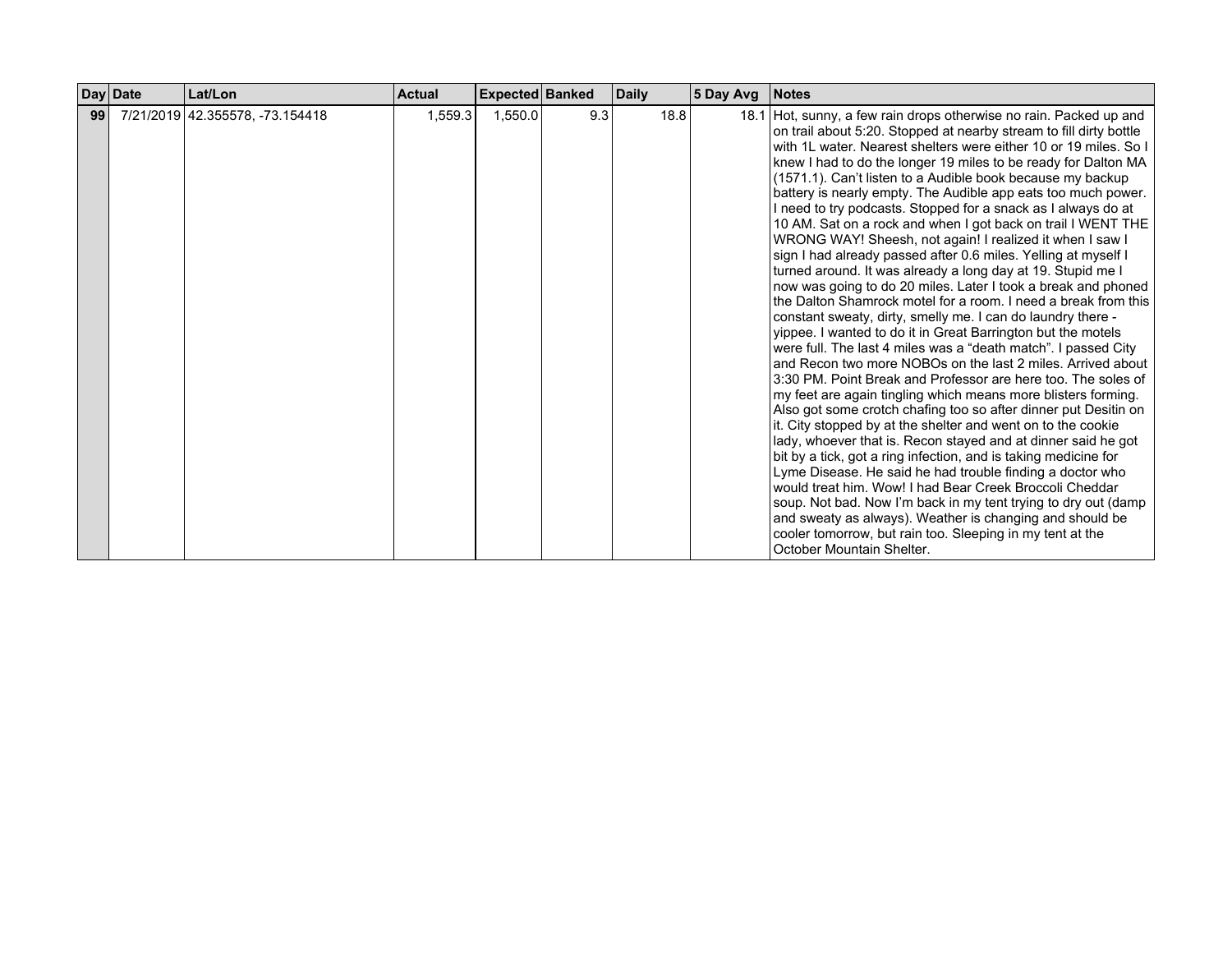|     | Day Date | Lat/Lon                         | <b>Actual</b> | Expected Banked |     | <b>Daily</b> | 5 Day Avg | <b>Notes</b>                                                                                                                                                                                                                                                                                                                                                                                                                                                                                                                                                                                                                                                                                                                                                                                                                                                                                                                                                                                                                                                                                                                                                                                                                                                                                                                                                                                                                                                                                                                                                                                                                                                                                                                                                                                                                                                                                                                                                                                                                                                                                                                                                                                                                                                                                                                                                                                                                                 |
|-----|----------|---------------------------------|---------------|-----------------|-----|--------------|-----------|----------------------------------------------------------------------------------------------------------------------------------------------------------------------------------------------------------------------------------------------------------------------------------------------------------------------------------------------------------------------------------------------------------------------------------------------------------------------------------------------------------------------------------------------------------------------------------------------------------------------------------------------------------------------------------------------------------------------------------------------------------------------------------------------------------------------------------------------------------------------------------------------------------------------------------------------------------------------------------------------------------------------------------------------------------------------------------------------------------------------------------------------------------------------------------------------------------------------------------------------------------------------------------------------------------------------------------------------------------------------------------------------------------------------------------------------------------------------------------------------------------------------------------------------------------------------------------------------------------------------------------------------------------------------------------------------------------------------------------------------------------------------------------------------------------------------------------------------------------------------------------------------------------------------------------------------------------------------------------------------------------------------------------------------------------------------------------------------------------------------------------------------------------------------------------------------------------------------------------------------------------------------------------------------------------------------------------------------------------------------------------------------------------------------------------------------|
| 100 |          | 7/22/2019 42.473574, -73.163452 | 1,571.4       | 1,566.0         | 5.4 | 12.1         |           | 17.1 RESUPPLY, HOTEL, Overcast, rain/drizzle at 11 AM. In my<br>tent the night before I stripped down to my shirt and underwear<br>trying to get cooler. However when I tried to sleep my legs<br>stuck to each other from the sweat. So I finally pulled on my<br>damp pants and got to sleep. Later as I got colder I got into my<br>sleeping bag. Unfortunately this dampness then permeated<br>into my bag. I woke and packed up at my usual time. I should<br>have used the Privy, but didn't. So after over an hour of hiking<br>and increasing cramps I stopped and did "my business" in the<br>forest. Afterwards I felt much so better. I've got to use the<br>shelter's privy from now on. Later I was passed by Point Break<br>and Professor. I thought the trail would be flat or downhill, but<br>instead there were several climbs too. The AT is the AT and<br>climbs are alway there. I expected to get to Dalton MA about<br>11 AM and got there around 10:30 AM. Nevertheless it<br>seemed to take forever. Near the end I listened to another<br>Audible book until I got to town. Just on the outskirts it started<br>to rain. I covered my pack and put up my umbrella for the short<br>walk to the Shamrock Village Inn. It was early and my room<br>wasn't ready. However they let me change clothes in a<br>bathroom and do my laundry. As my laundry was running my<br>room became ready so I took my shower. Afterwards I went to<br>a nearby Sub Shop and got a Cheese Steak, Coke and cookie<br>for lunch. Also I got to the Post Office and picked up the<br>package that Kathy sent me containing my HBP pills, Velcro<br>straps, suckers and anniversary card. I called Tom, a trail<br>angel, and asked if he could shuttle me to Walmart because I<br>wanted dehydrated dinners. I told Point Break and Professor<br>and they came too. On the way over to Walmart Tom said to<br>buy the minimum because Mt. Greylock is 2500' climb<br>tomorrow. He said then resupply at Route 2 Stop and Shop<br>after descent (left 0.5 miles). He was very nice. I don't know if I<br>followed his suggestions though. Next resupply is Bennington<br>VT. Back at the motel I sorted food and prepared for tomorrow.<br>Around 3 I went to Jacobs restaurant and had fried scallops,<br>fries, 2 beers and cake. Then on the way back to the motel I<br>bought B&J Cherry Garcia and ate it while chatting with Kathy |
|     |          |                                 |               |                 |     |              |           | on the phone. So I'm done for the day. I've got some minor<br>chaffing, sore/kink in my back, and leftover blister/tingles in the<br>soles of both feet, but OK otherwise. Tomorrow I'm only doing<br>13.4 miles because Mt. Greylock. This should be interesting.<br>All I can do is to continue my trek one step at a time. Sleeping<br>in a bed in Dalton MA at the Shamrock Village Inn with dry<br>clothes and clean body. Feeling less tense.                                                                                                                                                                                                                                                                                                                                                                                                                                                                                                                                                                                                                                                                                                                                                                                                                                                                                                                                                                                                                                                                                                                                                                                                                                                                                                                                                                                                                                                                                                                                                                                                                                                                                                                                                                                                                                                                                                                                                                                          |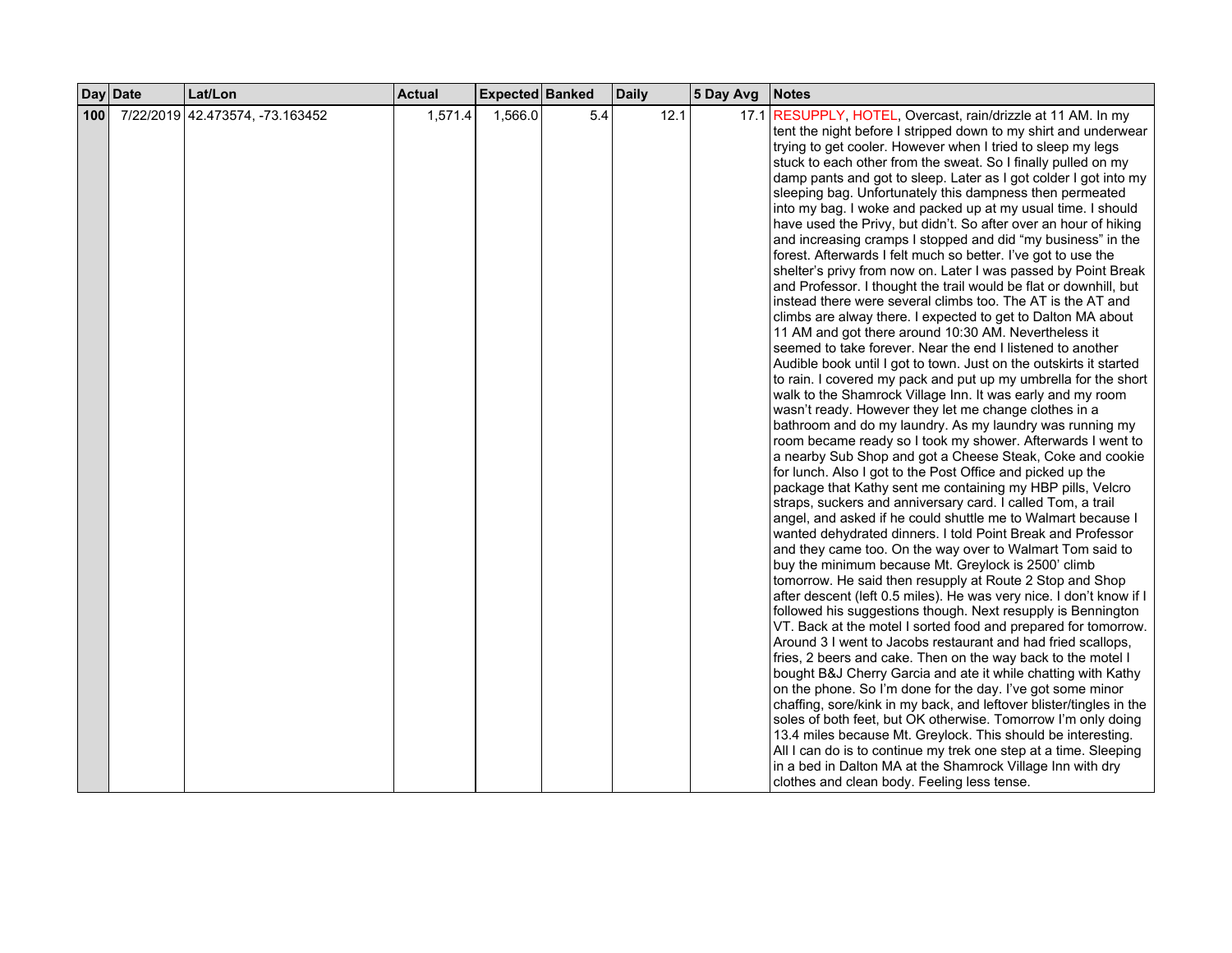|     | Day Date | Lat/Lon                         | <b>Actual</b> | Expected Banked |      | <b>Daily</b> | 5 Day Avg | <b>Notes</b>                                                                                                                                                                                                                                                                                                                                                                                                                                                                                                                                                                                                                                                                                                                                                                                                                                                                                                                                                                                                                                                                                                                                                                                                                                                                                                                                                                                                     |
|-----|----------|---------------------------------|---------------|-----------------|------|--------------|-----------|------------------------------------------------------------------------------------------------------------------------------------------------------------------------------------------------------------------------------------------------------------------------------------------------------------------------------------------------------------------------------------------------------------------------------------------------------------------------------------------------------------------------------------------------------------------------------------------------------------------------------------------------------------------------------------------------------------------------------------------------------------------------------------------------------------------------------------------------------------------------------------------------------------------------------------------------------------------------------------------------------------------------------------------------------------------------------------------------------------------------------------------------------------------------------------------------------------------------------------------------------------------------------------------------------------------------------------------------------------------------------------------------------------------|
| 101 |          | 7/23/2019 42.668227, -73.169804 | 1,591.4       | 1,581.0         | 10.4 | 20.0         |           | 17.3 Rainy, downpour until 1 PM, clearing after, some sun. It was<br>raining when I woke. I hike rain or shine. So I put on my pack<br>cover and opened my umbrella. The first climb was leaving<br>Dalton. The trail was a stream. On the flat sections it was big<br>puddles and muddy. My feet are soaked. Then I descended to<br>Cheshire MA and walked through town. I stopped at the<br>community center to use the lavatory. The next climb was the<br>big one, Mt. Greylock. I delayed lunch until I summitted. It was<br>foggy at the top. By the time I was out-of-it. I stopped at 1 PM<br>at the top at Bascom Lodge and had a yummy hamburger and<br>2 root beers. Then I descended to the shelter. It was a longer<br>hike than expected. The Guthooks app lied and instead of 13<br>miles I had to do 20! Argh!! But I'm done with Greylock.<br>However my feet are probably beat up now. It's cooler and my<br>newly washed clothes are not all sweaty, which is good.<br>However my pant legs are wet and muddy as are my shoes.<br>While I hiked a stick went into the toe hole in my shoe in both<br>my left and then later my right shoe. Luckily the stick went<br>under my foot and didn't cut or hurt me. I'll now have to send a<br>note to Kathy asking her to send the next pair of shoes and<br>insoles. Sheesh, only 250 miles!!! Sleeping in my tent at Wilbur<br>Clearing Shelter. |
| 102 |          | 7/24/2019 42.847903, -73.109722 | 1,608.5       | 1,597.0         | 11.5 | 17.1         |           | 17.1 RESUPPLY, Fog, clearing, sunny. Normal morning pack-up<br>and leave. Climb and descent to North Adams for 3 miles.<br>Went to Stop & Shop (0.6 miles) to buy two days of food so I<br>can skip Bennington VT. At store had Coke, powdered donuts<br>and cashews. Bought ham sub and chicken wrap for tonight's<br>supper. Then back on trail and yet another climb out of town.<br>Listening to Shonda Rimes "Year of Yes". It's very good. Met<br>Sarasota Scott and Strider on trail. Crossed from MA to VT and<br>had my picture taken at sign by Theory and Sun. Passed 1600<br>mile marker and took picture. Very very slow going for last few<br>miles. All day numerous rocks, muddy patches and water on<br>trail from recent rains. My shoes are a mess letting in mud and<br>grit through holes. At one point stood in stream to wash them<br>off and out having sunk deeply in the muck. Arrived at 4:30<br>exhausted and feet aching. Met and ate with three SOBO<br>section hikers who are nice guys my age. Sleeping in tent at<br>Congdon Shelter.                                                                                                                                                                                                                                                                                                                                           |
| 103 |          | 7/25/2019 43.01406, -73.04286   | 1,627.2       | 1,613.0         | 14.2 | 18.7         |           | 17.3 Sunny, cloudy, cool. Woke late at 4:38 AM and on trail at 5:38<br>AM. Listened to podcasts most of the day. Three major climbs.<br>The mud is less mucky. Past several SOBOs. Feet hanging in<br>there but they tingle late in the day. Got done hiking about 4:30<br>PM exhausted. Made reservation at Green Mountain Hostel in<br>Manchester. Sleeping in tent at Kid Gore Shelter.                                                                                                                                                                                                                                                                                                                                                                                                                                                                                                                                                                                                                                                                                                                                                                                                                                                                                                                                                                                                                       |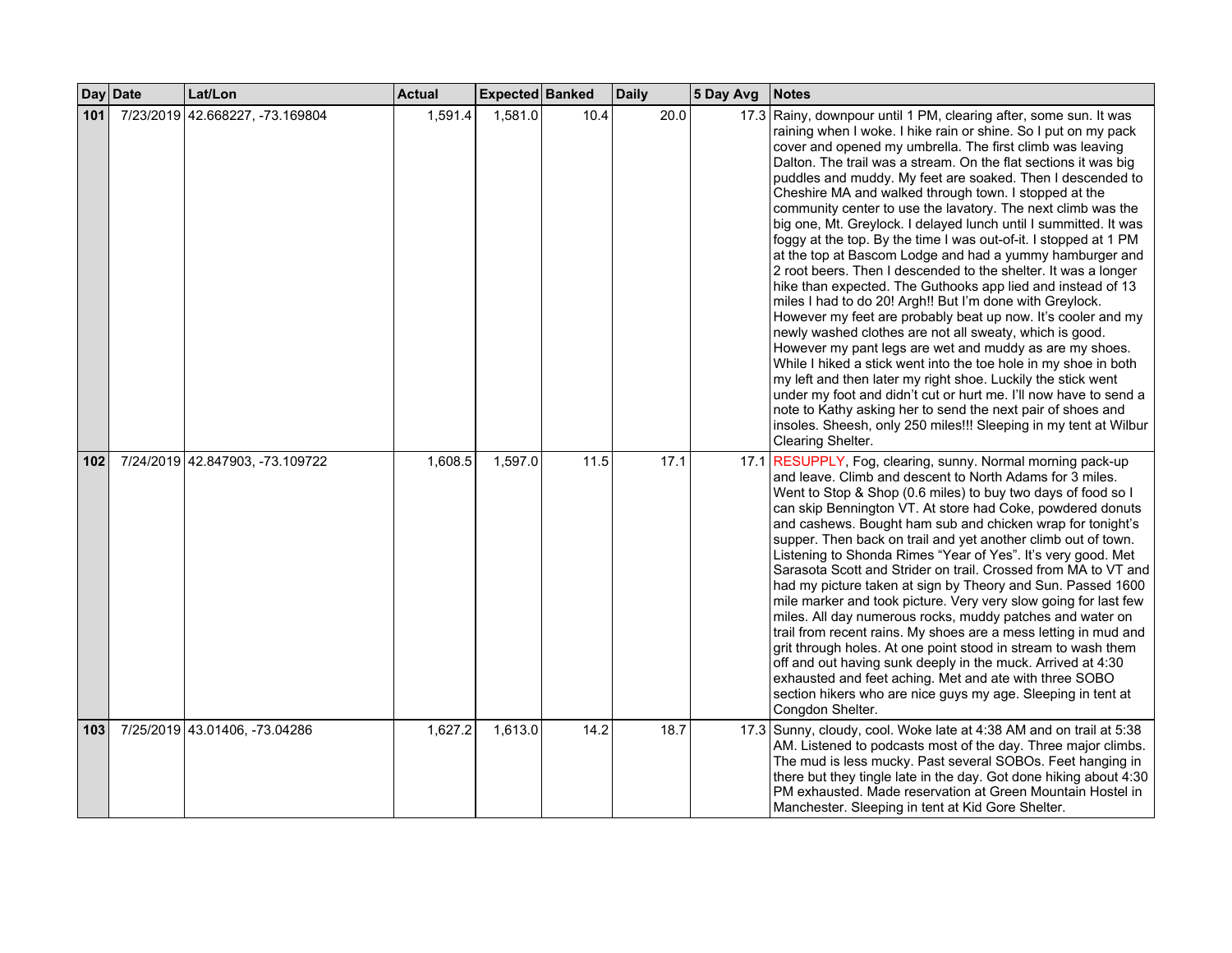|     | Day Date | Lat/Lon                         | <b>Actual</b> | Expected Banked |      | <b>Daily</b> | 5 Day Avg | <b>Notes</b>                                                                                                                                                                                                                                                                                                                                                                                                                                                                                                                                                                                                                                                                                                                                                                                                                                                                                                                                                                                                                                                                                                                                                                                                                                                                                                                                                                                                                                                                                                                                                                                                                                                                                                                                                                                                                                                      |
|-----|----------|---------------------------------|---------------|-----------------|------|--------------|-----------|-------------------------------------------------------------------------------------------------------------------------------------------------------------------------------------------------------------------------------------------------------------------------------------------------------------------------------------------------------------------------------------------------------------------------------------------------------------------------------------------------------------------------------------------------------------------------------------------------------------------------------------------------------------------------------------------------------------------------------------------------------------------------------------------------------------------------------------------------------------------------------------------------------------------------------------------------------------------------------------------------------------------------------------------------------------------------------------------------------------------------------------------------------------------------------------------------------------------------------------------------------------------------------------------------------------------------------------------------------------------------------------------------------------------------------------------------------------------------------------------------------------------------------------------------------------------------------------------------------------------------------------------------------------------------------------------------------------------------------------------------------------------------------------------------------------------------------------------------------------------|
| 104 |          | 7/26/2019 43.100417, -72.963917 | 1,642.3       | 1,628.0         | 14.3 | 15.1         |           | 16.6 Sunny with some clouds, warm. Climbed Mt. Stratton. It wasn't<br>as hard as anticipated. Listened to podcasts to take my mind<br>off hiking and climbs. I tripped twice and fell hands first into<br>some muck because a big gaping hole in my right shoe. Need<br>to get new shoes in Manchester Center. My back on the left<br>side has been sore. It's been that way for days if not weeks.<br>Got to shelter about 2:30 PM. Did about 15.1 miles. Need to do<br>10.6 tomorrow into town, hitch, shop and call hostel. Shelter<br>costs \$5 but can't find caretaker to pay. Sleeping in Stratton<br>Pond Shelter (lots of mosquitoes so using Deet and head net,<br>but doesn't seem to be working). However I don't want to walk<br>a mile to a campsite or go to next shelter 4 miles away.                                                                                                                                                                                                                                                                                                                                                                                                                                                                                                                                                                                                                                                                                                                                                                                                                                                                                                                                                                                                                                                            |
| 105 |          | 7/27/2019 43.154136, -73.046744 | 1,652.9       | 1,644.0         | 8.9  | 10.6         |           | 16.3 RESUPPLY, HOSTEL, Sunny, hot. Marched 10 miles to VT<br>11/30 highway trailhead. Stuck out my thumb and smiled. In<br>about 5 minutes two guys in a pickup pullover and offer me a<br>ride to town. They are bothers and commercial painters. They<br>are from Minnesota upper peninsula and are painting local ski<br>areas. They drop me off at the grocery store. I walk to the<br>Mountain Goat outfitter, walk in and say I need a pair of hiking<br>shoes. The sales lady, Casey, shows me two pairs. One Oboz<br>which is structured and heavy and one On which is lighter. I<br>chose the Oboz. Along with the shoes I get two pair of socks,<br>three dehydrated dinners and a small gas canister. Done. I ask<br>where I can get a hamburger. Then I walk back to the grocery<br>store for the rest of my resupplies, a Coke and a pint of B&J<br>Cherry Garcia. Then walk to the hamburger joint to get a<br>double cheese bacon with fries. I phone Kathy who is trim<br>painting the upstairs room. I eat my ice cream and burger.<br>Then call the hostel around 1 PM to pick me up. Very very nice<br>hostel - clean, organized, rule driven, well run. A pleasure. I'm<br>the first to arrive. I quickly take my shower and do laundry.<br>Slowly more hikers arrived until the place is full with about 12<br>hikers. Remet Pink Socks, 10-4 and One Step who were at<br>yesterday's shelter eating lunch. I'm worried about myself. My<br>back aches. I'm kind of crooked. I'm awkward going up and<br>down stairs with the new shoes on. The exertion is wearing me<br>down and it's only going to get harder. I'm wondering why I am<br>doing this. Mentally, emotionally and physically I'm beginning<br>to doubt myself and this goal. New shoes might help. New tent<br>might help. Sleeping in a bed in Green Mountain House hostel. |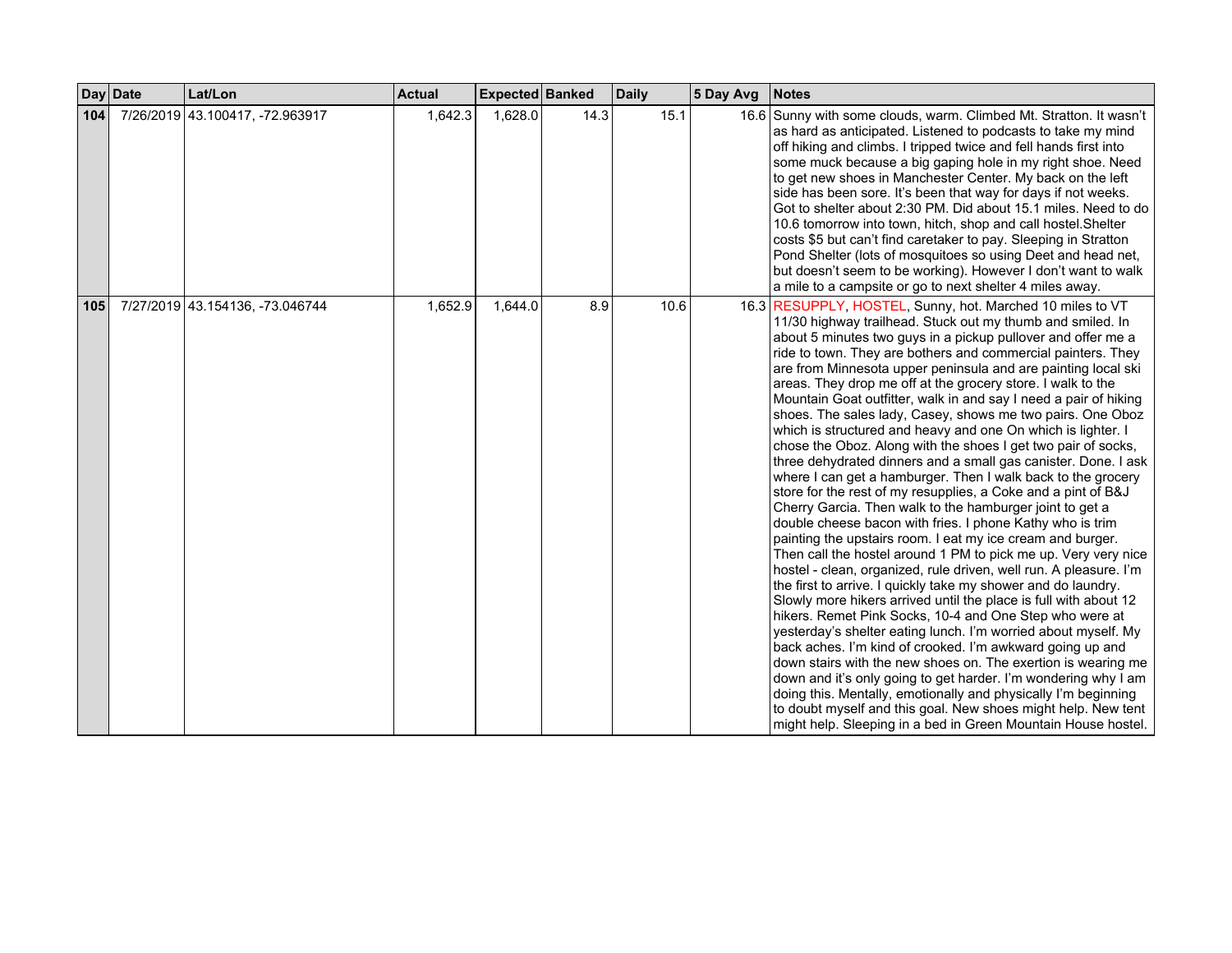|     | Day Date | Lat/Lon                        | <b>Actual</b> | <b>Expected Banked</b> |      | <b>Daily</b> | 5 Day Avg | <b>Notes</b>                                                                                                                                                                                                                                                                                                                                                                                                                                                                                                                                                                                                                                                                                                                                                                                                                                                                                                                                                                                                                                                                                                                                                                                              |
|-----|----------|--------------------------------|---------------|------------------------|------|--------------|-----------|-----------------------------------------------------------------------------------------------------------------------------------------------------------------------------------------------------------------------------------------------------------------------------------------------------------------------------------------------------------------------------------------------------------------------------------------------------------------------------------------------------------------------------------------------------------------------------------------------------------------------------------------------------------------------------------------------------------------------------------------------------------------------------------------------------------------------------------------------------------------------------------------------------------------------------------------------------------------------------------------------------------------------------------------------------------------------------------------------------------------------------------------------------------------------------------------------------------|
| 106 |          | 7/28/2019 43.36338, -72.944155 | 1,669.3       | 1,660.0                | 9.3  | 16.4         |           | 15.6 Sunny, some clouds, a few sprinkles around 5 PM. Woke in<br>the hostel about 5 AM. Had a bowl of cereal with milk they<br>provided downstairs in the kitchen. Chased it with a Coke. Got<br>text from Kathy. Sent secure note to Dean B. Slackers left with<br>Duffy at 7 AM. Hiker family of four and I left with Jeff at 7:30<br>AM. At trailhead I had my pop tart and Mio water. Had 4<br>climbs: Bromley, Styles, Peru and Baker. I made it over them. I<br>tripped and fell once. I met the slack packers at the top of<br>Peru. Baker was the most interesting because you climbed up<br>rocks to the top. New shoe tips are already<br>separating/delaminating - grrrr! I'm unhappy about that. They<br>are supposed to last! Got to campsite about 4:30 PM. Sam, a<br>VT LT hiker who I met two days ago, Liberty, and a couple with<br>a dog joined me at the Big Branch River campsite. With people<br>around I feel better. I feel less alone. Sleeping in my tent at Big<br>Branch River campsite.                                                                                                                                                                                      |
| 107 |          | 7/29/2019 43.52353, -72.912848 | 1,686.3       | 1,675.0                | 11.3 | 17.0         |           | 15.6 Sunny, clear, warm. Had 4 climbs today and the last one,<br>which wasn't the longest one, was up a steep rock<br>ravine/channel. I got all sweaty just before getting to the<br>shelter. I fell today. This time I caught my toe on the tip of a<br>branch/log at a step down. I crashed and luckily landed on my<br>pack and didn't hurt myself. There was another hiker about 50<br>ft below me who came to see if I was alright. I was OK. Did 17<br>miles. Met Turtle and Lark at the shelter. Sleeping in tent at<br>Clarendon Shelter. Tomorrow I'm trying to make it to Rutland<br>(16.7 miles with 4000' mountain climb)                                                                                                                                                                                                                                                                                                                                                                                                                                                                                                                                                                     |
| 108 |          | 7/30/2019 43.67928, -72.842488 | 1,704.1       | 1,691.0                | 13.1 | 17.8         |           | 15.4 RESUPPLY, Sunny, hot, downpour. Woke, packed and hiked.<br>Listened to Audible book. Up and over Killington Mountain. Got<br>to VT 4 and hitched into Rutland with Bruce. Dropped me off at<br>Walmart. Got two Mountain House dinners. Phoned Kathy<br>about Broadway mistake and Dean Blissit about funds transfer.<br>Walked back to bus station trying to get back on trail. Bus<br>already left and next was at 8:15 PM. Too late. Phoned shuttle<br>from trail magic cooler. Said he'd be there in 15 minutes. Drove<br>me to trailhead. Clouds look threatening. Had 1 1/2 miles to<br>shelter. Got 1 mile and downpour. Put on pack cover and<br>umbrella. Within minutes the trail had an inch of water. I was<br>soaked. Got to shelter and no one there. Lots of mosquitoes.<br>Nearby lightening and thunder. Scary. Took off wet clothes and<br>switched to dry top. Crawled into liner and sleeping bag with<br>head net. I felt as though mosquitoes would still bite me. Took<br>a long time to fall asleep. Middle of night I became very hot,<br>but couldn't take off anything because of mosquitoes. Very<br>uncomfortable and sweaty. Sleeping in new Tucker Johnson<br>shelter |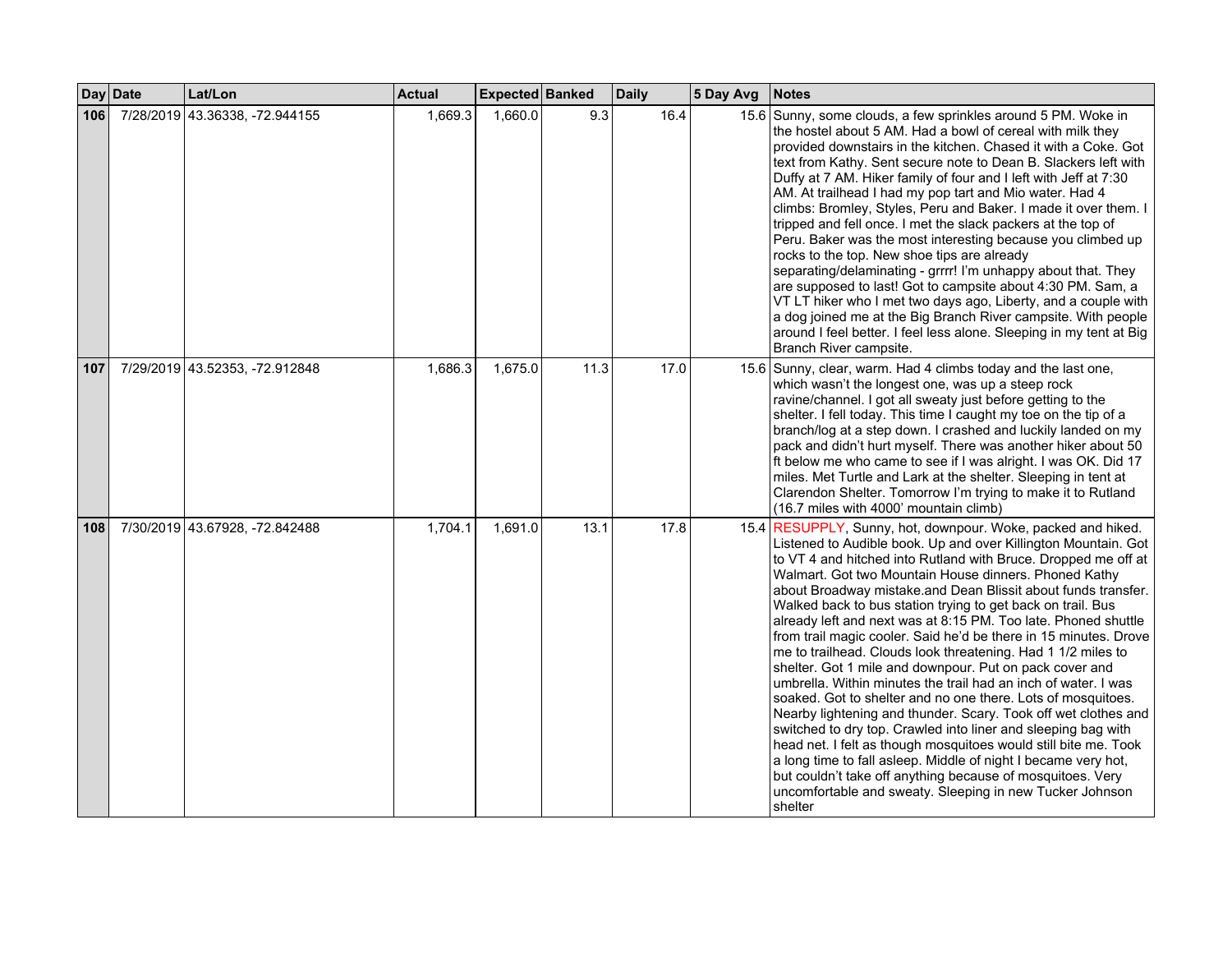|     | Day Date | Lat/Lon                         | <b>Actual</b> | Expected Banked |      | <b>Daily</b> | 5 Day Avg | <b>Notes</b>                                                                                                                                                                                                                                                                                                                                                                                                                                                                                                                                                                                                                                                                                                                                                                                                                                                                                                                                                            |
|-----|----------|---------------------------------|---------------|-----------------|------|--------------|-----------|-------------------------------------------------------------------------------------------------------------------------------------------------------------------------------------------------------------------------------------------------------------------------------------------------------------------------------------------------------------------------------------------------------------------------------------------------------------------------------------------------------------------------------------------------------------------------------------------------------------------------------------------------------------------------------------------------------------------------------------------------------------------------------------------------------------------------------------------------------------------------------------------------------------------------------------------------------------------------|
| 109 |          | 7/31/2019 43.662318, -72.622118 | 1,723.0       | 1,707.0         | 16.0 | 18.9         |           | 16.1 Overcast, late afternoon rain shower. Finally it was morning<br>and took off dry top (now sweaty) and put on wet clothes,<br>socks, and shoes. My left heel has skin warn off from new<br>shoes. Hike with it as-is. Went through VT Park. Used toilet,<br>filled water and tossed garbage. Lots of climbs today. Got very<br>sweaty and unable to dry off. Planned a 16 mile day, but got to<br>Lookout cabin and it was closed and I couldn't get in. Went on<br>to next one, Winturri shelter. Did 19+ miles. Listened to Audible<br>book. As soon as arrived at shelter I put up my tent but it<br>started to rain. Once it stopped I finished. Ate dinner in shelter<br>with four other hikers including Lightening Rod. Bandages my<br>left heel. Sleeping in my tent at Winturri Shelter.                                                                                                                                                                   |
| 110 |          | 8/1/2019 43.71195, -72.416382   | 1,740.2       | 1,722.0         | 18.2 | 17.2         |           | 17.5 Sunny, hot. Another day and more climbs. Some quite steep.<br>At Pomfret Rd. took a break at trail angel's house and bought<br>two Cokes and an enormous ice cream sandwich. Yum! Then<br>back to climbing. I arranged a meetup with Tim/Hog when I<br>had cell service on a mountain top. Also new tent is ready and<br>I am sending it to Lincoln NH. I listened to Audible book after<br>lunch to pass the time. Talked on phone with Kathy and later<br>with Katie. Sleeping in my tent at Trail angels Linda and Randy<br>house in West Hartford VT. Tomorrow is Hanover NH and Hog!                                                                                                                                                                                                                                                                                                                                                                          |
| 111 |          | 8/2/2019 44.471143, -72.232382  | 1,749.9       | 1,738.0         | 11.9 | 9.7          |           | 16.1 RESUPPLY, HOME, Sunny, warm. Woke, packed up. Tent<br>and sleeping bag wet with dew. Slipped away from Linda &<br>Randy's where I stayed. Thank! Got to Hanover about 10 AM<br>which included a 2 mile road walk. A nice easy 10 mile hike.<br>Sent picture to David of Dartmouth College sign. Wile I waited<br>for Tim to arrive I resupplied at The Food Co-op based on input<br>from Tim. Met up with Tim. Ate at Lou's. Had 1 lb hamburger<br>(yes, 1 lb and 6" tall), fries, Coke and pie ala mode. Tim drove<br>90 minutes to his house. Met Elizabeth, his wife. Took a<br>shower and put on loaner clothes. Had dinner of homemade<br>tacos and dessert of fruit, whipped cream and pastry - yum.<br>They did laundry for me. Talked family, hiking and trail with Tim<br>and Elizabeth. Tim is an official triple-crowner. It was so nice to<br>get off trail, relax and talk with Tim and his wife. Sleeping at<br>Tim & Elizabeth's home in Walden VT. |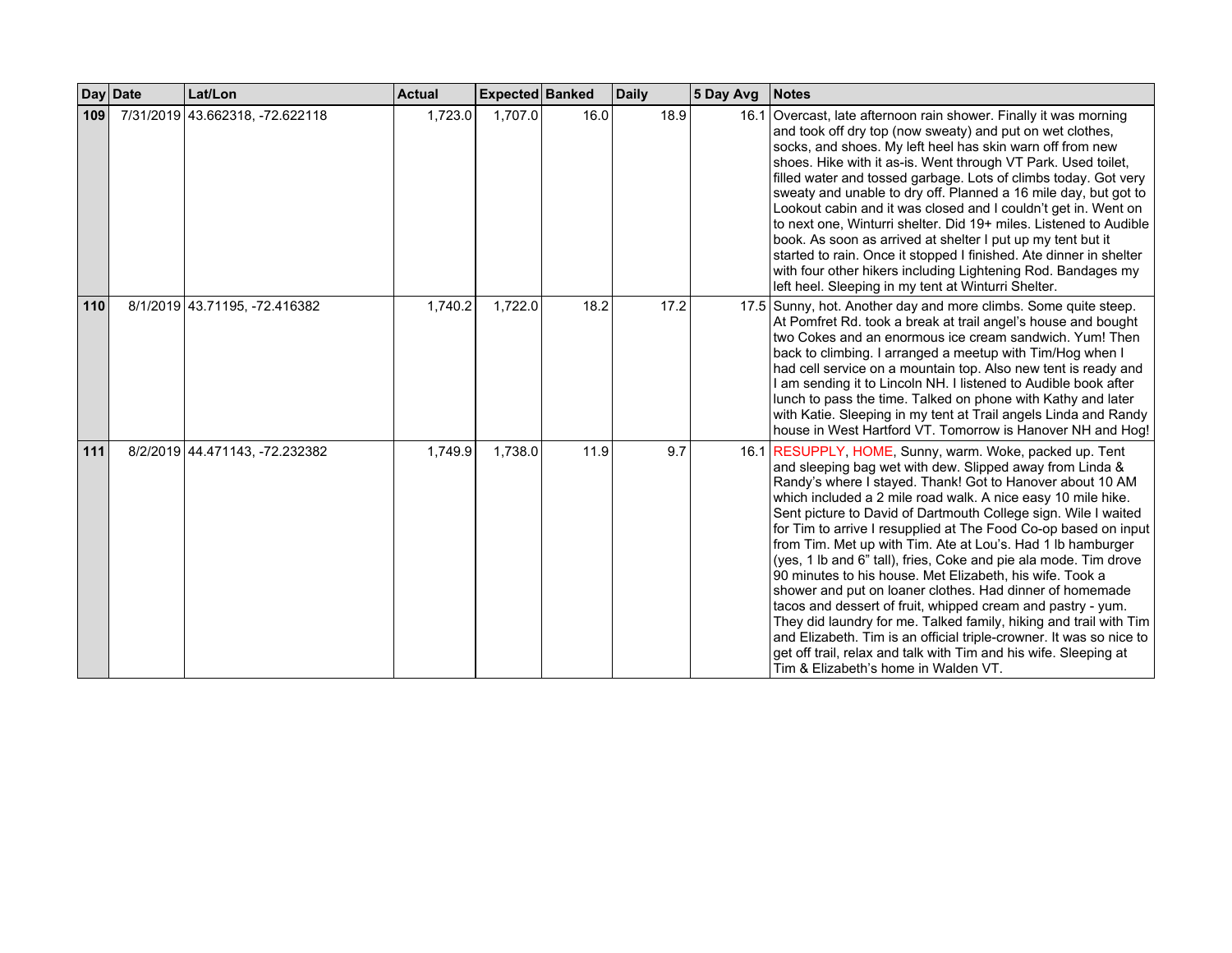|       | Day Date | Lat/Lon                        | <b>Actual</b> | Expected Banked |      | <b>Daily</b> | 5 Day Avg | <b>Notes</b>                                                                                                                                                                                                                                                                                                                                                                                                                                                                                                                                                                                                                                                                                                                                                                                                                         |
|-------|----------|--------------------------------|---------------|-----------------|------|--------------|-----------|--------------------------------------------------------------------------------------------------------------------------------------------------------------------------------------------------------------------------------------------------------------------------------------------------------------------------------------------------------------------------------------------------------------------------------------------------------------------------------------------------------------------------------------------------------------------------------------------------------------------------------------------------------------------------------------------------------------------------------------------------------------------------------------------------------------------------------------|
| $112$ |          | 8/3/2019 43.784187, -72.11237  | 1,766.5       | 1,754.0         | 12.5 | 16.6         |           | 16.0 Cool, foggy, overcast, clearing, sunny, warm. Woke at 4:45<br>AM. Planned to leave at 5:30 AM. Tim drove back to Hanover<br>and dropped me off. Started hiking at 6:45 AM. Later for me<br>but not too much. Climbed out of town with full food and water -<br>ugh! Met No Eyes again (he was at the co-op yesterday), Sir<br>Stops A Lot, Sunglasses and his two companion NOBO thrus.<br>There were two climbs but I got them done without much<br>trouble. Had trail magic with soda and hot dog about 3 miles<br>before the shelter. Although I had just eaten lunch I can't<br>refuse free food. I listened to an Audible book after lunch.<br>Sleeping in tent at Trapper John Shelter. Two days until the<br>Whites! I'm scared and excited. Gotta go slow and steady.                                                   |
| 113   |          | 8/4/2019 43.921849, -71.957896 | 1,785.6       | 1.769.0         | 16.6 | 19.1         |           | 16.3 Clear, sunny, warm. Verified I was going north when I left the<br>shelter. Remet Jolly thru hiker. He says we met in Franklin NC<br>a long long time ago. Climbed Smart Mountain and Mt. Cube.<br>Both were hard steep climbs. Hiked 19 miles to position myself<br>for Moosilauke (4800') tomorrow. Attempting to do 16.8 miles<br>to Beaver Brook and camp there. Sleeping in my tent at Ore<br>Hill Campsite.                                                                                                                                                                                                                                                                                                                                                                                                                |
| 114   |          | 8/5/2019 44.038149, -71.795075 | 1,802.3       | 1,785.0         | 17.3 | 16.7         |           | 15.9 Clear, sunny, cool. Massive ascent and descent of Moosilauke<br>Mountain. Listened to Audible book. Hiked for 12 hours.<br>Completed only 16.7 miles. Exhausted. Stealth camping near<br>trail and Beaver Brook. Will attempt to get to Lincoln tomorrow.                                                                                                                                                                                                                                                                                                                                                                                                                                                                                                                                                                       |
| 115   |          | 8/6/2019 44.13752, -71.731925  | 1,814.2       | 1,801.0         | 13.2 | 11.9         |           | 14.8 Sunny, cool to warm. Left Beaver Brook and climbed Mt. Mist<br>on regular trails. However Kinsman was different. Very steep<br>boulder field in a stream bed for miles up and down. I knew I<br>couldn't make the post office by closing at 5 PM so I stopped at<br>Kinsman Pond Campsite. I also had extra food that I could use<br>tonight and tomorrow. Paid \$10 to stay here. I'm worried that it'<br>Il rain tonight and the descent is slippery. Gawd I hope it<br>doesn't rain or wind storm tonight. My leaky tent is barely<br>anchored. My new one is at the PO. Still have 5 miles or more<br>to get to the trailhead parking to hitch into Lincoln NH. But at<br>least I know that the PO will be open when I get there.<br>Sleeping in my tent on a wood platform held down by rocks at<br>Kinsman Pond Campsite. |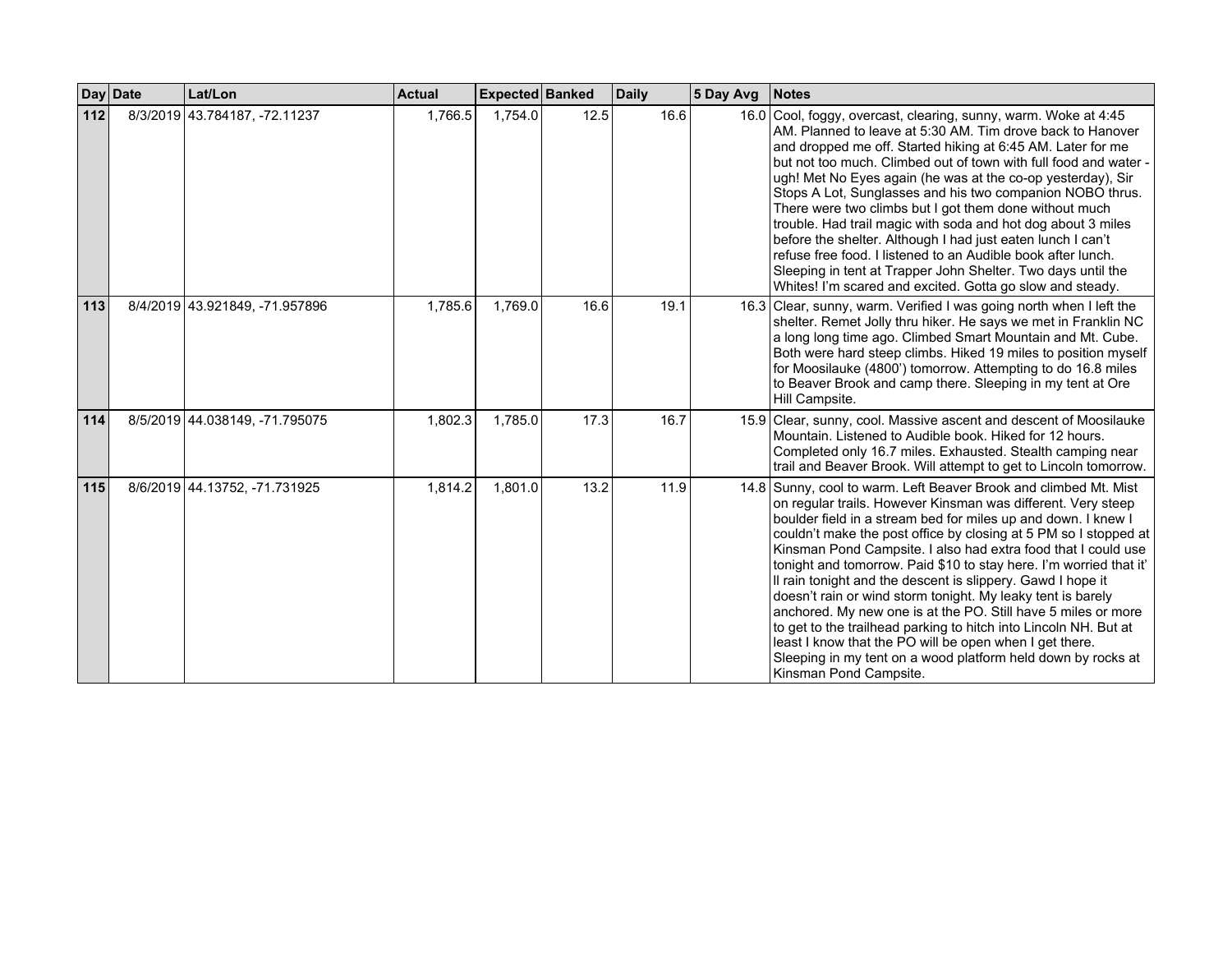|     | Day Date | Lat/Lon                        | <b>Actual</b> | <b>Expected Banked</b> |        | <b>Daily</b> | 5 Day Avg | <b>Notes</b>                                                                                                                                                                                                                                                                                                                                                                                                                                                                                                                                                                                                                                                                                                                                                                                                                                                                                                                                                                                                                                                                                                                                                                                                                                                                                                                                                                                                                                                                                                                                                                                                             |
|-----|----------|--------------------------------|---------------|------------------------|--------|--------------|-----------|--------------------------------------------------------------------------------------------------------------------------------------------------------------------------------------------------------------------------------------------------------------------------------------------------------------------------------------------------------------------------------------------------------------------------------------------------------------------------------------------------------------------------------------------------------------------------------------------------------------------------------------------------------------------------------------------------------------------------------------------------------------------------------------------------------------------------------------------------------------------------------------------------------------------------------------------------------------------------------------------------------------------------------------------------------------------------------------------------------------------------------------------------------------------------------------------------------------------------------------------------------------------------------------------------------------------------------------------------------------------------------------------------------------------------------------------------------------------------------------------------------------------------------------------------------------------------------------------------------------------------|
| 116 |          | 8/7/2019 44.117875, -71.646523 | 1,821.5       | 1,816.0                | 5.5    | 7.3          |           | 14.3 RESUPPLY, Warm, sunny, clouds, rain shower, downpour.<br>Woke and did my daily packing up. Slowly descended<br>Kinsman. Took me an hour to descend the first mile. Very<br>rocky, very steep. Stopped by Hut and looked in but continued<br>on. After another mile the trail eased up. Got to trailhead just<br>as two section hikers were ending their 4 day hike. They drove<br>me Lincoln NH. Thanks! Went to post office and got my new<br>tent and package from Kathy. Sent old tent home. Went to<br>outfitter for 6 dehydrated dinners. Got \$ from bank. Shopped<br>for the rest at grocery store. Bought about 5-6 days of food.<br>Very heavy. Had Coke, Hershey's bar and Cherry Garcia ice<br>cream while in town. Called shuttle to get back on trail which<br>cost \$8. Took about 3 hours for the in & out resupply. Climb<br>was very tough. All my clothes are sweaty - I'm a big ball of<br>sweat. Stopped at Liberty Springs Tentsite. Rained on the way.<br>Paid \$5 money to be here. Set up my NEW TENT! Sorted food<br>trying to fit it all in my food bag - not possible. The tent feels<br>enormous inside. After dinner there was a downpour. But I'm<br>relatively dry except for secondary splashes through the<br>netting. Sleeping in my new tent at Liberty Springs Tentsite.                                                                                                                                                                                                                                                                                                        |
| 117 |          | 8/8/2019 44.190896, -71.608393 | 1,829.1       | 1,832.0                | $-2.9$ | 7.6          |           | 12.5 Foggy, rainy, windy, clearing, sun. I woke to rain hitting my<br>tent. It's going to be one of those days. Put my pack cover on<br>and umbrella. My nice new tent is all wet and dirty. Regardless<br>I packed it up. Used the privy, ate breakfast of two pop tarts<br>and Mio water, and filled all my water bottles because there is<br>little water from here to Garfield Shelter. Started to climb in the<br>fog, mist and rain. I listened to Audible book to help pass the<br>time. At Mt. Lincoln and Mt. Lafayette I was above tree line. It<br>was very foggy and couldn't see anything. I followed a rock<br>edged path up and down from peak to peak. I got cold in the<br>fog and wind so I put on my rain jacket and rain gloves. Once I<br>got back below tree line I had to take them off because I was<br>getting hot. Then I climbed Garfield. OMG! It was steep, wet,<br>slippery, raining, and so treacherous. Finally I slowly<br>descended to the shelter. It took me over 8 hours to hike just 8<br>miles. Unbelievable. Paid \$5 to stay here. I set my tent on a<br>platform and tried to dry it out. I got some water and cheese.<br>As I put my knife away after cutting the cheese I sliced into my<br>thumb - stupid! Now my thumb is bandaged. Hopefully it won't<br>get infected. I've got to be more careful. It might rainy again<br>tonight and tomorrow. I hope not. I'd like to get to Ethan Pond<br>tomorrow but it's 14 miles. Sleeping in my tent at Garfield<br>Campsite. On Saturday I'm to meet and hike with Mark. I worry<br>that I'll be too slow, awkward and boring. |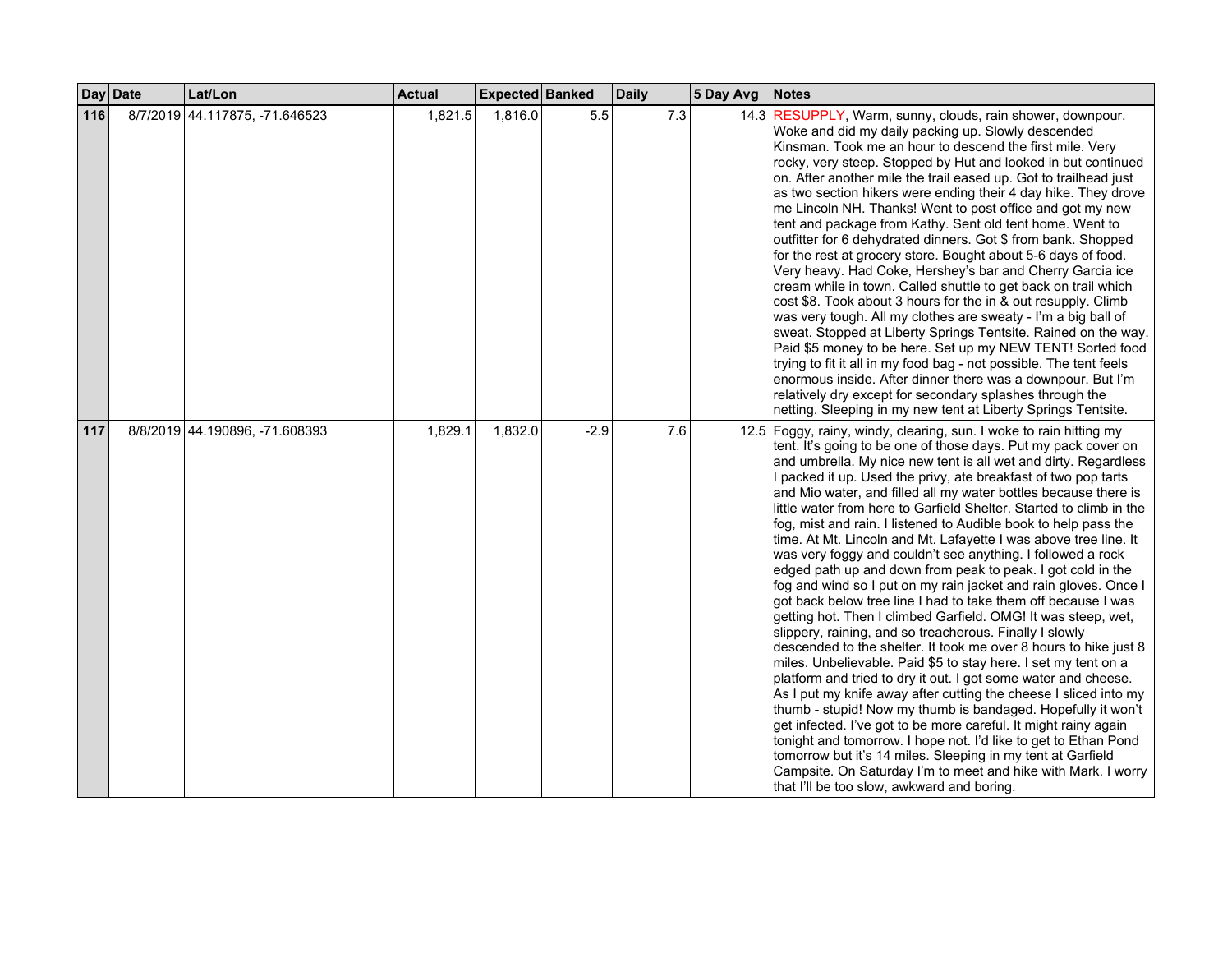|     | Day Date | Lat/Lon                         | <b>Actual</b> | Expected Banked |         | <b>Daily</b> | 5 Day Avg | <b>Notes</b>                                                                                                                                                                                                                                                                                                                                                                                                                                                                                                                                                                                                                                                                                                                                                                                                                                                                                                                                                                                                                                                                                                                                                                                                                                                                                                                                                                                                      |
|-----|----------|---------------------------------|---------------|-----------------|---------|--------------|-----------|-------------------------------------------------------------------------------------------------------------------------------------------------------------------------------------------------------------------------------------------------------------------------------------------------------------------------------------------------------------------------------------------------------------------------------------------------------------------------------------------------------------------------------------------------------------------------------------------------------------------------------------------------------------------------------------------------------------------------------------------------------------------------------------------------------------------------------------------------------------------------------------------------------------------------------------------------------------------------------------------------------------------------------------------------------------------------------------------------------------------------------------------------------------------------------------------------------------------------------------------------------------------------------------------------------------------------------------------------------------------------------------------------------------------|
| 118 |          | 8/9/2019 44.177592, -71.426518  | 1,843.6       | 1,848.0         | $-4.4$  | 14.5         |           | 11.6 Foggy, very early morning downpour, clearing, sunny, warm.<br>While eating breakfast the rain started to downpour. Put on<br>pack cover and prepared umbrella. However no more rain<br>happened. Climbed Twin Mountain, Guyot Mountain and<br>Zealand Mountain. All were hard and steep. Fell a number of<br>times descending on slippery wet or damp rocks. Fell on a root<br>in the right butt cheek. It is the most sore. Got bruises and a<br>few small cuts, but no major injuries. Very lucky! I wonder if I'll<br>be able to move tomorrow. More Vitamin-I. Death march at the<br>end to get to the shelter. Did 14 miles so as to meet Mark<br>tomorrow at US 302 trailhead. Sleeping in my tent at Ethan<br>Pond Campsite.                                                                                                                                                                                                                                                                                                                                                                                                                                                                                                                                                                                                                                                                          |
| 119 |          | 8/10/2019 44.219005, -71.370749 | 1,852.9       | 1,863.0         | $-10.1$ | 9.3          |           | 10.1 Clear, sunny, cool, rain, cold, breezy. Woke and packed up.<br>Was excited to get to Mark down at US 302 in just 3 miles.<br>There was no cell service all day. Just before there was TRAIL<br>MAGIC! So I took a short break and had an egg & bacon<br>muffin and a Mountain Dew (no Cokes). Then I met Mark and<br>Maria at about 7:45 AM. We hugged, I got my packages (some<br>of which I didn't take and asked they mail it to Gorham), and<br>we discussed our plans. Then we we off at 8:30 AM to climb to<br>a tentsite on Mt. Washington. It took us 6 hours to climb it.<br>Some great views of massive mountains. During which it<br>started to rain and made the rocks slippery and further slowed<br>us down. Luckily I didn't fall today, but I was somewhat stiff<br>getting started. At 2:30 PM we arrived. We had suggested that<br>we might go further, but after this climb we felt this was<br>enough. I am wet from the rain and my clothes and shoes are<br>soaked. I wore my puffy to try to warm up. We went to the hut<br>to warm up. During dinner it started to rain again so we each<br>ducked into our tent. After dinner we put our food in the bear<br>box and said good night. It was a 9.3 mile day for me. At was<br>just too too short a time together. Sleeping in my tent on a<br>platform next to Mark in his tent at the Neumann Tentsite. It's<br>breezy and chilly. |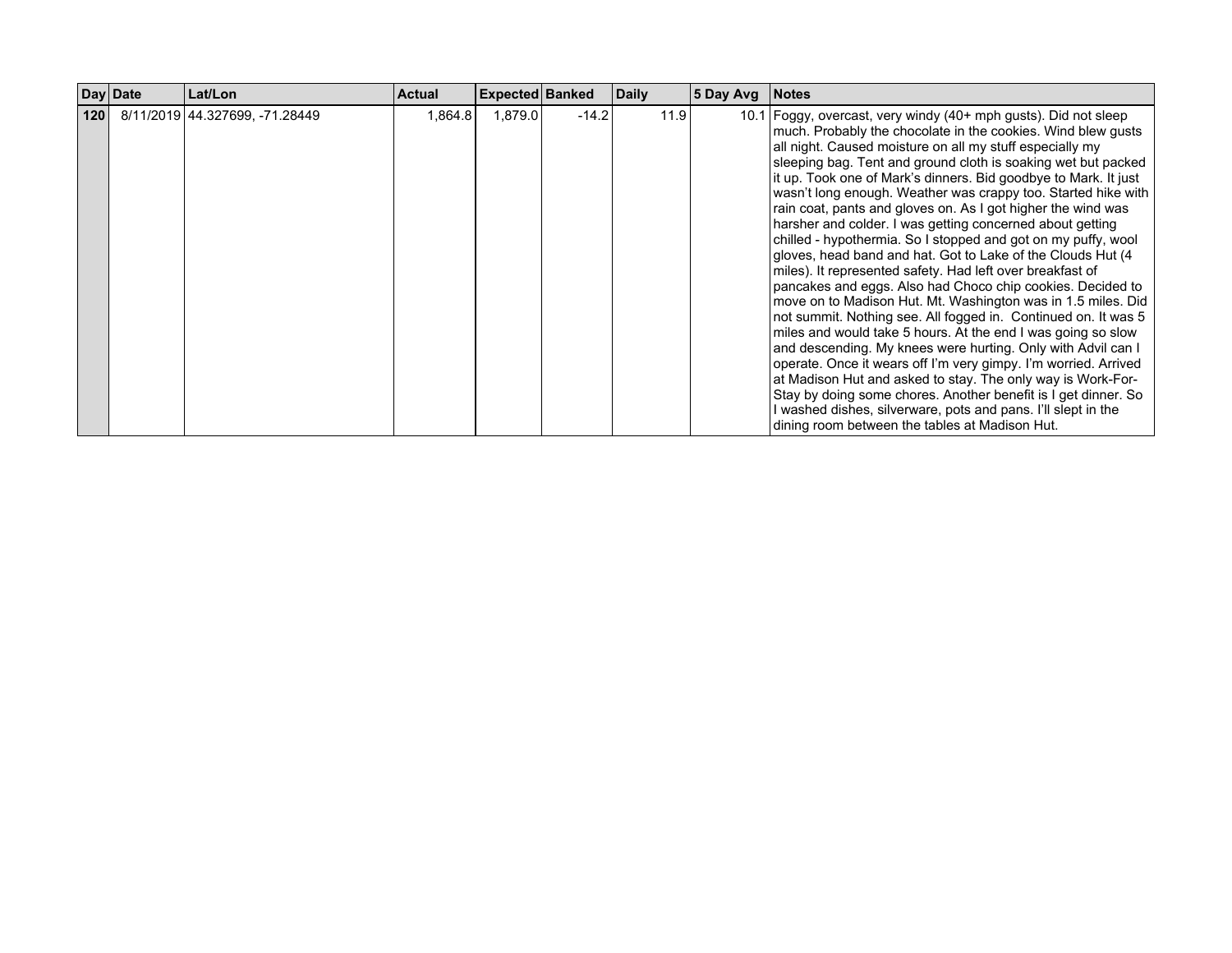|     | Day Date | Lat/Lon                        | <b>Actual</b> | Expected Banked |         | <b>Daily</b> | 5 Day Avg | <b>Notes</b>                                                                                                                      |
|-----|----------|--------------------------------|---------------|-----------------|---------|--------------|-----------|-----------------------------------------------------------------------------------------------------------------------------------|
| 121 |          | 8/12/2019 44.39984, -71.111712 | 1,872.6       | 1,895.0         | $-22.4$ | 7.8          |           | 10.2 HOSTEL, Clear, very windy, gusting over 40+ mph, sunny,                                                                      |
|     |          |                                |               |                 |         |              |           | some clouds, no rain. Quietly got up in the dining room and                                                                       |
|     |          |                                |               |                 |         |              |           | tried not to disturb the other sleeping WFS thru-hikers. Left hut,                                                                |
|     |          |                                |               |                 |         |              |           | put on my rain jacket and rain gloves as wind breakers and                                                                        |
|     |          |                                |               |                 |         |              |           | began to climb Madison. Steep and rocky. Enormous uneven                                                                          |
|     |          |                                |               |                 |         |              |           | steps. I was in a bad mood. I vowed this hike was the last one.                                                                   |
|     |          |                                |               |                 |         |              |           | I said to myself I am not doing the CDT. Why would I put                                                                          |
|     |          |                                |               |                 |         |              |           | myself through more of this. Who am I believe I could do the                                                                      |
|     |          |                                |               |                 |         |              |           | AT. I'm old and have physical disabilities that do not allow me                                                                   |
|     |          |                                |               |                 |         |              |           | to hike easily. My balance is poor. The wind wasn't especially                                                                    |
|     |          |                                |               |                 |         |              |           | cold. It wasn't raining. But the wind. Oh the wind was nearly                                                                     |
|     |          |                                |               |                 |         |              |           | blowing me off the mountain. Each pole placement and step                                                                         |
|     |          |                                |               |                 |         |              |           | had to be carefully placed. From rock to rock to rock. Up I                                                                       |
|     |          |                                |               |                 |         |              |           | climbed. At the top the wind was the worse. And the descent                                                                       |
|     |          |                                |               |                 |         |              |           | was even harder. From cairn to cairn to cairn. It took me 5                                                                       |
|     |          |                                |               |                 |         |              |           | hours to go 3 miles. I finally got below tree line and things got a                                                               |
|     |          |                                |               |                 |         |              |           | little better. The trees blocked most of the wind but the descent                                                                 |
|     |          |                                |               |                 |         |              |           | was steep, rock strewn, and went on for over a mile. Along the                                                                    |
|     |          |                                |               |                 |         |              |           | way I went off trail by a raging river and descended further until                                                                |
|     |          |                                |               |                 |         |              |           | I realized. Then I had to reclimb about 0.3 mile to get back on                                                                   |
|     |          |                                |               |                 |         |              |           | trail. That didn't help my mood. I stopped for lunch and Little                                                                   |
|     |          |                                |               |                 |         |              |           | Engine, who I met at the hut the day before passed me. When                                                                       |
|     |          |                                |               |                 |         |              |           | I restarted I caught her finishing her lunch. So we hiked and                                                                     |
|     |          |                                |               |                 |         |              |           | chatted. She's very nice and a positive person. She was going                                                                     |
|     |          |                                |               |                 |         |              |           | to the Pinkham Notch Visitors Center, then to town to the post<br>office to pick up a package and finally to Rattle River Hostel. |
|     |          |                                |               |                 |         |              |           | This is the one that Mark dropped off my overflow items and I                                                                     |
|     |          |                                |               |                 |         |              |           | planned to stop at in two days. However I thought screw the                                                                       |
|     |          |                                |               |                 |         |              |           | two days maybe I could go along with Little Engine today. I                                                                       |
|     |          |                                |               |                 |         |              |           | even decided I needed a zero day now and not in two days. So                                                                      |
|     |          |                                |               |                 |         |              |           | I stopped, found I had a cell signal and phoned them. I asked                                                                     |
|     |          |                                |               |                 |         |              |           | for a private room. I don't need to infect other hikers with my                                                                   |
|     |          |                                |               |                 |         |              |           | pissy mood. Then I caught up to Little Engine and we finished                                                                     |
|     |          |                                |               |                 |         |              |           | the hike chatting to pass the time. At the Visitors Center I got a                                                                |
|     |          |                                |               |                 |         |              |           | Coke and a pint of ice cream. Then she and I hitched into                                                                         |
|     |          |                                |               |                 |         |              |           | Gorham NH and the post office. She did the hitch (in this case                                                                    |
|     |          |                                |               |                 |         |              |           | she known as a ride bride). However at the PO she found that                                                                      |
|     |          |                                |               |                 |         |              |           | her package was back at the Visitors Center. So a lady who                                                                        |
|     |          |                                |               |                 |         |              |           | had stopped by the PO gave us a ride back. People are so                                                                          |
|     |          |                                |               |                 |         |              |           | nice. Lots of other hikers were arriving. Finally at 5 PM the                                                                     |
|     |          |                                |               |                 |         |              |           | hostel shuttle arrived and took 4 of us there. We went through                                                                    |
|     |          |                                |               |                 |         |              |           | their decontamination process which included leaving our                                                                          |
|     |          |                                |               |                 |         |              |           | shoes and poles outside, come inside and hang our pack, sign                                                                      |
|     |          |                                |               |                 |         |              |           | in and pay, get a towel and loaner clothes, and take a shower                                                                     |
|     |          |                                |               |                 |         |              |           | before entering the hostel proper. Wow! For the rest of the day                                                                   |
|     |          |                                |               |                 |         |              |           | I relaxed because I would zero tomorrow. I ordered a large all                                                                    |
|     |          |                                |               |                 |         |              |           | meat pizza and milkshake to be delivered. That would serve as                                                                     |
|     |          |                                |               |                 |         |              |           | my meals for today and tomorrow. Two of my toes on my right                                                                       |
|     |          |                                |               |                 |         |              |           | foot are infected and losing the nail. I cleaned and taped them                                                                   |
|     |          |                                |               |                 |         |              |           | up. They washed my clothes and by bedtime I was out of the                                                                        |
|     |          |                                |               |                 |         |              |           | loaner clothes and back into my outfit/costume. Started posting                                                                   |
|     |          |                                |               |                 |         |              |           | the slew of pictures and captions. to my blog. Sleeping in a bed<br>in a private room at Rattle River Hostel.                     |
|     |          |                                |               |                 |         |              |           |                                                                                                                                   |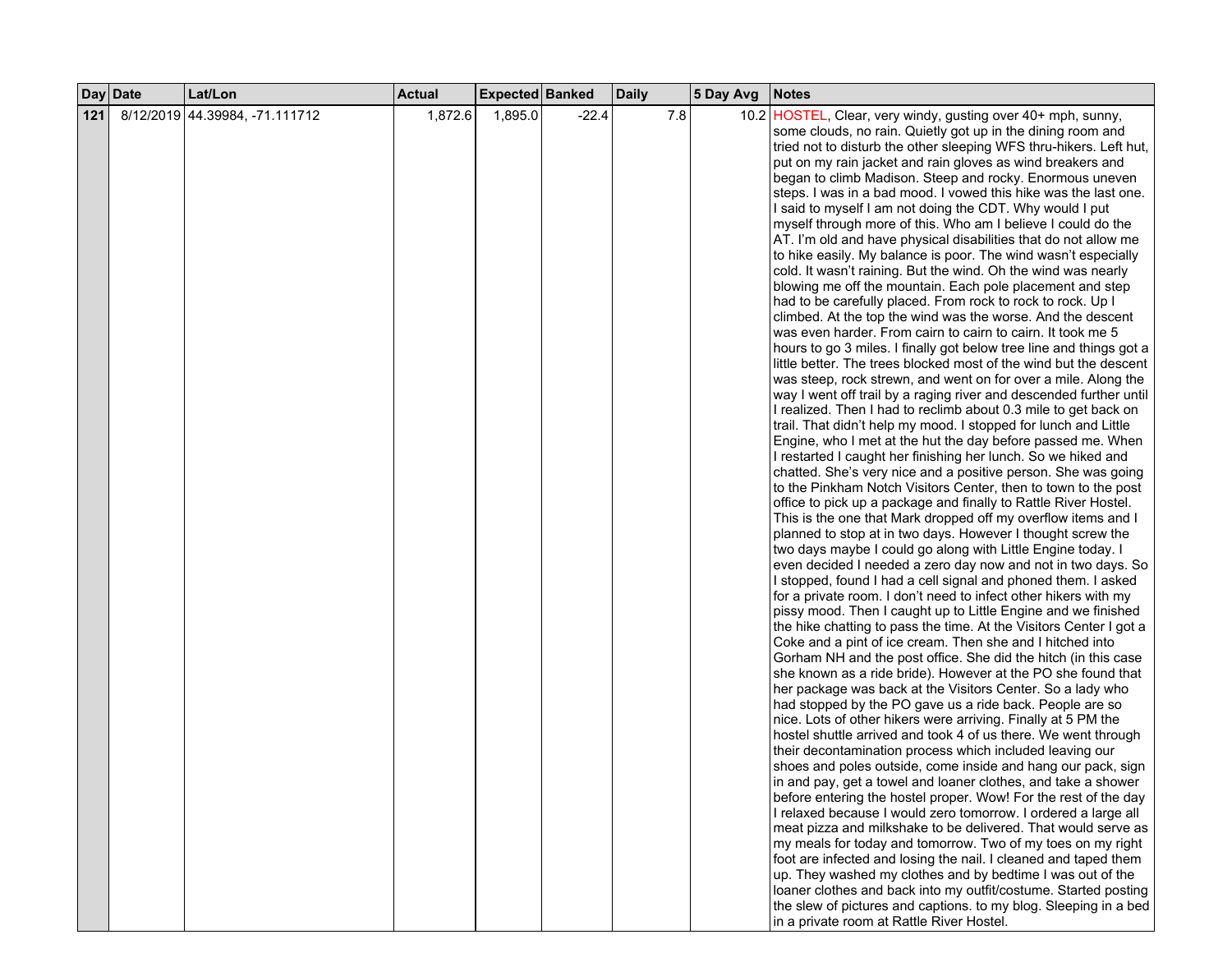|     | Day Date | Lat/Lon                         | <b>Actual</b> | <b>Expected Banked</b> |         | <b>Daily</b> | 5 Day Avg | <b>Notes</b>                                                                                                                                                                                                                                                                                                                                                                                                                                                                                                                                                                                                                                                                                                                                                                                                                                                                                                                                                                                                                                                                                                                                                                                                                                                                                                                                                                                                                                                                                                                                                              |
|-----|----------|---------------------------------|---------------|------------------------|---------|--------------|-----------|---------------------------------------------------------------------------------------------------------------------------------------------------------------------------------------------------------------------------------------------------------------------------------------------------------------------------------------------------------------------------------------------------------------------------------------------------------------------------------------------------------------------------------------------------------------------------------------------------------------------------------------------------------------------------------------------------------------------------------------------------------------------------------------------------------------------------------------------------------------------------------------------------------------------------------------------------------------------------------------------------------------------------------------------------------------------------------------------------------------------------------------------------------------------------------------------------------------------------------------------------------------------------------------------------------------------------------------------------------------------------------------------------------------------------------------------------------------------------------------------------------------------------------------------------------------------------|
| 122 |          | 8/13/2019 44.399797, -71.111691 | 1,872.6       | 1,910.0                | $-37.4$ | 0.0          |           | 8.7 ZERO, HOSTEL, RESUPPLY, Puffy clouds, sunny, looks like<br>rain but no rain. Woke but slept in until 5:30 AM. Had 2 free<br>pop tarts and a root beer for breakfast. Also a slice of pizza.<br>Posted the rest of my pictures to the blog. One of the staff<br>asked me my name and told her. She left and returned with my<br>wallet. She said I had left it in my loaner clothes. I had over<br>\$300 in there with my ID and credit cards. None was missing.<br>It had been in the wash and the money was damp. So we<br>spread it apart in a net bag and put it in the dryer - as they<br>say we laundered the money - ha ha ha. Wow! That was a<br>close call. Talked to both Kathy and Katie today. Definitely<br>boosted my spirits to hear them. Added Andover ME as the<br>next resupply point before Rangeley ME. Told to use Shaws to<br>have a resupply bucket dropped off in the hundred mile<br>wilderness. Went to Walmart for resupply. Was told to make<br>the Wildcat & Carters traverse in three days, not two. Made a<br>reservation here when I'm done with the Wildcat & Carters<br>traverse. Some of the hikers here: Martha Stewart, Hauzit,<br>Josie, Rascal, Little Engine, Shoes, Gomer Pyle, Sawbones,<br>Just Jake, Trek, Florida Flatlander, Firefly, Zoomy, OG Bob<br>and many more. Sleeping in a bed in a private room at Rattle<br>River Hostel. Will be leaving back to the trail tomorrow at 7:30<br>AM. Be on trail with a very steep climb at 8 AM. Planning on<br>doing only 6 miles to Carter Hut and stealth camping nearby. |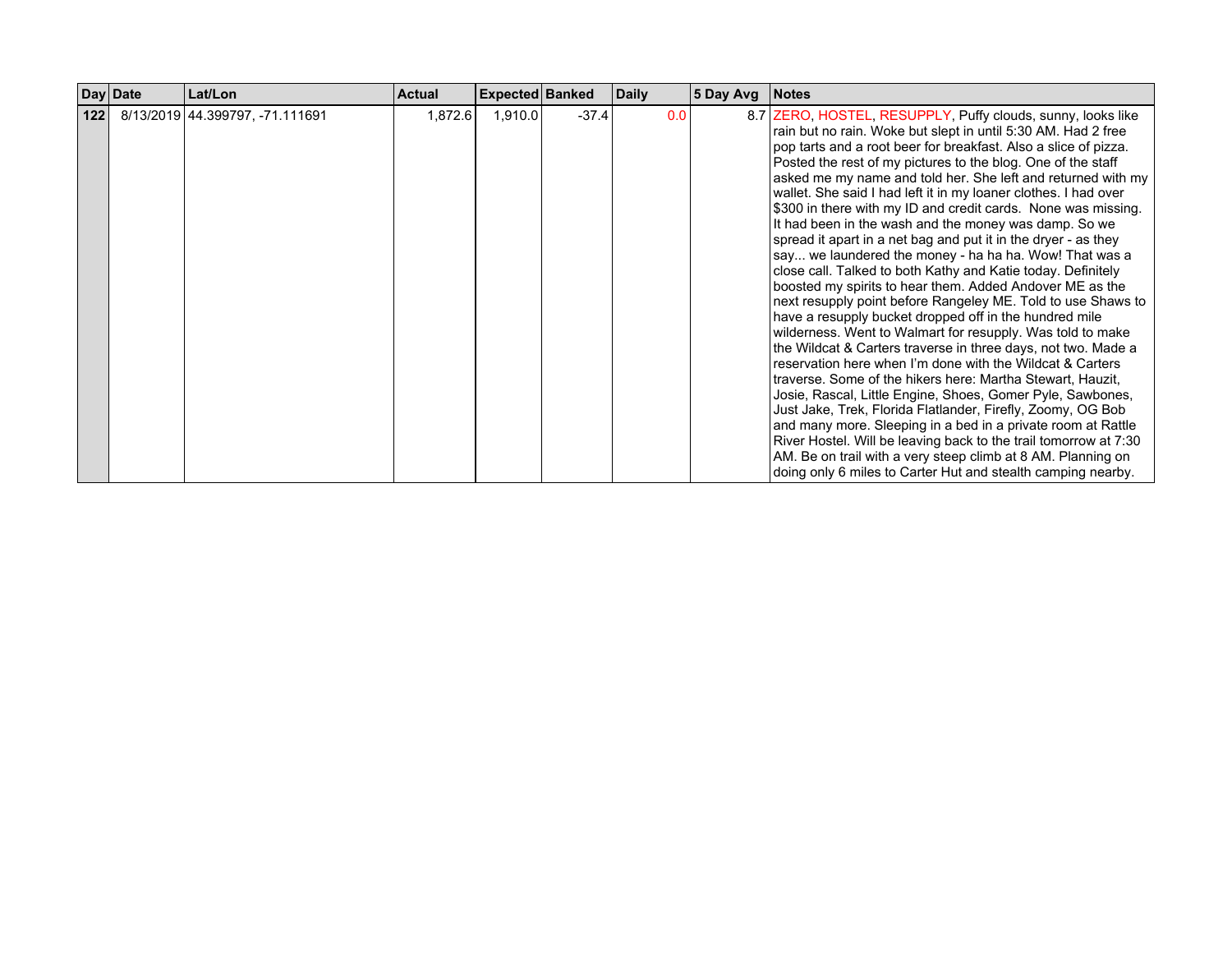|     | Day Date | Lat/Lon                         | <b>Actual</b> | Expected Banked |         | <b>Daily</b> | 5 Day Avg | <b>Notes</b>                                                                                                                                                                                                                                                                                                                                                                                                                                                                                                                                                                                                                                                                                                                                                                                                                                                                                                                                                                                                                                                                                                                                                                                                                                                                                                                                                                                                                                                                                                                                                                                                                                                                                                                                                                                                                                                                                                                                                                                                                                                                                                                                                                                                                                                                                                                                                                              |
|-----|----------|---------------------------------|---------------|-----------------|---------|--------------|-----------|-------------------------------------------------------------------------------------------------------------------------------------------------------------------------------------------------------------------------------------------------------------------------------------------------------------------------------------------------------------------------------------------------------------------------------------------------------------------------------------------------------------------------------------------------------------------------------------------------------------------------------------------------------------------------------------------------------------------------------------------------------------------------------------------------------------------------------------------------------------------------------------------------------------------------------------------------------------------------------------------------------------------------------------------------------------------------------------------------------------------------------------------------------------------------------------------------------------------------------------------------------------------------------------------------------------------------------------------------------------------------------------------------------------------------------------------------------------------------------------------------------------------------------------------------------------------------------------------------------------------------------------------------------------------------------------------------------------------------------------------------------------------------------------------------------------------------------------------------------------------------------------------------------------------------------------------------------------------------------------------------------------------------------------------------------------------------------------------------------------------------------------------------------------------------------------------------------------------------------------------------------------------------------------------------------------------------------------------------------------------------------------------|
| 123 |          | 8/14/2019 44.260751, -71.194475 | 1,877.6       | 1,926.0         | $-48.4$ | 5.0          |           | 6.8 Clear, sunny, pleasant, cloudy. Woke about 5:30 in the hostel.<br>Went downstairs and ate two pop tarts and drank two cokes. A<br>few other early risers were there. I got my pack ready. Filled<br>my bottles with water. Added Mio to one. Wandered around<br>listening and talking to the other hikers. At 7:30 AM they<br>shuttled ten of us to Pinkham Notch Visitors Center. Another<br>pop tart and my Mio water and then I was off. I knew we were<br>going to climb. So I marched up the trail only to check my GPS<br>and see the AT trail turned right and I went straight. Walked<br>down about 100 feet and I was off. After a short time i began to<br>climb. A group of about 10-15 students were also hiking on the<br>trail. I followed behind and paused when they slowed. I was in<br>no hurry. I'm only doing 6 miles today to Carter Hut. Up, up<br>and up we climbed. Steps, rocks and cliffs. Mostly hiking poles,<br>but few times I had to use my hands. Almost at the top was the<br>Wildcat gondola from the ski area. Then we summited. Other<br>hikers from the hostel were around here. At about 2 PM I got to<br>the hut. Sat with Sawbone, Shoes and another hiker and ate a<br>snack. Afterward I left and returned to a stealth campsite on<br>the lake just before the hut. I set up my tent and began to do<br>my daily chores. A passing trail runner stopped and told me<br>that I'd probably be fined by a ranger to camp here. It was to<br>close to the hut and lake. He suggest a spot that was ok. I<br>thanked him and took down my tent and hiked to the hut to ask<br>for help. There they told me of a campsite further north on the<br>ascent to Carter Mountain. I got there and re-set up my tent.<br>Found and prepared my food hang. Made my dinner. While<br>eating I swatted at a fly and spilled much of my dinner on my<br>tent floor. In typical hiker fashion to clean it up I just ate the<br>spilled dinner. Then I wiped up the rest with my newly cleaned<br>snot rag. After dessert I hung my food and washed as best I<br>could my rag. That'll teach me to swat at flies while eating. I re-<br>taped my right foot toes which are slowly getting ready to fall<br>off. Sleeping in my tent at a stealth campsite next to the trail.<br>Today was a good day. The climb was hard but it wasn't windy<br>and exposed. |
| 124 |          | 8/15/2019 44.400011, -71.111562 | 1,893.2       | 1,941.0         | $-47.8$ | 15.6         |           | 8.1 HOSTEL, Some clouds, cool, sunny, great weather. Got up at<br>4:30 AM. Hiked up Carter, Mt. Hight. Arrived at Imp Shelter at<br>11:30 AM so went on. Then Mt. Moriah with long steep<br>descent. Finally trail smoothed out for last three miles. Met up<br>with Sawbones and Gomer Pyle. Got to Hostel at 5:30 PM.<br>Went through decontamination - shower and laundry. Had<br>Sprite, pint of ice cream, free Fritos, free Trail mix and free<br>milk. Did daily chores. Sleeping in bunk bed at Rattle River<br>Hostel.                                                                                                                                                                                                                                                                                                                                                                                                                                                                                                                                                                                                                                                                                                                                                                                                                                                                                                                                                                                                                                                                                                                                                                                                                                                                                                                                                                                                                                                                                                                                                                                                                                                                                                                                                                                                                                                           |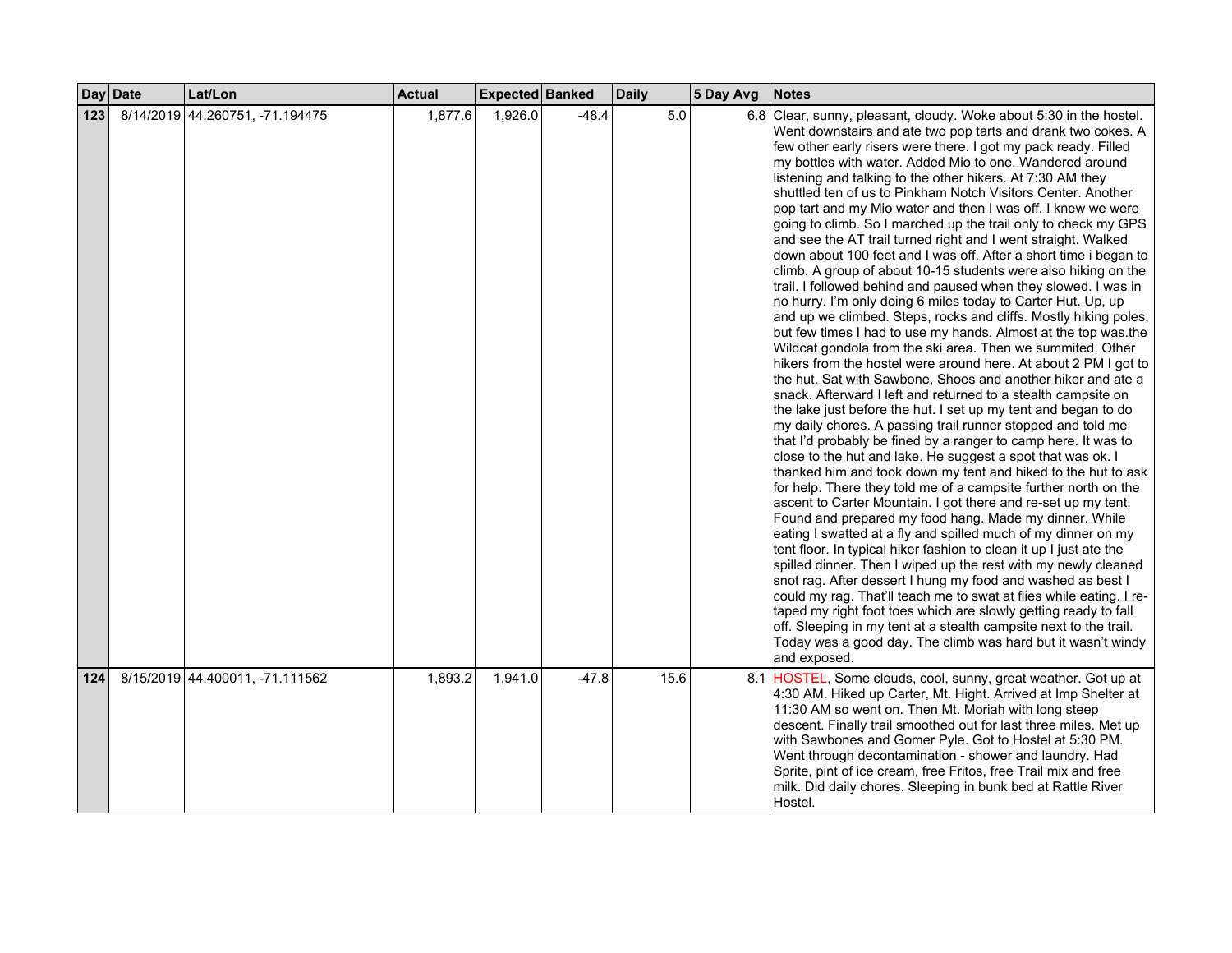| <b>Day</b> | <b>Date</b> | Lat/Lon                         | <b>Actual</b> | Expected Banked |         | <b>Daily</b> | 5 Day Avg | <b>Notes</b>                                                                                                                                                                                                                                                                                                                                                                                                                                                                                                                                                                                                                                                                                                                                                                                                                                                                                                                                                                                                                                  |
|------------|-------------|---------------------------------|---------------|-----------------|---------|--------------|-----------|-----------------------------------------------------------------------------------------------------------------------------------------------------------------------------------------------------------------------------------------------------------------------------------------------------------------------------------------------------------------------------------------------------------------------------------------------------------------------------------------------------------------------------------------------------------------------------------------------------------------------------------------------------------------------------------------------------------------------------------------------------------------------------------------------------------------------------------------------------------------------------------------------------------------------------------------------------------------------------------------------------------------------------------------------|
| 125        |             | 8/16/2019 44.450845, -71.066222 | 1,905.5       | 1,957.0         | $-51.5$ | 12.3         |           | 8.1 Raining, clearing, little sun. Woke to rain. Put on rain jacket<br>and gloves but soon took them off because I got too hot. Had<br>my umbrella up but soon took it down since it stopped raining.<br>Climbed out of Gorham NH. Hard rocky/boulder climbs. Foggy<br>so no views. Finished an Audible book so started another.<br>They help pass the time and keep me from over thinking<br>ascents and descents. Passed 1900 mile mark. Got to Tentsite<br>about 2:30 PM for 11.7 miles. Exhausted. Setup tent on<br>platform. Met Which Way and Airborne. Tomorrow is<br>Mahoosuc Notch, the hardest one mile. Thinking of stopping<br>and camping just before it. Do it first thing the next day along<br>with steep climb. Sleeping in my tent on a platform at Gentian<br>Pond Campsite.                                                                                                                                                                                                                                               |
| 126        |             | 8/17/2019 44.52497, -70.980949  | 1,915.1       | 1,973.0         | $-57.9$ | 9.6          |           | 8.5 Rained at 4:15, stopped, foggy, cool. As I lay there waiting until<br>it was 4:30 AM to get up it started to rain. Sheesh! I got up<br>regardless, packed inside my tent, crawled out and packed up<br>my wet tent. One more heavy thing to carry. Today I was<br>hoping to get to a stealth campsite just before Mahoosuc<br>Notch, but the rain made me change to stop at Full Goose<br>Shelter, which is 2 miles early. When I left the shelter I got<br>turned around and went the wrong way so I immediately<br>checked my GPS and went the right way. Instead of 6 climbs I<br>would only do 5 to the shelter. But OMG the climbs and<br>descents were very steep and rocky. I had to push to just get<br>to the shelter. Yet another death march. Met Poet and<br>Harmony at shelter. My sleeping bag is quite damp. My 2 sore<br>toes (losing their nails) are just hanging in there. They don't<br>especially hurt, but I'm worried about them if they get infected.<br>Sleeping in my tent on a platform at Full Goose Shelter. |
| 127        |             | 8/18/2019 44.56472, -70.973439  | 1,920.2       | 1,988.0         | $-67.8$ | 5.1          |           | 9.5 Overnight rain, foggy, clearing, sunny with clouds. Left camp at<br>about 6 AM. Everything is wet: Tent, floor, sleeping bag. Woke<br>at night with upset stomach. Climbed and descended 1.5 miles<br>to get to Notch. The trail is very difficult. Steep and many rocks<br>& boulders. It took me 3 1/2 hours to slowly and carefully<br>traverse the Mahoosuc Notch (the norm is 1 1/2 to 2 hours).<br>Then I climbed Mahoosuc Arm with 1500' in 1 mile - ugh.<br>Stopped early at 2 PM. Did only 5.1 miles! Dried out my tent<br>and sleeping bag. Shoes and socks still wet. Stomach upset<br>still. Worried I might have contracted giardia. Sleeping in tent<br>on platform at Speck Pond Shelter.                                                                                                                                                                                                                                                                                                                                  |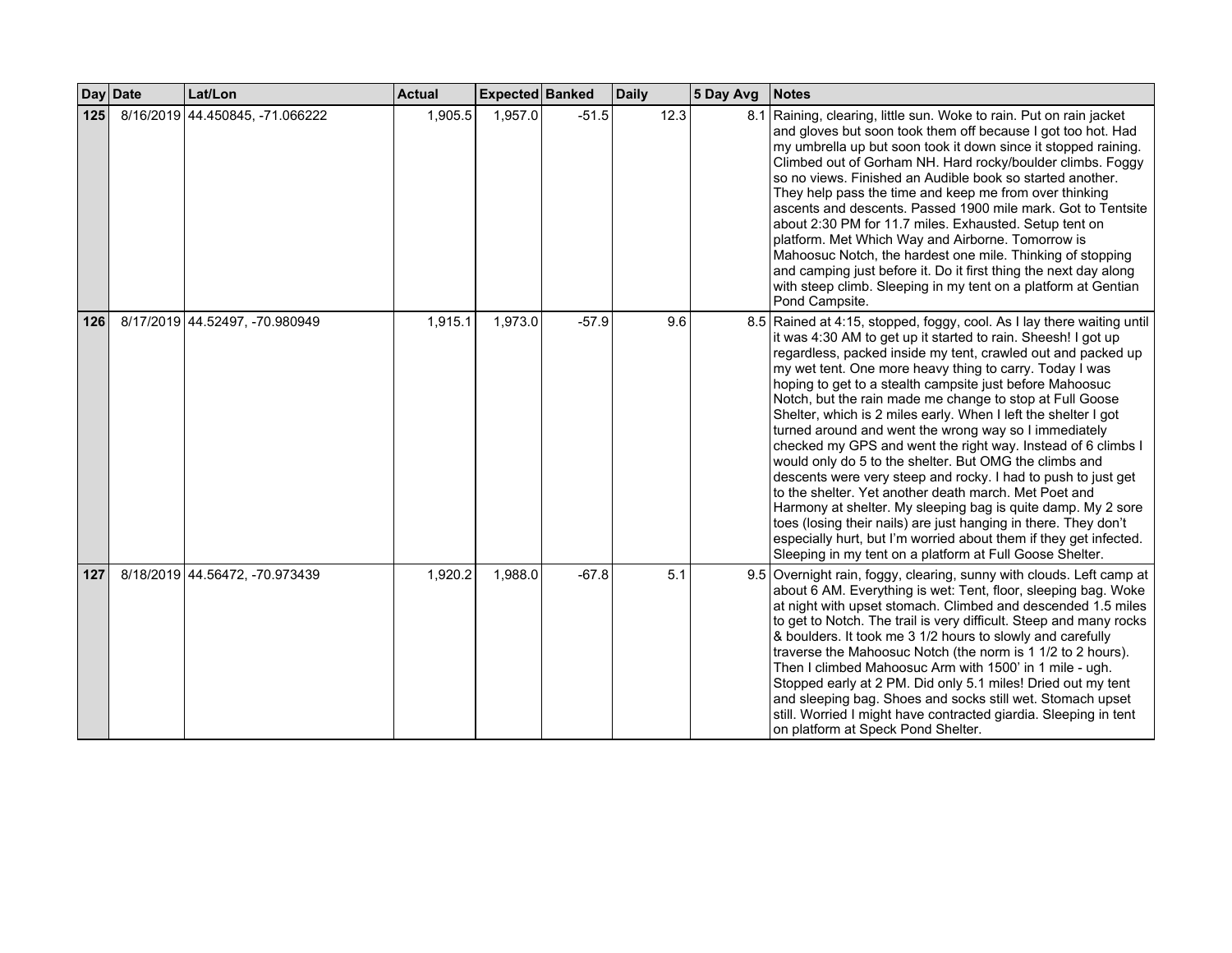|     | Day Date | Lat/Lon                         | <b>Actual</b> | <b>Expected Banked</b> |         | <b>Daily</b> | 5 Day Avg | <b>Notes</b>                                                                                                                                                                                                                                                                                                                                                                                                                                                                                                                                                                                                                                                                                                                                                                                                                                                                                                                                                                                                                                                                                                                                                                                                                                            |
|-----|----------|---------------------------------|---------------|------------------------|---------|--------------|-----------|---------------------------------------------------------------------------------------------------------------------------------------------------------------------------------------------------------------------------------------------------------------------------------------------------------------------------------------------------------------------------------------------------------------------------------------------------------------------------------------------------------------------------------------------------------------------------------------------------------------------------------------------------------------------------------------------------------------------------------------------------------------------------------------------------------------------------------------------------------------------------------------------------------------------------------------------------------------------------------------------------------------------------------------------------------------------------------------------------------------------------------------------------------------------------------------------------------------------------------------------------------|
| 128 |          | 8/19/2019 44.628321, -70.900419 | 1,930.6       | 2,004.0                | $-73.4$ | 10.4         |           | 10.6 Overnight rain, clearing, sun with clouds. Woke with pitter<br>patter of rain drops on my tent at 4:15 AM - ugh! I just dried out<br>everything. Hauling a wet tent up and down mountains is no<br>fun. Climbed Old Speck and Baldpate. Ascents in sloping<br>granite for hundreds of yards. Glad it wasn't raining or slippery.<br>Similarly descents were tough on sloped granite especially with<br>one pole tip gone. Did about 10 miles today at 1 mph and I was<br>dead by 4 PM when I got to the shelter. BTW my stomach<br>ache cleared up on it own. Now my big toe on my right foot has<br>either a blister or boil There is red infection around it. It ached<br>all afternoon as I hiked and I just had to ignore it. When I got to<br>camp I tried to release the pressure with needle and thread but<br>it's too deep and callused for me to poke it. Met Semi, his dog<br>Rojo and Double Shot. Sleeping in my tent at Frye Notch Lean-<br>To. Rumor says it will rain tonight. My plan is another 10 miles<br>tomorrow (got food and dinner) to Hall Mountain Lean-To and<br>then 5 more the next day (out of food so eat suckers, Ramen<br>and other left over junk) into Andover ME for resupply and<br>maybe stay at The Cabin. |
| 129 |          | 8/20/2019 44.598066, -70.650094 | 1,945.5       | 2,020.0                | $-74.5$ | 14.9         |           | 10.5 HOSTEL, Clear, sunny, warm. Woke to a full moon that lit up<br>my tent. Packed up and headed off. Immediately there was<br>stone steps to climb - bunches of them. Then the trail<br>smoothed out with a few ups and downs. I got to the shelter at<br>12:30. Too early to stop. Semi and Double Shot were there.<br>We decided to stay at the Human Nature Hostel. We needed to<br>get to South Arm Road for a 4 PM shuttle pick up. At my pace<br>this was going to be close. And the we descended and climbed<br>Moody Mountain. It was one of the steepest climbs, OMG! The<br>descent was a little easier but I felt the time crunch. I got there<br>only. Few minutes before the hostel shuttle arrived. Whew!<br>They drove us to town where I resupplied on the fly for 3 days.<br>I also bought a soda, ice cream and banana. At the hostel we<br>were told the rules. I changed into loaner clothes so mine could<br>be cleaned. I took a shower and did my daily chores. For<br>dinner I bought their pizza dinner. Also I talked to Kathy and<br>Katie by phone. Now it's time for bed. Sleeping in Bunk room<br>bed at Human-Nature Hostel. We should have pancake<br>breakfast and then get dropped off around 8:00 AM.              |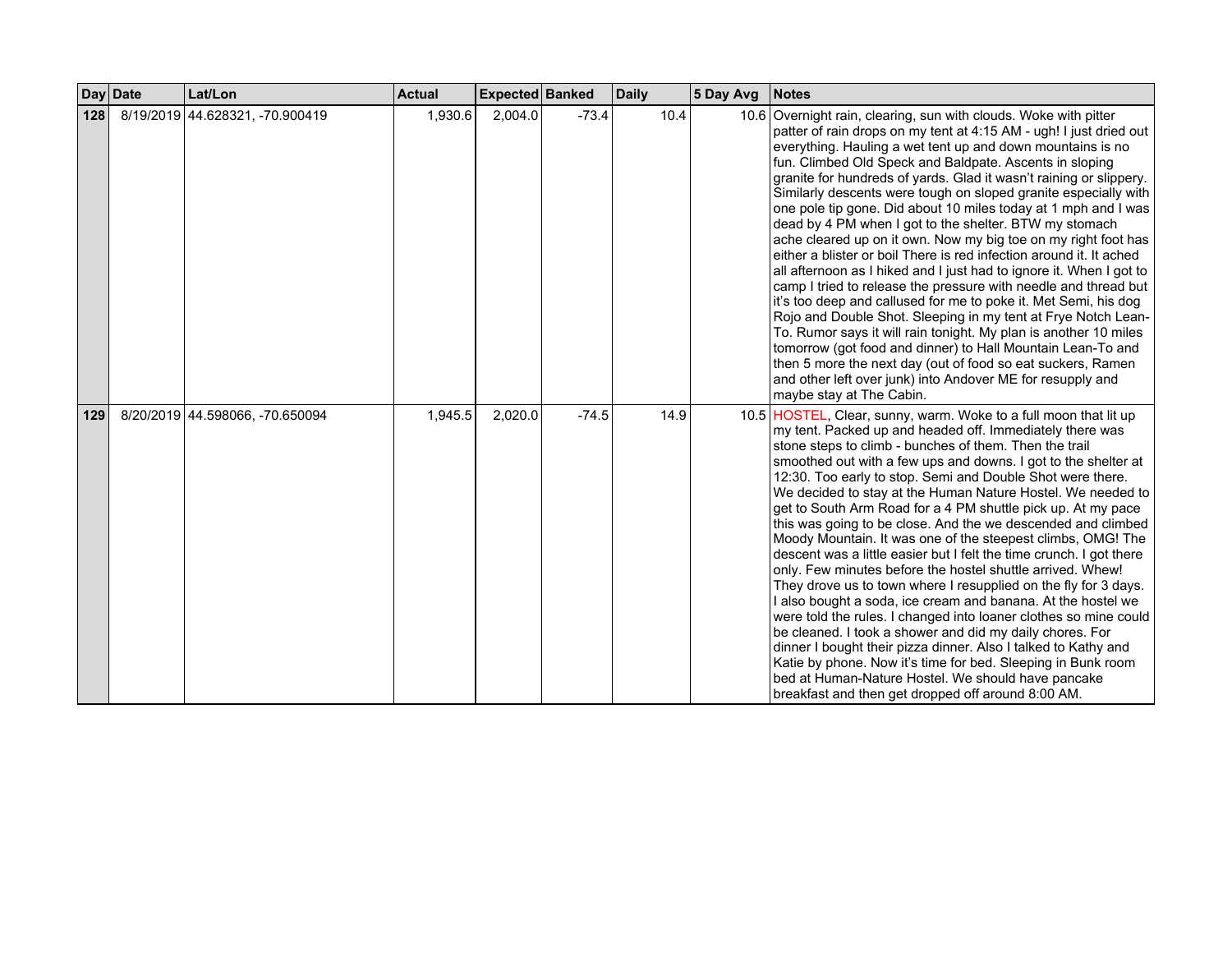|       | Day Date | Lat/Lon                         | <b>Actual</b> | <b>Expected Banked</b> |         | <b>Daily</b> | 5 Day Avg | <b>Notes</b>                                                                                                                                                                                                                                                                                                                                                                                                                                                                                                                                                                                                                                                                                                                                                                                                                                                                                                                                                                                               |
|-------|----------|---------------------------------|---------------|------------------------|---------|--------------|-----------|------------------------------------------------------------------------------------------------------------------------------------------------------------------------------------------------------------------------------------------------------------------------------------------------------------------------------------------------------------------------------------------------------------------------------------------------------------------------------------------------------------------------------------------------------------------------------------------------------------------------------------------------------------------------------------------------------------------------------------------------------------------------------------------------------------------------------------------------------------------------------------------------------------------------------------------------------------------------------------------------------------|
| 130   |          | 8/21/2019 44.810014, -70.756137 | 1,953.9       | 2,035.0                | $-81.1$ | 8.4          |           | 9.7 Overcast, rain, cool. Woke early. Had two cokes from Patriot<br>who was going to do trail magic. Had large breakfast at hostel<br>of pancakes, syrup, biscuits and gravy, and sausage. Paid<br>Yukon, the owner. Left in shuttle at 7:55 AM and was back on<br>trail at 8:35 AM. Since I was starting late I decided to do 8<br>miles to the shelter. Weather said massive rain - 1 inch in 1<br>hour around 3 PM. So I rushed to get to the shelter ASAP. At<br>trailhead and at shelter remet Strider. Met Buck, Mr. White, his<br>dog, Spike's Mom, a flip-flopper, and Feather, her niece. Got to<br>shelter about 2 PM. No big rain. Just 10 minute shower twice.<br>Sleeping in shelter at Bemis Mountain Lean-To.                                                                                                                                                                                                                                                                               |
| 131   |          | 8/22/2019 44.850268, -70.590978 | 1,966.8       | 2,051.0                | $-84.2$ | 12.9         |           | 10.3 Clear, overcast, no rain. Woke to clear weather after yesterday'<br>s rain. Was planning to go 8 miles to next shelter, but trail was<br>not as hard and got there early at 11 AM. So went on until 2:30<br>PM to next campsite (no shelter, but privy and piped spring).<br>No Eyes is also camping here. Sleeping in my tent at Little<br>Swift River Pond Campsite. Tomorrow going into Rangeley ME<br>to resupply and post office. Only have 5 miles to hike there.<br>Not sure if I'll do an in & out. Checking with Hiker Hut. Then 2<br>miles to Piazza Rock Lean-To.                                                                                                                                                                                                                                                                                                                                                                                                                          |
| $132$ |          | 8/23/2019 44.903795, -70.530467 | 1,973.2       | 2,067.0                | $-93.8$ | 6.4          |           | 10.6 RESUPPLY, Sunny with clouds, cool. Woke and hiked to ME 4<br>trailhead. Went to Hiker Hut to we if I could buy a ride on their<br>shuttle. No such luck. Stuck out my thumb and 20 minutes later<br>I had a ride into Rangeley ME. Dropped off at IGA and bought<br>4 days of food. More than enough for Stratton (newly inserted<br>resupply only 34 miles), but probably less than for Caratunk<br>(original resupply but 79 miles away). Then went to outfitters<br>and got pole tips, small gas canister and a new pair of Oboz<br>shoes (5th pair). Finally got to restaurant and had Pepsi,<br>hamburger, onion rings, and raspberry pie a la mode - yum!<br>Caught another hitch back to the trail. A couple was doing trail<br>magic at the trailhead but I was stuff and skipped them.<br>Climbed a little, only 2 miles, to first shelter. Today's total was<br>only 6.6 miles. Sleeping in my tent at Piazza Rock Lean-To.<br>Tomorrow I go over Saddleback, a 4K, with all my heavy food. |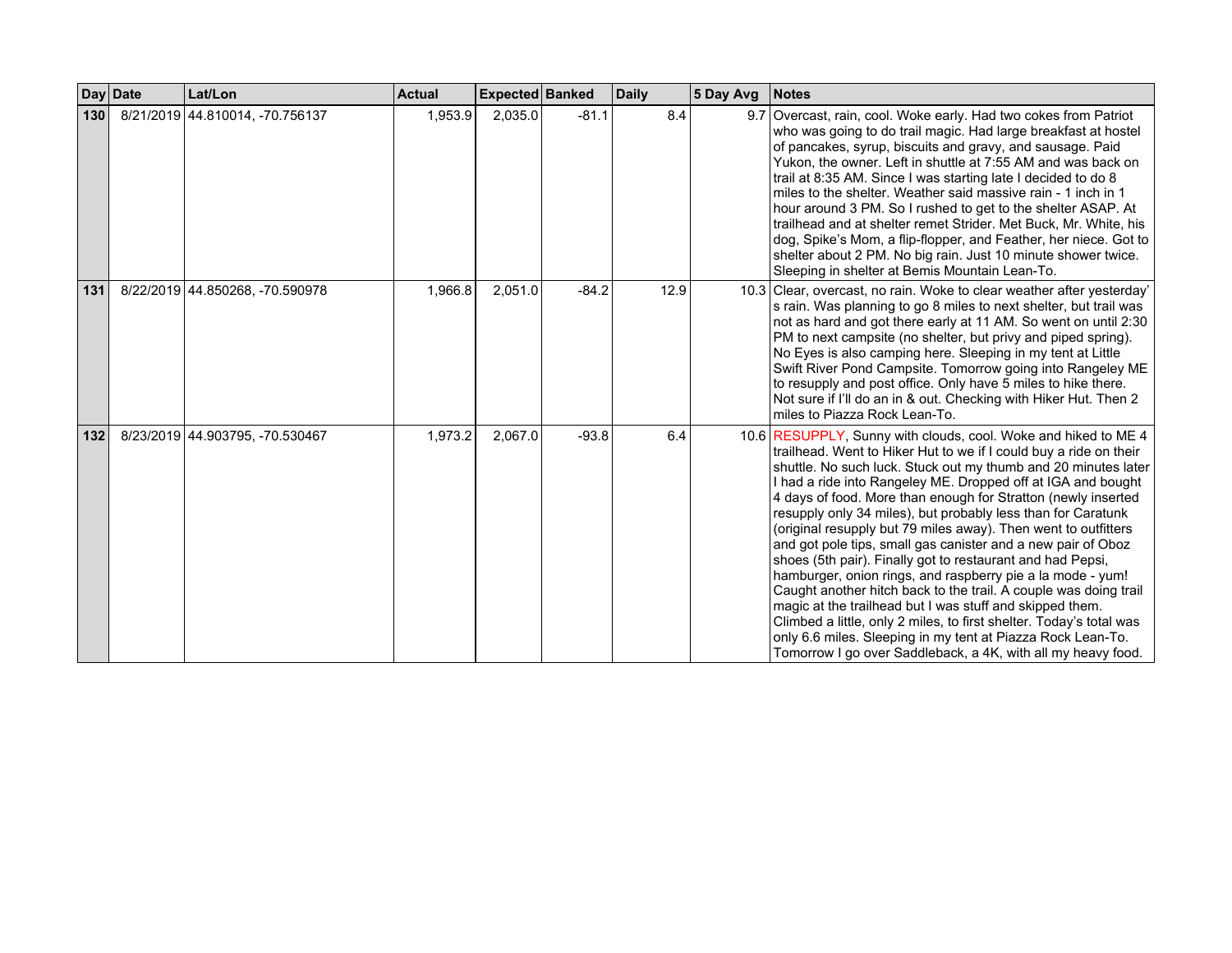|     | Day Date | Lat/Lon                         | <b>Actual</b> | Expected Banked |          | <b>Daily</b> | 5 Day Avg | Notes                                                                                                                                                                                                                                                                                                                                                                                                                                                                                                                                                                                                                                                                                                                                                                                                                                                                                                                                                                                                                                                                                                                                                                                                                                                                                                             |
|-----|----------|---------------------------------|---------------|-----------------|----------|--------------|-----------|-------------------------------------------------------------------------------------------------------------------------------------------------------------------------------------------------------------------------------------------------------------------------------------------------------------------------------------------------------------------------------------------------------------------------------------------------------------------------------------------------------------------------------------------------------------------------------------------------------------------------------------------------------------------------------------------------------------------------------------------------------------------------------------------------------------------------------------------------------------------------------------------------------------------------------------------------------------------------------------------------------------------------------------------------------------------------------------------------------------------------------------------------------------------------------------------------------------------------------------------------------------------------------------------------------------------|
| 133 |          | 8/24/2019 44.973596, -70.406334 | 1,985.0       | 2,082.0         | $-97.0$  | 11.8         |           | 10.9 Overcast, some sun, no rain. Overnight opened my 5 degree<br>sleeping bag (treated it as a blanket) because I was too hot.<br>Woke and packed up. For the next few days I'll be climbing<br>over mountains from valley to valley - one valley per day.<br>Today was Saddleback, The Horn and Saddleback Junior. It<br>was windy and foggy on Saddleback. Got cold so put on rain<br>jacket as windbreaker and rain gloves. Listened to and finished<br>Michele Obama's "Becoming" Audible book. Did about 11<br>miles. Met Whole Wheat, a NOBO 33 yr section hiker. Strider,<br>Buck and Mr. White here. Two other NOBO thrust too.<br>Sleeping in my tent at Sluice Brook Logging Road. Tomorrow<br>is Mt. Abraham (non-summit), Spaulding Mountain (4K summit)<br>and Sugarloaf (non-summit).                                                                                                                                                                                                                                                                                                                                                                                                                                                                                                              |
| 134 |          | 8/25/2019 45.040609, -70.360351 | 1,996.5       | 2,098.0         | $-101.5$ | 11.5         |           | 10.2 Clear, sunny, cool. Woke to more of a chill in the air, but I knew<br>once I started hiking I'd be fine. Also it's too dark at 4:30 AM.<br>On trail about 5:45 AM. Listening to audio book. Climbed Mt.<br>Abraham (non-summit), Spaulding Mountain (4K summit) and<br>Sugarloaf (non-summit). The climbs weren't as hard as<br>previous ones. Maybe I'm getting used to a climb a day. Some<br>of the descents were quite steep. Got 11 miles done at 2:15<br>PM. That's a bit early but the next advertised campsite was ten<br>miles further. So I checked out the campsite and decided to<br>camp at the turnoff because there was a flat spot and water<br>nearby. Strider, Buck and Mr. White were there when I got<br>back to the turnoff after checking the campsite out. I fell as I<br>crossed the stream in front of them - klutz. Several other hikers<br>passed by while I was there. Broke my hiking pole last section.<br>It just fatigued and fell apart in my hand. Had cell service so<br>asked Kathy to send me the last one pole section from home<br>along with suckers and cookies. I have enough pole to make it<br>useable. Sleeping in my tent at entry to Crocker Cirque<br>Campsite. Up on Crocker tomorrow I'll phone Hostel of Maine<br>for a shuttle, night stay and resupply. |
| 135 |          | 8/26/2019 45.081056, -70.303595 | 2,003.8       | 2,114.0         | $-110.2$ | 7.3          |           | 10.0 RESUPPLY, HOSTEL, Clear, sunny, cool. Woke and was cold.<br>Didn't have enough calories to keep myself warm. Got on trail<br>about 5:45 AM. Immediately continued climb of Crocker<br>Mountain. Summited and headed back down. Met Karma while<br>hiking. She too is going to Hostel of Maine. At trailhead<br>Satellite was doing trail magic. Had banana and Coke.<br>Contacted hostel for early pickup. Hostel is big log cabin lodge.<br>Beautiful place. Upon arrival had B&J Cherry Garcia - yippee!<br>Took shower. Laundry being done. Had pizza for late lunch.<br>They have resupply items here at the hostel. Ordered out for<br>dinner. Wow! Also here Hiker Dan and Flowers. Met Shiekah<br>Sage. A few other hikers here too. Karma is doing AT for her<br>2nd time - I'm asking her questions about what's next.<br>Sleeping in bed at Hostel of Maine near Stratton ME.                                                                                                                                                                                                                                                                                                                                                                                                                      |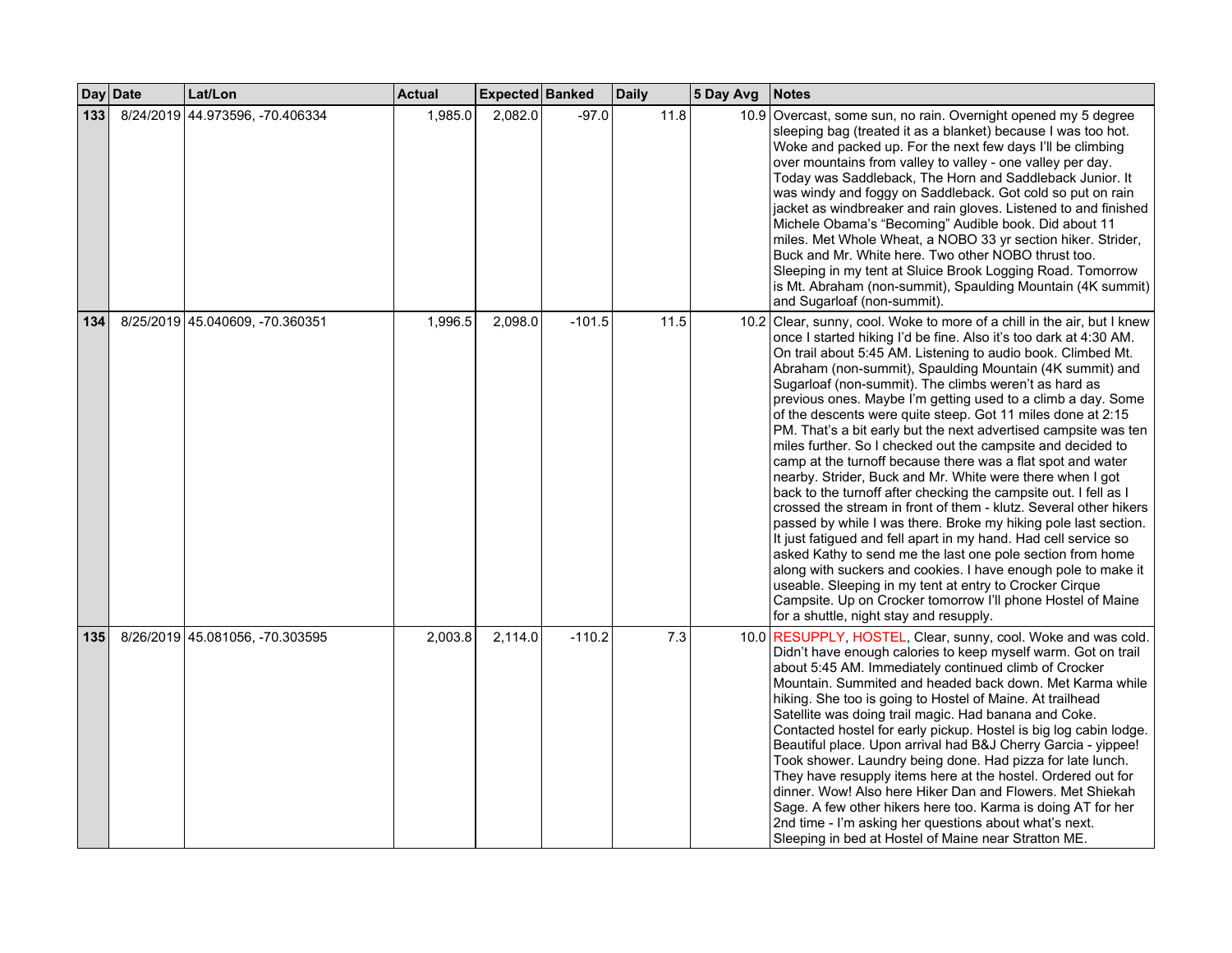|     | Day Date | Lat/Lon                         | <b>Actual</b> | Expected Banked |          | <b>Daily</b> | 5 Day Avg | <b>Notes</b>                                                                                                                                                                                                                                                                                                                                                                                                                                                                                                                                                                                                                                                                                                                                                                         |
|-----|----------|---------------------------------|---------------|-----------------|----------|--------------|-----------|--------------------------------------------------------------------------------------------------------------------------------------------------------------------------------------------------------------------------------------------------------------------------------------------------------------------------------------------------------------------------------------------------------------------------------------------------------------------------------------------------------------------------------------------------------------------------------------------------------------------------------------------------------------------------------------------------------------------------------------------------------------------------------------|
| 136 |          | 8/27/2019 45.142908, -70.260122 | 2,014.2       | 2,129.0         | $-114.8$ | 10.4         |           | 9.5 Sunny some clouds, warm. Breakfast at hostel had 2 cokes,<br>almonds, corn muffin, fresh bread and orange juice. Karma<br>and Shambler took zero day at hostel. Hiker Dan, Flowers and<br>I got to the trail in the hostel's 7:30 AM shuttle. So started late.<br>Listening to new audio book about Polish Jewish family in<br>WWII. More big climbs. Wonderful views on West Bigelow<br>Summit. Did about 10 miles over Horns and Bigelows. Ran out<br>of steam at about 4:30 PM. Still have Little Bigelow to do<br>tomorrow. No Eyes is at campsite. Clarity, SOBO section hiker<br>here. Sleeping in my tent at Safford Notch Campsite.                                                                                                                                      |
| 137 |          | 8/28/2019 45.191295, -70.05548  | 2,031.0       | 2,145.0         | $-114.0$ | 16.8         |           | 11.6 Sunny with clouds, no rain but expecting it. First thing in the<br>morning I went over Little Bigelow. Then for about a mile THE<br>TRAIL WAS SMOOTH! Met two AT trail monitors at a parking<br>lot. They told me about a stealth campsite 4 miles past where I<br>was originally planning to stop for the day. This new spot is<br>better. It sets me up for tomorrow's crossing of the Kennebec<br>River. Met No Eyes on trail and discussed what he was<br>planning. Got to East Carry Pond about 3:30 PM. Did about 16<br>miles. I'm getting past the mountains and although there are<br>rocks and roots I can hike faster. Woohoo! Sleeping in my tent<br>at stealth campsite near East Carry Pond.                                                                       |
| 138 |          | 8/29/2019 45.271311, -69.915383 | 2,046.6       | 2,161.0         | $-114.4$ | 15.6         |           | 12.3 RESUPPLY, Rain overnight from 9PM-2AM. Packed up wet<br>tent and headed out. Fell and hurt my upper thigh - bruised it.<br>Got to Kennebec River crossing - major achievement. Hiker<br>Dan and Flowers just ahead of me. Went into Caratunk and<br>found Caratunk House. Got pulled pork and vanilla milkshake,<br>then got Coke and B&J Cherry Garcia. Bought resupplies for 2-<br>3 days. Filled water and headed out. Got to shelter about 2-2:<br>30 PM. Found flat campsite and set up tent. Hope it doesn't<br>rain tonight. Met Chesnut. Sleeping in my tent at Pleasant<br>Pond Lean-to. Two 1600' climbs tomorrow. Planning a 13 mile<br>day or maybe a 17 mile one. I'll see how I feel.                                                                             |
| 139 |          | 8/30/2019 45.271128, -69.672203 | 2,064.5       | 2,176.0         | $-111.5$ | 17.9         |           | 13.6 Sunny with clouds, cool. Woke and packed up. Tried to get my<br>food bag down from tree hang. Got stuck. Cord came loose.<br>While attempting to get cord around branch it got stuck in V in<br>another tree. Freed it. Got cord around branch. Wouldn't shake<br>free. Went to shelter and asked Hiker Dan for help. By the time<br>he got there I had finally shaken it free. Argh! Waste of an<br>hour. Hiked two climbs. Listening to audio book and podcasts.<br>Got to Moxie Mountain Lean-to at 2 PM. Decided to go on to<br>Tentsite to make tomorrow easier. Met Skipper, SOBO Section<br>hiker, on trail and we are camping together. Also Hiker Dan<br>and Flowers are here. Sleeping in my tent at Tentsite after<br>Moxie Mountain Lean-to. Tomorrow is Monson ME. |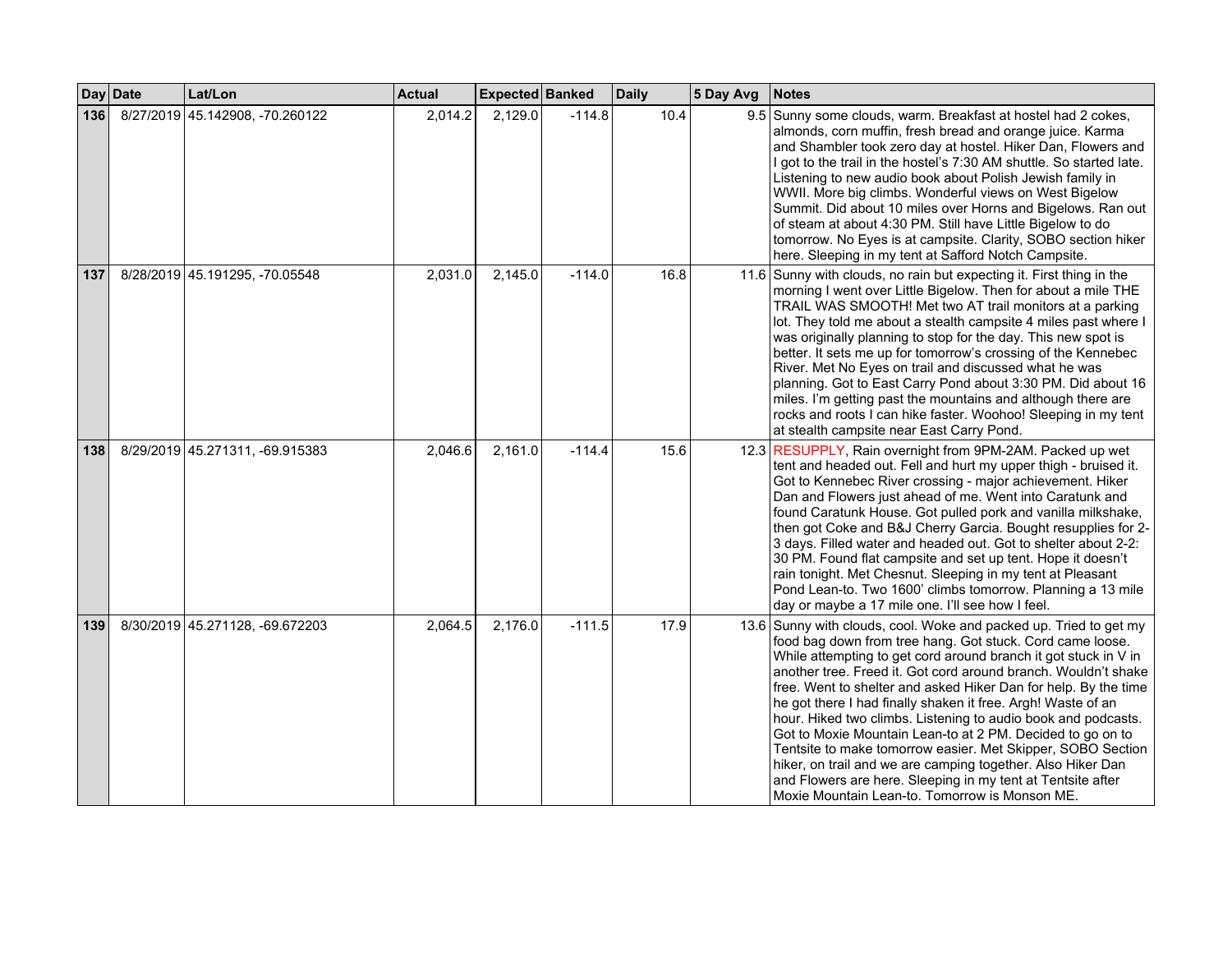|     | Day Date | Lat/Lon                         | <b>Actual</b> | Expected Banked |          | <b>Daily</b> | 5 Day Avg | <b>Notes</b>                                                                                                                                                                                                                                                                                                                                                                                                                                                                                                                                                                                                                                                                                                                                                                                                                                                                                               |
|-----|----------|---------------------------------|---------------|-----------------|----------|--------------|-----------|------------------------------------------------------------------------------------------------------------------------------------------------------------------------------------------------------------------------------------------------------------------------------------------------------------------------------------------------------------------------------------------------------------------------------------------------------------------------------------------------------------------------------------------------------------------------------------------------------------------------------------------------------------------------------------------------------------------------------------------------------------------------------------------------------------------------------------------------------------------------------------------------------------|
| 140 |          | 8/31/2019 45.286953, -69.502988 | 2,074.2       | 2,192.0         | $-117.8$ | 9.7          |           | 14.1 RESUPPLY, HOSTEL, Clear, sunny, cool. Woke and packed<br>up. Got on trail about 5:30 AM. Hiked along at a good pace.<br>Stopped at Horseshoe Canyon Lean-to for my snack. Then I<br>sped up even more - almost running. Popped out at Lake<br>Hebron Parking. Headed down dirt road and a neighbor pulled<br>out. I asked if I could get a ride to the post office. They said<br>yes. Yippee! I got to the PO at 10:30 AM and got my two<br>packages. Whew! I am now back on the original schedule.<br>Shaw's was a 5 minute walk and luckily I got the last bunk bed.<br>Yahoo! Today was going well. Did laundry. I phoned Katie to<br>discuss plans. Went to BBQ restaurant for lunch. Went back<br>and did more chores including a shower. Had fish fry and a<br>beer at a town pub. Ate with Shambler. Phoned Kathy.<br>Sleeping in bed at Shaw's Lodging. Will have breakfast here<br>tomorrow. |
| 141 |          | 9/1/2019 45.399038, -69.459343  | 2,087.9       | 2,208.0         | $-120.1$ | 13.7         |           | 14.7 Sunny with clouds, cool to warm. Got up late, about 5:30 AM.<br>Had enormous breakfast: Coke, pancakes, syrup, eggs, hash<br>browns and bacon. Waited around for shuttle ride. On trail<br>about 8:30 AM. Did 3 missed miles to ME 15. Entered the<br>Hundred Mile Wilderness. Took my picture at entry sign. Hiked<br>all day until about 5:30 PM. Did about 13.6 miles. Lots of up<br>and downs, and one river crossing at the end of the day which<br>got my shoes, socks and pants wet - ugh. Listened to Eleanor<br>Oliphant is Fine audio book - weird. Sleeping in my tent at<br>Wilson Valley Lean-to.                                                                                                                                                                                                                                                                                        |
| 142 |          | 9/2/2019 45.453197, -69.26234   | 2,103.5       | 2,223.0         | $-119.5$ | 15.6         |           | 14.5 Rain, cold. Woke to rain. Packed up, put on my rain jacket,<br>pack cover and umbrella. Hard hard day. Trail is all puddles<br>and streams. Cold and wet arrived at Chairback Gap at 5:30<br>PM. Did 15.6 miles. Took 12 hours. Sleeping in shelter at<br>Chairback Gap Lean-to.                                                                                                                                                                                                                                                                                                                                                                                                                                                                                                                                                                                                                      |
| 143 |          | 9/3/2019 45.560946, -69.23466   | 2,120.6       | 2,239.0         | $-118.4$ | 17.1         |           | 14.8 Overcast, foggy, cool. Quietly I left the shelter. I put on my vest<br>under my rain jacket and wore mittens. Met Small Slice and<br>Wilson doing a SOBO slack hike. It was so nice to see them. I<br>haven't seen them since Virginia. Another hard day with four<br>climbs over White Cap. I'm hoping the trail get better tomorrow.<br>No more big climbs until Katharine. Everything is damp. Rain is<br>forecast. Ugh! Sleeping in Logan Brook Lean-to.                                                                                                                                                                                                                                                                                                                                                                                                                                          |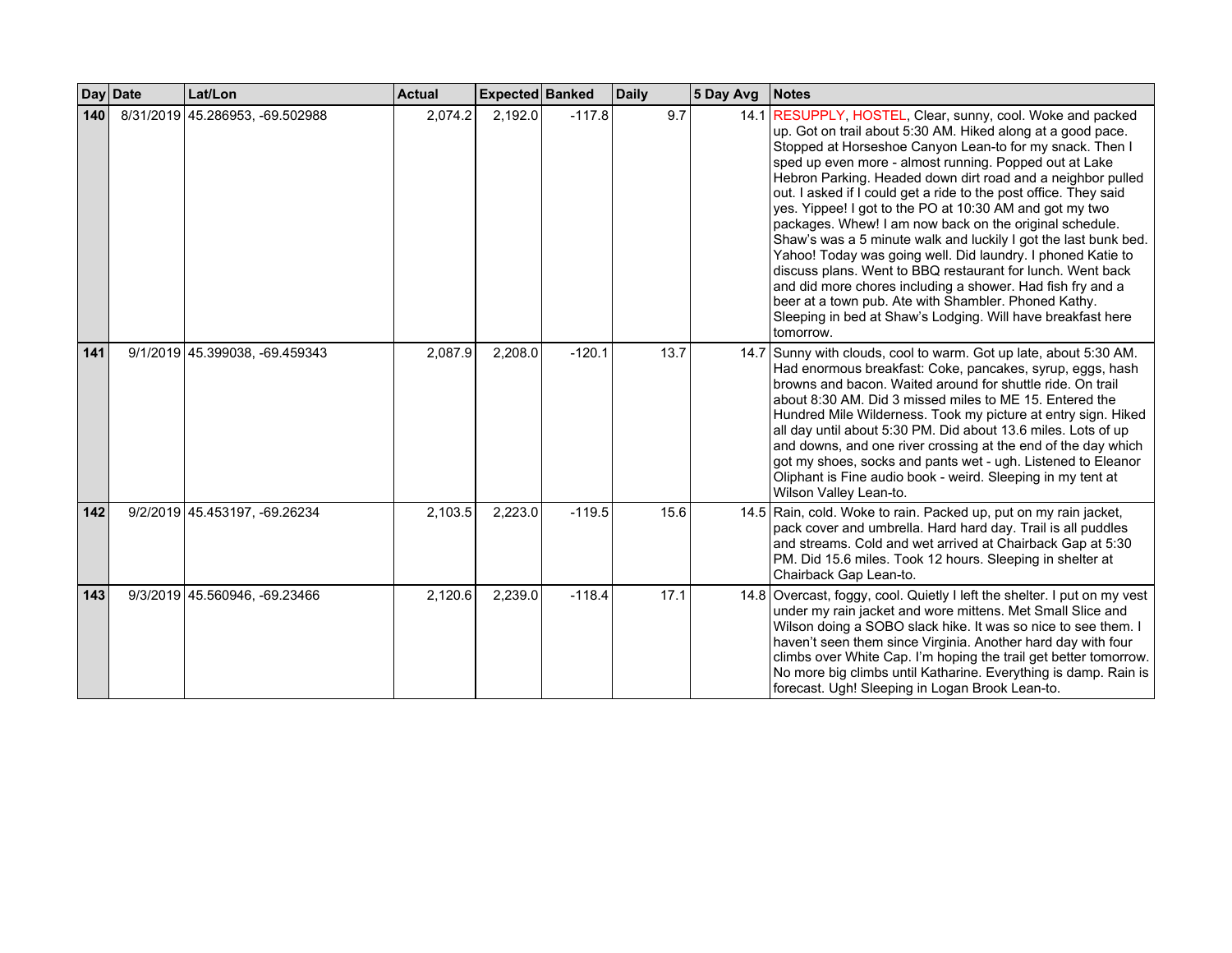|     | Day Date | Lat/Lon                        | <b>Actual</b> | Expected Banked |          | <b>Daily</b> | 5 Day Avg | <b>Notes</b>                                                                                                                                                                                                                                                                                                                                                                                                                                                                                                                                                                                                                                                                                                                                                                                                                                                                                            |
|-----|----------|--------------------------------|---------------|-----------------|----------|--------------|-----------|---------------------------------------------------------------------------------------------------------------------------------------------------------------------------------------------------------------------------------------------------------------------------------------------------------------------------------------------------------------------------------------------------------------------------------------------------------------------------------------------------------------------------------------------------------------------------------------------------------------------------------------------------------------------------------------------------------------------------------------------------------------------------------------------------------------------------------------------------------------------------------------------------------|
| 144 |          | 9/4/2019 45.678406, -69.004591 | 2,140.2       | 2,255.0         | $-114.8$ | 19.6         |           | 15.1 Overcast, a bit of light rain, stopped. Woke in shelter and it was<br>still pitch black out at 4:30 AM. Slept in to 5. Still quite dark, but<br>started packing up. On trail at 6 AM. Windy, foggy, cold. Put on<br>vest, rain coat, gloves, and ear band. Started hiking down and<br>down. Took off most everything by 8 AM after sweating a<br>bunch. Climb started and near the summit I was cold and it<br>was foggy and windy. So back went on the vest and gloves but<br>then on the descent finally took them off. Rest of day was<br>finally easy hiking. Overall smooth trail. Listened to podcasts.<br>Got to Tentsite at 2 PM and decided to go on 4 more miles. Did<br>19 miles by 4:30 PM. Trying to make up what I lost on the first<br>day out of Monson ME. Mosquitoes are all over. Ugh! Ate<br>dinner in tent. Sleeping in my tent at Antlers Campsite on<br>Lower Jo-Mary Lake. |
| 145 |          | 9/5/2019 45.779697, -69.172497 | 2,159.5       | 2,270.0         | $-110.5$ | 19.3         |           | 17.1 Clear, sunny, beautiful weather. Woke and packed up. Was on<br>trail about 5:45 AM. Hiked all day pushing to get 19 miles. Two<br>climbs the first minor and the second a little more. Done about<br>4:00 PM. Mosquitoes caused me to again eat in my tent.<br>Messaged Katie my latest plans via InReach. Sleeping in my<br>tent at stealth campsite on Pollywog Stream. Tomorrow I end<br>the Hundred Mile Wilderness and get to Abol Bridge. Only<br>three more days.                                                                                                                                                                                                                                                                                                                                                                                                                           |
| 146 |          | 9/6/2019 45.836023, -68.96601  | 2,177.0       | 2,286.0         | $-109.0$ | 17.5         |           | 17.8 RESUPPLY, Sunny with clouds. Got up in the cold. Put on my<br>vest, buff, ear band and gloves. Last day of pushing miles. So<br>many rocks and roots. Left foot's ankle is achy. Loosened shoe<br>to help. Phoned Katie who was on a bus. Got to Abol General<br>Store and Campground around 3 PM. Did about 17 miles. Had<br>Lunch/Dinner of lobster roll and soup. Blueberry pie to top it<br>off. Set up tent at campground. Did daily chores. Lots of<br>mosquitoes - ugh! Went back to store to charge battery. Their<br>Wi-Fi is useless. Sleeping in my tent at Abol Campground. It's<br>supposed to rain sometime tomorrow and Sunday morning. I'm<br>still going to try to summit on Sunday. I don't need a great<br>view. Weather is supposed to be good on Monday as my<br>backup.                                                                                                      |
| 147 |          | 9/7/2019 45.885601, -68.993561 | 2,186.8       | 2,302.0         | $-115.2$ | 9.8          |           | 16.7 Overcast, rain, cold. Woke and packed up. Got on trail about 5:<br>30 AM. Met Lost Larry leaving campground. He's quite a talker.<br>At entry to Baxter State Park self-registered first. Got to<br>Katahdin Stream Campground at 10 AM. One other hiker at<br>ranger station but he's going to Millenocket. Waited 45 minutes<br>for the ranger. Lost Larr arrived. Got permit, registration and<br>map. Went to The Birches and setup in a lean-to to get out of<br>the rain. Hopefully tomorrow it'll be not raining. There's a 20%<br>chance of rain. Katie surprised me with extra treats,<br>encouragement and as I warmed up in her car we game<br>planned the final summit meet-up and notification. Sleeping in<br>shelter at The Birches at Baxter State Park.                                                                                                                           |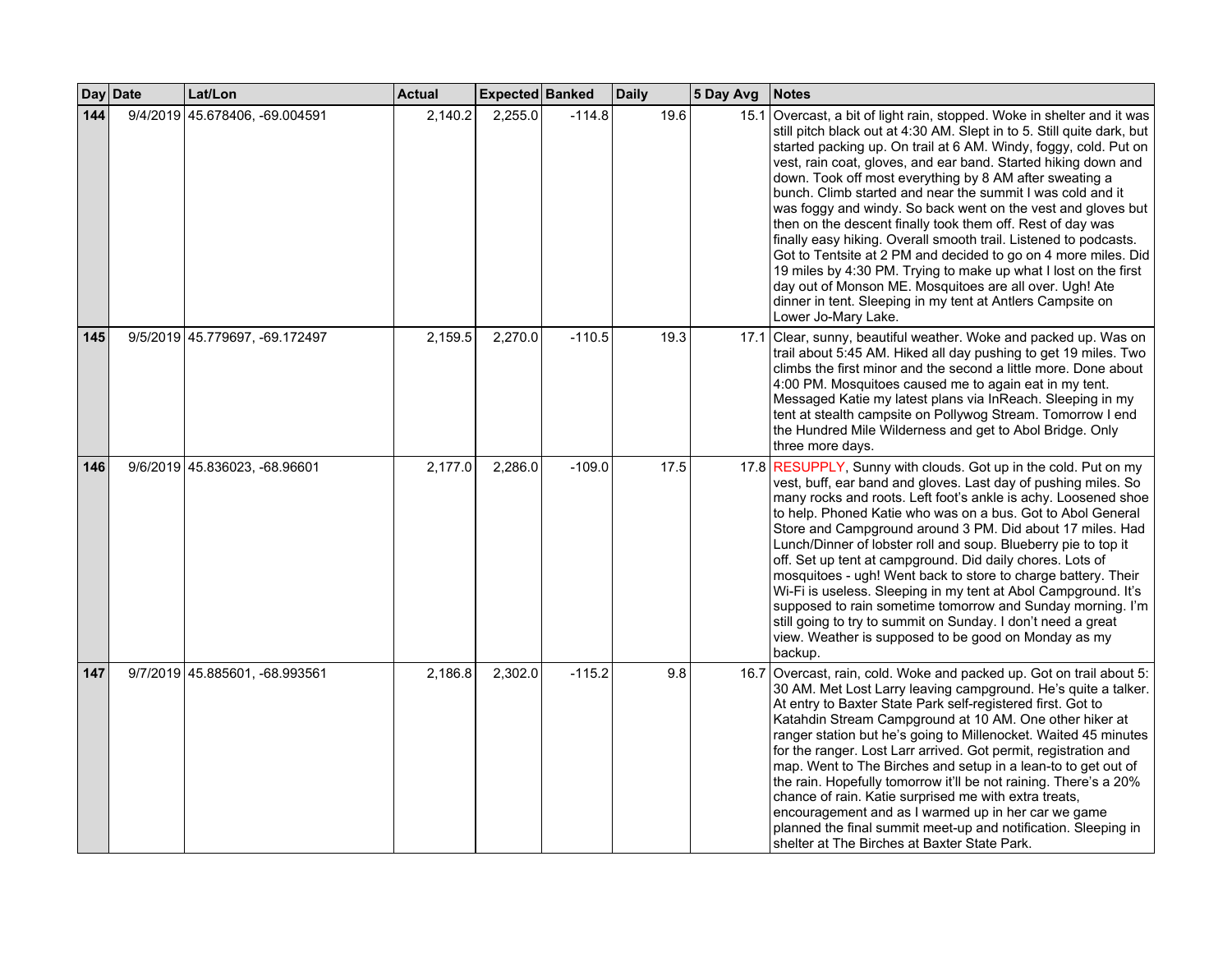|     | Day Date | Lat/Lon                        | <b>Actual</b> | Expected Banked |          | <b>Daily</b> | 5 Day Avg | <b>Notes</b>                                                                                                           |
|-----|----------|--------------------------------|---------------|-----------------|----------|--------------|-----------|------------------------------------------------------------------------------------------------------------------------|
| 148 |          | 9/8/2019 45.904344, -68.921442 | 2,192.0       | 2,317.0         | $-125.0$ | 5.2          |           | 14.3 <b>END</b> , Overcast. Woke early. Lost Larry and I were the only                                                 |
|     |          |                                |               |                 |          |              |           | ones in the shelter. In the darkness I started packing up. Soon                                                        |
|     |          |                                |               |                 |          |              |           | Lost Larry turned his headlamp and made things easier. I put                                                           |
|     |          |                                |               |                 |          |              |           | on my vest, gloves, buff, and head band to be warm. I headed                                                           |
|     |          |                                |               |                 |          |              |           | to the ranger station to get water and breakfast. I had heard                                                          |
|     |          |                                |               |                 |          |              |           | that it would take 8-10 hours but I mistakenly thought that was                                                        |
|     |          |                                |               |                 |          |              |           | just the ascent. Instead it was a total ascent and descent time.                                                       |
|     |          |                                |               |                 |          |              |           | I got water and ate a granola - not having any pop tarts left. I                                                       |
|     |          |                                |               |                 |          |              |           | crossed the footbridge toward the trail and realized I had to                                                          |
|     |          |                                |               |                 |          |              |           | send my "I'm leaving" InReach message to Katie. I sent it and                                                          |
|     |          |                                |               |                 |          |              |           | waited for it to complete, and waited, and waited. Finally at it                                                       |
|     |          |                                |               |                 |          |              |           | sent and I was off. Partly up the trail I had to carefully ford the                                                    |
|     |          |                                |               |                 |          |              |           | Katahdin Stream because the bridge was out. My feet got wet                                                            |
|     |          |                                |               |                 |          |              |           | crossing. I got hot and put away my vest, gloves, buff and head                                                        |
|     |          |                                |               |                 |          |              |           | band. Climbing further I got to tree line. There the wind was                                                          |
|     |          |                                |               |                 |          |              |           | gusting and it was much colder. So I got on my vest, gloves,                                                           |
|     |          |                                |               |                 |          |              |           | buff, head band and rain jacket along with rain mittens. The                                                           |
|     |          |                                |               |                 |          |              |           | climb was tough. The gusting wind was pushing me around.                                                               |
|     |          |                                |               |                 |          |              |           | The fog limited my sight to about 200 feet. Rock to rock. Blaze                                                        |
|     |          |                                |               |                 |          |              |           | to blaze. At one point I was confused where to go and out of                                                           |
|     |          |                                |               |                 |          |              |           | the mist there was Buck and Strider to show me. Soon they                                                              |
|     |          |                                |               |                 |          |              |           | were gone ahead in the mist. I'd climb and the fog would open                                                          |
|     |          |                                |               |                 |          |              |           | and show me another rise. Up and up. Finally I could see the                                                           |
|     |          |                                |               |                 |          |              |           | shadow of the summit sign and bodies standing around it. I                                                             |
|     |          |                                |               |                 |          |              |           | had made it. I was done! It was windy. It was foggy. But it was                                                        |
|     |          |                                |               |                 |          |              |           | over. I got my picture taken and sat next to Buck and Strider in                                                       |
|     |          |                                |               |                 |          |              |           | a less windy pocket. I sent my InReach message so Katie<br>would know I had ascended. It was 10:35 AM. It had taken me |
|     |          |                                |               |                 |          |              |           | 4 1/2 hours to ascend. I munched a candy bar, my tootsie roll                                                          |
|     |          |                                |               |                 |          |              |           | pops and some cookies. More and more people arrived.                                                                   |
|     |          |                                |               |                 |          |              |           | Probably about 20-30 were there. Some were cheering and                                                                |
|     |          |                                |               |                 |          |              |           | hugging. Some were sitting alone silent possibly crying. Each                                                          |
|     |          |                                |               |                 |          |              |           | was affected in their own way realizing they had done it. Then                                                         |
|     |          |                                |               |                 |          |              |           | it was time for me to leave. There was a woman ranger                                                                  |
|     |          |                                |               |                 |          |              |           | stationed at the top and pointed the way to Saddle Trail. As I                                                         |
|     |          |                                |               |                 |          |              |           | got my poles I tripped on one of the thousand rocks and fell.                                                          |
|     |          |                                |               |                 |          |              |           | Oh great. Such a klutz. Luckily I wasn't hurt. The Saddle Trail                                                        |
|     |          |                                |               |                 |          |              |           | was marked with blue blazes. It had large 3-6" crushed rock as                                                         |
|     |          |                                |               |                 |          |              |           | the trail bed. This made it very hard to walk on. After passing                                                        |
|     |          |                                |               |                 |          |              |           | Cathedral Trail I got to Saddle Slide. It was a massive rock                                                           |
|     |          |                                |               |                 |          |              |           | slide extending over 1000 feet down into the valley. OMG! This                                                         |
|     |          |                                |               |                 |          |              |           | was considered easier? But I had no choice. Katie was down                                                             |
|     |          |                                |               |                 |          |              |           | there and this was the plan. Slowly, very slowly I'd place my                                                          |
|     |          |                                |               |                 |          |              |           | poles and take a step. Down and down I went. Step by step. I                                                           |
|     |          |                                |               |                 |          |              |           | kept looking for a smooth trail. But finally when it leveled out it                                                    |
|     |          |                                |               |                 |          |              |           | was still a rocky, rooty and muddy trail. It was hard hiking. It                                                       |
|     |          |                                |               |                 |          |              |           | was not easy. It took 4 1/2 hours. Then I could see Katie. And                                                         |
|     |          |                                |               |                 |          |              |           | it was over. All the miles were done. All the long hours were                                                          |
|     |          |                                |               |                 |          |              |           | done. I finally could relax. Katie gave me a Coke, some candy                                                          |
|     |          |                                |               |                 |          |              |           | and popcorn. I was totally depleted both physically and                                                                |
|     |          |                                |               |                 |          |              |           | emotionally. It was both a bad feeling and good feeling. The                                                           |
|     |          |                                |               |                 |          |              |           | soda and food started to revive me. Soon I was starting to feel                                                        |
|     |          |                                |               |                 |          |              |           | like myself and we bundle ourselves in her rental car and drove                                                        |
|     |          |                                |               |                 |          |              |           | toward Bangor. On the way out of the park I dropped my hiker                                                           |
|     |          |                                |               |                 |          |              |           | paintention in thoir how It told thom I was off the mountain                                                           |